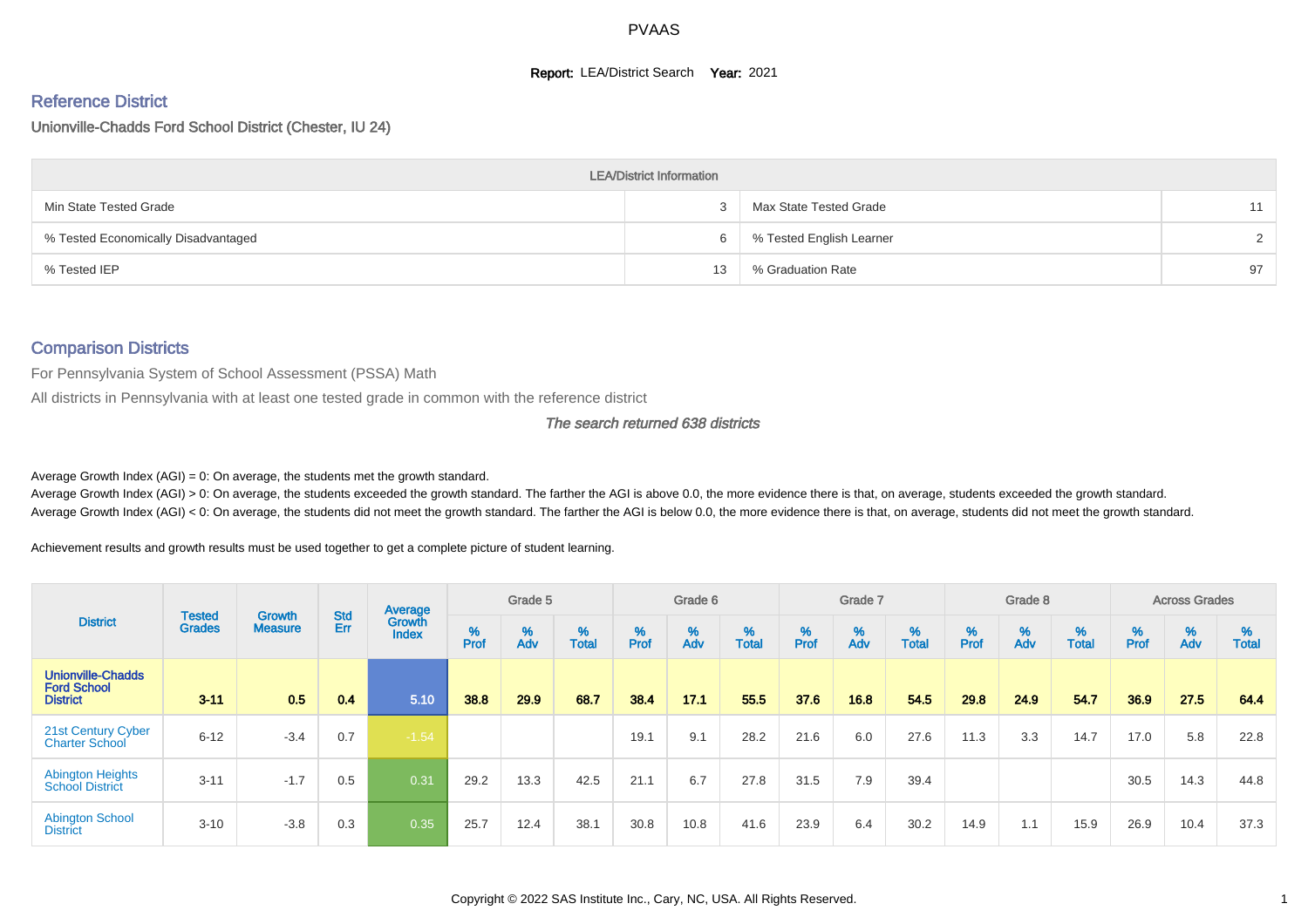|                                                                   | <b>Tested</b> | <b>Growth</b>  | <b>Std</b> | Average                |              | Grade 5     |                      |              | Grade 6  |                   |              | Grade 7     |                      |              | Grade 8     |                      |                     | <b>Across Grades</b> |                   |
|-------------------------------------------------------------------|---------------|----------------|------------|------------------------|--------------|-------------|----------------------|--------------|----------|-------------------|--------------|-------------|----------------------|--------------|-------------|----------------------|---------------------|----------------------|-------------------|
| <b>District</b>                                                   | <b>Grades</b> | <b>Measure</b> | Err        | Growth<br><b>Index</b> | $\%$<br>Prof | $\%$<br>Adv | $\%$<br><b>Total</b> | $\%$<br>Prof | %<br>Adv | %<br><b>Total</b> | $\%$<br>Prof | $\%$<br>Adv | $\%$<br><b>Total</b> | $\%$<br>Prof | $\%$<br>Adv | $\%$<br><b>Total</b> | $\%$<br><b>Prof</b> | $\%$<br>Adv          | %<br><b>Total</b> |
| <b>Unionville-Chadds</b><br><b>Ford School</b><br><b>District</b> | $3 - 11$      | 0.5            | 0.4        | 5.10                   | 38.8         | 29.9        | 68.7                 | 38.4         | 17.1     | 55.5              | 37.6         | 16.8        | 54.5                 | 29.8         | 24.9        | 54.7                 | 36.9                | 27.5                 | 64.4              |
| <b>Achievement</b><br><b>House Charter</b><br><b>School</b>       | $7 - 11$      | $-0.3$         | 1.5        | 0.79                   |              |             |                      |              |          |                   | 20.0         | 0.0         | 20.0                 | 7.1          | 2.4         | 9.5                  | 11.9                | 1.5                  | 13.4              |
| <b>Ad Prima Charter</b><br><b>School</b>                          | $3-8$         | 1.5            | 0.8        | 4.76                   | 8.3          | 0.0         | 8.3                  | 15.7         | 0.0      | 15.7              | 8.2          | 1.6         | 9.8                  | 9.8          | 1.6         | 11.5                 | 10.9                | 0.7                  | 11.6              |
| <b>Agora Cyber</b><br><b>Charter School</b>                       | $3 - 11$      | $-0.3$         | 0.6        | 3.62                   | 9.8          | 2.0         | 11.8                 | 7.8          | 0.7      | 8.5               | 6.2          | 2.1         | 8.3                  | 3.3          | 1.3         | 4.6                  | 9.7                 | 2.4                  | 12.1              |
| <b>Albert Gallatin</b><br><b>Area School</b><br><b>District</b>   | $3 - 11$      | $-1.4$         | 0.5        | 0.97                   | 19.0         | 10.2        | 29.3                 | 18.6         | 1.6      | 20.2              | 12.8         | 2.8         | 15.6                 | 14.8         | 2.0         | 16.8                 | 17.4                | 4.9                  | 22.3              |
| Aliquippa School<br><b>District</b>                               | $3 - 11$      | 0.1            | 0.8        | 2.83                   | 1.5          | 0.0         | 1.5                  | $0.0\,$      | 1.6      | 1.6               | 6.9          | 0.0         | 6.9                  | 0.0          | 0.0         | 0.0                  | 2.0                 | 0.5                  | 2.6               |
| <b>Allegheny Valley</b><br><b>School District</b>                 | $3 - 11$      | $-1.2$         | 0.8        | 1.14                   | 26.3         | 12.3        | 38.6                 | 11.1         | 5.6      | 16.7              | 16.2         | 7.4         | 23.5                 | 13.1         | 8.2         | 21.3                 | 18.0                | 6.9                  | 24.9              |
| Allegheny-Clarion<br><b>Valley School</b><br><b>District</b>      | $3 - 10$      | 0.1            | 0.9        | 2.43                   | 19.5         | 7.3         | 26.8                 | 14.6         | 1.8      | 16.4              | 4.8          | 0.0         | 4.8                  | 8.6          | 0.0         | 8.6                  | 14.2                | 8.1                  | 22.3              |
| <b>Allentown City</b><br><b>School District</b>                   | $3 - 12$      | $-4.5$         | 0.3        | $-9.09$                |              |             |                      | 2.0          | 0.7      | 2.8               | 2.2          | 0.3         | 2.5                  |              |             |                      | 4.3                 | 1.1                  | 5.4               |
| <b>Alliance For</b><br><b>Progress Charter</b><br>School          | $3-8$         | $-5.0$         | 1.1        | 2.70                   | 0.0          | 0.0         | 0.0                  | 0.0          | 0.0      | 0.0               | 0.0          | 0.0         | 0.0                  | 0.0          | 0.0         | 0.0                  | 0.6                 | 0.0                  | 0.6               |
| Altoona Area<br><b>School District</b>                            | $3 - 12$      | $-0.5$         | 0.3        | 1.50                   | 24.7         | 8.0         | 32.7                 | 17.8         | $5.2\,$  | 23.0              | 14.6         | 4.9         | 19.5                 | 15.8         | 4.3         | 20.1                 | 19.6                | 6.6                  | 26.2              |
| <b>Ambridge Area</b><br><b>School District</b>                    | $3 - 12$      | $-3.4$         | 0.6        | $-0.98$                | 17.8         | 5.1         | 22.9                 | 13.2         | 0.9      | 14.2              | 11.9         | 0.8         | 12.7                 | 10.7         | 0.8         | 11.6                 | 15.7                | 5.2                  | 20.8              |
| Annville-Cleona<br><b>School District</b>                         | $3 - 12$      | 0.4            | 0.6        | 3.81                   | 33.8         | 12.5        | 46.2                 | 16.7         | 2.1      | 18.8              | 29.1         | 11.8        | 40.9                 | 27.8         | 9.3         | 37.0                 | 27.5                | 9.4                  | 36.9              |
| <b>Antietam School</b><br><b>District</b>                         | $3 - 10$      | $-2.5$         | 0.8        | $-0.25$                | 9.4          | 1.6         | 10.9                 | 10.0         | 3.3      | 13.3              | 5.6          | 0.0         | 5.6                  | 5.8          | 0.0         | 5.8                  | 8.3                 | 1.2                  | 9.5               |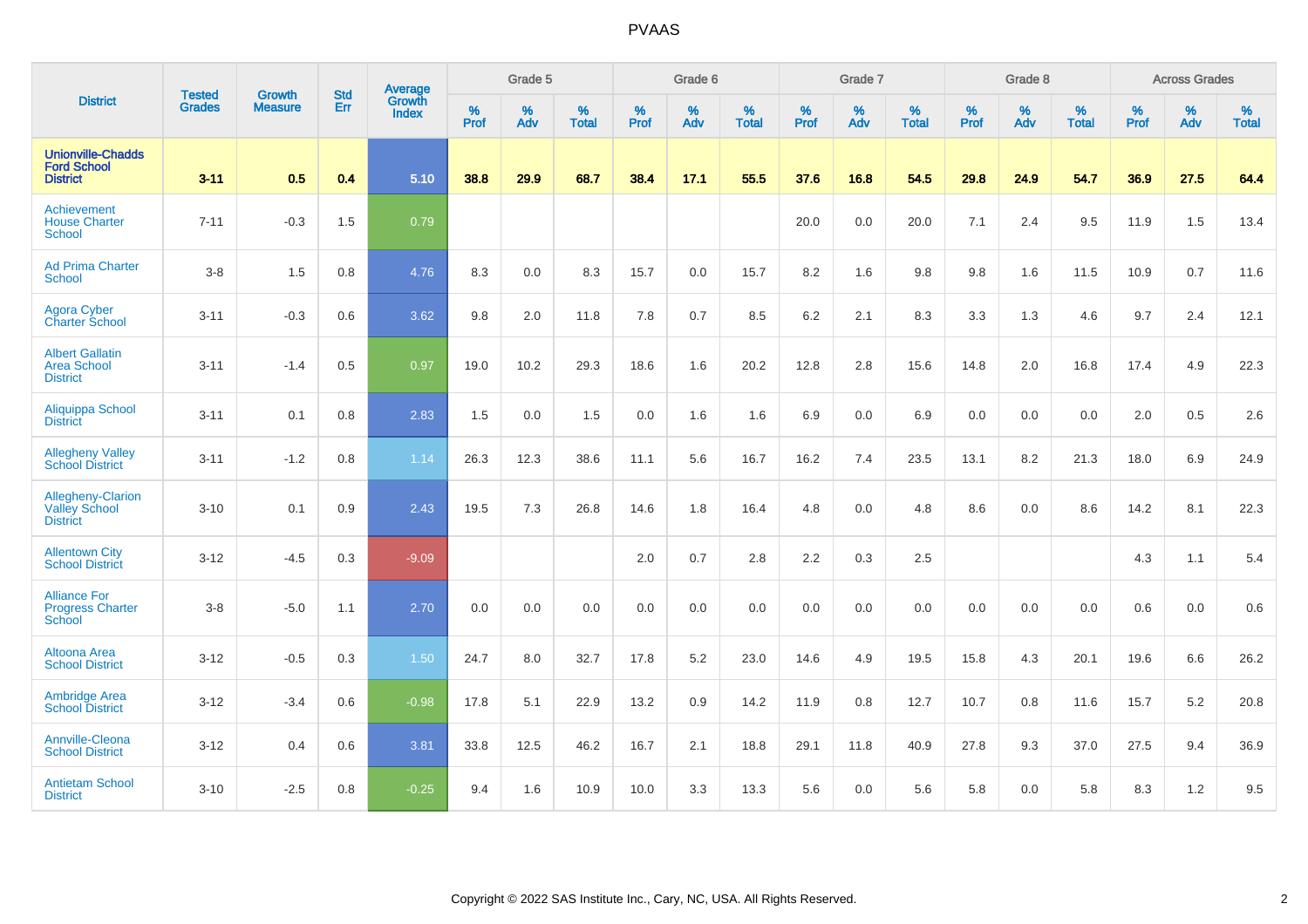| <b>District</b>                                                   |                                |                                 | <b>Std</b> | Average                |              | Grade 5  |                   |           | Grade 6  |                   |           | Grade 7  |                   |           | Grade 8  |                   |           | <b>Across Grades</b> |                   |
|-------------------------------------------------------------------|--------------------------------|---------------------------------|------------|------------------------|--------------|----------|-------------------|-----------|----------|-------------------|-----------|----------|-------------------|-----------|----------|-------------------|-----------|----------------------|-------------------|
|                                                                   | <b>Tested</b><br><b>Grades</b> | <b>Growth</b><br><b>Measure</b> | Err        | Growth<br><b>Index</b> | $\%$<br>Prof | %<br>Adv | %<br><b>Total</b> | %<br>Prof | %<br>Adv | %<br><b>Total</b> | %<br>Prof | %<br>Adv | %<br><b>Total</b> | %<br>Prof | %<br>Adv | %<br><b>Total</b> | %<br>Prof | %<br>Adv             | %<br><b>Total</b> |
| <b>Unionville-Chadds</b><br><b>Ford School</b><br><b>District</b> | $3 - 11$                       | 0.5                             | 0.4        | 5.10                   | 38.8         | 29.9     | 68.7              | 38.4      | 17.1     | 55.5              | 37.6      | 16.8     | 54.5              | 29.8      | 24.9     | 54.7              | 36.9      | 27.5                 | 64.4              |
| Antonia Pantoja<br>Community<br><b>Charter School</b>             | $3-8$                          | $-3.9$                          | 0.8        | $-1.30$                | 1.5          | 0.0      | 1.5               | $0.0\,$   | 0.0      | 0.0               | 4.6       | 2.3      | 7.0               | 5.6       | 0.0      | 5.6               | 1.8       | 0.9                  | 2.8               |
| Apollo-Ridge<br><b>School District</b>                            | $3 - 12$                       | $-2.9$                          | 0.7        | $-0.77$                | 18.8         | 0.0      | 18.8              | 12.0      | 1.2      | 13.2              | 8.5       | 1.2      | 9.8               | 10.4      | 2.6      | 13.0              | 14.8      | 3.0                  | 17.7              |
| <b>Armstrong School</b><br><b>District</b>                        | $3 - 11$                       | 0.7                             | 0.3        | 11.41                  | 25.3         | 10.5     | 35.8              | 26.6      | 13.3     | 39.9              | 21.4      | 4.3      | 25.7              | 20.5      | 3.8      | 24.3              | 25.7      | 9.4                  | 35.1              |
| <b>Arts Academy</b><br><b>Charter School</b>                      | $5-8$                          | $-7.7$                          | 1.1        | $-2.90$                | 7.7          | 0.0      | 7.7               | 2.4       | 0.0      | 2.4               | 8.3       | 0.0      | 8.3               | 0.0       | 0.0      | 0.0               | 4.4       | 0.0                  | 4.4               |
| <b>Arts Academy</b><br>Elementary<br><b>Charter School</b>        | $3-5$                          | 1.7                             | 1.9        | 0.91                   | 5.3          | 0.0      | 5.3               |           |          |                   |           |          |                   |           |          |                   | 5.1       | 0.0                  | 5.1               |
| <b>Aspira Bilingual</b><br><b>Cyber Charter</b><br>School         | $3 - 11$                       | 4.2                             | 1.5        | 3.82                   |              |          |                   | 0.0       | 0.0      | 0.0               | 0.0       | 0.0      | 0.0               | 0.0       | 0.0      | 0.0               | 1.6       | 0.0                  | 1.6               |
| <b>Athens Area</b><br><b>School District</b>                      | $3 - 11$                       | 3.8                             | 0.5        | 7.01                   | 31.2         | 6.2      | 37.5              | 28.2      | 5.9      | 34.1              | 22.2      | 5.2      | 27.4              | 19.3      | 10.7     | 30.0              | 26.5      | 8.2                  | 34.6              |
| <b>Austin Area School</b><br><b>District</b>                      | $3 - 11$                       | 10.1                            | 1.6        | 6.38                   | 23.1         | 15.4     | 38.5              | 30.8      | 7.7      | 38.5              | 40.0      | 0.0      | 40.0              | 31.2      | 0.0      | 31.2              | 26.0      | 6.8                  | 32.9              |
| <b>Avella Area School</b><br><b>District</b>                      | $3 - 12$                       | 1.2                             | 1.0        | 2.47                   | 17.1         | 2.4      | 19.5              | 36.4      | 6.1      | 42.4              | 17.1      | 2.9      | 20.0              | 21.4      | 10.7     | 32.1              | 22.4      | 9.4                  | 31.8              |
| <b>Avon Grove</b><br><b>Charter School</b>                        | $3 - 11$                       | 1.8                             | 0.6        | 4.32                   | 22.1         | 6.6      | 28.7              | 29.9      | 11.7     | 41.6              | 27.2      | 9.8      | 37.0              | 13.9      | 2.0      | 15.8              | 24.3      | 10.2                 | 34.6              |
| <b>Avon Grove</b><br><b>School District</b>                       | $3 - 10$                       | 0.8                             | 0.4        | 5.13                   | 28.6         | 23.2     | 51.8              | 30.5      | 19.3     | 49.8              | 35.4      | 20.3     | 55.7              | 27.6      | 14.2     | 41.8              | 30.8      | 18.2                 | 49.0              |
| <b>Avonworth School</b><br><b>District</b>                        | $3 - 10$                       | 2.8                             | 0.5        | 5.25                   | 33.8         | 25.5     | 59.3              | 37.7      | 12.3     | 50.0              | 31.5      | 13.8     | 45.4              | 35.8      | 14.2     | 50.0              | 35.2      | 20.0                 | 55.2              |
| <b>Baden Academy</b><br><b>Charter School</b>                     | $3-6$                          | 0.1                             | 1.1        | 1.04                   | 20.6         | 4.8      | 25.4              | 22.4      | 8.6      | 31.0              |           |          |                   |           |          |                   | 20.8      | 6.4                  | 27.2              |
| <b>Bald Eagle Area</b><br><b>School District</b>                  | $3 - 11$                       | 2.6                             | 0.6        | 4.48                   | 35.2         | 14.8     | 50.0              | 25.7      | 8.9      | 34.6              | 17.0      | 6.8      | 23.7              | 15.0      | 10.6     | 25.7              | 25.1      | 13.7                 | 38.8              |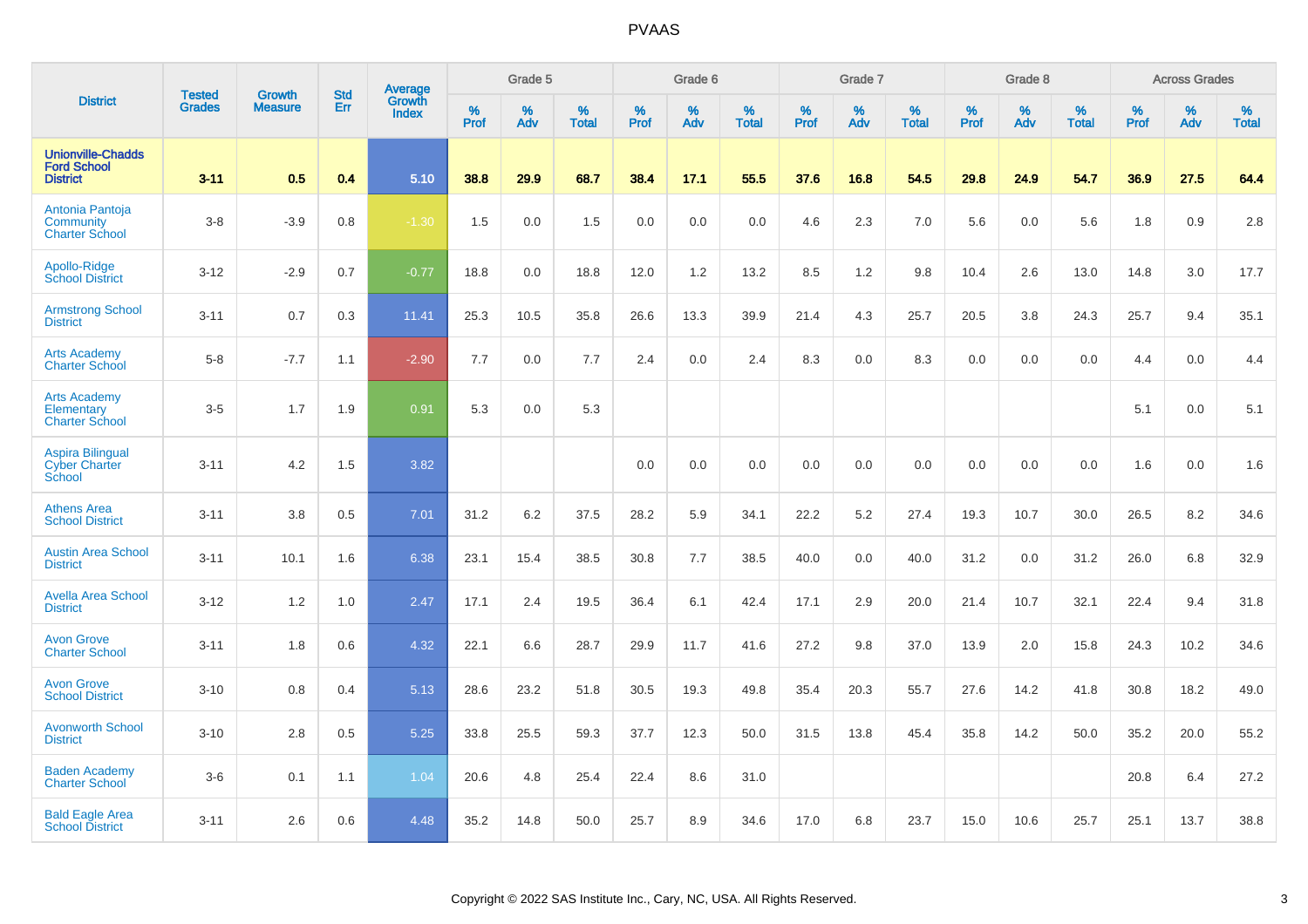|                                                                   |                                |                                 | <b>Std</b> | Average                |              | Grade 5  |                   |           | Grade 6  |                   |           | Grade 7  |                   |           | Grade 8  |                   |           | <b>Across Grades</b> |                   |
|-------------------------------------------------------------------|--------------------------------|---------------------------------|------------|------------------------|--------------|----------|-------------------|-----------|----------|-------------------|-----------|----------|-------------------|-----------|----------|-------------------|-----------|----------------------|-------------------|
| <b>District</b>                                                   | <b>Tested</b><br><b>Grades</b> | <b>Growth</b><br><b>Measure</b> | Err        | Growth<br><b>Index</b> | $\%$<br>Prof | %<br>Adv | %<br><b>Total</b> | %<br>Prof | %<br>Adv | %<br><b>Total</b> | %<br>Prof | %<br>Adv | %<br><b>Total</b> | %<br>Prof | %<br>Adv | %<br><b>Total</b> | %<br>Prof | %<br>Adv             | %<br><b>Total</b> |
| <b>Unionville-Chadds</b><br><b>Ford School</b><br><b>District</b> | $3 - 11$                       | 0.5                             | 0.4        | 5.10                   | 38.8         | 29.9     | 68.7              | 38.4      | 17.1     | 55.5              | 37.6      | 16.8     | 54.5              | 29.8      | 24.9     | 54.7              | 36.9      | 27.5                 | 64.4              |
| <b>Baldwin-Whitehall</b><br><b>School District</b>                | $3 - 11$                       | $-5.8$                          | 0.4        | $-2.93$                | 24.7         | 6.6      | 31.4              | 18.6      | 1.2      | 19.8              | 16.0      | 1.6      | 17.7              | 11.5      | 2.1      | 13.6              | 22.2      | 6.8                  | 29.0              |
| <b>Bangor Area</b><br><b>School District</b>                      | $3 - 12$                       | 4.2                             | 0.5        | 8.44                   | 20.3         | 24.8     | 45.1              | 26.7      | 14.0     | 40.7              | 20.4      | 13.6     | 34.0              | 23.2      | 6.0      | 29.1              | 27.2      | 17.9                 | 45.2              |
| <b>Bear Creek</b><br>Community<br><b>Charter School</b>           | $3-8$                          | 4.4                             | 0.8        | 5.57                   | 30.8         | 9.6      | 40.4              | 19.6      | 13.7     | 33.3              | 23.1      | 5.8      | 28.8              | 18.4      | 0.0      | 18.4              | 27.2      | 7.9                  | 35.1              |
| <b>Beaver Area</b><br><b>School District</b>                      | $3 - 10$                       | $-4.4$                          | 0.6        | 1.92                   | 36.2         | 23.8     | 60.0              | 37.3      | 28.8     | 66.1              | 22.6      | 13.0     | 35.6              | 17.1      | 7.2      | 24.3              | 29.2      | 25.6                 | 54.8              |
| <b>Bedford Area</b><br><b>School District</b>                     | $3 - 11$                       | 3.8                             | 0.6        | 7.33                   | 34.4         | 4.2      | 38.7              | 32.2      | 7.8      | 40.0              | 25.4      | 8.8      | 34.2              | 24.2      | 7.8      | 32.0              | 31.3      | 10.5                 | 41.7              |
| <b>Belle Vernon Area</b><br><b>School District</b>                | $3 - 11$                       | $-1.7$                          | 0.6        | 1.65                   | 22.5         | 6.3      | 28.8              | 27.6      | 7.8      | 35.3              | 11.0      | 0.9      | 11.9              | 10.6      | 2.4      | 12.9              | 22.3      | 6.8                  | 29.0              |
| <b>Bellefonte Area</b><br><b>School District</b>                  | $3 - 11$                       | 3.1                             | 0.5        | 7.49                   | 32.7         | 22.0     | 54.8              | 31.6      | 7.3      | 39.0              | 23.4      | 5.5      | 29.0              | 14.8      | 9.9      | 24.8              | 28.6      | 15.7                 | 44.3              |
| <b>Bellwood-Antis</b><br><b>School District</b>                   | $3 - 10$                       | 2.2                             | 0.6        | 5.68                   | 18.9         | 4.4      | 23.3              | 12.4      | 9.0      | 21.4              | 29.4      | 15.3     | 44.7              | 14.1      | 6.5      | 20.6              | 21.6      | 9.9                  | 31.5              |
| <b>Belmont Charter</b><br><b>School</b>                           | $3 - 10$                       | $-0.8$                          | 0.8        | 2.15                   | 1.6          | 0.0      | 1.6               | 4.0       | 0.0      | 4.0               | 0.0       | 0.0      | 0.0               | 5.6       | 0.0      | 5.6               | 2.8       | 0.6                  | 3.4               |
| <b>Bensalem</b><br><b>Township School</b><br><b>District</b>      | $3 - 11$                       | $-2.0$                          | 0.3        | 0.26                   | 9.4          | 4.3      | 13.7              | 13.0      | 2.3      | 15.3              | 9.8       | 4.6      | 14.3              | 8.2       | 1.9      | 10.1              | 12.0      | 3.5                  | 15.5              |
| <b>Benton Area</b><br><b>School District</b>                      | $3 - 10$                       | $-0.9$                          | 0.9        | 0.54                   | 24.6         | 11.5     | 36.1              | 17.4      | 4.4      | 21.7              | 13.6      | 3.4      | 17.0              | 10.3      | 2.6      | 12.8              | 21.6      | 7.1                  | 28.7              |
| <b>Bentworth School</b><br><b>District</b>                        | $3 - 11$                       | $-1.7$                          | 0.7        | 1.37                   | 29.9         | 7.8      | 37.7              | 9.6       | 0.0      | 9.6               | 16.9      | 7.8      | 24.7              | 21.2      | 1.5      | 22.7              | 22.6      | 9.6                  | 32.3              |
| <b>Berlin</b><br><b>Brothersvalley</b><br><b>School District</b>  | $3 - 11$                       | 2.2                             | 0.8        | 3.87                   | 34.0         | 15.1     | 49.1              | 21.2      | 3.0      | 24.2              | 30.8      | 3.8      | 34.6              | 18.8      | 8.3      | 27.1              | 25.8      | 10.8                 | 36.6              |
| <b>Bermudian Springs</b><br><b>School District</b>                | $3 - 11$                       | 0.4                             | 0.6        | 2.79                   | 22.1         | 12.4     | 34.5              | 17.5      | 3.9      | 21.4              | 20.5      | 5.1      | 25.6              | 11.1      | 4.3      | 15.4              | 19.0      | 9.1                  | 28.1              |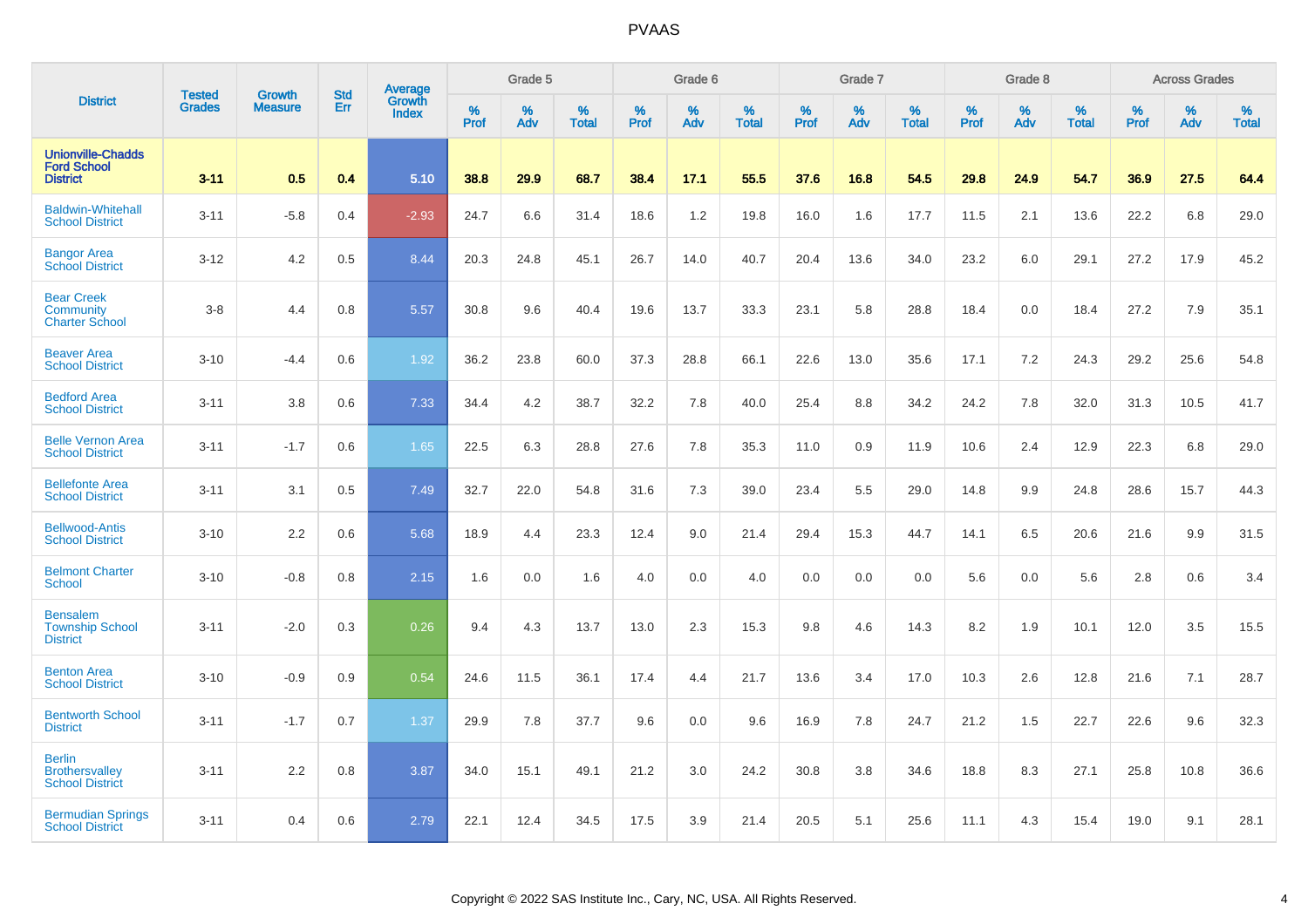| <b>District</b>                                                   |                                |                                 | <b>Std</b> | Average                |                     | Grade 5  |                   |                  | Grade 6  |                   |                  | Grade 7  |                   |           | Grade 8  |                   |           | <b>Across Grades</b> |                   |
|-------------------------------------------------------------------|--------------------------------|---------------------------------|------------|------------------------|---------------------|----------|-------------------|------------------|----------|-------------------|------------------|----------|-------------------|-----------|----------|-------------------|-----------|----------------------|-------------------|
|                                                                   | <b>Tested</b><br><b>Grades</b> | <b>Growth</b><br><b>Measure</b> | Err        | Growth<br><b>Index</b> | $\%$<br><b>Prof</b> | %<br>Adv | %<br><b>Total</b> | %<br><b>Prof</b> | %<br>Adv | %<br><b>Total</b> | %<br><b>Prof</b> | %<br>Adv | %<br><b>Total</b> | %<br>Prof | %<br>Adv | %<br><b>Total</b> | %<br>Prof | %<br>Adv             | %<br><b>Total</b> |
| <b>Unionville-Chadds</b><br><b>Ford School</b><br><b>District</b> | $3 - 11$                       | 0.5                             | 0.4        | 5.10                   | 38.8                | 29.9     | 68.7              | 38.4             | 17.1     | 55.5              | 37.6             | 16.8     | 54.5              | 29.8      | 24.9     | 54.7              | 36.9      | 27.5                 | 64.4              |
| <b>Berwick Area</b><br><b>School District</b>                     | $3 - 11$                       | $-3.7$                          | 0.5        | $-0.18$                | 17.8                | 6.3      | 24.1              | 18.3             | 3.0      | 21.3              | 16.8             | 3.2      | 20.0              | 12.0      | 2.0      | 14.0              | 20.4      | 9.0                  | 29.4              |
| <b>Bethel Park School</b><br><b>District</b>                      | $3 - 11$                       | $-0.2$                          | 0.4        | 1.45                   | 31.6                | 17.7     | 49.3              | 27.0             | 17.1     | 44.1              | 29.6             | 13.0     | 42.6              | 27.1      | 8.9      | 36.0              | 30.4      | 17.5                 | 48.0              |
| <b>Bethlehem Area</b><br><b>School District</b>                   | $3 - 11$                       | 0.4                             | 0.4        | 3.53                   | 16.6                | 11.7     | 28.3              | 13.0             | 2.9      | 15.9              | 14.3             | 5.3      | 19.6              | 9.9       | 3.9      | 13.8              | 18.1      | 8.8                  | 26.8              |
| <b>Bethlehem-Center</b><br><b>School District</b>                 | $3 - 10$                       | $-6.4$                          | 0.7        | $-0.87$                | 5.6                 | 1.4      | 6.9               | 0.0              | 0.0      | 0.0               | 4.0              | 0.0      | 4.0               | 3.2       | 1.6      | 4.8               | 9.6       | 3.9                  | 13.6              |
| <b>Big Beaver Falls</b><br><b>Area School</b><br><b>District</b>  | $3 - 11$                       | $-1.7$                          | 0.6        | 1.44                   | 19.6                | 2.0      | 21.6              | 5.4              | 0.9      | 6.4               | 8.3              | 1.0      | 9.4               | 1.0       | 1.0      | 2.1               | 12.5      | 1.1                  | 13.6              |
| <b>Big Spring School</b><br><b>District</b>                       | $3 - 11$                       | $-1.2$                          | 0.5        | 0.68                   | 26.7                | 13.0     | 39.7              | 22.0             | 3.8      | 25.8              | 20.9             | 6.7      | 27.6              | 10.9      | 3.3      | 14.1              | 24.6      | 10.4                 | 35.0              |
| <b>Blackhawk School</b><br><b>District</b>                        | $3 - 11$                       | $-1.6$                          | 0.5        | 4.57                   | 38.0                | 8.8      | 46.7              | 28.3             | 8.8      | 37.1              | 27.3             | 7.4      | 34.8              | 13.5      | 1.7      | 15.2              | 28.7      | 9.2                  | 37.8              |
| <b>Blacklick Valley</b><br><b>School District</b>                 | $3 - 11$                       | 8.2                             | 1.0        | 8.15                   | 24.1                | 6.9      | 31.0              | 34.2             | 10.5     | 44.7              | 16.7             | 0.0      | 16.7              | 14.3      | 4.8      | 19.0              | 22.6      | 9.5                  | 32.1              |
| <b>Blairsville-</b><br><b>Saltsburg School</b><br><b>District</b> | $3 - 11$                       | $-2.7$                          | 0.6        | 2.20                   | 28.9                | 20.6     | 49.5              | 15.4             | 9.9      | 25.3              | 19.4             | 8.2      | 27.6              | 18.8      | 8.2      | 27.1              | 22.2      | 12.6                 | 34.8              |
| <b>Bloomsburg Area</b><br><b>School District</b>                  | $3 - 10$                       | 1.2                             | 0.6        | 3.43                   | 25.0                | 13.0     | 38.0              | 16.7             | 3.3      | 20.0              | 14.7             | 3.9      | 18.6              | 16.8      | 9.9      | 26.7              | 21.5      | 8.7                  | 30.2              |
| <b>Blue Mountain</b><br><b>School District</b>                    | $3 - 10$                       | 0.1                             | 0.5        | 3.24                   | 33.3                | 19.2     | 52.6              | 24.3             | 0.6      | 24.8              | 16.3             | 10.1     | 26.4              | 20.3      | 6.1      | 26.4              | 27.5      | 11.1                 | 38.6              |
| <b>Blue Ridge School</b><br><b>District</b>                       | $3 - 11$                       | $-1.1$                          | 0.7        | 2.21                   | 23.3                | 5.5      | 28.8              | 14.9             | 0.0      | 14.9              | 25.8             | 3.2      | 29.0              | 12.9      | 4.3      | 17.1              | 23.5      | 4.1                  | 27.7              |
| <b>Boyertown Area</b><br><b>School District</b>                   | $3 - 11$                       | $-2.5$                          | 0.3        | 1.59                   | 29.0                | 8.5      | 37.4              | 24.6             | 4.6      | 29.2              | 28.2             | 14.4     | 42.6              | 24.8      | 6.0      | 30.8              | 29.1      | 9.0                  | 38.2              |
| <b>Boys Latin Of</b><br>Philadelphia<br><b>Charter School</b>     | $6 - 12$                       | 0.1                             | 0.8        | 2.29                   |                     |          |                   | 0.0              | 0.0      | 0.0               | 3.3              | 0.0      | 3.3               | 1.0       | 0.0      | 1.0               | 1.5       | 0.0                  | 1.5               |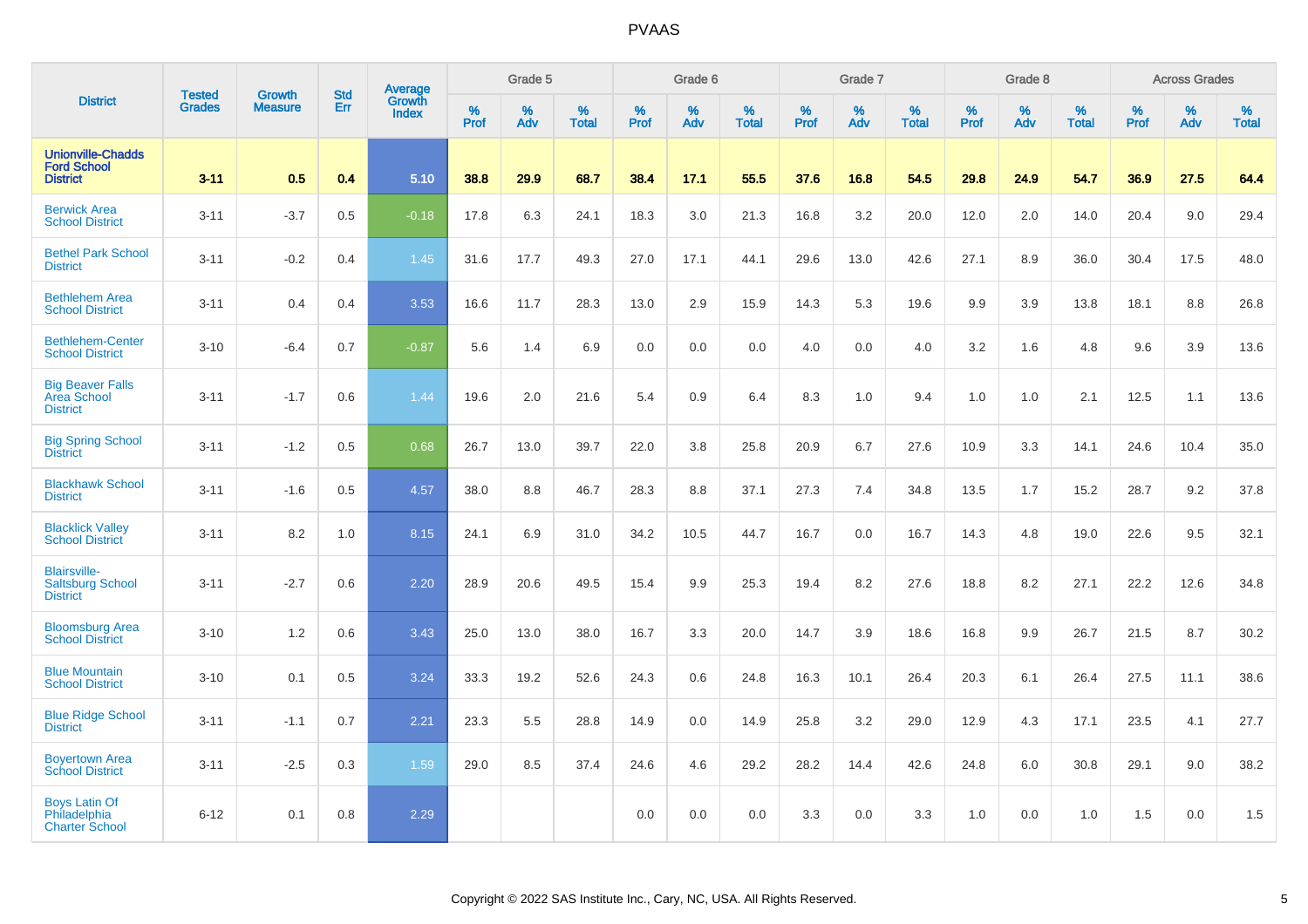| <b>District</b>                                                   | <b>Tested</b> | <b>Growth</b>  | <b>Std</b> | Average                       |           | Grade 5  |                   |           | Grade 6  |                   |           | Grade 7  |                   |           | Grade 8  |                   |           | <b>Across Grades</b> |                   |
|-------------------------------------------------------------------|---------------|----------------|------------|-------------------------------|-----------|----------|-------------------|-----------|----------|-------------------|-----------|----------|-------------------|-----------|----------|-------------------|-----------|----------------------|-------------------|
|                                                                   | <b>Grades</b> | <b>Measure</b> | Err        | <b>Growth</b><br><b>Index</b> | %<br>Prof | %<br>Adv | %<br><b>Total</b> | %<br>Prof | %<br>Adv | %<br><b>Total</b> | %<br>Prof | %<br>Adv | %<br><b>Total</b> | %<br>Prof | %<br>Adv | %<br><b>Total</b> | %<br>Prof | %<br>Adv             | %<br><b>Total</b> |
| <b>Unionville-Chadds</b><br><b>Ford School</b><br><b>District</b> | $3 - 11$      | 0.5            | 0.4        | 5.10                          | 38.8      | 29.9     | 68.7              | 38.4      | 17.1     | 55.5              | 37.6      | 16.8     | 54.5              | 29.8      | 24.9     | 54.7              | 36.9      | 27.5                 | 64.4              |
| <b>Bradford Area</b><br><b>School District</b>                    | $3 - 12$      | 4.4            | 0.5        | 9.21                          | 33.5      | 10.2     | 43.7              | 23.4      | 8.8      | 32.2              | 18.9      | 13.9     | 32.8              | 27.8      | 7.6      | 35.4              | 26.9      | 11.3                 | 38.3              |
| <b>Brentwood</b><br><b>Borough School</b><br><b>District</b>      | $3 - 11$      | $-2.3$         | 0.7        | 3.94                          | 25.6      | 4.6      | 30.2              | 8.5       | 2.4      | 11.0              | 9.2       | 0.0      | 9.2               | 19.4      | 1.4      | 20.8              | 19.6      | 5.3                  | 24.9              |
| <b>Bristol Borough</b><br><b>School District</b>                  | $3 - 12$      | $-2.4$         | 0.7        | $-0.27$                       | 21.3      | 2.7      | 24.0              | 17.8      | 7.8      | 25.6              | 15.0      | 1.2      | 16.2              | 7.6       | 1.3      | 8.9               | 16.2      | 4.2                  | 20.3              |
| <b>Bristol Township</b><br><b>School District</b>                 | $3 - 11$      | $-4.1$         | 0.4        | $-1.98$                       | 12.4      | 2.9      | 15.3              | 2.7       | 0.7      | 3.4               | 7.5       | 1.1      | 8.6               | 3.8       | 0.4      | 4.2               | 10.6      | 2.1                  | 12.7              |
| <b>Brockway Area</b><br><b>School District</b>                    | $3 - 11$      | 2.7            | 0.7        | 9.15                          | 35.4      | 17.7     | 53.2              | 29.4      | 36.8     | 66.2              | 22.5      | 7.5      | 30.0              | 20.8      | 5.6      | 26.4              | 28.7      | 18.6                 | 47.4              |
| <b>Brookville Area</b><br><b>School District</b>                  | $3 - 11$      | 4.3            | 0.6        | 11.53                         | 16.8      | 13.9     | 30.7              | 28.1      | 16.8     | 44.9              | 13.8      | 2.4      | 16.3              | 19.4      | 9.3      | 28.7              | 21.6      | 9.4                  | 31.0              |
| <b>Brownsville Area</b><br><b>School District</b>                 | $3 - 12$      | $-0.6$         | 0.7        | 1.53                          | 17.3      | 4.0      | 21.3              | 7.2       | 1.2      | 8.4               | 6.4       | 1.3      | 7.7               | 4.2       | 1.4      | 5.6               | 10.2      | 1.5                  | 11.7              |
| <b>Bucks County</b><br><b>Montessori Charter</b><br>School        | $3-6$         | 9.5            | 1.8        | 5.15                          | 16.1      | 25.8     | 41.9              | 42.9      | 28.6     | 71.4              |           |          |                   |           |          |                   | 33.0      | 29.8                 | 62.8              |
| <b>Burgettstown Area</b><br><b>School District</b>                | $3 - 11$      | $-6.3$         | 0.7        | $-3.35$                       | 16.9      | 2.6      | 19.5              | 15.4      | 0.0      | 15.4              | 3.6       | 2.4      | 6.0               | 9.3       | 4.0      | 13.3              | 15.1      | 3.7                  | 18.9              |
| <b>Burrell School</b><br><b>District</b>                          | $3 - 11$      | $-3.1$         | 0.7        | 1.18                          | 22.5      | 1.8      | 24.3              | 15.4      | 3.8      | 19.2              | 21.5      | 7.6      | 29.1              | 17.2      | 0.0      | 17.2              | 25.3      | 6.1                  | 31.4              |
| <b>Butler Area School</b><br><b>District</b>                      | $3 - 11$      | 0.7            | 0.3        | 9.95                          | 36.3      | 13.7     | 50.0              | 23.1      | 5.4      | 28.5              | 15.2      | 9.0      | 24.2              | 16.4      | 9.0      | 25.4              | 25.4      | 11.6                 | 37.0              |
| California Area<br><b>School District</b>                         | $3 - 10$      | $-1.0$         | 0.8        | 3.04                          | 27.3      | 5.4      | 32.7              | 13.8      | 0.0      | 13.8              | 24.6      | 1.8      | 26.3              | 20.4      | 5.6      | 25.9              | 22.4      | 4.3                  | 26.6              |
| <b>Cambria Heights</b><br><b>School District</b>                  | $3 - 10$      | $-2.3$         | 0.6        | $-0.70$                       | 23.3      | 4.4      | 27.8              | 16.8      | 0.0      | 16.8              | 13.5      | 1.0      | 14.6              | 4.4       | 0.9      | 5.3               | 18.3      | 2.8                  | 21.2              |
| <b>Cameron County</b><br><b>School District</b>                   | $3 - 12$      | 1.0            | 1.0        | 4.16                          | 48.4      | 0.0      | 48.4              | 29.0      | 2.6      | 31.6              | 7.3       | 2.4      | 9.8               | 13.5      | 0.0      | 13.5              | 30.3      | 6.8                  | 37.2              |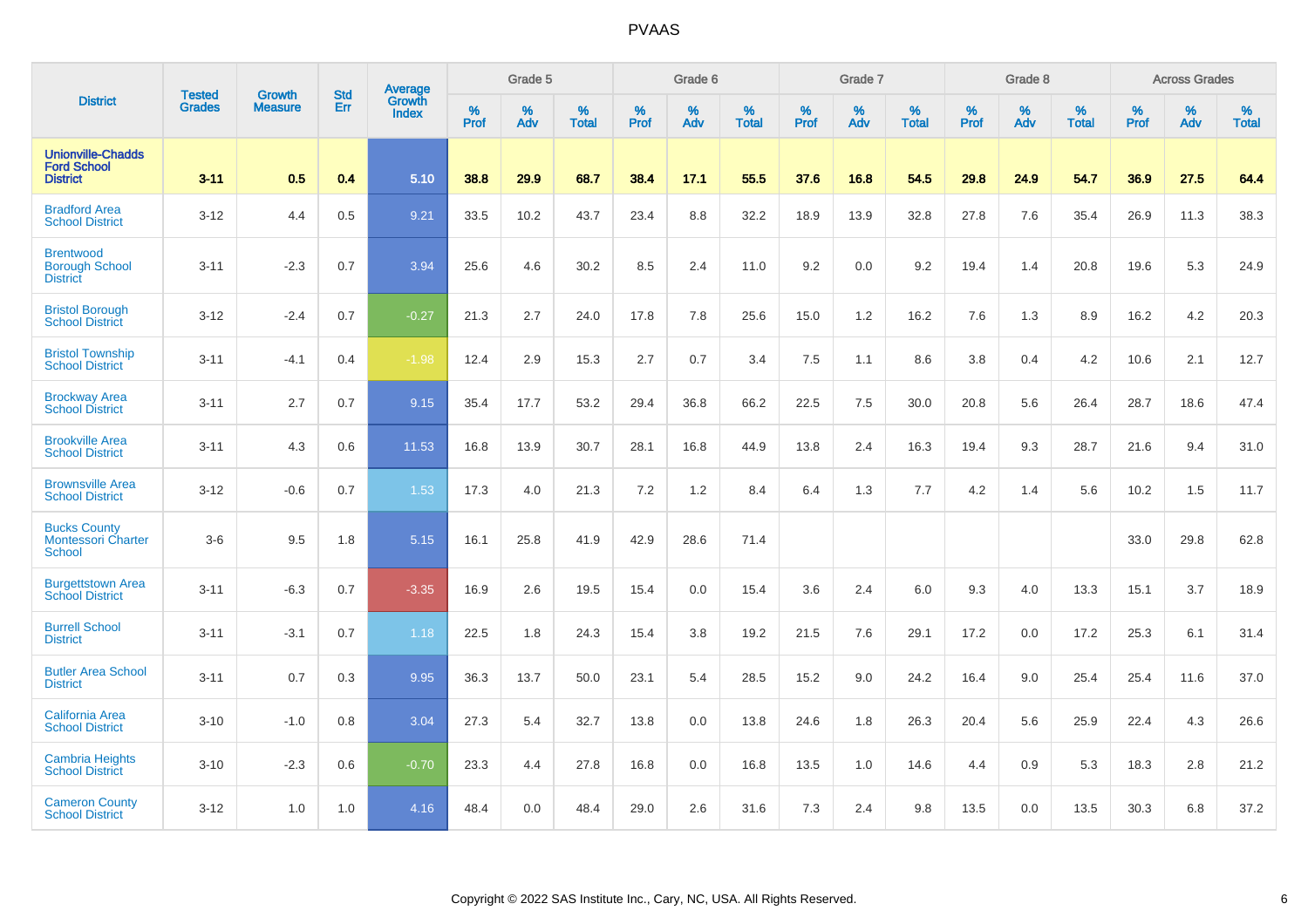| <b>District</b>                                                                | <b>Tested</b> | <b>Growth</b>  | <b>Std</b> | Average                       |           | Grade 5  |                   |           | Grade 6  |                   |           | Grade 7  |                   |           | Grade 8  |                   |           | <b>Across Grades</b> |                   |
|--------------------------------------------------------------------------------|---------------|----------------|------------|-------------------------------|-----------|----------|-------------------|-----------|----------|-------------------|-----------|----------|-------------------|-----------|----------|-------------------|-----------|----------------------|-------------------|
|                                                                                | <b>Grades</b> | <b>Measure</b> | Err        | <b>Growth</b><br><b>Index</b> | %<br>Prof | %<br>Adv | %<br><b>Total</b> | %<br>Prof | %<br>Adv | %<br><b>Total</b> | %<br>Prof | %<br>Adv | %<br><b>Total</b> | %<br>Prof | %<br>Adv | %<br><b>Total</b> | %<br>Prof | %<br>Adv             | %<br><b>Total</b> |
| <b>Unionville-Chadds</b><br><b>Ford School</b><br><b>District</b>              | $3 - 11$      | 0.5            | 0.4        | 5.10                          | 38.8      | 29.9     | 68.7              | 38.4      | 17.1     | 55.5              | 37.6      | 16.8     | 54.5              | 29.8      | 24.9     | 54.7              | 36.9      | 27.5                 | 64.4              |
| <b>Camp Hill School</b><br><b>District</b>                                     | $3 - 12$      | $-2.0$         | 0.7        | $-0.33$                       | 40.7      | 27.2     | 67.9              | 24.0      | 4.0      | 28.0              | 17.6      | 9.9      | 27.5              | 22.0      | 3.7      | 25.7              | 30.7      | 15.4                 | 46.1              |
| Canon-Mcmillan<br><b>School District</b>                                       | $3 - 11$      | $-1.3$         | 0.3        | 2.20                          | 29.4      | 22.3     | 51.7              | 28.2      | 9.8      | 38.0              | 26.1      | 10.4     | 36.5              | 27.7      | 10.6     | 38.4              | 30.0      | 14.6                 | 44.6              |
| <b>Canton Area</b><br><b>School District</b>                                   | $3 - 11$      | $-0.5$         | 0.8        | 3.67                          | 34.6      | 11.5     | 46.2              | 32.3      | 3.2      | 35.5              | 9.1       | 1.8      | 10.9              | 4.8       | 0.0      | 4.8               | 23.4      | 6.2                  | 29.6              |
| <b>Carbondale Area</b><br><b>School District</b>                               | $3 - 10$      | 1.1            | 0.6        | 5.95                          | 10.3      | 1.2      | 11.5              | 4.2       | 0.0      | 4.2               | 4.8       | 3.6      | 8.4               | 13.9      | 0.0      | 13.9              | 9.4       | 0.8                  | 10.1              |
| <b>Carlisle Area</b><br><b>School District</b>                                 | $3 - 11$      | 0.5            | 0.4        | 3.54                          | 22.0      | 8.3      | 30.3              | 20.5      | 3.3      | 23.8              | 18.9      | 7.6      | 26.5              | 11.6      | 5.6      | 17.1              | 21.3      | 7.2                  | 28.5              |
| <b>Carlynton School</b><br><b>District</b>                                     | $3 - 11$      | $-1.3$         | 0.7        | 0.95                          | 16.3      | 10.9     | 27.2              | 35.7      | 7.1      | 42.9              | 9.5       | 3.8      | 13.3              | 11.7      | 0.0      | 11.7              | 20.9      | 6.7                  | 27.6              |
| <b>Carmichaels Area</b><br><b>School District</b>                              | $3 - 10$      | $-5.5$         | 0.7        | 1.91                          | 13.8      | 1.2      | 15.0              | 1.5       | 0.0      | 1.5               | 3.0       | 3.0      | 6.0               | 6.8       | 0.0      | 6.8               | 11.3      | 2.2                  | 13.4              |
| Catasaugua Area<br><b>School District</b>                                      | $3 - 12$      | 1.1            | 0.6        | 2.87                          | 12.0      | 5.4      | 17.4              | 22.7      | 4.0      | 26.7              | 9.8       | 4.9      | 14.7              | 8.9       | 3.3      | 12.2              | 15.4      | 4.4                  | 19.8              |
| <b>Centennial School</b><br><b>District</b>                                    | $3 - 10$      | 1.6            | 0.3        | 5.91                          | 23.7      | 5.4      | 29.1              | 18.3      | 3.0      | 21.3              | 22.2      | 5.1      | 27.4              | 13.0      | 8.2      | 21.2              | 21.7      | 6.7                  | 28.4              |
| <b>Center For Student</b><br><b>Learning Charter</b><br>School At<br>Pennsbury | $6 - 12$      | $-0.6$         | 3.1        | $-0.20$                       |           |          |                   |           |          |                   |           |          |                   | 0.0       | 0.0      | 0.0               | 3.4       | 0.0                  | 3.4               |
| <b>Central Bucks</b><br><b>School District</b>                                 | $3 - 11$      | 0.2            | 0.2        | 7.38                          | 36.0      | 18.4     | 54.4              | 31.8      | 16.6     | 48.4              | 29.2      | 13.4     | 42.6              | 22.8      | 7.4      | 30.1              | 32.0      | 16.6                 | 48.6              |
| <b>Central Cambria</b><br><b>School District</b>                               | $3 - 11$      | 2.5            | 0.6        | 4.43                          | 32.5      | 14.5     | 47.0              | 19.5      | 8.0      | 27.4              | 20.2      | 8.8      | 29.0              | 16.5      | 10.2     | 26.8              | 23.8      | 11.4                 | 35.1              |
| <b>Central Columbia</b><br><b>School District</b>                              | $3 - 12$      | 3.8            | 0.5        | 7.42                          | 30.5      | 25.2     | 55.6              | 28.2      | 25.2     | 53.3              | 32.6      | 14.9     | 47.5              | 30.6      | 20.1     | 50.7              | 32.6      | 22.1                 | 54.7              |
| <b>Central Dauphin</b><br><b>School District</b>                               | $3 - 11$      | $-0.5$         | 0.2        | 4.10                          | 22.0      | 11.6     | 33.6              | 14.9      | 2.6      | 17.4              | 14.8      | 7.0      | 21.8              | 12.5      | 4.2      | 16.7              | 19.3      | 7.8                  | 27.1              |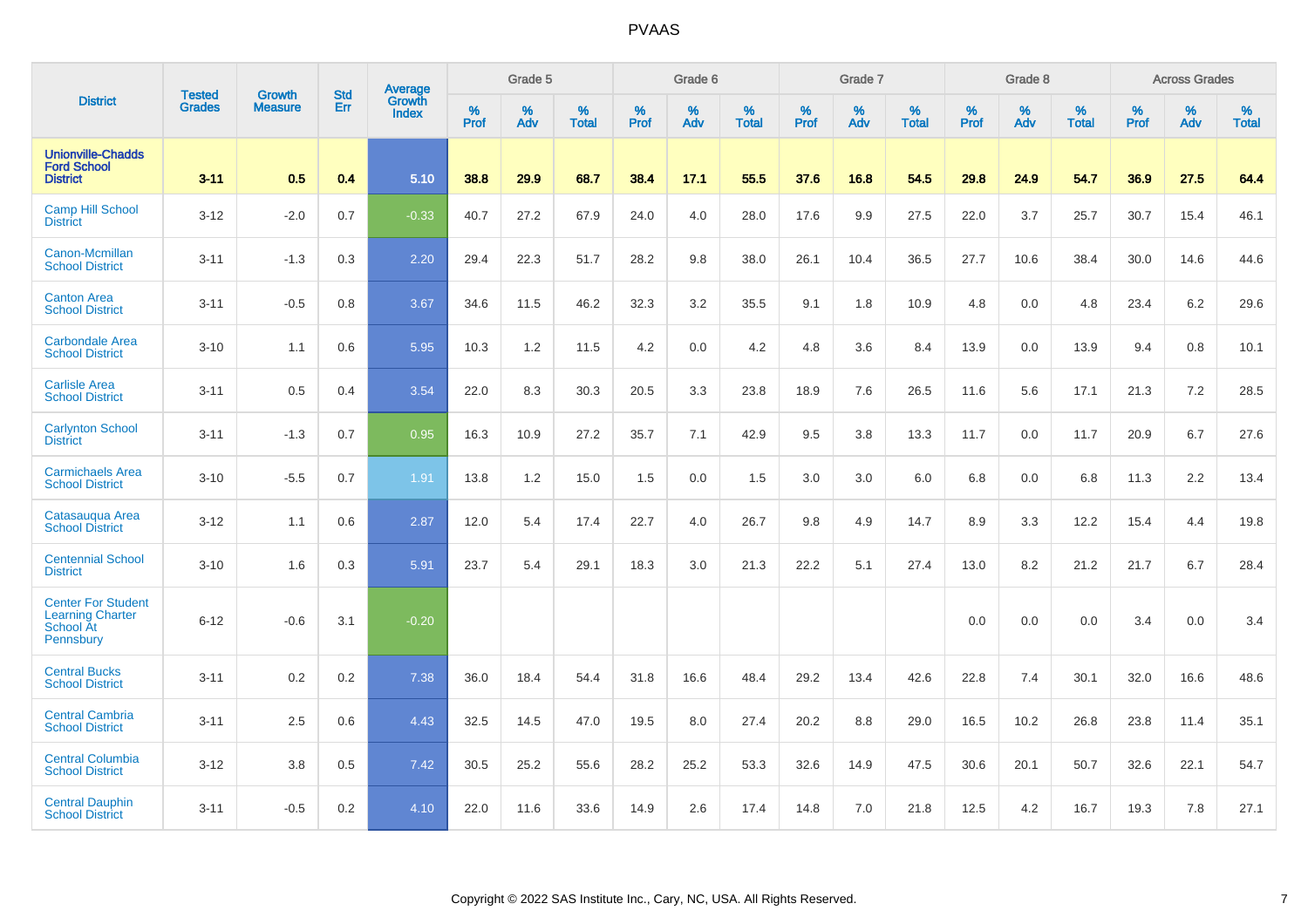|                                                                            | <b>Tested</b> | <b>Growth</b>  | <b>Std</b> | <b>Average</b>         |                     | Grade 5  |                   |                  | Grade 6  |                   |                  | Grade 7  |                   |           | Grade 8  |                   |           | <b>Across Grades</b> |                   |
|----------------------------------------------------------------------------|---------------|----------------|------------|------------------------|---------------------|----------|-------------------|------------------|----------|-------------------|------------------|----------|-------------------|-----------|----------|-------------------|-----------|----------------------|-------------------|
| <b>District</b>                                                            | <b>Grades</b> | <b>Measure</b> | Err        | Growth<br><b>Index</b> | $\%$<br><b>Prof</b> | %<br>Adv | %<br><b>Total</b> | %<br><b>Prof</b> | %<br>Adv | %<br><b>Total</b> | %<br><b>Prof</b> | %<br>Adv | %<br><b>Total</b> | %<br>Prof | %<br>Adv | %<br><b>Total</b> | %<br>Prof | %<br>Adv             | %<br><b>Total</b> |
| <b>Unionville-Chadds</b><br><b>Ford School</b><br><b>District</b>          | $3 - 11$      | 0.5            | 0.4        | 5.10                   | 38.8                | 29.9     | 68.7              | 38.4             | 17.1     | 55.5              | 37.6             | 16.8     | 54.5              | 29.8      | 24.9     | 54.7              | 36.9      | 27.5                 | 64.4              |
| <b>Central Fulton</b><br><b>School District</b>                            | $3 - 11$      | $-0.7$         | 0.8        | 3.45                   | 30.3                | 6.6      | 36.8              | 15.9             | 1.4      | 17.4              | 13.0             | 14.5     | 27.5              | 12.7      | 14.6     | 27.3              | 24.6      | 8.3                  | 32.8              |
| <b>Central Greene</b><br><b>School District</b>                            | $3 - 11$      | $-1.8$         | 0.6        | 2.52                   | 16.5                | 2.9      | 19.4              | 17.1             | 0.0      | 17.1              | 11.7             | 5.8      | 17.5              | 9.3       | 0.9      | 10.2              | 14.7      | 3.7                  | 18.4              |
| <b>Central Vallev</b><br><b>School District</b>                            | $3 - 10$      | $-3.2$         | 0.5        | 2.71                   | 24.6                | 4.9      | 29.6              | 22.1             | 2.2      | 24.3              | 20.3             | 7.2      | 27.4              | 20.4      | 8.0      | 28.5              | 26.6      | 9.0                  | 35.6              |
| <b>Central York</b><br><b>School District</b>                              | $3 - 12$      | 7.2            | 0.3        | 21.64                  | 20.2                | 10.7     | 31.0              | 23.6             | 5.8      | 29.4              | 18.8             | 6.0      | 24.8              | 13.4      | 4.5      | 17.9              | 20.9      | 7.4                  | 28.3              |
| <b>Centre Learning</b><br><b>Community</b><br><b>Charter School</b>        | $5 - 8$       | 4.9            | 2.0        | 2.45                   |                     |          |                   |                  |          |                   | 25.0             | 12.5     | 37.5              | 0.0       | 17.6     | 17.6              | 24.1      | 18.5                 | 42.6              |
| Chambersburg<br><b>Area School</b><br><b>District</b>                      | $3 - 11$      | $-1.4$         | 0.3        | 3.43                   | 20.2                | 6.3      | 26.5              | 14.1             | 3.8      | 17.9              | 15.1             | 4.9      | 20.0              | 11.2      | 4.5      | 15.7              | 16.9      | 5.3                  | 22.3              |
| <b>Charleroi School</b><br><b>District</b>                                 | $3 - 11$      | $-4.8$         | 0.6        | 2.44                   | 10.8                | 1.0      | 11.8              | 13.1             | 0.0      | 13.1              | 8.5              | 3.8      | 12.3              | 11.6      | 1.0      | 12.6              | 12.5      | 2.4                  | 14.9              |
| <b>Chartiers Valley</b><br><b>School District</b>                          | $3 - 11$      | $-2.3$         | 0.4        | 1.51                   | 33.8                | 14.7     | 48.5              | 16.8             | 5.3      | 22.1              | 15.6             | 7.4      | 22.9              | 10.8      | 4.2      | 15.1              | 23.4      | 11.6                 | 35.0              |
| <b>Chartiers-Houston</b><br><b>School District</b>                         | $3 - 10$      | $-2.5$         | 0.7        | 1.15                   | 25.6                | 12.2     | 37.8              | 35.1             | 2.6      | 37.7              | 20.5             | 1.3      | 21.8              | 18.3      | 5.6      | 23.9              | 28.7      | 8.2                  | 36.9              |
| Cheltenham<br><b>School District</b>                                       | $3 - 11$      | $-1.7$         | 0.6        | 1.03                   | 19.8                | 16.7     | 36.5              | 21.7             | 4.7      | 26.4              | 26.7             | 11.0     | 37.7              | 12.1      | 3.3      | 15.4              | 23.0      | 11.2                 | 34.2              |
| <b>Chester Charter</b><br><b>Scholars Academy</b><br><b>Charter School</b> | $3 - 12$      | $-3.3$         | 0.8        | 2.00                   | 0.0                 | 0.0      | 0.0               | 2.1              | 0.0      | 2.1               | 6.2              | 0.0      | 6.2               | 0.0       | 0.0      | 0.0               | 1.8       | 0.4                  | 2.2               |
| <b>Chester</b><br>Community<br><b>Charter School</b>                       | $3 - 8$       | 3.5            | 0.6        | 6.06                   | 0.7                 | 0.7      | 1.5               | 3.6              | 0.0      | 3.6               | 3.2              | 1.1      | 4.3               | 2.6       | 0.0      | 2.6               | 2.1       | 0.4                  | 2.5               |
| <b>Chester-Upland</b><br><b>School District</b>                            | $3 - 11$      | 0.1            | 0.7        | 2.70                   | 3.7                 | 0.0      | 3.7               | 2.6              | 1.3      | 3.9               | 0.0              | 0.0      | 0.0               | 0.0       | 0.0      | 0.0               | 3.1       | 0.4                  | 3.4               |
| <b>Chestnut Ridge</b><br><b>School District</b>                            | $3 - 12$      | 4.2            | 0.6        | 7.56                   | 30.4                | 6.5      | 37.0              | 22.2             | 3.7      | 25.9              | 36.8             | 4.2      | 41.0              | 18.4      | 10.2     | 28.6              | 26.7      | 9.7                  | 36.4              |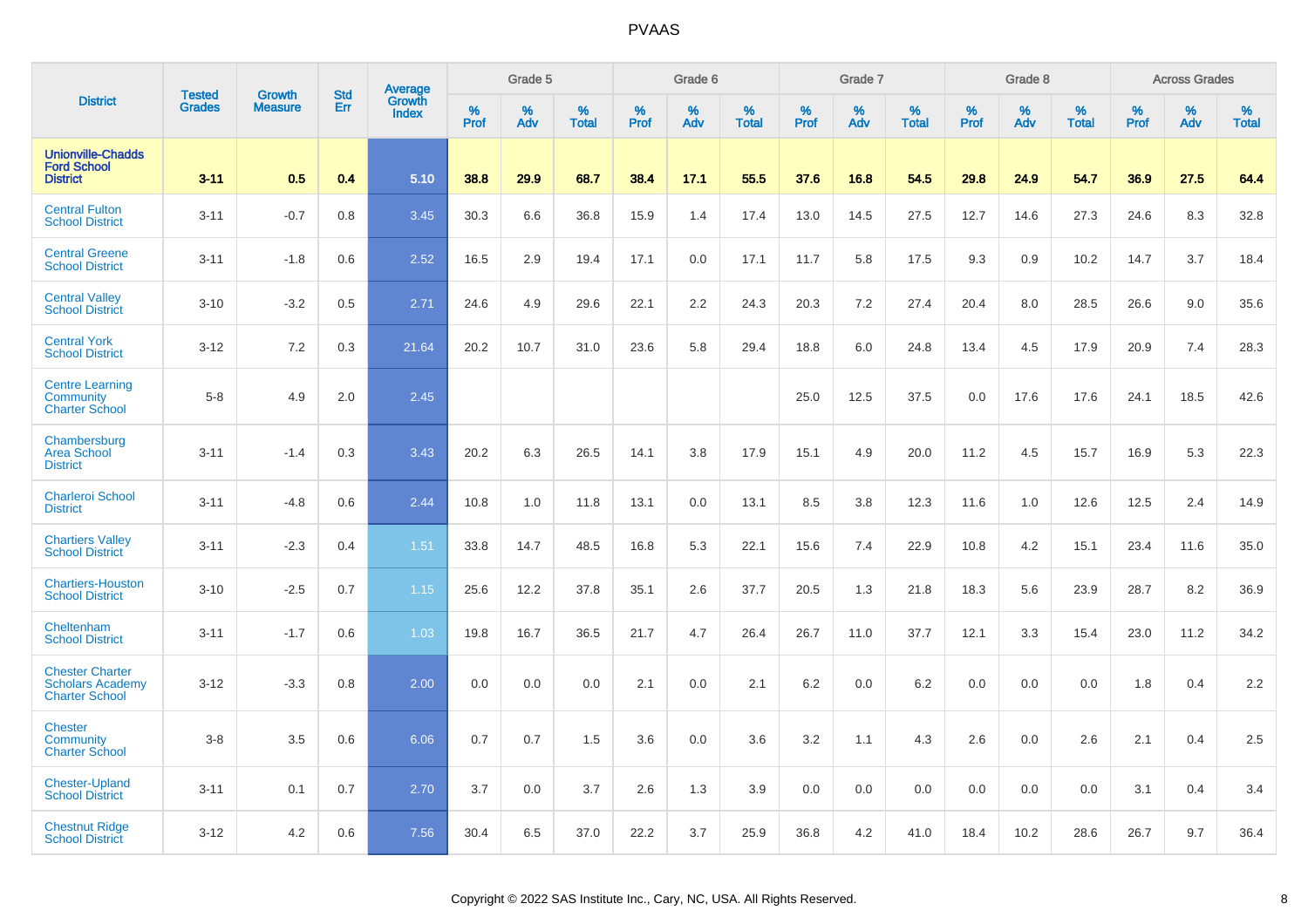| <b>District</b>                                                   | <b>Tested</b> |                                 | <b>Std</b> | Average         |           | Grade 5  |                   |           | Grade 6  |                   |           | Grade 7  |                   |           | Grade 8  |                   |                  | <b>Across Grades</b> |                   |
|-------------------------------------------------------------------|---------------|---------------------------------|------------|-----------------|-----------|----------|-------------------|-----------|----------|-------------------|-----------|----------|-------------------|-----------|----------|-------------------|------------------|----------------------|-------------------|
|                                                                   | <b>Grades</b> | <b>Growth</b><br><b>Measure</b> | Err        | Growth<br>Index | %<br>Prof | %<br>Adv | %<br><b>Total</b> | %<br>Prof | %<br>Adv | %<br><b>Total</b> | %<br>Prof | %<br>Adv | %<br><b>Total</b> | %<br>Prof | %<br>Adv | %<br><b>Total</b> | %<br><b>Prof</b> | %<br>Adv             | %<br><b>Total</b> |
| <b>Unionville-Chadds</b><br><b>Ford School</b><br><b>District</b> | $3 - 11$      | 0.5                             | 0.4        | 5.10            | 38.8      | 29.9     | 68.7              | 38.4      | 17.1     | 55.5              | 37.6      | 16.8     | 54.5              | 29.8      | 24.9     | 54.7              | 36.9             | 27.5                 | 64.4              |
| <b>Chichester School</b><br><b>District</b>                       | $3 - 11$      | $-3.7$                          | 0.7        | 1.84            | 6.7       | 1.1      | 7.9               | 6.8       | 2.7      | 9.5               | 5.0       | 6.2      | 11.2              | 4.2       | 0.0      | 4.2               | 9.0              | 3.2                  | 12.2              |
| <b>Circle Of Seasons</b><br><b>Charter School</b>                 | $3-8$         | 12.3                            | 1.2        | 10.35           | 20.0      | 5.7      | 25.7              | 16.7      | 6.7      | 23.3              | 25.0      | 11.1     | 36.1              |           |          |                   | 20.9             | 7.9                  | 28.8              |
| <b>Clairton City</b><br><b>School District</b>                    | $3 - 11$      | 0.5                             | 0.8        | 3.14            | 6.1       | 2.0      | 8.2               | 1.5       | 0.0      | 1.5               | 1.6       | 0.0      | 1.6               | 0.0       | 0.0      | 0.0               | 3.5              | 0.3                  | 3.8               |
| <b>Clarion Area</b><br><b>School District</b>                     | $3 - 11$      | $-0.1$                          | 0.8        | 2.20            | 31.2      | 8.3      | 39.6              | 32.1      | 7.1      | 39.3              | 17.9      | 10.4     | 28.4              | 28.1      | 3.5      | 31.6              | 26.5             | 10.2                 | 36.8              |
| <b>Clarion-Limestone</b><br><b>Area School</b><br><b>District</b> | $3 - 12$      | $-1.1$                          | 0.9        | 4.00            | 40.0      | 27.3     | 67.3              | 36.5      | 5.8      | 42.3              | 27.9      | 11.6     | 39.5              | 7.8       | 3.9      | 11.8              | 28.4             | 13.2                 | 41.6              |
| Claysburg-Kimmel<br><b>School District</b>                        | $3 - 11$      | 3.0                             | 0.8        | 3.68            | 29.7      | 6.2      | 35.9              | 30.0      | 2.0      | 32.0              | 21.8      | 1.8      | 23.6              | 10.5      | 1.8      | 12.3              | 24.4             | 5.7                  | 30.1              |
| <b>Clearfield Area</b><br><b>School District</b>                  | $3 - 10$      | $-3.9$                          | 0.5        | $-2.41$         | 16.5      | 3.3      | 19.8              | 4.7       | 1.6      | 6.3               | 9.3       | 0.8      | 10.1              | 6.3       | 3.5      | 9.8               | 12.1             | 2.5                  | 14.6              |
| <b>Coatesville Area</b><br><b>School District</b>                 | $3 - 11$      | $-0.5$                          | 0.4        | 1.87            | 14.8      | 4.8      | 19.6              | 8.5       | $0.0\,$  | 8.5               | 8.9       | 1.3      | 10.1              | 6.9       | 0.5      | 7.4               | 10.9             | 3.9                  | 14.8              |
| <b>Cocalico School</b><br><b>District</b>                         | $3 - 11$      | 2.0                             | 0.4        | 5.70            | 27.4      | 17.4     | 44.8              | 25.2      | 17.5     | 42.7              | 27.3      | 4.0      | 31.3              | 22.2      | $6.2\,$  | 28.4              | 28.3             | 12.1                 | 40.4              |
| <b>Collegium Charter</b><br>School                                | $3 - 10$      | $-1.0$                          | 0.4        | 2.29            | 15.6      | 3.0      | 18.6              | 10.6      | 1.1      | 11.6              | 8.0       | 2.3      | 10.3              | 7.6       | 2.8      | 10.3              | 14.4             | 3.4                  | 17.8              |
| <b>Colonial School</b><br><b>District</b>                         | $3 - 11$      | $-0.9$                          | 0.3        | 2.48            | 32.7      | 27.3     | 60.0              | 35.6      | 15.3     | 50.9              | 29.4      | 16.8     | 46.2              | 21.2      | 15.0     | 36.2              | 31.5             | 21.3                 | 52.8              |
| Columbia Borough<br><b>School District</b>                        | $3 - 12$      | $-4.8$                          | 0.7        | $-0.49$         | 15.1      | 1.4      | 16.4              | 1.4       | 0.0      | 1.4               | 6.2       | 1.5      | 7.7               | 0.0       | 0.0      | 0.0               | 8.7              | 1.4                  | 10.0              |
| <b>Commodore Perry</b><br><b>School District</b>                  | $3 - 11$      | $-5.2$                          | 1.1        | 0.56            | 38.7      | 9.7      | 48.4              | 9.7       | 0.0      | 9.7               | 8.1       | 2.7      | 10.8              | 20.0      | 8.0      | 28.0              | 20.6             | 7.2                  | 27.8              |
| Commonwealth<br><b>Charter Academy</b><br><b>Charter School</b>   | $3 - 10$      | $-2.6$                          | 0.8        | 1.49            | 25.4      | 3.4      | 28.8              | 26.0      | 4.0      | 30.0              | 17.2      | 3.4      | 20.7              | 14.6      | 2.1      | 16.7              | 23.9             | 5.7                  | 29.6              |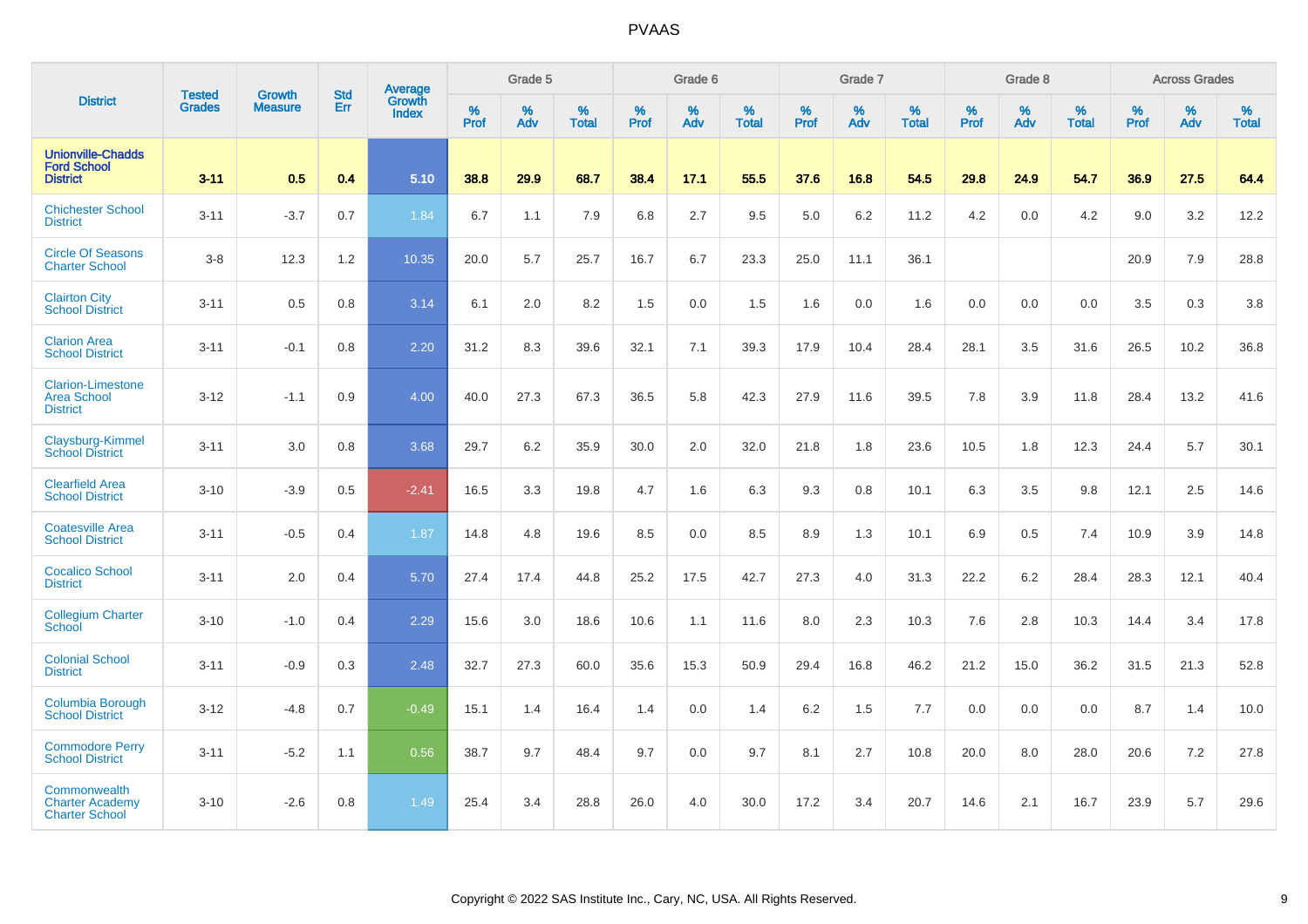|                                                                         | Tested        | Growth         | <b>Std</b> | <b>Average</b><br>Growth |              | Grade 5     |                   |           | Grade 6  |                      |                  | Grade 7  |                   |           | Grade 8  |                   |           | <b>Across Grades</b> |                   |
|-------------------------------------------------------------------------|---------------|----------------|------------|--------------------------|--------------|-------------|-------------------|-----------|----------|----------------------|------------------|----------|-------------------|-----------|----------|-------------------|-----------|----------------------|-------------------|
| <b>District</b>                                                         | <b>Grades</b> | <b>Measure</b> | Err        | <b>Index</b>             | $\%$<br>Prof | $\%$<br>Adv | %<br><b>Total</b> | %<br>Prof | %<br>Adv | $\%$<br><b>Total</b> | %<br><b>Prof</b> | %<br>Adv | %<br><b>Total</b> | %<br>Prof | %<br>Adv | %<br><b>Total</b> | %<br>Prof | %<br>Adv             | %<br><b>Total</b> |
| <b>Unionville-Chadds</b><br><b>Ford School</b><br><b>District</b>       | $3 - 11$      | 0.5            | 0.4        | 5.10                     | 38.8         | 29.9        | 68.7              | 38.4      | 17.1     | 55.5                 | 37.6             | 16.8     | 54.5              | 29.8      | 24.9     | 54.7              | 36.9      | 27.5                 | 64.4              |
| Community<br><b>Academy Of</b><br>Philadelphia<br><b>Charter School</b> | $3 - 11$      | $-5.7$         | 0.9        | $-0.37$                  | 4.9          | 2.4         | 7.3               | 0.0       | 0.0      | 0.0                  | 0.0              | 0.0      | 0.0               | 0.0       | 0.0      | 0.0               | 2.4       | 1.0                  | 3.5               |
| Conemaugh<br><b>Township Area</b><br><b>School District</b>             | $3 - 12$      | $-1.5$         | 0.8        | 2.85                     | 51.6         | 22.6        | 74.2              | 23.0      | 16.4     | 39.3                 | 29.2             | 20.8     | 50.0              | 28.8      | 5.5      | 34.2              | 34.8      | 23.6                 | 58.4              |
| <b>Conemaugh Valley</b><br><b>School District</b>                       | $3 - 12$      | $-2.6$         | 0.8        | 1.06                     | 13.7         | 3.9         | 17.6              | 22.0      | 4.0      | 26.0                 | 18.9             | 7.6      | 26.4              | 9.4       | 1.9      | 11.3              | 20.1      | 6.4                  | 26.5              |
| <b>Conestoga Valley</b><br><b>School District</b>                       | $3 - 11$      | 4.8            | 0.4        | 12.76                    | 21.3         | 12.6        | 33.8              | 24.9      | 7.7      | 32.7                 | 20.4             | 14.0     | 34.4              | 23.0      | 13.5     | 36.5              | 24.2      | 13.5                 | 37.8              |
| <b>Conewago Valley</b><br><b>School District</b>                        | $3 - 12$      | 1.2            | 0.4        | 6.92                     | 26.3         | 8.6         | 35.0              | 29.9      | 10.6     | 40.5                 | 19.9             | 3.8      | 23.6              | 17.4      | 1.1      | 18.4              | 25.3      | 8.6                  | 33.9              |
| <b>Conneaut School</b><br><b>District</b>                               | $3 - 12$      | 3.7            | 0.5        | 6.95                     | 21.8         | 7.5         | 29.3              | 23.8      | 9.8      | 33.6                 | 19.4             | 6.7      | 26.1              | 17.9      | 3.4      | 21.4              | 24.4      | 10.4                 | 34.8              |
| <b>Connellsville Area</b><br><b>School District</b>                     | $3 - 11$      | $-3.8$         | 0.4        | $-0.77$                  | 19.0         | 7.5         | 26.5              | 10.8      | 3.6      | 14.3                 | 9.5              | 2.4      | 11.9              | 9.4       | 2.2      | 11.6              | 15.5      | 4.5                  | 20.0              |
| <b>Conrad Weiser</b><br><b>Area School</b><br><b>District</b>           | $3 - 11$      | $-1.9$         | 0.5        | 2.69                     | 15.3         | 1.8         | 17.2              | 18.5      | 2.6      | 21.2                 | 15.6             | 1.6      | 17.2              | 9.4       | 3.0      | 12.3              | 17.9      | 5.0                  | 23.0              |
| <b>Cornell School</b><br><b>District</b>                                | $3 - 11$      | $-3.1$         | 1.1        | 4.74                     | 10.0         | 6.7         | 16.7              | 14.0      | 0.0      | 14.0                 | 7.7              | 0.0      | 7.7               | 0.0       | 0.0      | 0.0               | 12.2      | 2.8                  | 15.0              |
| <b>Cornwall-Lebanon</b><br><b>School District</b>                       | $3 - 11$      | $-0.5$         | 0.3        | 2.53                     | 31.1         | 9.0         | 40.1              | 18.2      | 6.2      | 24.4                 | 16.1             | 4.9      | 21.0              | 16.4      | 9.4      | 25.8              | 23.1      | 8.6                  | 31.8              |
| <b>Corry Area School</b><br><b>District</b>                             | $3 - 11$      | $-1.0$         | 0.5        | 0.08                     | 25.4         | 7.9         | 33.3              | 25.2      | 3.6      | 28.8                 | 17.4             | 5.1      | 22.5              | 15.8      | 1.4      | 17.1              | 23.2      | 7.5                  | 30.7              |
| <b>Coudersport Area</b><br><b>School District</b>                       | $3 - 11$      | 1.4            | 0.9        | 1.96                     | 35.7         | 3.6         | 39.3              | 16.7      | 4.8      | 21.4                 | 18.9             | 5.7      | 24.5              | 15.1      | 3.8      | 18.9              | 22.0      | 5.7                  | 27.7              |
| <b>Council Rock</b><br><b>School District</b>                           | $3 - 11$      | $-0.6$         | 0.2        | 4.05                     | 30.5         | 16.8        | 47.3              | 33.6      | 14.1     | 47.6                 | 27.3             | 16.1     | 43.4              | 21.3      | 13.1     | 34.4              | 31.0      | 18.6                 | 49.7              |
| <b>Cranberry Area</b><br><b>School District</b>                         | $3 - 12$      | 0.9            | 0.7        | 2.03                     | 27.3         | 10.4        | 37.7              | 26.0      | 2.1      | 28.1                 | 14.7             | 3.2      | 17.9              | 18.7      | 2.7      | 21.3              | 22.6      | 3.9                  | 26.5              |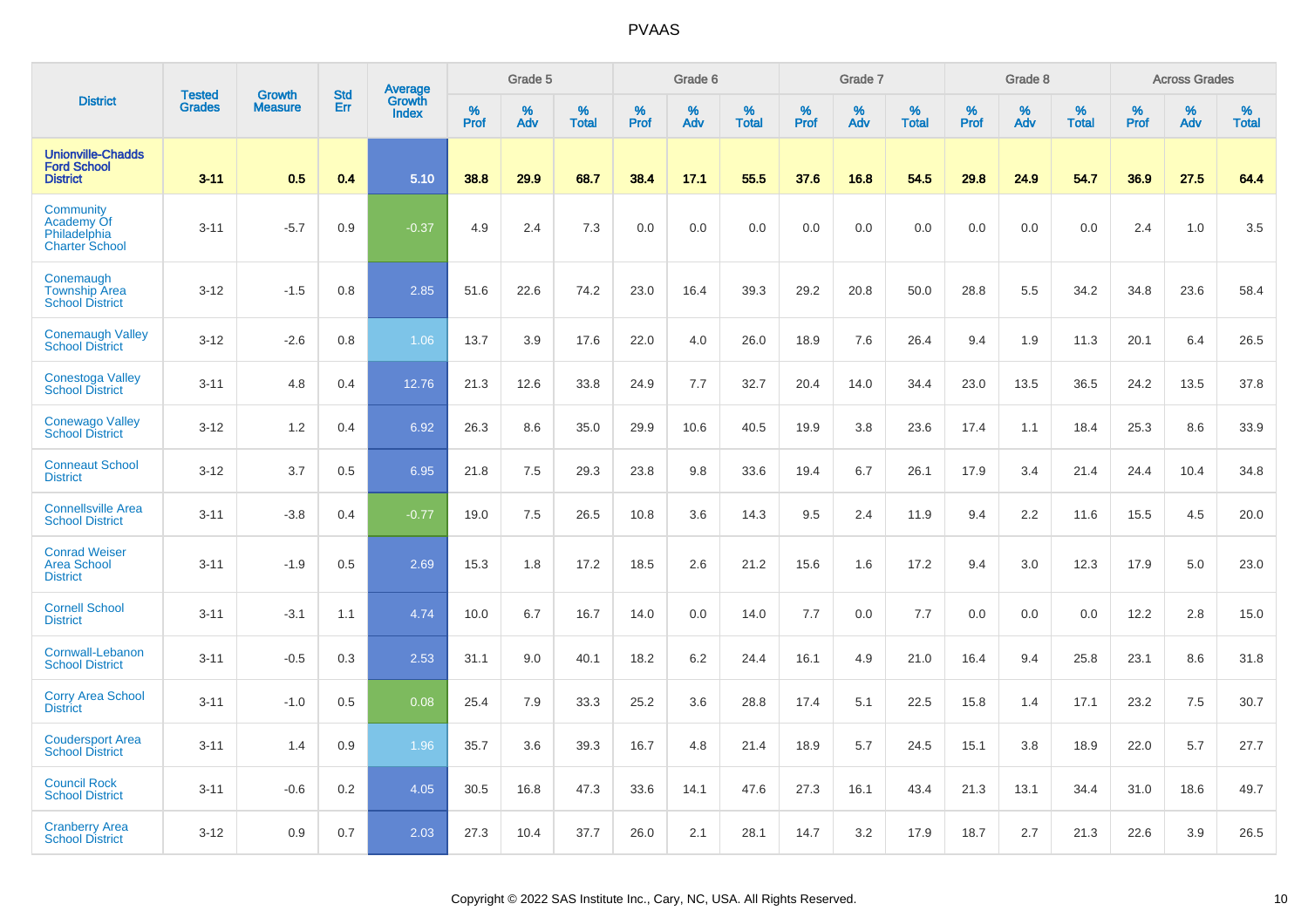| <b>District</b>                                                   |                         | <b>Growth</b>  | <b>Std</b> | Average                |                     | Grade 5  |                      |                     | Grade 6  |                      |                     | Grade 7     |                      |                     | Grade 8     |                      |                     | <b>Across Grades</b> |                   |
|-------------------------------------------------------------------|-------------------------|----------------|------------|------------------------|---------------------|----------|----------------------|---------------------|----------|----------------------|---------------------|-------------|----------------------|---------------------|-------------|----------------------|---------------------|----------------------|-------------------|
|                                                                   | <b>Tested</b><br>Grades | <b>Measure</b> | Err        | Growth<br><b>Index</b> | $\%$<br><b>Prof</b> | %<br>Adv | $\%$<br><b>Total</b> | $\%$<br><b>Prof</b> | %<br>Adv | $\%$<br><b>Total</b> | $\%$<br><b>Prof</b> | $\%$<br>Adv | $\%$<br><b>Total</b> | $\%$<br><b>Prof</b> | $\%$<br>Adv | $\%$<br><b>Total</b> | $\%$<br><b>Prof</b> | %<br>Adv             | %<br><b>Total</b> |
| <b>Unionville-Chadds</b><br><b>Ford School</b><br><b>District</b> | $3 - 11$                | 0.5            | 0.4        | 5.10                   | 38.8                | 29.9     | 68.7                 | 38.4                | 17.1     | 55.5                 | 37.6                | 16.8        | 54.5                 | 29.8                | 24.9        | 54.7                 | 36.9                | 27.5                 | 64.4              |
| <b>Crawford Central</b><br><b>School District</b>                 | $3 - 11$                | 1.9            | 0.4        | 4.77                   | 24.2                | 7.9      | 32.1                 | 15.7                | 3.8      | 19.6                 | 16.7                | 3.7         | 20.4                 | 9.0                 | 2.6         | 11.6                 | 18.4                | 5.5                  | 23.8              |
| <b>Crestwood School</b><br><b>District</b>                        | $3 - 11$                | $-2.8$         | 0.5        | 3.04                   | 19.1                | 5.6      | 24.7                 | 24.3                | 7.7      | 32.0                 | 21.0                | 8.7         | 29.7                 | 19.0                | 6.6         | 25.6                 | 23.4                | 8.3                  | 31.7              |
| <b>Cumberland Valley</b><br><b>School District</b>                | $3 - 12$                | 3.8            | 0.2        | 15.85                  | 33.5                | 27.3     | 60.8                 | 31.4                | 13.8     | 45.2                 | 29.0                | 18.7        | 47.6                 | 26.6                | 12.4        | 39.0                 | 30.7                | 22.4                 | 53.2              |
| <b>Curwensville Area</b><br><b>School District</b>                | $3 - 11$                | 1.8            | 0.8        | 4.90                   | 43.9                | 17.1     | 61.0                 | 21.4                | 7.1      | 28.6                 | 27.1                | 4.3         | 31.4                 | 21.7                | 2.9         | 24.6                 | 32.0                | 11.2                 | 43.3              |
| <b>Dallas School</b><br><b>District</b>                           | $3 - 11$                | $-5.7$         | 0.5        | 5.42                   | 43.8                | 15.6     | 59.4                 | 24.3                | 2.8      | 27.1                 | 18.1                | 6.3         | 24.4                 | 17.9                | 0.0         | 17.9                 | 30.9                | 12.9                 | 43.8              |
| <b>Dallastown Area</b><br><b>School District</b>                  | $3 - 11$                | 0.6            | 0.3        | 3.62                   | 25.8                | 13.0     | 38.8                 | 31.1                | 11.5     | 42.6                 | 23.7                | 7.8         | 31.6                 | 19.0                | 9.4         | 28.4                 | 27.7                | 14.8                 | 42.4              |
| <b>Daniel Boone Area</b><br><b>School District</b>                | $3 - 12$                | $-1.1$         | 0.5        | 3.78                   | 27.2                | 11.1     | 38.3                 | 28.7                | 6.6      | 35.4                 | 18.6                | 7.8         | 26.4                 | 13.8                | 2.4         | 16.2                 | 25.4                | 7.1                  | 32.4              |
| <b>Danville Area</b><br><b>School District</b>                    | $3 - 11$                | 1.2            | 0.5        | 7.01                   | 33.8                | 25.6     | 59.4                 | 26.4                | 8.3      | 34.7                 | 24.5                | 14.6        | 39.1                 | 19.6                | 9.8         | 29.4                 | 27.8                | 17.7                 | 45.5              |
| <b>Deep Roots</b><br><b>Charter School</b>                        | $3-6$                   | $-0.9$         | 1.3        | 2.28                   | 0.0                 | 0.0      | 0.0                  | 0.0                 | 0.0      | 0.0                  |                     |             |                      |                     |             |                      | 1.3                 | 0.0                  | 1.3               |
| Deer Lakes School<br><b>District</b>                              | $3 - 11$                | 1.8            | 0.6        | 7.57                   | 21.1                | 6.5      | 27.6                 | 24.4                | 10.6     | 35.0                 | 25.4                | 19.2        | 44.6                 | 24.5                | 3.9         | 28.4                 | 26.2                | 10.7                 | 36.9              |
| <b>Delaware Valley</b><br><b>School District</b>                  | $3 - 11$                | 0.1            | 0.4        | 4.58                   | 26.1                | 11.6     | 37.8                 | 19.0                | 8.6      | 27.6                 | 21.8                | 8.2         | 30.0                 | 17.9                | 3.4         | 21.3                 | 25.0                | 9.4                  | 34.4              |
| <b>Derry Area School</b><br><b>District</b>                       | $3 - 11$                | $-0.6$         | 0.6        | 4.16                   | 21.3                | 14.8     | 36.1                 | 32.5                | 13.0     | 45.5                 | 11.9                | 6.8         | 18.6                 | 10.2                | 6.5         | 16.7                 | 23.2                | 13.2                 | 36.4              |
| <b>Derry Township</b><br><b>School District</b>                   | $3 - 10$                | 4.3            | 1.3        | 7.27                   | 39.1                | 28.5     | 67.6                 | 51.5                | 21.2     | 72.7                 | 30.8                | 34.6        | 65.4                 | 14.3                | 71.4        | 85.7                 | 37.5                | 30.3                 | 67.8              |
| <b>Discovery Charter</b><br><b>School</b>                         | $3-8$                   | 2.6            | 0.9        | 2.98                   | 8.5                 | 2.1      | 10.6                 | 0.0                 | 0.0      | 0.0                  | 6.6                 | 1.6         | 8.2                  | 5.4                 | 0.0         | 5.4                  | 5.2                 | 1.1                  | 6.2               |
| <b>Donegal School</b><br><b>District</b>                          | $3 - 12$                | 3.0            | 0.5        | 6.51                   | 18.1                | 9.9      | 28.0                 | 22.5                | 3.2      | 25.7                 | 12.4                | 14.8        | 27.2                 | 16.6                | 9.5         | 26.0                 | 19.7                | 10.6                 | 30.3              |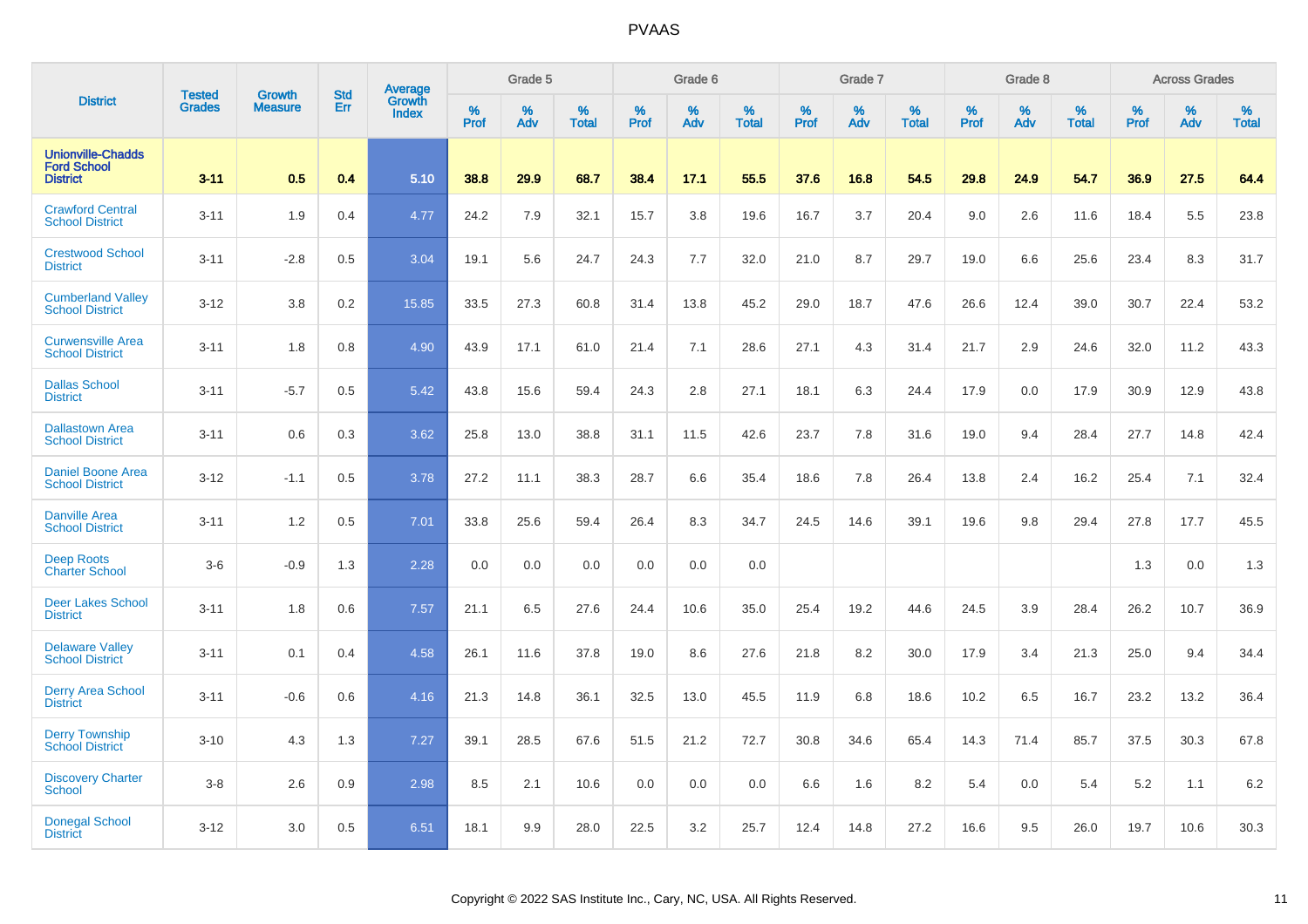|                                                                     | <b>Tested</b> | <b>Growth</b>  | <b>Std</b> |                                          |              | Grade 5  |                   |           | Grade 6  |                   |           | Grade 7  |                   |           | Grade 8  |                   |           | <b>Across Grades</b> |                   |
|---------------------------------------------------------------------|---------------|----------------|------------|------------------------------------------|--------------|----------|-------------------|-----------|----------|-------------------|-----------|----------|-------------------|-----------|----------|-------------------|-----------|----------------------|-------------------|
| <b>District</b>                                                     | <b>Grades</b> | <b>Measure</b> | Err        | <b>Average</b><br>Growth<br><b>Index</b> | $\%$<br>Prof | %<br>Adv | %<br><b>Total</b> | %<br>Prof | %<br>Adv | %<br><b>Total</b> | %<br>Prof | %<br>Adv | %<br><b>Total</b> | %<br>Prof | %<br>Adv | %<br><b>Total</b> | %<br>Prof | %<br>Adv             | %<br><b>Total</b> |
| <b>Unionville-Chadds</b><br><b>Ford School</b><br><b>District</b>   | $3 - 11$      | 0.5            | 0.4        | 5.10                                     | 38.8         | 29.9     | 68.7              | 38.4      | 17.1     | 55.5              | 37.6      | 16.8     | 54.5              | 29.8      | 24.9     | 54.7              | 36.9      | 27.5                 | 64.4              |
| <b>Dover Area School</b><br><b>District</b>                         | $3 - 12$      | $-1.9$         | 0.4        | 0.24                                     | 24.5         | 8.2      | 32.7              | 24.5      | 3.6      | 28.1              | 22.4      | 9.0      | 31.4              | 14.1      | 6.2      | 20.3              | 24.8      | 10.2                 | 35.0              |
| Downingtown Area<br><b>School District</b>                          | $3 - 11$      | $-1.3$         | 0.3        | 5.44                                     | 40.5         | 24.2     | 64.7              | 28.9      | 24.6     | 53.5              | 31.4      | 21.1     | 52.5              | 27.1      | 28.6     | 55.7              | 36.8      | 25.9                 | 62.7              |
| <b>Dubois Area</b><br><b>School District</b>                        | $3 - 11$      | 2.1            | 0.4        | 5.38                                     | 22.4         | 11.0     | 33.3              | 21.6      | 8.3      | 29.9              | 18.7      | 5.9      | 24.5              | 14.1      | 5.2      | 19.4              | 22.6      | 11.7                 | 34.2              |
| <b>Dunmore School</b><br><b>District</b>                            | $3 - 11$      | $-0.4$         | 0.7        | 1.48                                     | 26.4         | 9.7      | 36.1              | 20.9      | 2.2      | 23.1              | 10.4      | 0.9      | 11.3              | 9.5       | 3.6      | 13.1              | 18.9      | 6.1                  | 25.0              |
| <b>Duquesne City</b><br><b>School District</b>                      | $3 - 8$       | 1.2            | 1.3        | 1.95                                     | 6.0          | 2.0      | 8.0               | 5.6       | 0.0      | 5.6               |           |          |                   |           |          |                   | 3.4       | 1.7                  | 5.0               |
| <b>East Allegheny</b><br><b>School District</b>                     | $3 - 11$      | $-3.9$         | 0.7        | $-0.28$                                  | 9.1          | 3.4      | 12.5              | 8.5       | 2.4      | 11.0              | 13.8      | 0.0      | 13.8              | 5.8       | 0.0      | 5.8               | 9.0       | 2.1                  | 11.1              |
| <b>East Lycoming</b><br><b>School District</b>                      | $3 - 11$      | 2.6            | 0.6        | 7.47                                     | 36.1         | 23.5     | 59.7              | 26.2      | 26.2     | 52.3              | 26.4      | 20.7     | 47.1              | 27.9      | 14.8     | 42.6              | 31.5      | 19.5                 | 51.0              |
| <b>East Penn School</b><br><b>District</b>                          | $3 - 11$      | 0.8            | 0.3        | 4.48                                     | 32.6         | 12.6     | 45.2              | 20.7      | 7.8      | 28.4              | 23.5      | 11.3     | 34.8              | 17.8      | 8.6      | 26.5              | 26.4      | 13.0                 | 39.4              |
| <b>East Pennsboro</b><br><b>Area School</b><br><b>District</b>      | $3 - 11$      | $-2.6$         | 0.5        | 1.39                                     | 24.8         | 3.0      | 27.8              | 9.9       | 3.7      | 13.7              | 11.8      | 2.4      | 14.1              | 10.3      | 4.2      | 14.6              | 18.3      | 6.2                  | 24.5              |
| <b>East Stroudsburg</b><br><b>Area School</b><br><b>District</b>    | $3 - 11$      | $-4.6$         | 0.5        | $-0.82$                                  | 19.0         | 5.3      | 24.3              | 8.8       | 1.6      | 10.4              | 9.7       | 3.0      | 12.7              | 7.7       | 1.9      | 9.7               | 16.0      | 4.5                  | 20.5              |
| <b>Eastern Lancaster</b><br><b>County School</b><br><b>District</b> | $3 - 12$      | 1.1            | 0.4        | 4.40                                     | 23.8         | 8.3      | 32.0              | 14.7      | 3.1      | 17.8              | 15.7      | 3.6      | 19.3              | 16.7      | 5.9      | 22.6              | 21.1      | 6.7                  | 27.8              |
| Eastern Lebanon<br><b>County School</b><br><b>District</b>          | $3 - 11$      | $-3.3$         | 0.5        | 2.09                                     | 19.8         | 7.9      | 27.7              | 9.1       | 0.6      | 9.7               | 13.1      | 3.1      | 16.2              | 8.9       | 1.8      | 10.6              | 17.0      | 5.0                  | 22.0              |
| <b>Eastern York</b><br><b>School District</b>                       | $3 - 11$      | $-0.5$         | 0.5        | $-0.16$                                  | 29.5         | 11.0     | 40.5              | 23.5      | 6.0      | 29.5              | 23.2      | 14.1     | 37.3              | 17.3      | 9.7      | 27.0              | 24.8      | 10.7                 | 35.4              |
| <b>Easton Area</b><br><b>School District</b>                        | $3 - 12$      | $-1.1$         | 0.3        | $-0.56$                                  | 22.4         | 5.9      | 28.3              | 14.6      | 3.3      | 17.9              | 11.0      | 6.9      | 18.0              | 10.3      | 2.2      | 12.4              | 18.5      | 8.4                  | 26.9              |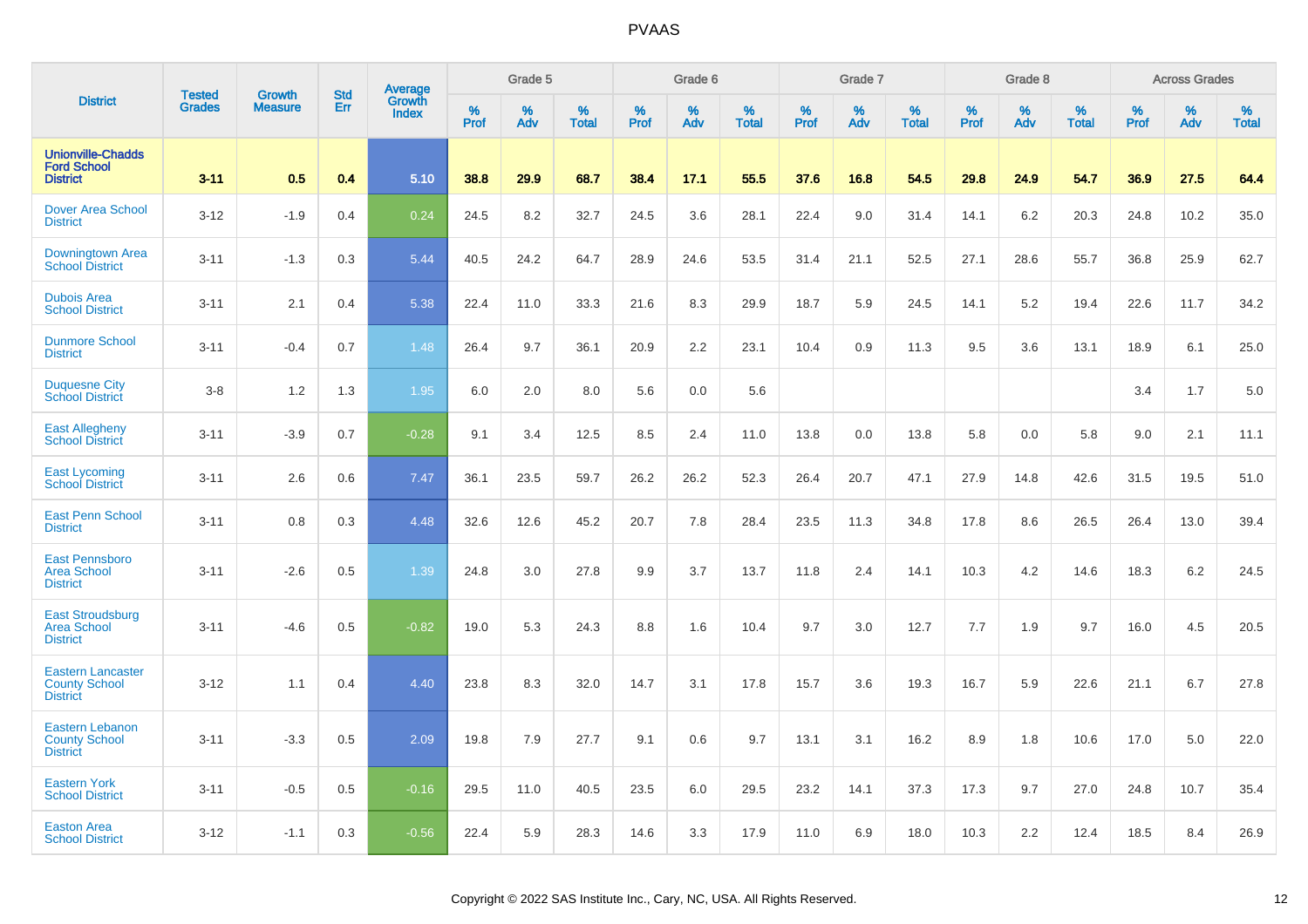|                                                                      | <b>Tested</b> | <b>Growth</b>  | <b>Std</b> | <b>Average</b><br>Growth |           | Grade 5  |                   |           | Grade 6  |                   |           | Grade 7     |                   |           | Grade 8  |                   |           | <b>Across Grades</b> |                   |
|----------------------------------------------------------------------|---------------|----------------|------------|--------------------------|-----------|----------|-------------------|-----------|----------|-------------------|-----------|-------------|-------------------|-----------|----------|-------------------|-----------|----------------------|-------------------|
| <b>District</b>                                                      | <b>Grades</b> | <b>Measure</b> | Err        | <b>Index</b>             | %<br>Prof | %<br>Adv | %<br><b>Total</b> | %<br>Prof | %<br>Adv | %<br><b>Total</b> | %<br>Prof | $\%$<br>Adv | %<br><b>Total</b> | %<br>Prof | %<br>Adv | %<br><b>Total</b> | %<br>Prof | %<br>Adv             | %<br><b>Total</b> |
| <b>Unionville-Chadds</b><br><b>Ford School</b><br><b>District</b>    | $3 - 11$      | 0.5            | 0.4        | 5.10                     | 38.8      | 29.9     | 68.7              | 38.4      | 17.1     | 55.5              | 37.6      | 16.8        | 54.5              | 29.8      | 24.9     | 54.7              | 36.9      | 27.5                 | 64.4              |
| <b>Easton Arts</b><br>Academy<br>Elementary<br><b>Charter School</b> | $3-5$         | 4.8            | 2.4        | 1.94                     | 4.2       | 16.7     | 20.8              |           |          |                   |           |             |                   |           |          |                   | 12.6      | 3.9                  | 16.5              |
| <b>Elizabeth Forward</b><br><b>School District</b>                   | $3 - 11$      | $-1.6$         | 0.5        | 2.70                     | 29.4      | 11.4     | 40.8              | 29.6      | 10.5     | 40.1              | 21.6      | 5.2         | 26.8              | 16.8      | 2.9      | 19.6              | 27.0      | 11.3                 | 38.3              |
| Elizabethtown<br><b>Area School</b><br><b>District</b>               | $3 - 12$      | 0.2            | 0.4        | 10.73                    | 29.9      | 22.6     | 52.6              | 22.2      | 10.9     | 33.1              | 20.8      | 2.8         | 23.7              | 20.8      | 3.3      | 24.1              | 26.7      | 14.6                 | 41.2              |
| <b>Elk Lake School</b><br><b>District</b>                            | $3 - 11$      | 1.9            | 0.7        | 7.96                     | 17.5      | 3.8      | 21.2              | 35.8      | 12.6     | 48.4              | 11.4      | 3.4         | 14.8              | 8.5       | 4.9      | 13.4              | 21.4      | 7.2                  | 28.5              |
| <b>Ellwood City Area</b><br><b>School District</b>                   | $3 - 11$      | $-1.7$         | 0.6        | 1.08                     | 20.6      | 7.8      | 28.4              | 19.0      | 2.6      | 21.6              | 21.7      | 2.5         | 24.2              | 5.5       | 2.8      | 8.3               | 17.5      | 4.7                  | 22.2              |
| Environmental<br><b>Charter School At</b><br><b>Frick Park</b>       | $3-9$         | $-0.2$         | 0.7        | 3.70                     | 18.2      | 10.4     | 28.6              | 17.0      | 4.3      | 21.3              | 16.3      | 10.9        | 27.2              | 10.0      | 4.3      | 14.3              | 22.6      | 13.4                 | 36.0              |
| <b>Ephrata Area</b><br><b>School District</b>                        | $3 - 11$      | 0.9            | 0.4        | 5.20                     | 34.6      | 12.9     | 47.5              | 24.8      | 8.0      | 32.8              | 18.0      | 4.2         | 22.2              | 18.9      | 4.3      | 23.1              | 25.6      | 12.5                 | 38.1              |
| <b>Erie City School</b><br><b>District</b>                           | $3 - 12$      | $-1.7$         | 0.3        | 1.03                     | 7.6       | 2.4      | 10.0              | 2.9       | 0.5      | 3.4               | 5.9       | 1.6         | 7.4               | 5.2       | 0.3      | 5.5               | 6.4       | 1.4                  | 7.8               |
| <b>Erie Rise</b><br>Leadership<br><b>Academy Charter</b><br>School   | $3 - 8$       | $-0.6$         | 1.1        | 2.06                     | 6.9       | 0.0      | 6.9               | 0.0       | 0.0      | 0.0               | 0.0       | 0.0         | 0.0               | 0.0       | 0.0      | 0.0               | 1.6       | 1.0                  | 2.6               |
| Esperanza<br><b>Academy Charter</b><br><b>School</b>                 | $4 - 11$      | 2.8            | 0.5        | 5.89                     |           |          |                   | 1.5       | 0.0      | 1.5               | 4.2       | 0.0         | 4.2               | 0.5       | 0.0      | 0.5               | 1.8       | 0.0                  | 1.8               |
| <b>Esperanza Cyber</b><br><b>Charter School</b>                      | $3 - 11$      | 0.4            | 1.3        | 1.00                     | 0.0       | 0.0      | 0.0               | 0.0       | 0.0      | 0.0               | 2.6       | 0.0         | 2.6               | 0.0       | 0.0      | 0.0               | 1.6       | 0.0                  | 1.6               |
| Eugenio Maria De<br><b>Hostos Charter</b><br><b>School</b>           | $3 - 8$       | $-1.0$         | 1.4        | 0.68                     | 13.0      | 0.0      | 13.0              | 5.6       | 5.6      | 11.1              | 4.4       | 8.7         | 13.0              | 28.6      | 7.1      | 35.7              | 9.3       | 3.4                  | 12.7              |
| <b>Everett Area</b><br><b>School District</b>                        | $3 - 11$      | $-1.4$         | 0.7        | 1.92                     | 27.6      | 6.9      | 34.5              | 19.8      | 2.3      | 22.1              | 13.9      | 1.0         | 14.8              | 10.7      | 6.7      | 17.3              | 19.7      | 5.5                  | 25.2              |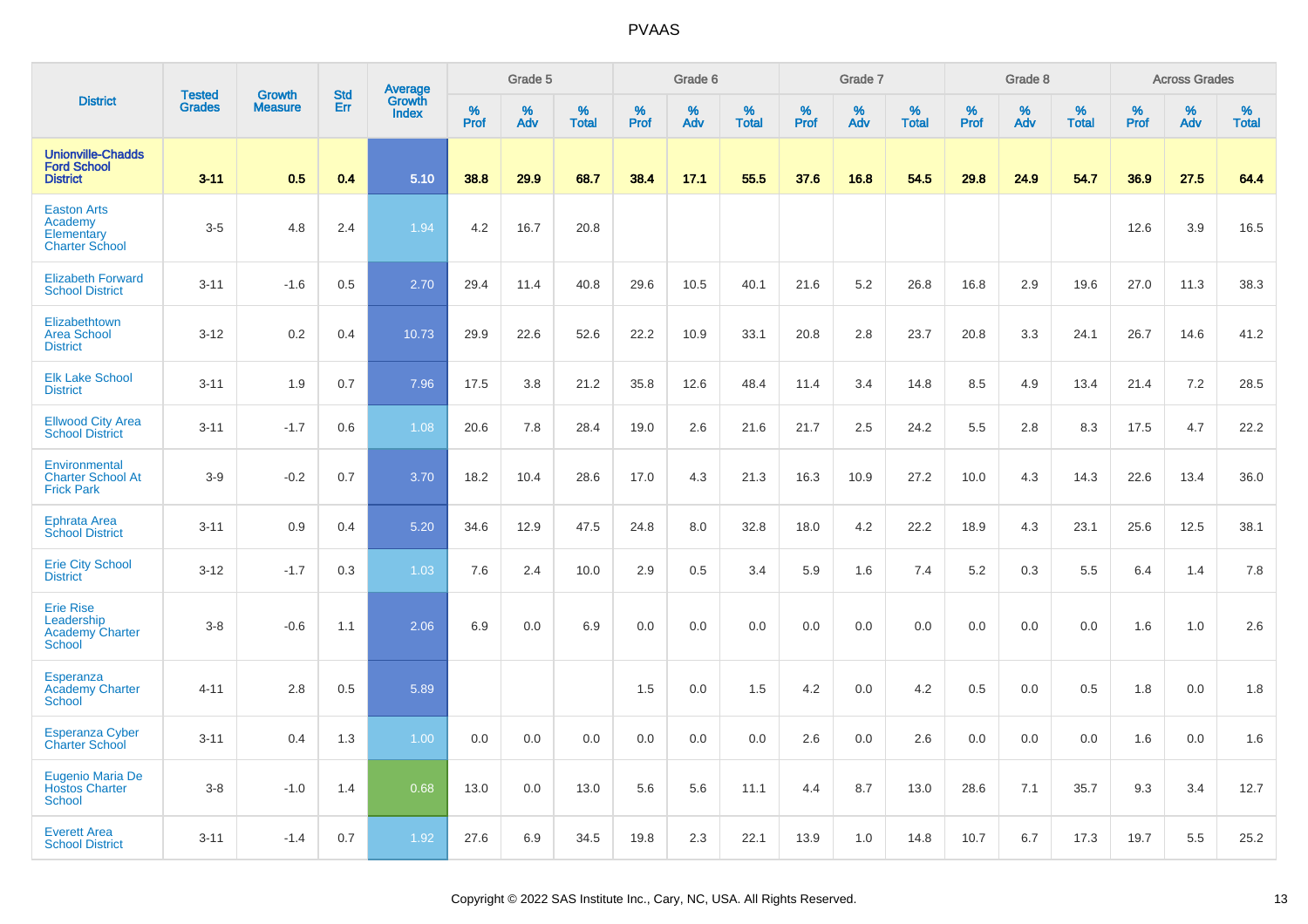|                                                                                 | <b>Tested</b> | <b>Growth</b>  | <b>Std</b> | Average<br>Growth |                     | Grade 5  |                   |                  | Grade 6  |                   |           | Grade 7  |                   |                  | Grade 8  |                   |           | <b>Across Grades</b> |                   |
|---------------------------------------------------------------------------------|---------------|----------------|------------|-------------------|---------------------|----------|-------------------|------------------|----------|-------------------|-----------|----------|-------------------|------------------|----------|-------------------|-----------|----------------------|-------------------|
| <b>District</b>                                                                 | <b>Grades</b> | <b>Measure</b> | Err        | <b>Index</b>      | $\%$<br><b>Prof</b> | %<br>Adv | %<br><b>Total</b> | %<br><b>Prof</b> | %<br>Adv | %<br><b>Total</b> | %<br>Prof | %<br>Adv | %<br><b>Total</b> | %<br><b>Prof</b> | %<br>Adv | %<br><b>Total</b> | %<br>Prof | %<br>Adv             | %<br><b>Total</b> |
| <b>Unionville-Chadds</b><br><b>Ford School</b><br><b>District</b>               | $3 - 11$      | 0.5            | 0.4        | 5.10              | 38.8                | 29.9     | 68.7              | 38.4             | 17.1     | 55.5              | 37.6      | 16.8     | 54.5              | 29.8             | 24.9     | 54.7              | 36.9      | 27.5                 | 64.4              |
| <b>Executive</b><br><b>Education</b><br><b>Academy Charter</b><br><b>School</b> | $3 - 10$      | $-2.5$         | 1.7        | 1.63              | 0.0                 | 0.0      | 0.0               |                  |          |                   | 18.2      | 0.0      | 18.2              | 4.8              | 0.0      | 4.8               | 9.1       | 1.7                  | 10.9              |
| <b>Exeter Township</b><br><b>School District</b>                                | $3 - 11$      | 2.9            | 0.4        | 7.68              | 28.6                | 10.1     | 38.7              | 26.9             | 9.0      | 35.9              | 23.5      | 6.7      | 30.2              | 19.9             | 8.5      | 28.4              | 25.7      | 9.5                  | 35.3              |
| <b>Fairfield Area</b><br><b>School District</b>                                 | $3 - 11$      | $-1.2$         | 0.8        | 1.99              | 32.3                | 1.6      | 33.9              | 19.7             | 1.6      | 21.3              | 18.5      | 0.0      | 18.5              | 16.7             | 3.7      | 20.4              | 25.3      | 6.7                  | 32.0              |
| <b>Fairview School</b><br><b>District</b>                                       | $3 - 11$      | $-0.6$         | 0.5        | 3.58              | 31.8                | 12.7     | 44.4              | 24.8             | 11.3     | 36.1              | 29.4      | 11.6     | 41.1              | 30.8             | 12.0     | 42.9              | 32.4      | 15.4                 | 47.7              |
| <b>Fannett-Metal</b><br><b>School District</b>                                  | $3 - 11$      | $-2.4$         | 1.0        | 2.68              | 17.2                | 6.9      | 24.1              | 10.3             | 0.0      | 10.3              | 9.4       | 0.0      | 9.4               | 8.9              | 2.2      | 11.1              | 15.5      | 5.8                  | 21.3              |
| <b>Farrell Area School</b><br><b>District</b>                                   | $3 - 11$      | 5.3            | 1.0        | 7.64              | 15.6                | 0.0      | 15.6              | 17.1             | 0.0      | 17.1              | 2.3       | 0.0      | 2.3               | 5.1              | 0.0      | 5.1               | 12.3      | 1.5                  | 13.8              |
| <b>Fell Charter School</b>                                                      | $3-8$         | 1.1            | 2.2        | 1.36              | 25.0                | 0.0      | 25.0              | 6.7              | 0.0      | 6.7               |           |          |                   |                  |          |                   | 17.1      | 4.0                  | 21.0              |
| <b>Ferndale Area</b><br><b>School District</b>                                  | $3 - 10$      | $-0.9$         | 0.9        | 1.11              | 27.3                | 0.0      | 27.3              | 19.5             | 7.3      | 26.8              | 31.6      | 2.6      | 34.2              | 11.1             | 8.9      | 20.0              | 21.3      | 7.9                  | 29.1              |
| <b>First Philadelphia</b><br>Preparatory<br><b>Charter School</b>               | $3-8$         | $-2.3$         | 0.6        | 1.67              | 1.2                 | 0.0      | 1.2               | 1.1              | 0.0      | 1.1               | 1.3       | 0.0      | 1.3               | 4.0              | 0.0      | 4.0               | 2.4       | 0.0                  | 2.4               |
| <b>Fleetwood Area</b><br><b>School District</b>                                 | $3 - 10$      | $-1.9$         | 0.5        | 0.68              | 21.5                | 3.7      | 25.2              | 19.9             | 4.0      | 23.8              | 20.7      | 4.8      | 25.5              | 21.4             | 2.5      | 23.9              | 21.9      | 5.2                  | 27.1              |
| <b>Folk Arts-Cultural</b><br><b>Treasures Charter</b><br>School                 | $3 - 7$       | $-1.8$         | 1.0        | 1.12              | 22.7                | 6.8      | 29.6              | 28.9             | 4.4      | 33.3              | 20.4      | 2.3      | 22.7              |                  |          |                   | 28.1      | $6.2\,$              | 34.4              |
| <b>Forbes Road</b><br><b>School District</b>                                    | $3 - 11$      | $-5.7$         | 1.4        | $-0.81$           | 38.7                | 3.2      | 41.9              | 26.7             | 0.0      | 26.7              | 44.4      | 0.0      | 44.4              | 15.0             | 0.0      | 15.0              | 31.9      | 2.9                  | 34.8              |
| <b>Forest Area School</b><br><b>District</b>                                    | $3 - 11$      | $-0.4$         | 1.2        | 1.03              | 43.5                | 4.4      | 47.8              | 19.0             | 0.0      | 19.0              | 13.8      | 0.0      | 13.8              | 3.1              | 0.0      | 3.1               | 23.4      | 5.5                  | 29.0              |
| <b>Forest City</b><br><b>Regional School</b><br><b>District</b>                 | $3 - 12$      | 1.5            | 0.9        | 4.76              | 22.2                | 11.1     | 33.3              | 14.3             | 2.0      | 16.3              | 18.9      | 10.8     | 29.7              | 31.9             | 10.6     | 42.6              | 22.1      | 10.7                 | 32.8              |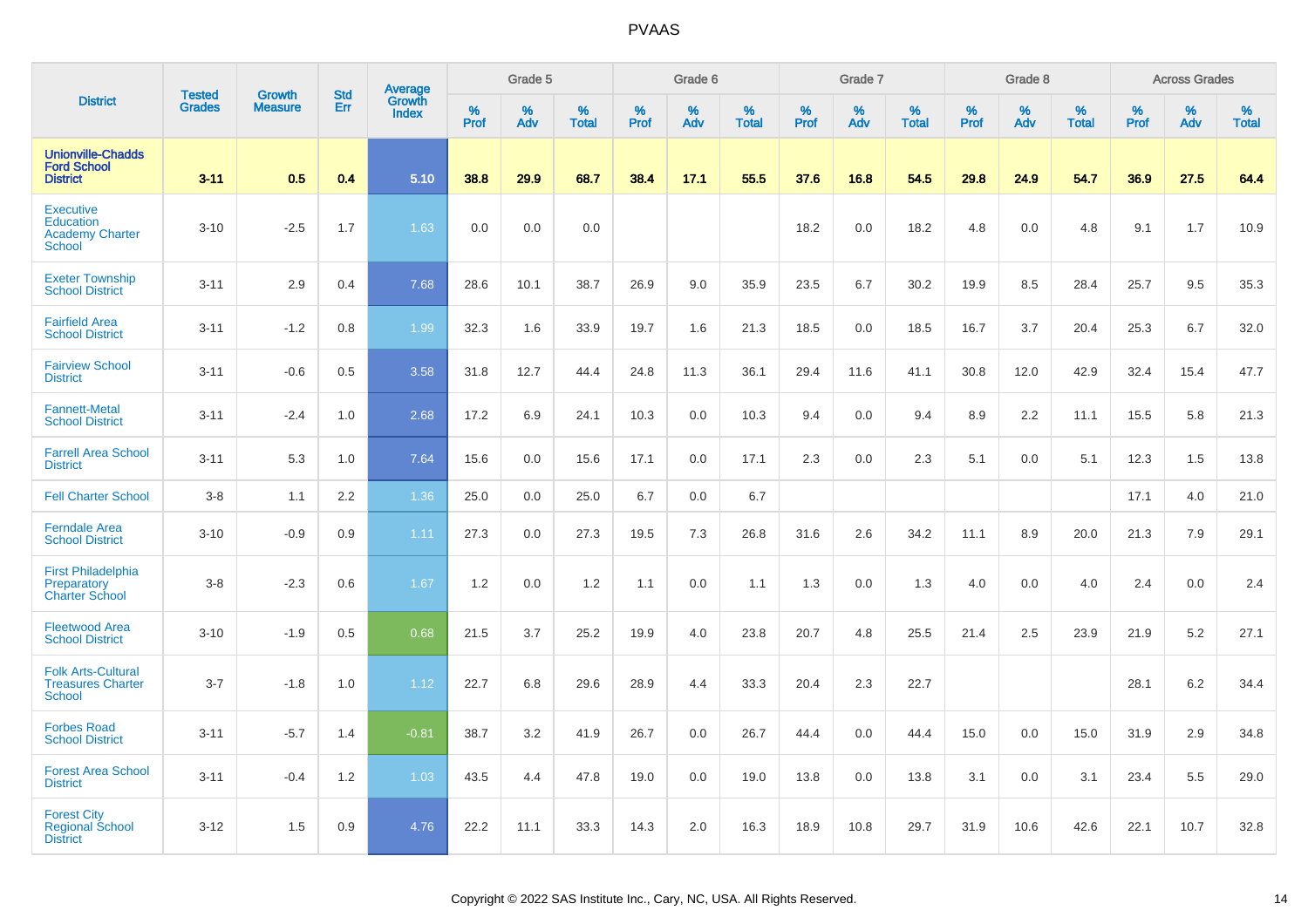|                                                                   | <b>Tested</b> | <b>Growth</b>  | <b>Std</b> | Average                       |              | Grade 5  |                   |           | Grade 6  |                   |           | Grade 7  |                   |           | Grade 8  |                   |           | <b>Across Grades</b> |                   |
|-------------------------------------------------------------------|---------------|----------------|------------|-------------------------------|--------------|----------|-------------------|-----------|----------|-------------------|-----------|----------|-------------------|-----------|----------|-------------------|-----------|----------------------|-------------------|
| <b>District</b>                                                   | <b>Grades</b> | <b>Measure</b> | Err        | <b>Growth</b><br><b>Index</b> | $\%$<br>Prof | %<br>Adv | %<br><b>Total</b> | %<br>Prof | %<br>Adv | %<br><b>Total</b> | %<br>Prof | %<br>Adv | %<br><b>Total</b> | %<br>Prof | %<br>Adv | %<br><b>Total</b> | %<br>Prof | %<br>Adv             | %<br><b>Total</b> |
| <b>Unionville-Chadds</b><br><b>Ford School</b><br><b>District</b> | $3 - 11$      | 0.5            | 0.4        | 5.10                          | 38.8         | 29.9     | 68.7              | 38.4      | 17.1     | 55.5              | 37.6      | 16.8     | 54.5              | 29.8      | 24.9     | 54.7              | 36.9      | 27.5                 | 64.4              |
| <b>Forest Hills School</b><br><b>District</b>                     | $3 - 11$      | 0.8            | 0.5        | 4.44                          | 34.1         | 21.2     | 55.3              | 20.8      | 3.3      | 24.2              | 18.6      | 5.6      | 24.2              | 10.6      | 3.2      | 13.8              | 24.0      | 11.0                 | 35.1              |
| <b>Fort Cherry School</b><br><b>District</b>                      | $3 - 10$      | $-3.8$         | 0.8        | $-0.22$                       | 19.3         | 19.3     | 38.6              | 29.8      | 8.8      | 38.6              | 14.3      | 5.4      | 19.6              | 9.3       | 4.6      | 14.0              | 21.9      | 9.6                  | 31.5              |
| <b>Fort Leboeuf</b><br><b>School District</b>                     | $3 - 11$      | $-0.7$         | 0.5        | 1.49                          | 33.8         | 31.2     | 64.9              | 25.7      | 18.8     | 44.4              | 21.6      | 14.4     | 35.9              | 22.6      | 11.6     | 34.2              | 28.5      | 22.7                 | 51.2              |
| <b>Fox Chapel Area</b><br><b>School District</b>                  | $3 - 11$      | 1.4            | 0.4        | 5.89                          | 35.9         | 45.1     | 81.0              | 31.9      | 28.4     | 60.2              | 32.7      | 30.2     | 62.9              | 28.3      | 27.6     | 55.8              | 30.3      | 40.6                 | 70.9              |
| <b>Franklin Area</b><br><b>School District</b>                    | $3 - 11$      | 0.9            | 0.5        | 5.84                          | 22.0         | 7.1      | 29.1              | 25.8      | 3.1      | 28.9              | 10.1      | 4.2      | 14.3              | 8.2       | 0.7      | 8.9               | 19.0      | 4.3                  | 23.2              |
| <b>Franklin Regional</b><br><b>School District</b>                | $3 - 11$      | 0.3            | 0.4        | 1.98                          | 39.6         | 22.0     | 61.7              | 33.2      | 19.3     | 52.5              | 27.9      | 18.3     | 46.2              | 25.8      | 8.1      | 33.9              | 31.7      | 25.0                 | 56.7              |
| <b>Franklin Towne</b><br>Charter<br><b>Elementary School</b>      | $3-8$         | $-6.2$         | 1.2        | $-2.25$                       | 24.1         | 10.3     | 34.5              | 18.5      | 14.8     | 33.3              | 14.3      | 3.6      | 17.9              | 4.6       | 0.0      | 4.6               | 24.3      | 9.6                  | 33.9              |
| <b>Frazier School</b><br><b>District</b>                          | $3 - 11$      | $-2.4$         | 0.8        | 2.50                          | 7.8          | 0.0      | 7.8               | 17.5      | 2.5      | 20.0              | 15.1      | 10.5     | 25.6              | 3.9       | 0.0      | 3.9               | 16.1      | 4.2                  | 20.3              |
| <b>Frederick Douglass</b><br><b>Mastery Charter</b><br>School     | $3-8$         | $-1.0$         | 1.2        | 2.52                          | 4.8          | 0.0      | 4.8               | 0.0       | 0.0      | 0.0               | 0.0       | 0.0      | 0.0               | 3.4       | 3.4      | 6.9               | 1.5       | 0.8                  | 2.3               |
| <b>Freedom Area</b><br><b>School District</b>                     | $3 - 11$      | $-0.8$         | 0.7        | 1.59                          | 13.6         | 3.7      | 17.3              | 21.4      | 2.4      | 23.8              | 18.6      | 2.9      | 21.6              | 10.7      | 1.3      | 12.0              | 17.8      | 3.7                  | 21.6              |
| <b>Freeport Area</b><br><b>School District</b>                    | $3 - 10$      | 0.9            | 0.5        | 6.32                          | 30.5         | 9.9      | 40.5              | 26.6      | 15.3     | 41.9              | 34.3      | 12.7     | 47.0              | 19.1      | 9.9      | 29.0              | 29.3      | 13.4                 | 42.8              |
| <b>Freire Charter</b><br>School                                   | $5 - 11$      | 1.2            | 0.6        | 3.54                          | 0.0          | 0.0      | 0.0               | 1.5       | 0.0      | 1.5               | 3.0       | 0.0      | 3.0               | 7.6       | 0.0      | 7.6               | 3.3       | 0.0                  | 3.3               |
| <b>Galeton Area</b><br><b>School District</b>                     | $3 - 11$      | 2.7            | 1.3        | 4.78                          | 29.2         | 20.8     | 50.0              | 23.8      | 4.8      | 28.6              | 16.0      | 0.0      | 16.0              | 0.0       | 0.0      | 0.0               | 19.4      | 7.0                  | 26.4              |
| <b>Garnet Valley</b><br><b>School District</b>                    | $3 - 10$      | $-2.1$         | 0.4        | $-2.57$                       | 26.5         | 22.8     | 49.3              | 30.8      | 18.2     | 49.0              | 28.0      | 20.7     | 48.7              | 21.5      | 10.3     | 31.8              | 29.2      | 18.6                 | 47.8              |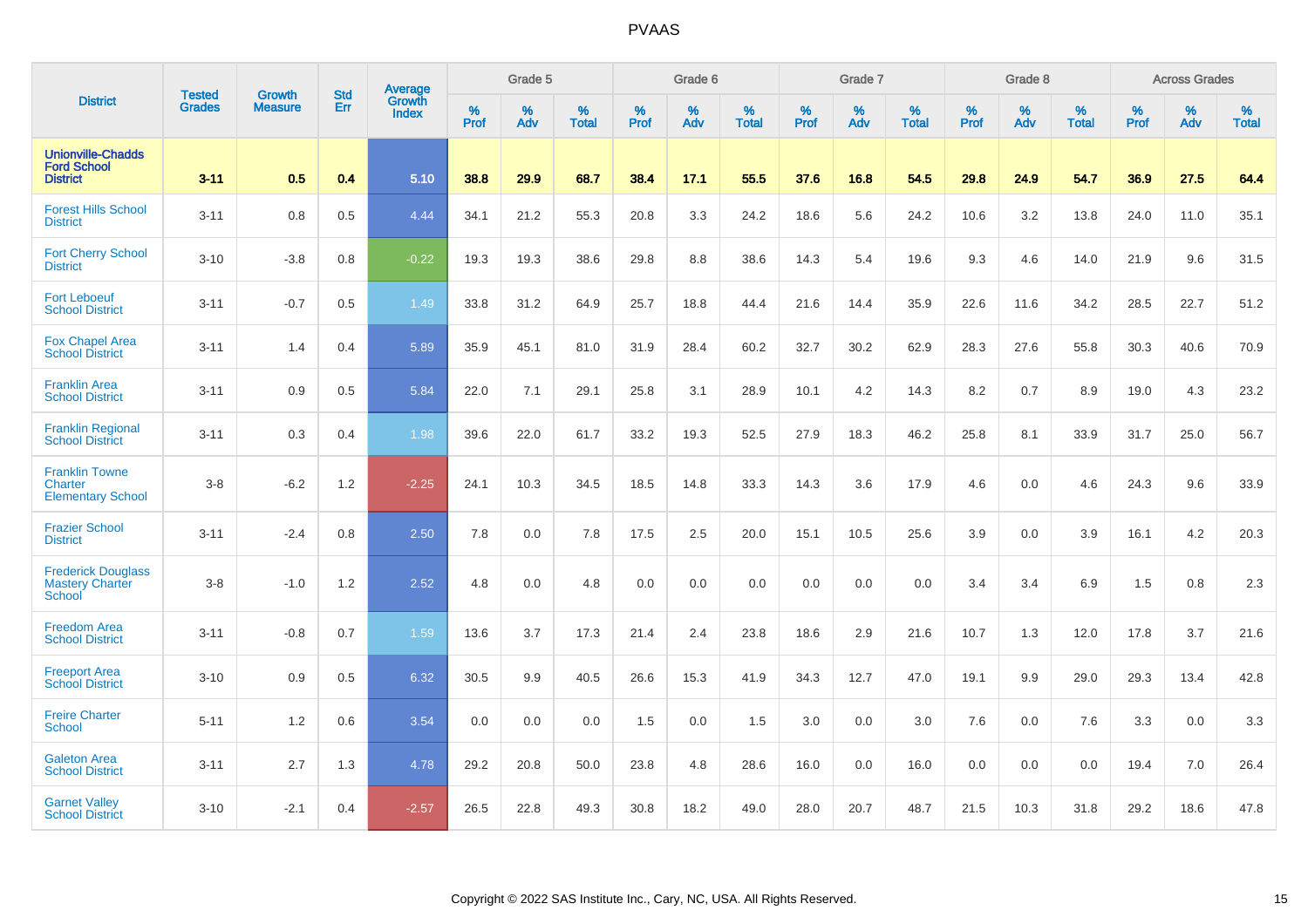|                                                                                          |                                | <b>Growth</b>  | <b>Std</b> | Average                |                     | Grade 5  |                   |                     | Grade 6  |                   |                     | Grade 7  |                   |                     | Grade 8  |                   |                     | <b>Across Grades</b> |                   |
|------------------------------------------------------------------------------------------|--------------------------------|----------------|------------|------------------------|---------------------|----------|-------------------|---------------------|----------|-------------------|---------------------|----------|-------------------|---------------------|----------|-------------------|---------------------|----------------------|-------------------|
| <b>District</b>                                                                          | <b>Tested</b><br><b>Grades</b> | <b>Measure</b> | Err        | Growth<br><b>Index</b> | $\%$<br><b>Prof</b> | %<br>Adv | %<br><b>Total</b> | $\%$<br><b>Prof</b> | %<br>Adv | %<br><b>Total</b> | $\%$<br><b>Prof</b> | %<br>Adv | %<br><b>Total</b> | $\%$<br><b>Prof</b> | %<br>Adv | %<br><b>Total</b> | $\%$<br><b>Prof</b> | %<br>Adv             | %<br><b>Total</b> |
| <b>Unionville-Chadds</b><br><b>Ford School</b><br><b>District</b>                        | $3 - 11$                       | 0.5            | 0.4        | 5.10                   | 38.8                | 29.9     | 68.7              | 38.4                | 17.1     | 55.5              | 37.6                | 16.8     | 54.5              | 29.8                | 24.9     | 54.7              | 36.9                | 27.5                 | 64.4              |
| <b>Gateway School</b><br><b>District</b>                                                 | $3 - 11$                       | $-4.4$         | 0.4        | $-2.08$                | 15.3                | 7.4      | 22.7              | 16.5                | 7.1      | 23.6              | 14.6                | 4.2      | 18.8              | 16.2                | 6.9      | 23.2              | 21.5                | 9.7                  | 31.2              |
| <b>General Mclane</b><br><b>School District</b>                                          | $3 - 11$                       | 3.9            | 0.5        | 7.89                   | 36.9                | 15.4     | 52.4              | 27.3                | 12.4     | 39.8              | 25.8                | 23.1     | 49.0              | 26.9                | 7.7      | 34.6              | 30.2                | 16.6                 | 46.8              |
| <b>Gettysburg Area</b><br><b>School District</b>                                         | $3 - 11$                       | 1.3            | 0.4        | 5.96                   | 36.4                | 17.3     | 53.7              | 22.0                | 12.0     | 34.0              | 15.9                | 5.7      | 21.6              | 21.4                | 7.3      | 28.6              | 25.4                | 14.7                 | 40.1              |
| Gettysburg<br>Montessori Charter<br><b>School</b>                                        | $3-6$                          | 5.4            | 1.9        | 2.75                   | 19.0                | 19.0     | 38.1              | 11.1                | 0.0      | 11.1              |                     |          |                   |                     |          |                   | 19.2                | 9.6                  | 28.7              |
| <b>Gillingham Charter</b><br><b>School</b>                                               | $3 - 11$                       | $-5.9$         | 2.0        | $-1.16$                | 9.1                 | 0.0      | 9.1               | 0.0                 | 0.0      | 0.0               |                     |          |                   | 0.0                 | 0.0      | 0.0               | 4.4                 | 1.4                  | 5.8               |
| <b>Girard School</b><br><b>District</b>                                                  | $3 - 11$                       | 0.0            | 0.6        | 2.99                   | 33.9                | 15.2     | 49.1              | 27.4                | 13.7     | 41.0              | 22.7                | 20.9     | 43.6              | 15.6                | 5.5      | 21.1              | 25.6                | 18.0                 | 43.6              |
| <b>Glendale School</b><br><b>District</b>                                                | $3 - 10$                       | 1.2            | 0.8        | 3.21                   | 42.9                | 4.8      | 47.6              | 26.4                | 5.7      | 32.1              | 22.7                | 15.2     | 37.9              | 7.8                 | 2.0      | 9.8               | 27.0                | 7.8                  | 34.8              |
| <b>Global Leadership</b><br><b>Academy Charter</b><br><b>School</b>                      | $3-8$                          | $-3.1$         | 1.9        | $-0.47$                | 0.0                 | 0.0      | 0.0               |                     |          |                   | 0.0                 | 0.0      | 0.0               | 9.1                 | 0.0      | 9.1               | 2.5                 | 0.0                  | 2.5               |
| <b>Global Leadership</b><br><b>Academy Charter</b><br><b>School Southwest</b><br>at Huey | $3-8$                          | 1.0            | 1.7        | 1.39                   | 0.0                 | 0.0      | 0.0               | 0.0                 | 0.0      | 0.0               |                     |          |                   | 0.0                 | 0.0      | 0.0               | 0.0                 | 0.0                  | 0.0               |
| <b>Governor Mifflin</b><br><b>School District</b>                                        | $3 - 11$                       | $-1.6$         | 0.4        | 2.23                   | 20.4                | 9.3      | 29.6              | 18.8                | 4.8      | 23.6              | 20.6                | 3.2      | 23.7              | 11.2                | 2.2      | 13.4              | 20.0                | 7.5                  | 27.4              |
| <b>Great Valley</b><br><b>School District</b>                                            | $3 - 11$                       | 0.1            | 0.4        | 2.46                   | 31.0                | 24.2     | 55.2              | 38.1                | 8.6      | 46.6              | 26.8                | 17.2     | 44.1              | 26.4                | 17.4     | 43.8              | 31.1                | 20.1                 | 51.2              |
| <b>Greater Johnstown</b><br><b>School District</b>                                       | $3 - 11$                       | $-1.7$         | 0.5        | 2.59                   | 5.9                 | 0.7      | 6.6               | 4.8                 | 0.0      | 4.8               | 7.4                 | 0.0      | 7.4               | 0.6                 | 0.6      | 1.3               | 6.8                 | 1.2                  | 8.0               |
| <b>Greater Latrobe</b><br><b>School District</b>                                         | $3 - 11$                       | 1.6            | 0.4        | 8.54                   | 36.4                | 15.5     | 51.9              | 37.0                | 5.3      | 42.3              | 32.2                | 18.5     | 50.7              | 23.4                | 8.0      | 31.4              | 34.1                | 15.0                 | 49.1              |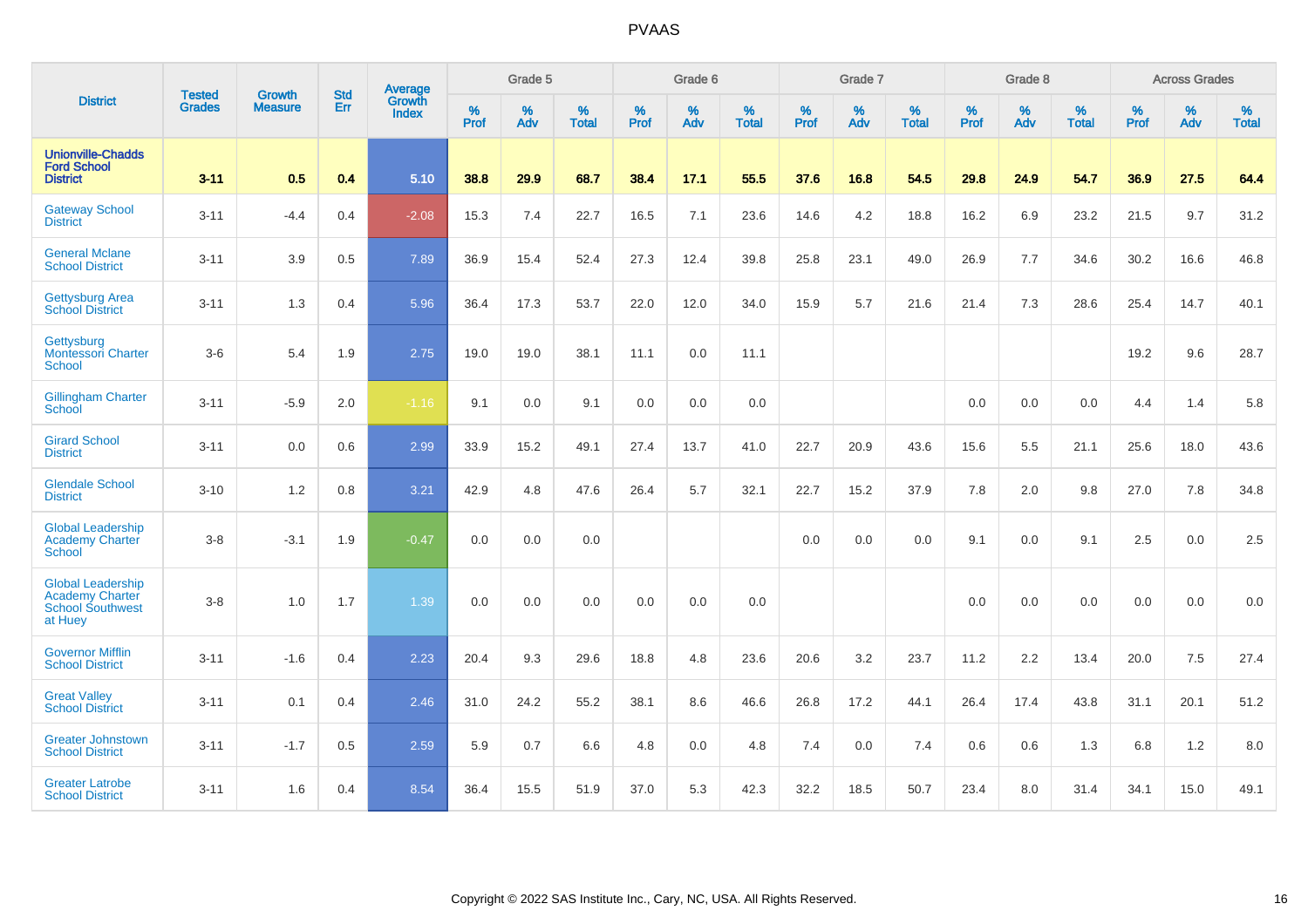|                                                                   | <b>Tested</b> | <b>Growth</b>  | <b>Std</b> | Average                |           | Grade 5  |                   |           | Grade 6  |                   |           | Grade 7  |                   |           | Grade 8  |                   |           | <b>Across Grades</b> |                   |
|-------------------------------------------------------------------|---------------|----------------|------------|------------------------|-----------|----------|-------------------|-----------|----------|-------------------|-----------|----------|-------------------|-----------|----------|-------------------|-----------|----------------------|-------------------|
| <b>District</b>                                                   | <b>Grades</b> | <b>Measure</b> | Err        | Growth<br><b>Index</b> | %<br>Prof | %<br>Adv | %<br><b>Total</b> | %<br>Prof | %<br>Adv | %<br><b>Total</b> | %<br>Prof | %<br>Adv | %<br><b>Total</b> | %<br>Prof | %<br>Adv | %<br><b>Total</b> | %<br>Prof | %<br>Adv             | %<br><b>Total</b> |
| <b>Unionville-Chadds</b><br><b>Ford School</b><br><b>District</b> | $3 - 11$      | 0.5            | 0.4        | 5.10                   | 38.8      | 29.9     | 68.7              | 38.4      | 17.1     | 55.5              | 37.6      | 16.8     | 54.5              | 29.8      | 24.9     | 54.7              | 36.9      | 27.5                 | 64.4              |
| <b>Greater Nanticoke</b><br><b>Area School</b><br><b>District</b> | $3 - 12$      | $-0.5$         | 0.6        | 4.36                   | 13.6      | 2.7      | 16.4              | 2.6       | 0.0      | 2.6               | 3.6       | 0.0      | 3.6               | 4.2       | 1.7      | 5.9               | 7.6       | 2.0                  | 9.6               |
| <b>Green Woods</b><br><b>Charter School</b>                       | $3-8$         | $-0.3$         | 0.8        | 2.38                   | 16.7      | 3.3      | 20.0              | 27.1      | 11.9     | 39.0              | 16.1      | 5.4      | 21.4              | 17.3      | 3.8      | 21.2              | 21.3      | 8.3                  | 29.6              |
| Greencastle-Antrim<br><b>School District</b>                      | $3 - 11$      | $-0.1$         | 0.4        | 2.26                   | 28.2      | 15.8     | 44.1              | 31.2      | 8.1      | 39.3              | 24.8      | 7.8      | 32.6              | 18.7      | 5.6      | 24.4              | 26.8      | 11.4                 | 38.2              |
| <b>Greensburg Salem</b><br><b>School District</b>                 | $3 - 11$      | $-3.8$         | 0.5        | $-1.81$                | 31.1      | 7.9      | 39.0              | 12.0      | 1.2      | 13.2              | 16.5      | 3.8      | 20.3              | 17.6      | 4.6      | 22.2              | 20.7      | 7.4                  | 28.2              |
| <b>Greenville Area</b><br><b>School District</b>                  | $3 - 11$      | 0.3            | 0.7        | 2.17                   | 34.4      | 4.4      | 38.9              | 19.2      | 5.1      | 24.4              | 16.7      | 5.9      | 22.6              | 10.0      | 2.5      | 12.5              | 23.6      | 5.4                  | 29.1              |
| <b>Greenwood School</b><br><b>District</b>                        | $3 - 11$      | 3.3            | 0.8        | 4.78                   | 30.3      | 13.6     | 43.9              | 32.1      | 7.6      | 39.6              | 9.1       | 1.8      | 10.9              | 25.9      | 14.8     | 40.7              | 28.8      | 15.4                 | 44.2              |
| <b>Grove City Area</b><br><b>School District</b>                  | $3 - 12$      | $-0.0$         | 0.6        | 1.93                   | 21.8      | 16.8     | 38.6              | 29.0      | 12.1     | 41.1              | 28.1      | 13.2     | 41.2              | 19.5      | 8.5      | 28.0              | 27.6      | 16.8                 | 44.3              |
| <b>Halifax Area</b><br><b>School District</b>                     | $3 - 11$      | 0.1            | 0.7        | 3.46                   | 26.8      | 14.1     | 40.8              | 18.5      | 3.7      | 22.2              | 9.1       | 3.9      | 13.0              | 5.3       | 1.3      | 6.6               | 17.3      | 7.4                  | 24.8              |
| <b>Hamburg Area</b><br><b>School District</b>                     | $3 - 11$      | $-0.0$         | 0.5        | 1.79                   | 29.1      | 6.4      | 35.5              | 28.4      | 2.4      | 30.7              | 10.1      | 3.8      | 13.8              | 9.9       | 2.1      | 12.1              | 20.9      | 6.6                  | 27.5              |
| <b>Hampton Township</b><br><b>School District</b>                 | $3 - 11$      | 0.5            | 0.4        | 5.96                   | 33.5      | 35.2     | 68.7              | 30.6      | 12.9     | 43.6              | 33.3      | 26.9     | 60.2              | 33.0      | 21.4     | 54.3              | 33.4      | 29.9                 | 63.3              |
| <b>Hanover Area</b><br><b>School District</b>                     | $3 - 11$      | $-2.5$         | 0.9        | $-0.79$                | 3.4       | 3.4      | 6.8               | 10.0      | 4.0      | 14.0              | 5.3       | 1.8      | 7.0               | 0.0       | 0.0      | 0.0               | 7.4       | 1.9                  | 9.3               |
| <b>Hanover Public</b><br><b>School District</b>                   | $3 - 11$      | $-2.3$         | 0.5        | $-0.22$                | 24.4      | 4.6      | 29.0              | 19.7      | 2.2      | 21.9              | 17.8      | 5.4      | 23.3              | 11.4      | 4.9      | 16.3              | 20.4      | 9.6                  | 30.0              |
| <b>Harbor Creek</b><br><b>School District</b>                     | $3 - 11$      | $-3.0$         | 0.5        | 0.88                   | 35.1      | 17.5     | 52.6              | 35.8      | 14.2     | 50.0              | 25.9      | 13.3     | 39.2              | 20.8      | 7.1      | 27.9              | 32.8      | 17.9                 | 50.6              |
| <b>Harmony Area</b><br><b>School District</b>                     | $3 - 10$      | 0.9            | 1.7        | 2.79                   | 31.2      | 6.2      | 37.5              | 41.7      | 4.2      | 45.8              | 0.0       | 0.0      | 0.0               |           |          |                   | 27.4      | 7.4                  | 34.7              |
| <b>Harrisburg City</b><br><b>School District</b>                  | $3 - 11$      | 1.3            | 0.3        | 7.16                   | 2.0       | 0.8      | 2.8               | 2.0       | 1.0      | 3.0               | 2.9       | 0.8      | 3.7               | 2.7       | 0.3      | 3.0               | 2.7       | 0.7                  | 3.4               |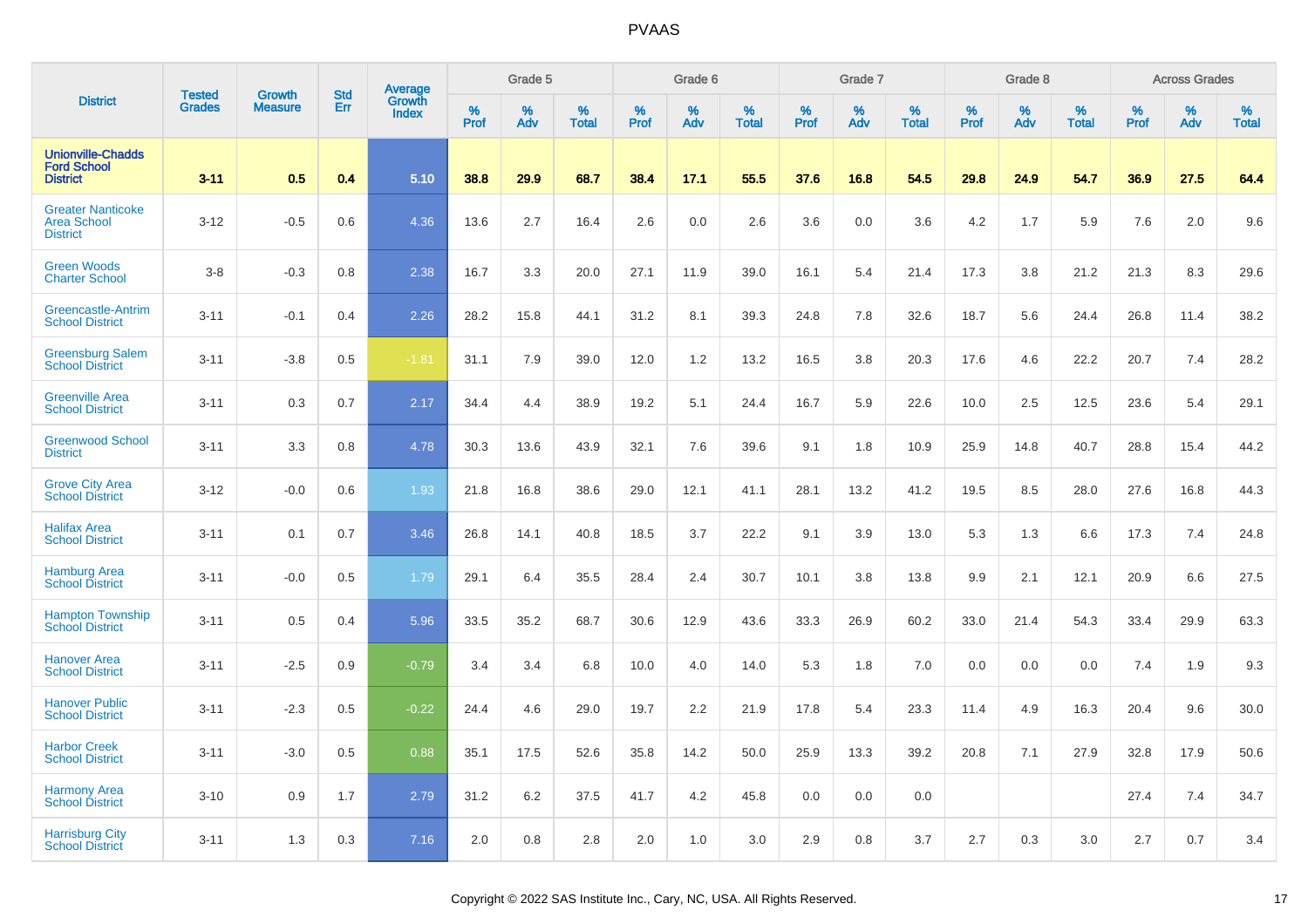|                                                                                   | <b>Tested</b> | <b>Growth</b>  | <b>Std</b> | Average                |                     | Grade 5  |                   |                  | Grade 6  |                   |                  | Grade 7  |                   |           | Grade 8  |                   |           | <b>Across Grades</b> |                   |
|-----------------------------------------------------------------------------------|---------------|----------------|------------|------------------------|---------------------|----------|-------------------|------------------|----------|-------------------|------------------|----------|-------------------|-----------|----------|-------------------|-----------|----------------------|-------------------|
| <b>District</b>                                                                   | <b>Grades</b> | <b>Measure</b> | Err        | Growth<br><b>Index</b> | $\%$<br><b>Prof</b> | %<br>Adv | %<br><b>Total</b> | %<br><b>Prof</b> | %<br>Adv | %<br><b>Total</b> | %<br><b>Prof</b> | %<br>Adv | %<br><b>Total</b> | %<br>Prof | %<br>Adv | %<br><b>Total</b> | %<br>Prof | %<br>Adv             | %<br><b>Total</b> |
| <b>Unionville-Chadds</b><br><b>Ford School</b><br><b>District</b>                 | $3 - 11$      | 0.5            | 0.4        | 5.10                   | 38.8                | 29.9     | 68.7              | 38.4             | 17.1     | 55.5              | 37.6             | 16.8     | 54.5              | 29.8      | 24.9     | 54.7              | 36.9      | 27.5                 | 64.4              |
| Hatboro-Horsham<br><b>School District</b>                                         | $3 - 11$      | 0.6            | 0.4        | 1.72                   | 26.2                | 8.5      | 34.7              | 30.0             | 11.1     | 41.1              | 20.8             | 5.2      | 26.0              | 19.7      | 5.7      | 25.4              | 25.9      | 8.7                  | 34.6              |
| <b>Haverford</b><br><b>Township School</b><br><b>District</b>                     | $3 - 11$      | $-0.7$         | 0.3        | $-0.06$                | 30.7                | 27.3     | 58.0              | 26.4             | 15.0     | 41.4              | 28.5             | 12.8     | 41.3              | 33.9      | 15.2     | 49.1              | 31.6      | 23.1                 | 54.7              |
| <b>Hazleton Area</b><br><b>School District</b>                                    | $3 - 11$      | $-0.5$         | 0.4        | 1.77                   | 5.8                 | 1.7      | 7.5               | 5.2              | 1.1      | 6.3               | 2.8              | 0.5      | 3.3               | 6.6       | 0.6      | 7.1               | 6.4       | 1.2                  | 7.7               |
| <b>Hempfield Area</b><br><b>School District</b>                                   | $3 - 12$      | 2.3            | 0.3        | 7.58                   | 34.6                | 13.8     | 48.4              | 24.6             | 14.9     | 39.6              | 30.2             | 13.5     | 43.7              | 26.8      | 10.7     | 37.5              | 30.5      | 16.4                 | 46.9              |
| <b>Hempfield School</b><br><b>District</b>                                        | $3 - 11$      | 3.5            | 0.3        | 11.50                  | 32.6                | 14.9     | 47.5              | 27.8             | 18.0     | 45.8              | 22.6             | 18.5     | 41.1              | 24.4      | 18.7     | 43.1              | 27.9      | 18.3                 | 46.2              |
| <b>Hermitage School</b><br><b>District</b>                                        | $3 - 12$      | 1.0            | 0.5        | 4.16                   | 39.7                | 7.8      | 47.5              | 34.3             | 21.7     | 55.9              | 30.8             | 19.6     | 50.4              | 26.2      | 4.1      | 30.3              | 33.8      | 16.8                 | 50.6              |
| <b>Highlands School</b><br><b>District</b>                                        | $3 - 11$      | 0.4            | 0.5        | 2.41                   | 20.4                | 4.6      | 25.0              | 16.6             | 1.4      | 17.9              | 28.5             | 4.9      | 33.3              | 13.2      | 8.6      | 21.8              | 20.4      | 5.9                  | 26.3              |
| <b>Hollidaysburg Area</b><br><b>School District</b>                               | $3 - 11$      | 2.9            | 0.4        | 8.32                   | 33.2                | 16.0     | 49.2              | 26.4             | 12.8     | 39.2              | 27.3             | 14.7     | 42.0              | 23.2      | 8.0      | 31.2              | 28.7      | 12.7                 | 41.4              |
| <b>Homer-Center</b><br><b>School District</b>                                     | $3 - 11$      | 10.3           | 0.8        | 13.11                  | 31.8                | 17.5     | 49.2              | 36.4             | 4.6      | 40.9              | 20.3             | 0.0      | 20.3              | 26.9      | 13.4     | 40.3              | 27.6      | 7.4                  | 35.0              |
| <b>Hope For</b><br><b>Hyndman Charter</b><br>School                               | $3 - 11$      | 4.1            | 1.8        | 3.10                   |                     |          |                   | 6.2              | 0.0      | 6.2               | 8.3              | 8.3      | 16.7              | 0.0       | 0.0      | 0.0               | 9.9       | 1.2                  | 11.1              |
| <b>Hopewell Area</b><br><b>School District</b>                                    | $3 - 11$      | $-1.6$         | 0.5        | 4.04                   | 31.1                | 8.2      | 39.3              | 28.6             | 11.8     | 40.3              | 18.7             | 4.5      | 23.1              | 12.5      | 2.5      | 15.0              | 23.5      | 8.4                  | 32.0              |
| <b>Howard Gardner</b><br><b>Multiple</b><br>Intelligence<br><b>Charter School</b> | $3 - 8$       | $-3.7$         | 1.1        | $-1.27$                | 16.7                | 6.7      | 23.3              | 9.4              | 0.0      | 9.4               | 9.1              | 0.0      | 9.1               | 7.4       | 11.1     | 18.5              | 14.7      | 3.5                  | 18.2              |
| <b>Huntingdon Area</b><br><b>School District</b>                                  | $3 - 11$      | 9.5            | 0.5        | 17.36                  | 23.7                | 13.2     | 36.8              | 17.8             | 10.2     | 28.0              | 18.0             | 4.3      | 22.3              | 13.6      | 4.8      | 18.4              | 19.7      | 9.1                  | 28.8              |
| Independence<br><b>Charter School</b>                                             | $3 - 8$       | 1.4            | 0.7        | 5.93                   | 13.7                | 4.1      | 17.8              | 26.8             | 4.9      | 31.7              | 21.0             | 4.9      | 25.9              | 24.1      | 8.6      | 32.8              | 19.7      | 7.2                  | 26.9              |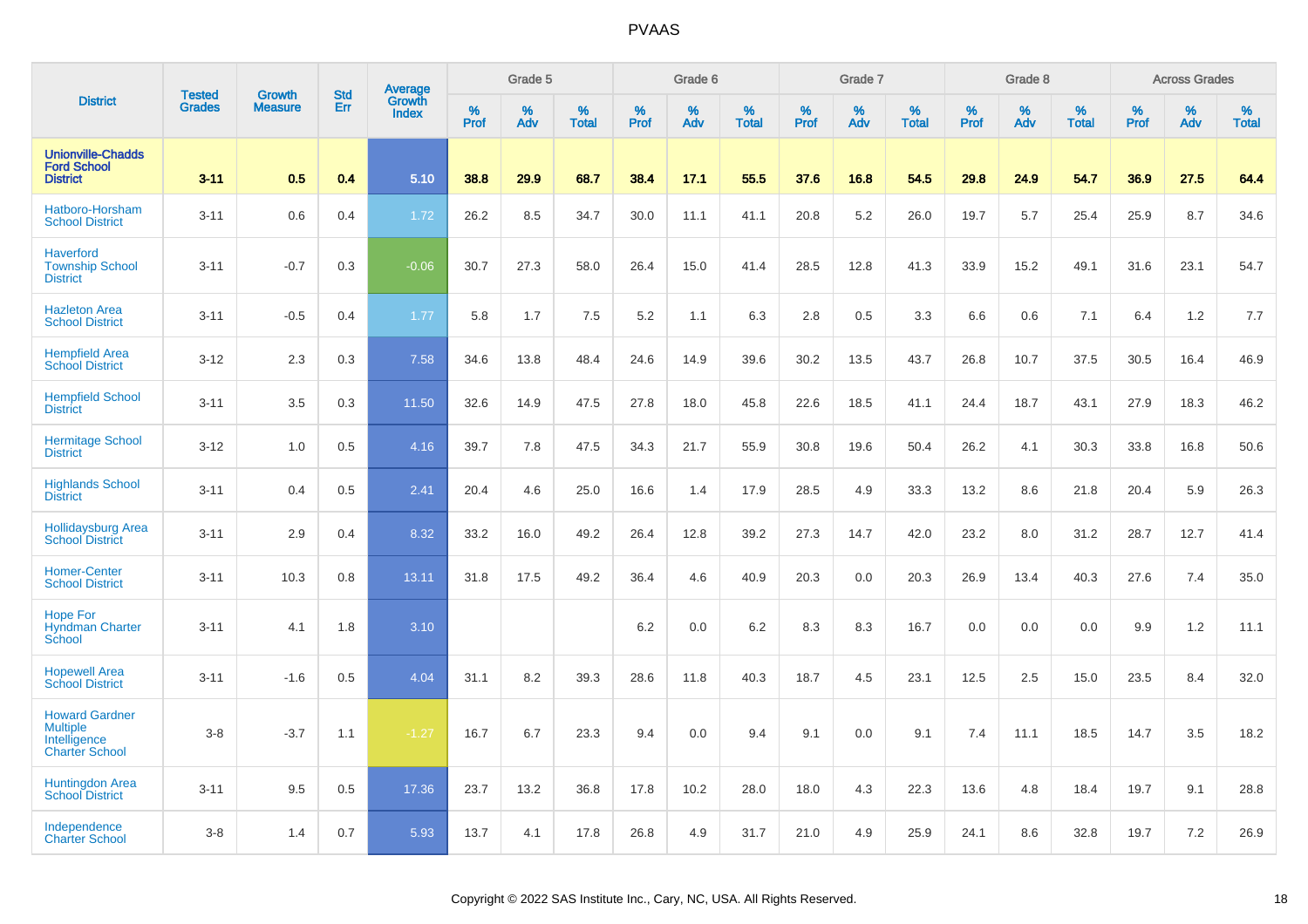|                                                                   | <b>Tested</b> | <b>Growth</b>  | <b>Std</b> | Average                       |              | Grade 5  |                   |           | Grade 6  |                   |           | Grade 7  |                   |           | Grade 8  |                   |           | <b>Across Grades</b> |                   |
|-------------------------------------------------------------------|---------------|----------------|------------|-------------------------------|--------------|----------|-------------------|-----------|----------|-------------------|-----------|----------|-------------------|-----------|----------|-------------------|-----------|----------------------|-------------------|
| <b>District</b>                                                   | <b>Grades</b> | <b>Measure</b> | Err        | <b>Growth</b><br><b>Index</b> | $\%$<br>Prof | %<br>Adv | %<br><b>Total</b> | %<br>Prof | %<br>Adv | %<br><b>Total</b> | %<br>Prof | %<br>Adv | %<br><b>Total</b> | %<br>Prof | %<br>Adv | %<br><b>Total</b> | %<br>Prof | %<br>Adv             | %<br><b>Total</b> |
| <b>Unionville-Chadds</b><br><b>Ford School</b><br><b>District</b> | $3 - 11$      | 0.5            | 0.4        | 5.10                          | 38.8         | 29.9     | 68.7              | 38.4      | 17.1     | 55.5              | 37.6      | 16.8     | 54.5              | 29.8      | 24.9     | 54.7              | 36.9      | 27.5                 | 64.4              |
| Independence<br><b>Charter School</b><br>West                     | $3 - 7$       | $-1.0$         | 1.7        | 1.35                          | 0.0          | 0.0      | 0.0               | 16.7      | 0.0      | 16.7              | 5.6       | 0.0      | 5.6               |           |          |                   | 6.2       | 1.8                  | 8.0               |
| <b>Indiana Area</b><br><b>School District</b>                     | $3 - 11$      | 1.8            | 0.4        | 7.21                          | 29.3         | 17.7     | 47.0              | 23.9      | 11.7     | 35.5              | 36.0      | 10.3     | 46.3              | 23.2      | 14.2     | 37.4              | 30.1      | 15.1                 | 45.2              |
| <b>Infinity Charter</b><br>School                                 | $3-8$         | 5.9            | 1.2        | 4.84                          | 40.9         | 31.8     | 72.7              | 46.2      | 11.5     | 57.7              | 41.7      | 45.8     | 87.5              | 38.1      | 19.0     | 57.1              | 38.7      | 29.6                 | 68.3              |
| <b>Innovative Arts</b><br><b>Academy Charter</b><br><b>School</b> | $6 - 11$      | $-1.5$         | 0.8        | 5.73                          |              |          |                   | 0.0       | 0.0      | 0.0               | 0.0       | 0.0      | 0.0               | 3.4       | 0.0      | 3.4               | 1.4       | 0.0                  | 1.4               |
| <b>Inquiry Charter</b><br>School                                  | $3-5$         | $-6.8$         | 2.1        | $-3.27$                       | 8.8          | 2.9      | 11.8              |           |          |                   |           |          |                   |           |          |                   | 11.1      | 2.8                  | 13.9              |
| Insight PA Cyber<br><b>Charter School</b>                         | $3 - 11$      | $-6.7$         | 1.5        | $-1.06$                       | 5.6          | 11.1     | 16.7              | 0.0       | 0.0      | 0.0               | 3.7       | 3.7      | 7.4               | 11.1      | 3.7      | 14.8              | 9.0       | 3.7                  | 12.7              |
| <b>Interboro School</b><br><b>District</b>                        | $3 - 12$      | $-3.0$         | 0.4        | 0.02                          | 13.5         | 2.2      | 15.8              | 11.8      | 2.4      | 14.2              | 14.4      | 3.4      | 17.8              | 10.7      | 2.1      | 12.8              | 16.4      | 3.1                  | 19.6              |
| <b>Iroquois School</b><br><b>District</b>                         | $3 - 11$      | 2.5            | 0.7        | 5.99                          | 36.7         | 10.1     | 46.8              | 20.7      | 17.1     | 37.8              | 11.5      | 9.4      | 20.8              | 21.0      | 6.0      | 27.0              | 23.5      | 11.1                 | 34.6              |
| <b>Jamestown Area</b><br><b>School District</b>                   | $3 - 11$      | 0.7            | 1.2        | 2.23                          | 18.4         | 10.5     | 29.0              | 16.7      | 0.0      | 16.7              | 24.1      | 3.4      | 27.6              | 19.0      | 0.0      | 19.0              | 18.3      | 6.1                  | 24.4              |
| <b>Jeannette City</b><br><b>School District</b>                   | $3 - 11$      | 3.0            | 0.8        | 3.70                          | 12.5         | 0.0      | 12.5              | 22.6      | 1.9      | 24.5              | 12.9      | 4.8      | 17.7              | 15.4      | 3.8      | 19.2              | 16.1      | 3.6                  | 19.7              |
| Jefferson-Morgan<br><b>School District</b>                        | $3 - 10$      | $-0.4$         | 0.8        | 4.12                          | 7.1          | 1.4      | 8.6               | 23.6      | 0.0      | 23.6              | 10.9      | 3.6      | 14.6              | 24.4      | 2.2      | 26.7              | 17.1      | 4.8                  | 21.9              |
| <b>Jenkintown School</b><br><b>District</b>                       | $3 - 11$      | $-5.2$         | 1.0        | $-0.07$                       | 35.4         | 12.5     | 47.9              | 18.9      | 8.1      | 27.0              | 16.0      | 0.0      | 16.0              | 8.0       | 4.0      | 12.0              | 29.0      | 16.2                 | 45.2              |
| <b>Jersey Shore Area</b><br><b>School District</b>                | $3 - 11$      | 1.3            | 0.5        | 4.52                          | 24.0         | 10.8     | 34.7              | 32.5      | 7.1      | 39.7              | 22.6      | 6.9      | 29.6              | 18.1      | 1.6      | 19.8              | 27.4      | 10.1                 | 37.6              |
| <b>Jim Thorpe Area</b><br><b>School District</b>                  | $3 - 11$      | $-2.3$         | 0.6        | 0.76                          | 14.1         | 1.0      | 15.2              | 12.3      | 0.9      | 13.2              | 9.2       | 8.5      | 17.7              | 10.0      | 1.5      | 11.5              | 14.9      | 4.3                  | 19.2              |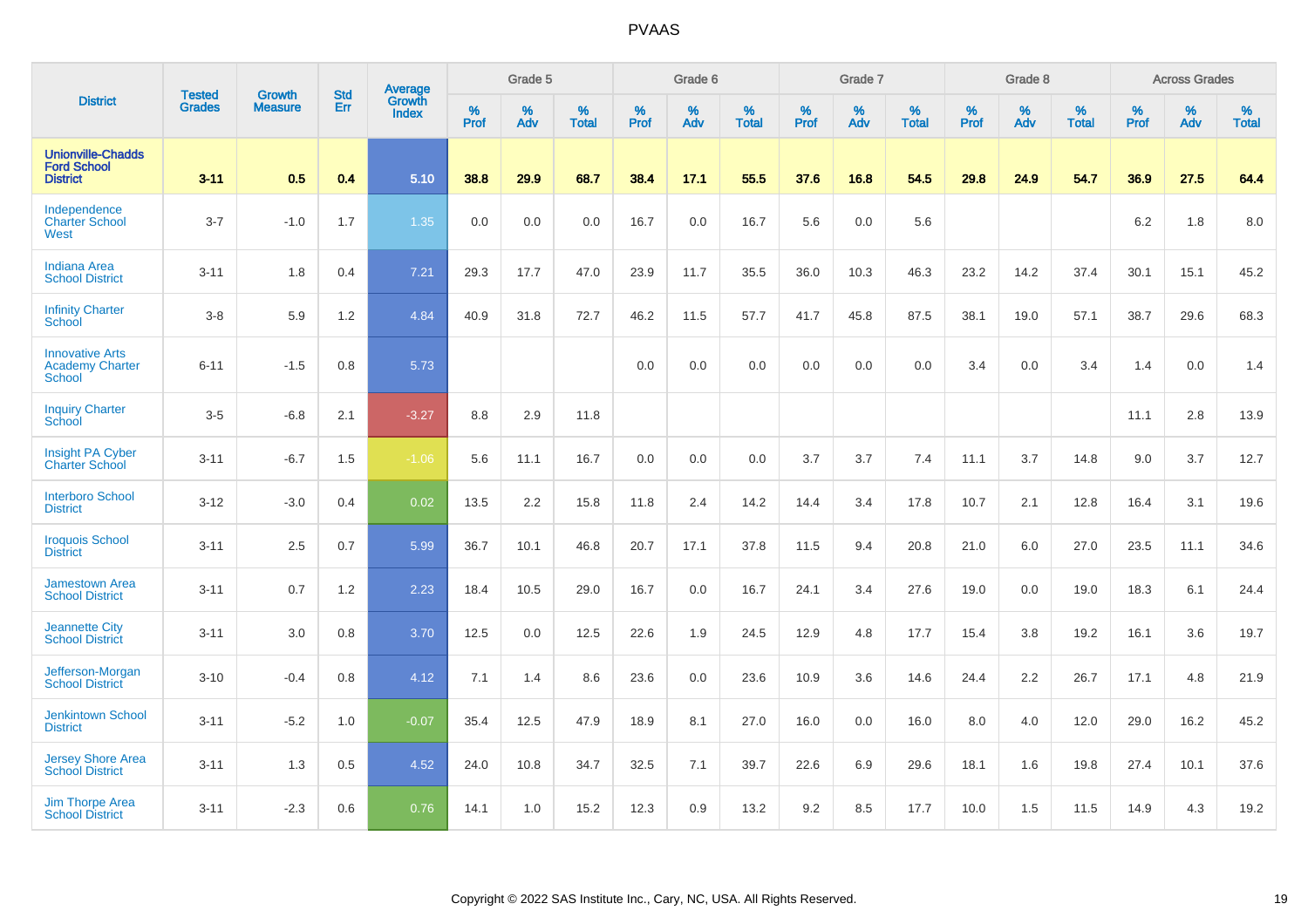|                                                                   |                                |                                 | <b>Std</b> | Average         |                  | Grade 5  |                   |           | Grade 6  |                   |           | Grade 7  |                   |                  | Grade 8  |                   |                  | <b>Across Grades</b> |                   |
|-------------------------------------------------------------------|--------------------------------|---------------------------------|------------|-----------------|------------------|----------|-------------------|-----------|----------|-------------------|-----------|----------|-------------------|------------------|----------|-------------------|------------------|----------------------|-------------------|
| <b>District</b>                                                   | <b>Tested</b><br><b>Grades</b> | <b>Growth</b><br><b>Measure</b> | Err        | Growth<br>Index | %<br><b>Prof</b> | %<br>Adv | %<br><b>Total</b> | %<br>Prof | %<br>Adv | %<br><b>Total</b> | %<br>Prof | %<br>Adv | %<br><b>Total</b> | %<br><b>Prof</b> | %<br>Adv | %<br><b>Total</b> | %<br><b>Prof</b> | %<br>Adv             | %<br><b>Total</b> |
| <b>Unionville-Chadds</b><br><b>Ford School</b><br><b>District</b> | $3 - 11$                       | 0.5                             | 0.4        | 5.10            | 38.8             | 29.9     | 68.7              | 38.4      | 17.1     | 55.5              | 37.6      | 16.8     | 54.5              | 29.8             | 24.9     | 54.7              | 36.9             | 27.5                 | 64.4              |
| John B. Stetson<br><b>Charter School</b>                          | $5-8$                          | 0.5                             | 0.6        | 4.84            | 1.6              | 0.0      | 1.6               | 0.8       | 0.0      | 0.8               | 0.0       | 0.0      | 0.0               | 0.0              | 0.0      | 0.0               | 0.4              | 0.0                  | 0.4               |
| <b>Johnsonburg Area</b><br><b>School District</b>                 | $3 - 11$                       | 2.2                             | 1.0        | 5.07            | 17.5             | 7.5      | 25.0              | 21.2      | 12.1     | 33.3              | 18.6      | 7.0      | 25.6              | 15.6             | 2.2      | 17.8              | 25.5             | 10.2                 | 35.7              |
| <b>Juniata County</b><br><b>School District</b>                   | $3 - 12$                       | $-0.1$                          | 0.5        | 1.50            | 19.4             | 5.3      | 24.7              | 11.1      | 3.7      | 14.8              | 13.1      | 2.2      | 15.3              | 11.9             | 1.8      | 13.7              | 16.9             | 4.3                  | 21.2              |
| <b>Juniata Valley</b><br><b>School District</b>                   | $3 - 11$                       | 2.4                             | 0.9        | 4.64            | 23.3             | 4.6      | 27.9              | 5.4       | 3.6      | 8.9               | 21.0      | 5.3      | 26.3              | 12.5             | 2.1      | 14.6              | 18.7             | 5.0                  | 23.8              |
| <b>Kane Area School</b><br><b>District</b>                        | $3 - 10$                       | 3.7                             | 0.7        | 6.38            | 21.1             | 19.7     | 40.8              | 14.1      | 3.1      | 17.2              | 29.8      | 17.9     | 47.8              | 6.1              | 1.2      | 7.3               | 21.5             | 9.0                  | 30.4              |
| <b>Karns City Area</b><br><b>School District</b>                  | $3 - 11$                       | 3.6                             | 0.6        | 5.98            | 23.6             | 9.0      | 32.6              | 29.6      | 1.1      | 30.7              | 22.4      | 3.4      | 25.9              | 16.8             | 3.7      | 20.6              | 24.0             | 3.2                  | 27.2              |
| Kennett<br>Consolidated<br><b>School District</b>                 | $3 - 11$                       | 1.3                             | 0.4        | 6.12            | 29.8             | 15.1     | 44.9              | 20.2      | 8.3      | 28.5              | 20.2      | 11.6     | 31.7              | 10.9             | 6.9      | 17.8              | 22.4             | 12.3                 | 34.7              |
| Keystone<br><b>Academy Charter</b><br>School                      | $3-8$                          | 0.8                             | 0.8        | 2.54            | 12.3             | 5.3      | 17.5              | 9.7       | 4.8      | 14.5              | 12.3      | 1.8      | 14.0              | 6.8              | 1.7      | 8.5               | 12.4             | 2.8                  | 15.1              |
| <b>Keystone Central</b><br><b>School District</b>                 | $3 - 11$                       | 1.5                             | 0.4        | 3.98            | 18.6             | 8.5      | 27.1              | 20.9      | 8.6      | 29.5              | 10.9      | 3.3      | 14.1              | 10.5             | 2.2      | 12.6              | 19.2             | 8.0                  | 27.2              |
| Keystone<br><b>Education Center</b><br><b>Charter School</b>      | $3 - 12$                       | $-4.8$                          | 3.2        | $-1.50$         |                  |          |                   |           |          |                   |           |          |                   | 0.0              | 0.0      | 0.0               | 0.0              | 0.0                  | 0.0               |
| <b>Keystone Oaks</b><br><b>School District</b>                    | $3 - 11$                       | $-3.0$                          | 0.6        | 0.82            | 26.0             | 20.3     | 46.3              | 19.5      | 11.5     | 31.0              | 19.5      | 10.6     | 30.1              | 17.5             | 12.3     | 29.8              | 25.2             | 15.8                 | 41.0              |
| <b>Keystone School</b><br><b>District</b>                         | $3 - 11$                       | $-1.0$                          | 0.8        | 1.11            | 28.4             | 19.4     | 47.8              | 32.1      | 1.9      | 34.0              | 12.3      | 1.4      | 13.7              | 6.4              | 0.0      | 6.4               | 24.1             | 7.6                  | 31.6              |
| <b>KIPP Philadelphia</b><br><b>Charter School</b>                 | $3-8$                          | 0.0                             | 0.9        | 3.74            | 2.0              | 0.0      | 2.0               | 0.0       | 0.0      | 0.0               | 2.6       | 0.0      | 2.6               | 6.8              | 0.0      | 6.8               | 3.6              | 0.0                  | 3.6               |
| <b>KIPP West</b><br>Philadelphia<br><b>Charter School</b>         | $3-8$                          | $-2.0$                          | 1.2        | 0.29            | 3.2              | 0.0      | 3.2               | 0.0       | 0.0      | 0.0               | 0.0       | 0.0      | 0.0               | 0.0              | 0.0      | 0.0               | 2.6              | 0.0                  | 2.6               |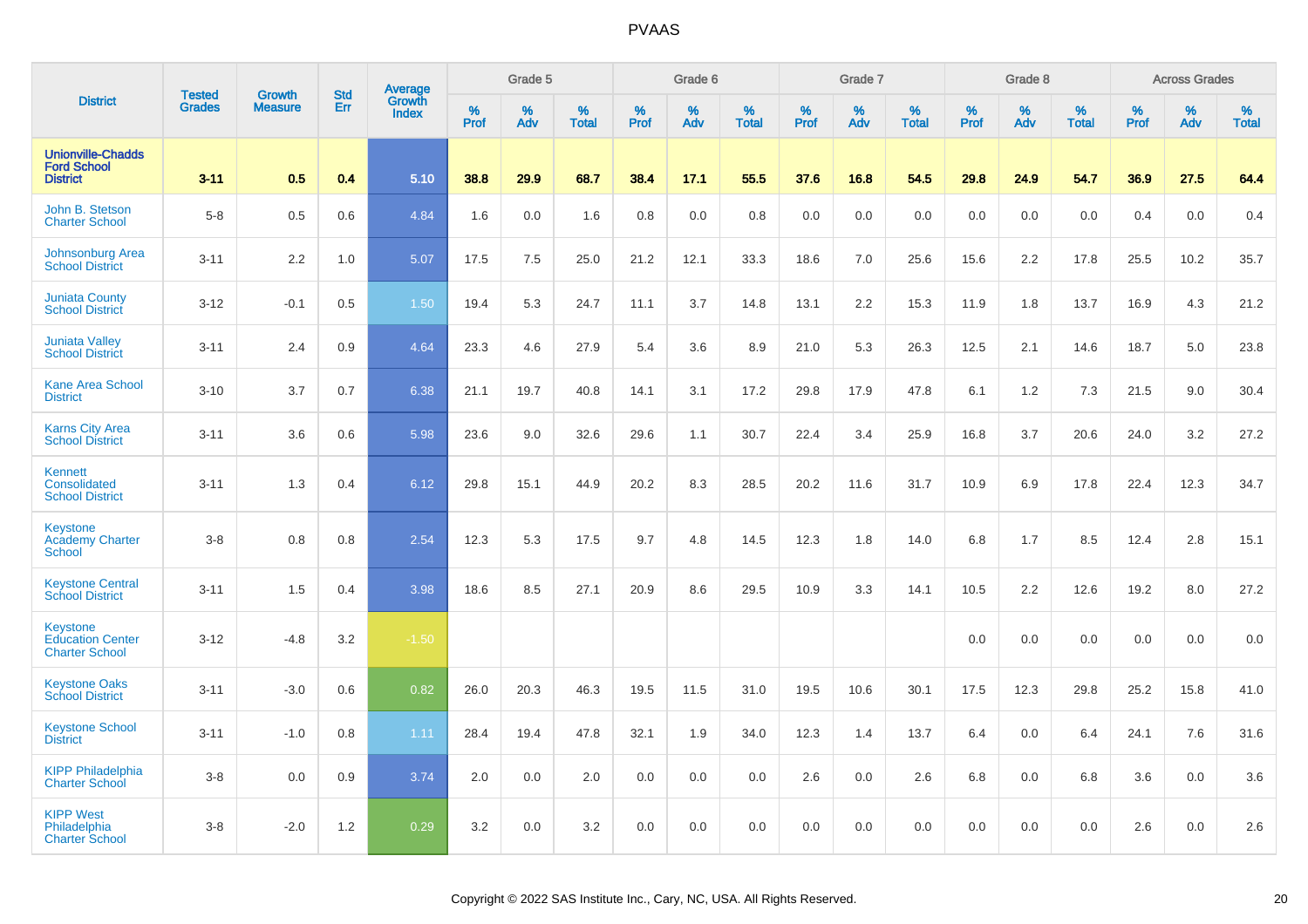|                                                                   | <b>Tested</b> | <b>Growth</b>  | <b>Std</b> | Average                |           | Grade 5  |                   |           | Grade 6  |                   |           | Grade 7  |                   |           | Grade 8  |                   |           | <b>Across Grades</b> |                   |
|-------------------------------------------------------------------|---------------|----------------|------------|------------------------|-----------|----------|-------------------|-----------|----------|-------------------|-----------|----------|-------------------|-----------|----------|-------------------|-----------|----------------------|-------------------|
| <b>District</b>                                                   | <b>Grades</b> | <b>Measure</b> | Err        | <b>Growth</b><br>Index | %<br>Prof | %<br>Adv | %<br><b>Total</b> | %<br>Prof | %<br>Adv | %<br><b>Total</b> | %<br>Prof | %<br>Adv | %<br><b>Total</b> | %<br>Prof | %<br>Adv | %<br><b>Total</b> | %<br>Prof | %<br>Adv             | %<br><b>Total</b> |
| <b>Unionville-Chadds</b><br><b>Ford School</b><br><b>District</b> | $3 - 11$      | 0.5            | 0.4        | 5.10                   | 38.8      | 29.9     | 68.7              | 38.4      | 17.1     | 55.5              | 37.6      | 16.8     | 54.5              | 29.8      | 24.9     | 54.7              | 36.9      | 27.5                 | 64.4              |
| <b>Kiski Area School</b><br><b>District</b>                       | $3 - 11$      | $-4.9$         | 0.4        | $-1.08$                | 15.4      | 5.6      | 21.0              | 11.1      | 1.8      | 13.0              | 22.9      | 5.0      | 27.9              | 9.6       | 2.8      | 12.4              | 20.2      | 7.5                  | 27.7              |
| <b>Kutztown Area</b><br><b>School District</b>                    | $3 - 12$      | $-1.4$         | 0.8        | 3.35                   | 40.3      | 11.9     | 52.2              | 24.2      | 3.2      | 27.4              | 25.6      | 10.3     | 35.9              | 10.8      | 10.8     | 21.5              | 30.0      | 13.3                 | 43.3              |
| La Academia<br>Partnership<br><b>Charter School</b>               | $6 - 11$      | $-5.6$         | 1.8        | $-0.91$                |           |          |                   | 0.0       | 0.0      | 0.0               | 0.0       | 0.0      | 0.0               | 0.0       | 0.0      | 0.0               | 0.0       | 0.0                  | $0.0\,$           |
| <b>Laboratory Charter</b><br><b>School</b>                        | $3-8$         | $-0.7$         | 1.1        | 2.78                   | 3.2       | 0.0      | 3.2               | 2.3       | 0.0      | 2.3               | 6.4       | 0.0      | 6.4               | 5.0       | 0.0      | 5.0               | 5.3       | 0.0                  | 5.3               |
| Lackawanna Trail<br><b>School District</b>                        | $3 - 10$      | 1.4            | 0.7        | 3.97                   | 21.8      | 9.1      | 30.9              | 34.3      | 10.4     | 44.8              | 12.7      | 11.3     | 23.9              | 11.8      | 6.6      | 18.4              | 24.2      | 11.5                 | 35.8              |
| <b>Lakeland School</b><br><b>District</b>                         | $3 - 11$      | $-2.1$         | 0.6        | 0.56                   | 29.3      | 2.7      | 32.0              | 25.5      | 6.4      | 31.9              | 26.9      | 4.8      | 31.7              | 5.7       | 0.0      | 5.7               | 24.0      | 5.5                  | 29.5              |
| Lake-Lehman<br><b>School District</b>                             | $3 - 11$      | 2.9            | 0.6        | 5.69                   | 30.6      | 9.9      | 40.5              | 21.0      | 6.7      | 27.6              | 23.7      | 6.1      | 29.8              | 14.2      | 4.4      | 18.6              | 26.3      | 6.7                  | 33.1              |
| <b>Lakeview School</b><br><b>District</b>                         | $3 - 11$      | $-3.9$         | 0.8        | 0.54                   | 28.6      | 18.4     | 46.9              | 30.0      | 7.1      | 37.1              | 22.2      | 1.6      | 23.8              | 21.0      | 1.6      | 22.6              | 28.3      | 13.3                 | 41.6              |
| Lampeter-<br><b>Strasburg School</b><br><b>District</b>           | $3 - 12$      | $-0.2$         | 0.4        | 3.38                   | 38.6      | 13.5     | 52.2              | 32.4      | 4.9      | 37.2              | 36.0      | 7.1      | 43.2              | 22.6      | 10.6     | 33.2              | 34.5      | 12.8                 | 47.4              |
| <b>Lancaster School</b><br><b>District</b>                        | $3 - 12$      | $-3.2$         | 0.3        | $-3.06$                | 8.8       | 3.0      | 11.8              | 3.9       | 0.8      | 4.7               | 4.4       | 0.9      | 5.3               | 2.3       | 0.6      | 3.0               | 7.4       | 1.9                  | 9.3               |
| <b>Laurel Highlands</b><br><b>School District</b>                 | $3 - 11$      | $-4.3$         | 0.5        | $-1.98$                | 13.3      | 5.7      | 19.0              | 9.7       | 7.1      | 16.8              | 11.0      | 3.9      | 15.0              | 12.6      | 4.8      | 17.5              | 17.1      | 7.0                  | 24.1              |
| <b>Laurel School</b><br><b>District</b>                           | $3 - 11$      | $-0.4$         | 0.7        | 1.59                   | 25.7      | 5.4      | 31.1              | 23.9      | 12.7     | 36.6              | 29.5      | 5.1      | 34.6              | 18.8      | 8.7      | 27.5              | 28.6      | 13.6                 | 42.2              |
| <b>Lebanon School</b><br><b>District</b>                          | $3 - 11$      | 0.1            | 0.3        | 4.53                   | 10.8      | 2.5      | 13.2              | 5.4       | 1.6      | 7.0               | 3.4       | 0.6      | 4.1               | 4.5       | 0.8      | 5.4               | 7.2       | 1.6                  | 8.8               |
| <b>Leechburg Area</b><br><b>School District</b>                   | $3 - 11$      | $-3.5$         | 0.9        | $-0.64$                | 15.6      | 2.2      | 17.8              | 16.2      | 5.4      | 21.6              | 8.0       | 0.0      | 8.0               | 23.8      | 7.1      | 31.0              | 22.5      | 5.9                  | 28.5              |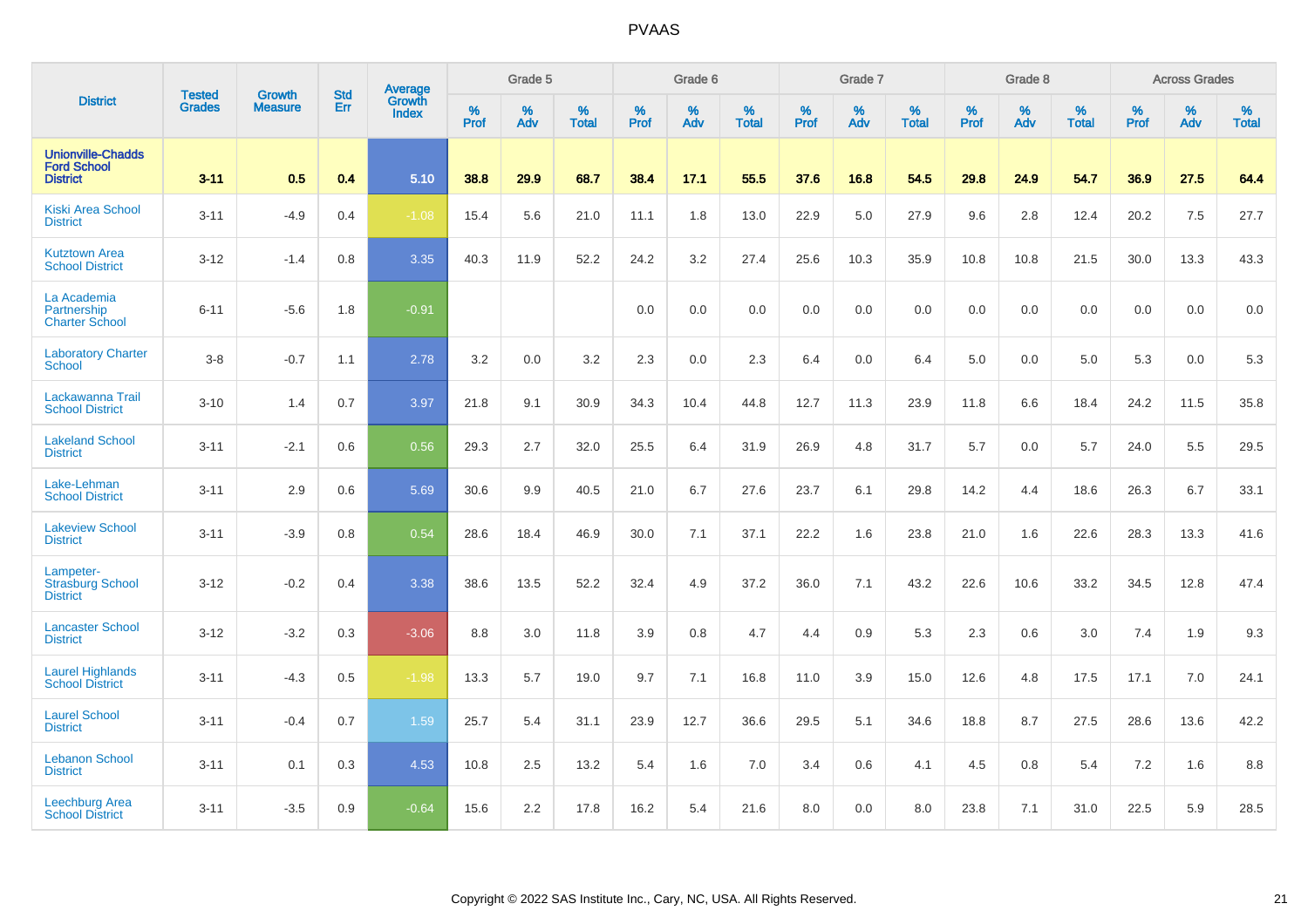|                                                                          |                                |                                 | <b>Std</b> | Average                |           | Grade 5  |                   |           | Grade 6  |                   |           | Grade 7  |                   |           | Grade 8  |                   |           | <b>Across Grades</b> |                   |
|--------------------------------------------------------------------------|--------------------------------|---------------------------------|------------|------------------------|-----------|----------|-------------------|-----------|----------|-------------------|-----------|----------|-------------------|-----------|----------|-------------------|-----------|----------------------|-------------------|
| <b>District</b>                                                          | <b>Tested</b><br><b>Grades</b> | <b>Growth</b><br><b>Measure</b> | Err        | Growth<br><b>Index</b> | %<br>Prof | %<br>Adv | %<br><b>Total</b> | %<br>Prof | %<br>Adv | %<br><b>Total</b> | %<br>Prof | %<br>Adv | %<br><b>Total</b> | %<br>Prof | %<br>Adv | %<br><b>Total</b> | %<br>Prof | %<br>Adv             | %<br><b>Total</b> |
| <b>Unionville-Chadds</b><br><b>Ford School</b><br><b>District</b>        | $3 - 11$                       | 0.5                             | 0.4        | 5.10                   | 38.8      | 29.9     | 68.7              | 38.4      | 17.1     | 55.5              | 37.6      | 16.8     | 54.5              | 29.8      | 24.9     | 54.7              | 36.9      | 27.5                 | 64.4              |
| <b>Lehigh Valley</b><br><b>Academy Regional</b><br><b>Charter School</b> | $3 - 11$                       | $-3.0$                          | 0.5        | $-1.04$                | 22.5      | 7.5      | 30.0              | 16.4      | 3.1      | 19.5              | 7.4       | 1.8      | 9.3               | 5.5       | 0.9      | 6.4               | 17.4      | 4.4                  | 21.8              |
| <b>Lehigh Valley Dual</b><br>Language Charter<br>School                  | $3-8$                          | 3.1                             | 2.3        | 1.36                   | 0.0       | 0.0      | 0.0               | 7.7       | 0.0      | 7.7               |           |          |                   |           |          |                   | 4.2       | 0.0                  | 4.2               |
| <b>Lehighton Area</b><br><b>School District</b>                          | $3 - 11$                       | 3.8                             | 0.5        | 7.54                   | 23.0      | 5.9      | 29.0              | 26.0      | 4.1      | 30.1              | 12.0      | 5.7      | 17.7              | 14.7      | 1.8      | 16.6              | 23.4      | 5.4                  | 28.8              |
| <b>Lewisburg Area</b><br><b>School District</b>                          | $3 - 11$                       | 6.7                             | 0.6        | 12.13                  | 33.6      | 28.3     | 62.0              | 40.0      | 24.2     | 64.2              | 33.1      | 29.4     | 62.5              | 17.9      | 31.3     | 49.2              | 31.0      | 30.1                 | 61.1              |
| <b>Ligonier Valley</b><br><b>School District</b>                         | $3 - 11$                       | $-3.6$                          | 0.7        | 1.35                   | 14.6      | 3.7      | 18.3              | 16.5      | 0.0      | 16.5              | 12.3      | 0.0      | 12.3              | 6.9       | 0.0      | 6.9               | 17.2      | 2.9                  | 20.0              |
| <b>Lincoln Charter</b><br><b>School</b>                                  | $3-5$                          | $-2.5$                          | 1.4        | $-1.78$                | 1.3       | 1.3      | 2.6               |           |          |                   |           |          |                   |           |          |                   | 3.6       | 0.8                  | 4.4               |
| <b>Lincoln Leadership</b><br><b>Academy Charter</b><br><b>School</b>     | $3 - 12$                       | $-1.2$                          | 0.9        | 2.09                   | 0.0       | 0.0      | 0.0               | 2.0       | 0.0      | 2.0               | 4.0       | 2.0      | 6.0               | 0.0       | 0.0      | 0.0               | 3.8       | 0.7                  | 4.4               |
| <b>Lincoln Park</b><br><b>Performing Arts</b><br><b>Charter School</b>   | $7 - 11$                       | $-4.4$                          | 1.0        | $-0.45$                |           |          |                   |           |          |                   | 33.9      | 5.4      | 39.3              | 11.5      | 3.4      | 14.9              | 20.3      | 4.2                  | 24.5              |
| <b>Lindley Academy</b><br>Charter School At<br><b>Birney</b>             | $3-8$                          | $-3.0$                          | 0.7        | 0.43                   | 1.3       | 0.0      | 1.3               | 2.6       | 0.0      | 2.6               | 0.0       | 0.0      | 0.0               | 0.0       | 1.6      | 1.6               | 1.0       | 0.3                  | 1.3               |
| <b>Line Mountain</b><br><b>School District</b>                           | $3 - 11$                       | $-0.5$                          | 0.7        | 0.25                   | 19.7      | 12.1     | 31.8              | 15.3      | 2.8      | 18.1              | 13.3      | 6.1      | 19.4              | 9.9       | 2.8      | 12.7              | 17.8      | 7.7                  | 25.5              |
| <b>Littlestown Area</b><br><b>School District</b>                        | $3 - 11$                       | 1.5                             | 0.6        | 5.61                   | 18.6      | 2.6      | 21.2              | 16.3      | 1.6      | 17.9              | 14.0      | 4.7      | 18.7              | 21.0      | 4.0      | 25.0              | 23.5      | 4.6                  | 28.1              |
| <b>Lower Dauphin</b><br><b>School District</b>                           | $3 - 11$                       | $-1.8$                          | 0.4        | 2.03                   | 29.8      | 22.8     | 52.6              | 23.7      | 4.8      | 28.5              | 22.0      | 6.4      | 28.4              | 18.6      | 9.5      | 28.0              | 25.6      | 14.4                 | 39.9              |
| <b>Lower Merion</b><br><b>School District</b>                            | $3 - 11$                       | 3.3                             | 0.3        | 12.62                  | 27.6      | 48.2     | 75.8              | 31.4      | 37.3     | 68.6              | 33.9      | 31.3     | 65.2              | 33.0      | 28.3     | 61.3              | 31.2      | 40.9                 | 72.2              |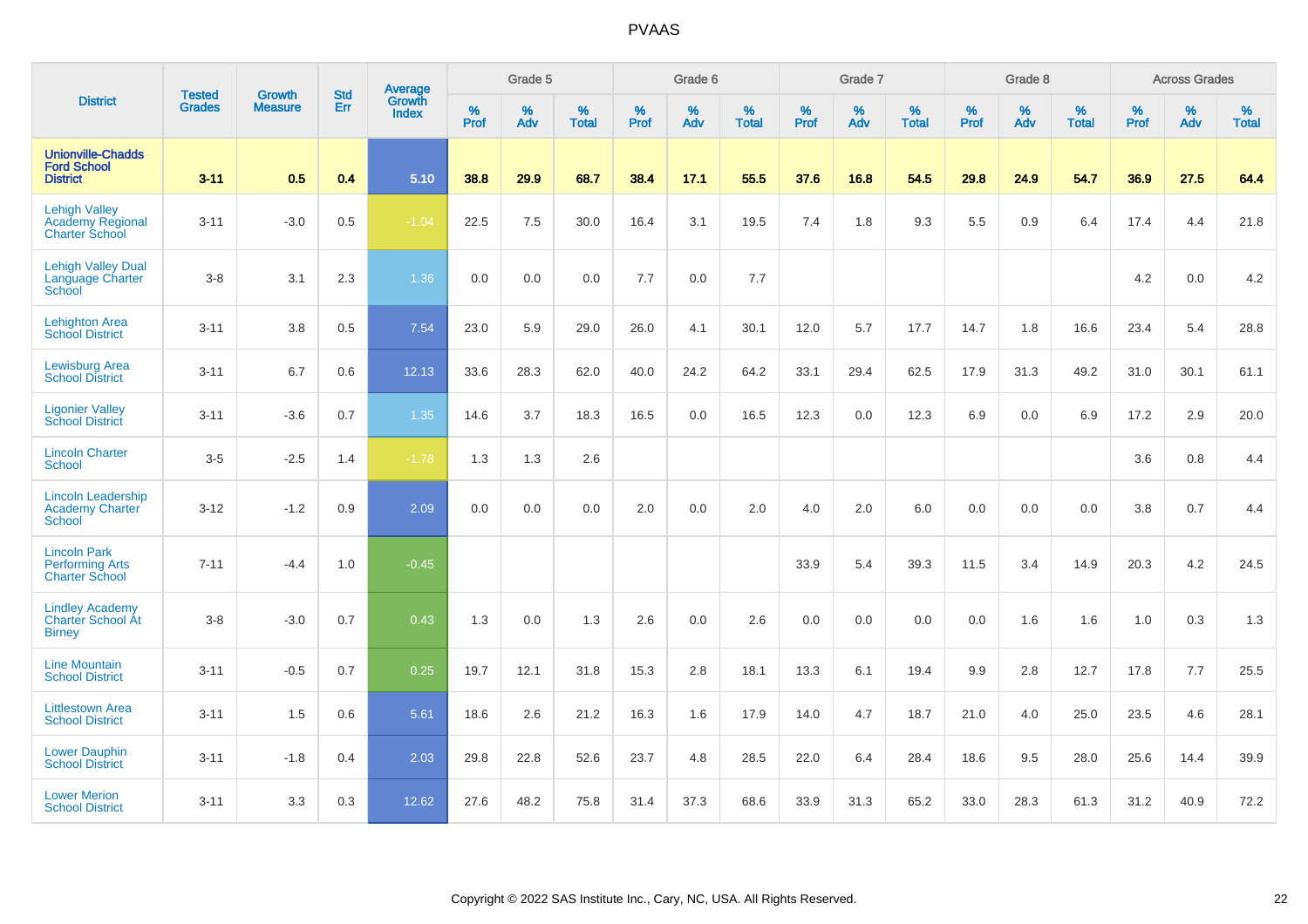|                                                                    |                                |                                 | <b>Std</b> | Average         |           | Grade 5  |                      |           | Grade 6  |                   |              | Grade 7  |                   |           | Grade 8  |                   |                  | <b>Across Grades</b> |                   |
|--------------------------------------------------------------------|--------------------------------|---------------------------------|------------|-----------------|-----------|----------|----------------------|-----------|----------|-------------------|--------------|----------|-------------------|-----------|----------|-------------------|------------------|----------------------|-------------------|
| <b>District</b>                                                    | <b>Tested</b><br><b>Grades</b> | <b>Growth</b><br><b>Measure</b> | Err        | Growth<br>Index | %<br>Prof | %<br>Adv | $\%$<br><b>Total</b> | %<br>Prof | %<br>Adv | %<br><b>Total</b> | $\%$<br>Prof | %<br>Adv | %<br><b>Total</b> | %<br>Prof | %<br>Adv | %<br><b>Total</b> | %<br><b>Prof</b> | %<br>Adv             | %<br><b>Total</b> |
| <b>Unionville-Chadds</b><br><b>Ford School</b><br><b>District</b>  | $3 - 11$                       | 0.5                             | 0.4        | 5.10            | 38.8      | 29.9     | 68.7                 | 38.4      | 17.1     | 55.5              | 37.6         | 16.8     | 54.5              | 29.8      | 24.9     | 54.7              | 36.9             | 27.5                 | 64.4              |
| <b>Lower Moreland</b><br><b>Township School</b><br><b>District</b> | $3 - 11$                       | 2.2                             | 0.5        | 4.65            | 27.3      | 27.3     | 54.6                 | 38.8      | 19.4     | 58.2              | 30.7         | 17.2     | 47.8              | 25.1      | 15.0     | 40.1              | 32.4             | 17.7                 | 50.0              |
| Loyalsock<br><b>Township School</b><br><b>District</b>             | $3 - 12$                       | 3.7                             | 0.6        | 7.24            | 33.0      | 18.3     | 51.3                 | 32.6      | 10.2     | 42.9              | 23.4         | 9.4      | 32.8              | 27.0      | 9.0      | 36.0              | 31.1             | 13.2                 | 44.4              |
| <b>Mahanoy Area</b><br><b>School District</b>                      | $3 - 10$                       | $-0.3$                          | 0.8        | 3.34            | 7.3       | 0.0      | 7.3                  | 4.0       | 0.0      | 4.0               | 7.7          | 0.0      | 7.7               | 4.6       | 0.0      | 4.6               | 10.4             | 0.8                  | 11.1              |
| <b>Manchester</b><br><b>Academic Charter</b><br><b>School</b>      | $3-8$                          | 0.6                             | 1.1        | 3.37            | 3.6       | 0.0      | 3.6                  | 3.4       | 0.0      | 3.4               | 3.6          | 0.0      | 3.6               | 0.0       | 0.0      | 0.0               | 4.9              | 0.5                  | 5.4               |
| <b>Manheim Central</b><br><b>School District</b>                   | $3 - 11$                       | 2.8                             | 0.4        | 9.93            | 25.4      | 7.6      | 33.0                 | 23.6      | 5.8      | 29.3              | 15.0         | 5.2      | 20.2              | 20.9      | 6.2      | 27.1              | 22.8             | 9.4                  | 32.2              |
| <b>Manheim</b><br><b>Township School</b><br><b>District</b>        | $3 - 12$                       | $-0.7$                          | 0.3        | 6.38            | 29.8      | 17.1     | 46.9                 | 33.2      | 23.2     | 56.3              | 28.9         | 9.6      | 38.6              | 18.1      | 11.2     | 29.3              | 28.7             | 21.3                 | 49.9              |
| Mariana Bracetti<br><b>Academy Charter</b><br><b>School</b>        | $3 - 10$                       | $-3.1$                          | 0.9        | 2.21            | 8.6       | 0.0      | 8.6                  | 2.2       | 0.0      | 2.2               | 7.3          | 0.0      | 7.3               | 0.0       | 0.0      | 0.0               | 4.4              | 0.0                  | 4.4               |
| <b>Marion Center</b><br><b>Area School</b><br><b>District</b>      | $3 - 10$                       | 0.9                             | 0.7        | 5.76            | 24.4      | 7.7      | 32.0                 | 37.2      | 11.8     | 49.0              | 19.0         | 10.7     | 29.8              | 22.6      | 8.6      | 31.2              | 27.9             | 10.6                 | 38.4              |
| <b>Maritime Academy</b><br><b>Charter School</b>                   | $3 - 10$                       | $-3.7$                          | 0.6        | 1.10            | 3.5       | 1.2      | 4.7                  | 1.2       | 3.6      | 4.8               | 7.9          | 5.6      | 13.5              | 3.3       | 0.0      | 3.3               | 4.6              | 2.1                  | 6.7               |
| <b>Marple Newtown</b><br><b>School District</b>                    | $3 - 11$                       | $-3.4$                          | 0.4        | $-1.81$         | 36.2      | 21.4     | 57.6                 | 31.7      | 20.2     | 51.9              | 27.1         | 8.3      | 35.4              | 20.5      | 6.0      | 26.5              | 32.9             | 20.2                 | 53.1              |
| <b>Mars Area School</b><br><b>District</b>                         | $3 - 10$                       | 0.5                             | 0.4        | 6.45            | 31.3      | 20.9     | 52.2                 | 32.6      | 24.5     | 57.1              | 23.8         | 16.5     | 40.4              | 24.5      | 6.4      | 30.8              | 32.3             | 21.1                 | 53.4              |
| <b>MaST Community</b><br><b>Charter School</b>                     | $3 - 10$                       | $-8.7$                          | 0.6        | $-3.76$         | 30.0      | 3.0      | 33.0                 | 20.0      | 3.8      | 23.8              | 24.3         | 3.9      | 28.2              | 17.5      | 1.9      | 19.4              | 23.1             | 3.6                  | 26.7              |
| <b>MaST Community</b><br><b>Charter School II</b>                  | $3 - 10$                       | $-8.4$                          | 0.7        | $-4.62$         | 5.0       | 2.0      | 6.9                  | 7.2       | 1.0      | 8.2               | 8.9          | 2.0      | 10.9              |           |          |                   | 12.6             | 3.2                  | 15.8              |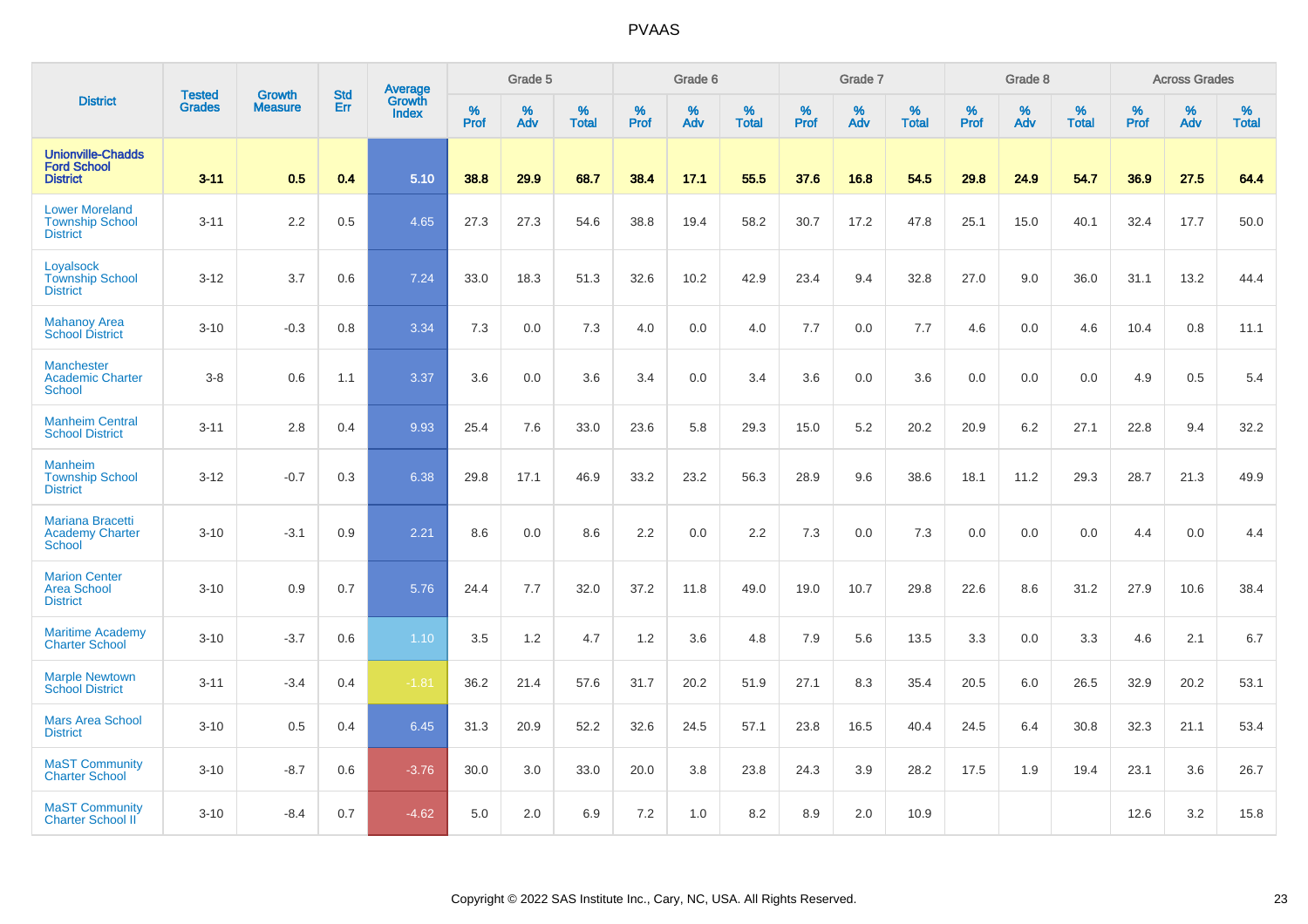|                                                                   | <b>Tested</b> | <b>Growth</b>  | <b>Std</b> | Average                |              | Grade 5     |                   |              | Grade 6  |                   |              | Grade 7  |                   |              | Grade 8  |                   |              | <b>Across Grades</b> |                   |
|-------------------------------------------------------------------|---------------|----------------|------------|------------------------|--------------|-------------|-------------------|--------------|----------|-------------------|--------------|----------|-------------------|--------------|----------|-------------------|--------------|----------------------|-------------------|
| <b>District</b>                                                   | <b>Grades</b> | <b>Measure</b> | Err        | Growth<br><b>Index</b> | $\%$<br>Prof | $\%$<br>Adv | %<br><b>Total</b> | $\%$<br>Prof | %<br>Adv | %<br><b>Total</b> | $\%$<br>Prof | %<br>Adv | %<br><b>Total</b> | $\%$<br>Prof | %<br>Adv | %<br><b>Total</b> | $\%$<br>Prof | $\%$<br>Adv          | %<br><b>Total</b> |
| <b>Unionville-Chadds</b><br><b>Ford School</b><br><b>District</b> | $3 - 11$      | 0.5            | 0.4        | 5.10                   | 38.8         | 29.9        | 68.7              | 38.4         | 17.1     | 55.5              | 37.6         | 16.8     | 54.5              | 29.8         | 24.9     | 54.7              | 36.9         | 27.5                 | 64.4              |
| <b>MaST Community</b><br><b>Charter School III</b>                | $3-6$         | $-3.6$         | 0.8        | $-2.16$                | 3.8          | 0.0         | 3.8               | 6.8          | 1.5      | 8.3               |              |          |                   |              |          |                   | 8.3          | 2.2                  | 10.5              |
| <b>Mastery Charter</b><br>School - Clymer<br>Elementary           | $3-6$         | 1.9            | 1.5        | 1.23                   | 0.0          | 0.0         | 0.0               | 3.8          | 0.0      | 3.8               |              |          |                   |              |          |                   | 2.6          | 0.8                  | 3.4               |
| <b>Mastery Charter</b><br>School - Gratz<br>Campus                | $7 - 10$      | 1.0            | 1.4        | 3.30                   |              |             |                   |              |          |                   | 6.2          | 0.0      | 6.2               | 2.4          | 0.0      | 2.4               | 4.1          | 0.0                  | 4.1               |
| <b>Mastery Charter</b><br>School - Hardy<br><b>Williams</b>       | $3 - 11$      | $-0.1$         | 1.2        | 1.30                   | 4.9          | 0.0         | 4.9               | 11.4         | 2.9      | 14.3              | 5.6          | 0.0      | 5.6               |              |          |                   | 6.9          | 0.6                  | 7.5               |
| <b>Mastery Charter</b><br>School - Harrity<br>Campus              | $3-8$         | $-0.7$         | 1.1        | 2.42                   | 4.6          | 4.6         | 9.1               | 2.3          | 0.0      | 2.3               | 0.0          | 0.0      | 0.0               | 3.1          | 0.0      | 3.1               | 5.5          | 1.0                  | 6.5               |
| <b>Mastery Charter</b><br>School - Pickett<br>Campus              | $6 - 10$      | 1.2            | 1.1        | 2.33                   |              |             |                   | 0.0          | 0.0      | 0.0               | 0.0          | 0.0      | 0.0               | 2.8          | 0.0      | 2.8               | 0.9          | 0.0                  | 0.9               |
| <b>Mastery Charter</b><br>School -<br>Shoemaker<br>Campus         | $7 - 10$      | 1.9            | 1.6        | 1.76                   |              |             |                   |              |          |                   | 9.4          | 0.0      | 9.4               | 4.2          | 0.0      | 4.2               | 7.1          | 0.0                  | 7.1               |
| <b>Mastery Charter</b><br><b>School - Smedley</b><br>Campus       | $3-6$         | $-0.6$         | 1.2        | $-0.35$                | 1.9          | 0.0         | 1.9               | 3.5          | 0.0      | 3.5               |              |          |                   |              |          |                   | 3.5          | 0.0                  | 3.5               |
| <b>Mastery Charter</b><br>School - Thomas<br>Campus               | $3 - 10$      | 1.5            | 0.9        | 4.14                   | 10.8         | 0.0         | 10.8              | 7.1          | 2.4      | 9.5               | 7.0          | 0.0      | 7.0               | 2.2          | 0.0      | 2.2               | 8.6          | 0.8                  | 9.4               |
| <b>Mastery Charter</b><br>School John Wister<br>Elementary        | $3-5$         | 3.9            | 2.6        | 1.52                   | 5.0          | 0.0         | 5.0               |              |          |                   |              |          |                   |              |          |                   | 2.9          | 0.0                  | 2.9               |
| <b>Mastery Charter</b><br>School-Cleveland<br>Elementary          | $3-8$         | $-1.3$         | 1.2        | 0.25                   | 3.8          | 7.7         | 11.5              | 5.9          | 0.0      | 5.9               | 3.6          | 0.0      | 3.6               | 3.8          | 3.8      | 7.7               | 2.4          | 1.8                  | 4.3               |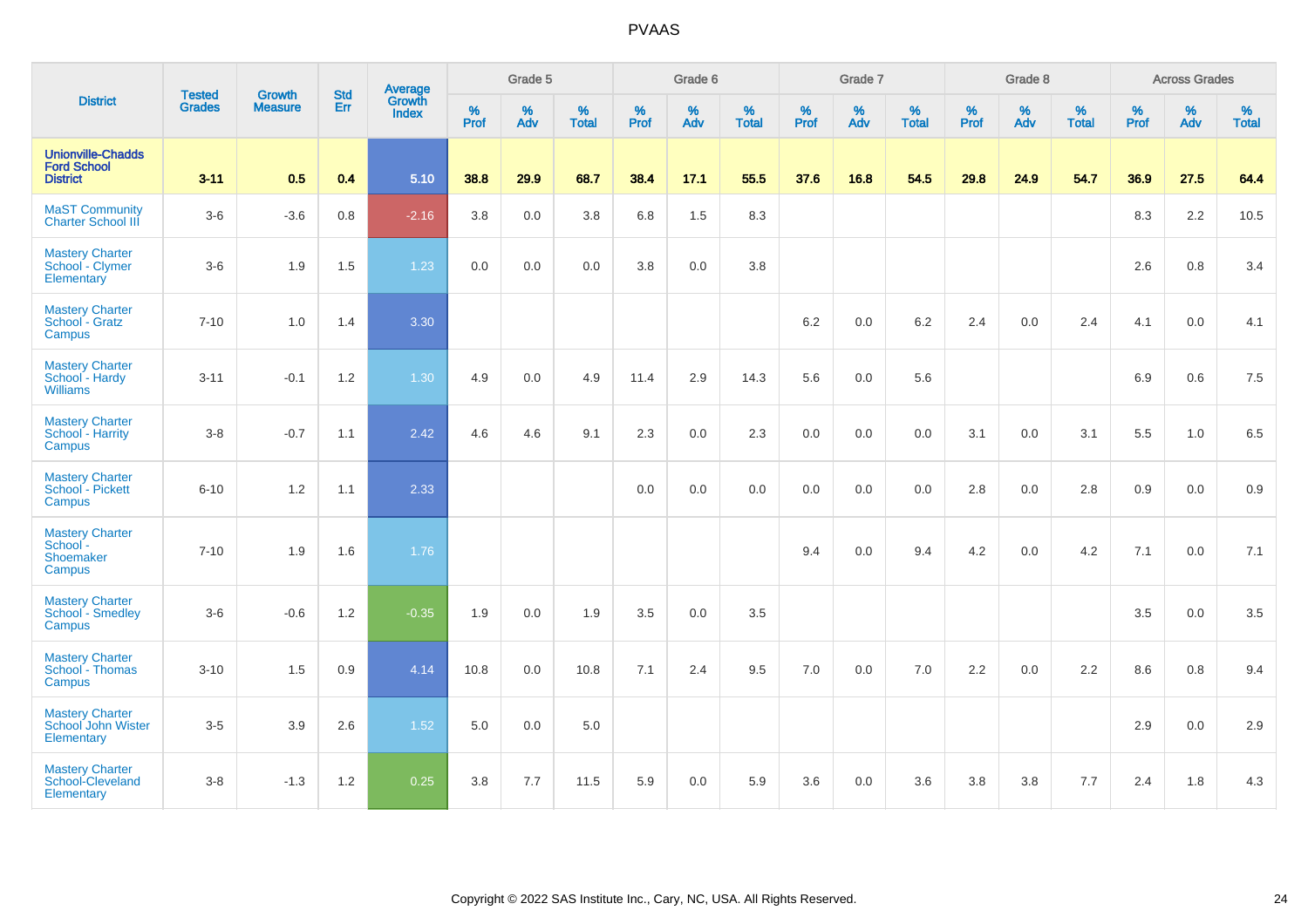|                                                                                | <b>Tested</b> | <b>Growth</b>  | <b>Std</b> | Average                |           | Grade 5  |                   |           | Grade 6  |                   |           | Grade 7  |                   |           | Grade 8  |                   |           | <b>Across Grades</b> |                   |
|--------------------------------------------------------------------------------|---------------|----------------|------------|------------------------|-----------|----------|-------------------|-----------|----------|-------------------|-----------|----------|-------------------|-----------|----------|-------------------|-----------|----------------------|-------------------|
| <b>District</b>                                                                | <b>Grades</b> | <b>Measure</b> | Err        | Growth<br><b>Index</b> | %<br>Prof | %<br>Adv | %<br><b>Total</b> | %<br>Prof | %<br>Adv | %<br><b>Total</b> | %<br>Prof | %<br>Adv | %<br><b>Total</b> | %<br>Prof | %<br>Adv | %<br><b>Total</b> | %<br>Prof | %<br>Adv             | %<br><b>Total</b> |
| <b>Unionville-Chadds</b><br><b>Ford School</b><br><b>District</b>              | $3 - 11$      | 0.5            | 0.4        | 5.10                   | 38.8      | 29.9     | 68.7              | 38.4      | 17.1     | 55.5              | 37.6      | 16.8     | 54.5              | 29.8      | 24.9     | 54.7              | 36.9      | 27.5                 | 64.4              |
| <b>Mastery Charter</b><br>School-Francis D.<br><b>Pastorius</b><br>Elementary  | $3-8$         | 0.3            | 1.3        | 0.60                   | 3.8       | 0.0      | 3.8               | 3.7       | 0.0      | 3.7               | 0.0       | 0.0      | 0.0               | 0.0       | 0.0      | 0.0               | 3.1       | 0.0                  | 3.1               |
| <b>Mastery Charter</b><br>School-Mann<br>Campus                                | $3-6$         | 1.8            | 1.6        | 4.14                   | 4.0       | 4.0      | 8.0               | 5.4       | 2.7      | 8.1               |           |          |                   |           |          |                   | 2.2       | 1.4                  | 3.6               |
| <b>Mcguffey School</b><br><b>District</b>                                      | $3 - 11$      | $-2.0$         | 0.6        | 2.55                   | 25.9      | 2.8      | 28.7              | 13.7      | 2.0      | 15.7              | 4.7       | 0.0      | 4.7               | 5.6       | 3.2      | 8.9               | 17.6      | 5.0                  | 22.6              |
| <b>Mckeesport Area</b><br><b>School District</b>                               | $3 - 12$      | $-0.2$         | 0.5        | 1.94                   | 8.9       | 3.0      | 11.9              | 3.9       | 0.0      | 3.9               | 1.0       | 0.0      | 1.0               | 1.0       | 0.0      | 1.0               | 7.7       | 2.1                  | 9.7               |
| Mechanicsburg<br><b>Area School</b><br><b>District</b>                         | $3 - 11$      | $-1.3$         | 0.4        | 1.94                   | 27.0      | 14.7     | 41.8              | 16.3      | 2.8      | 19.1              | 20.3      | 5.4      | 25.8              | 14.5      | 4.6      | 19.1              | 24.3      | 10.0                 | 34.2              |
| <b>Memphis Street</b><br><b>Academy Charter</b><br>School @ JP<br><b>Jones</b> | $5 - 8$       | 0.7            | 0.7        | 1.39                   | 0.0       | 3.2      | 3.2               | 0.0       | 0.0      | 0.0               | 0.0       | 0.0      | 0.0               | 0.0       | 0.0      | 0.0               | 0.0       | 0.6                  | 0.6               |
| <b>Mercer Area</b><br><b>School District</b>                                   | $3 - 11$      | $-1.2$         | 0.7        | 2.42                   | 32.8      | 15.5     | 48.3              | 35.3      | 8.8      | 44.1              | 25.0      | 11.8     | 36.8              | 18.7      | 4.0      | 22.7              | 29.0      | 12.7                 | 41.7              |
| <b>Methacton School</b><br><b>District</b>                                     | $3 - 11$      | $-1.5$         | 0.3        | 2.62                   | 30.5      | 14.2     | 44.7              | 28.2      | 9.9      | 38.1              | 27.0      | 11.2     | 38.2              | 20.1      | 12.5     | 32.6              | 30.9      | 13.6                 | 44.5              |
| <b>Meyersdale Area</b><br><b>School District</b>                               | $3 - 11$      | 1.9            | 0.8        | 4.25                   | 35.2      | 9.3      | 44.4              | 26.6      | 15.6     | 42.2              | 18.9      | 0.0      | 18.9              | 11.9      | 8.5      | 20.3              | 24.6      | 9.4                  | 34.0              |
| <b>Mid Valley School</b><br><b>District</b>                                    | $3 - 10$      | 1.5            | 0.6        | 5.23                   | 22.9      | 10.4     | 33.3              | 15.0      | 2.4      | 17.3              | 15.3      | 0.0      | 15.3              | 6.7       | 0.7      | 7.4               | 17.5      | 4.6                  | 22.0              |
| <b>Middletown Area</b><br><b>School District</b>                               | $3 - 11$      | $-1.6$         | 0.5        | 0.08                   | 19.5      | 5.0      | 24.5              | 6.1       | 0.8      | 6.9               | 16.1      | 9.8      | 25.9              | 11.8      | 2.0      | 13.7              | 18.4      | 7.5                  | 25.9              |
| <b>Midd-West School</b><br><b>District</b>                                     | $3 - 11$      | 4.5            | 0.6        | 8.11                   | 29.8      | 11.2     | 41.0              | 35.1      | 9.9      | 45.0              | 18.2      | 14.1     | 32.3              | 21.6      | 8.0      | 29.6              | 27.0      | 9.8                  | 36.8              |
| <b>Midland Borough</b><br><b>School District</b>                               | $3-8$         | 2.3            | 1.3        | 2.65                   | 10.3      | 6.9      | 17.2              | 13.6      | 0.0      | 13.6              | 14.3      | 0.0      | 14.3              | 9.5       | 4.8      | 14.3              | 15.7      | 2.9                  | 18.6              |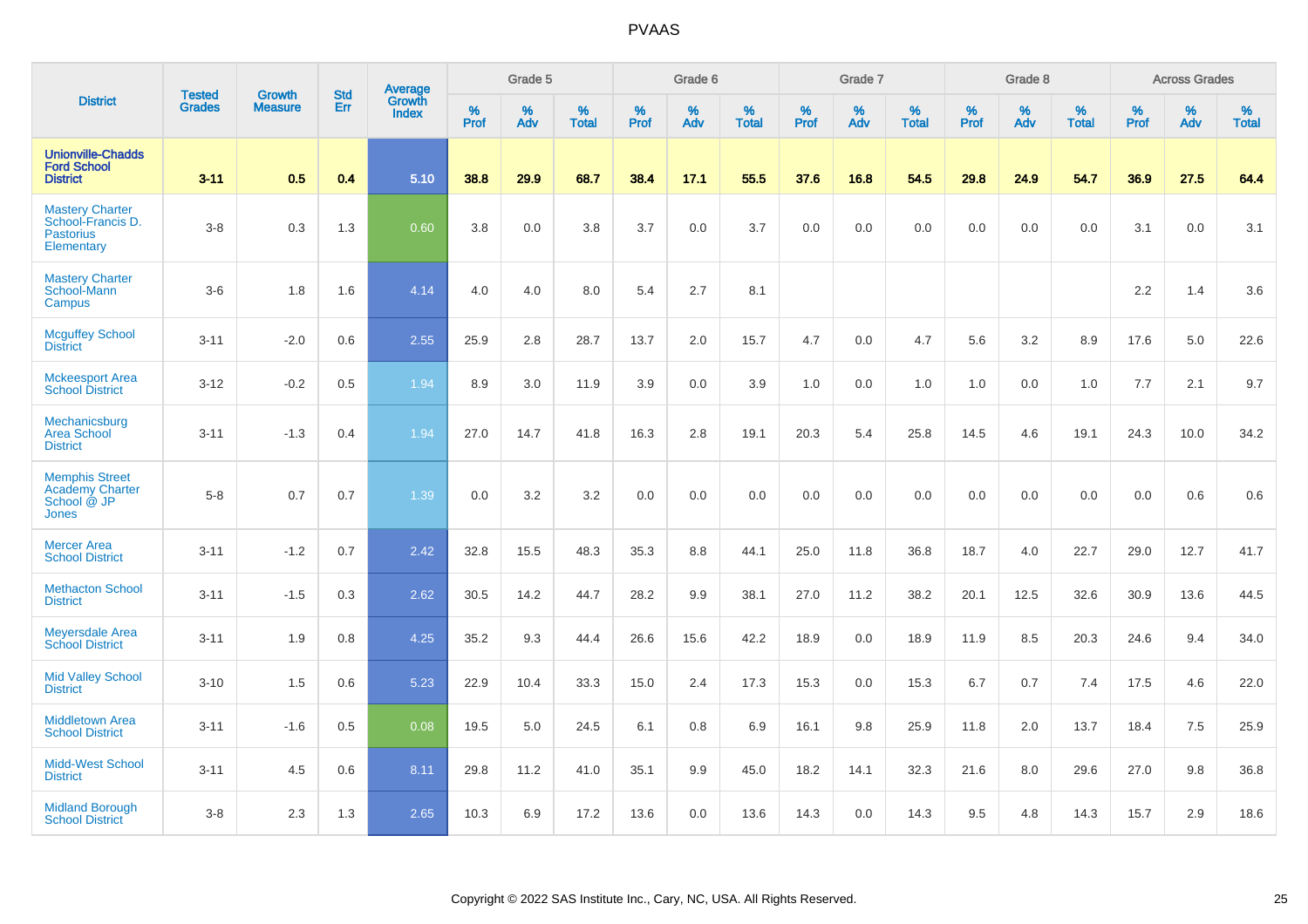|                                                                   | <b>Tested</b> | <b>Growth</b>  | <b>Std</b> | Average                |                     | Grade 5  |                   |                  | Grade 6  |                   |                     | Grade 7  |                   |                  | Grade 8  |                   |              | <b>Across Grades</b> |                   |
|-------------------------------------------------------------------|---------------|----------------|------------|------------------------|---------------------|----------|-------------------|------------------|----------|-------------------|---------------------|----------|-------------------|------------------|----------|-------------------|--------------|----------------------|-------------------|
| <b>District</b>                                                   | <b>Grades</b> | <b>Measure</b> | Err        | Growth<br><b>Index</b> | $\%$<br><b>Prof</b> | %<br>Adv | %<br><b>Total</b> | %<br><b>Prof</b> | %<br>Adv | %<br><b>Total</b> | $\%$<br><b>Prof</b> | %<br>Adv | %<br><b>Total</b> | %<br><b>Prof</b> | %<br>Adv | %<br><b>Total</b> | $\%$<br>Prof | %<br>Adv             | %<br><b>Total</b> |
| <b>Unionville-Chadds</b><br><b>Ford School</b><br><b>District</b> | $3 - 11$      | 0.5            | 0.4        | 5.10                   | 38.8                | 29.9     | 68.7              | 38.4             | 17.1     | 55.5              | 37.6                | 16.8     | 54.5              | 29.8             | 24.9     | 54.7              | 36.9         | 27.5                 | 64.4              |
| <b>Mifflin County</b><br><b>School District</b>                   | $3 - 11$      | 1.8            | 0.3        | 8.99                   | 26.6                | 10.4     | 37.0              | 13.8             | 4.6      | 18.4              | 10.3                | 3.8      | 14.1              | 10.7             | 1.5      | 12.2              | 17.7         | 5.5                  | 23.2              |
| <b>Mifflinburg Area</b><br><b>School District</b>                 | $3 - 11$      | 2.1            | 0.6        | 5.49                   | 32.0                | 12.0     | 44.0              | 29.7             | 4.5      | 34.2              | 17.4                | 8.3      | 25.6              | 25.2             | 7.8      | 33.0              | 29.9         | 8.8                  | 38.6              |
| <b>Millcreek Township</b><br><b>School District</b>               | $3 - 11$      | 1.1            | 0.3        | 8.82                   | 26.5                | 20.8     | 47.3              | 23.1             | 9.4      | 32.4              | 22.1                | 14.3     | 36.4              | 21.6             | 13.0     | 34.7              | 25.4         | 15.9                 | 41.3              |
| <b>Millersburg Area</b><br><b>School District</b>                 | $3 - 11$      | $-2.3$         | 0.8        | 3.45                   | 37.2                | 19.6     | 56.9              | 15.1             | 3.8      | 18.9              | 18.8                | 1.6      | 20.3              | 8.1              | 1.6      | 9.7               | 23.6         | 9.2                  | 32.8              |
| <b>Millville Area</b><br><b>School District</b>                   | $3 - 12$      | 3.8            | 0.9        | 5.21                   | 34.0                | 0.0      | 34.0              | 18.9             | 1.9      | 20.8              | 15.9                | 9.1      | 25.0              | 18.4             | 2.6      | 21.0              | 24.6         | 4.7                  | 29.3              |
| <b>Milton Area School</b><br><b>District</b>                      | $3 - 11$      | 0.2            | 0.5        | 2.24                   | 24.4                | 11.8     | 36.1              | 17.3             | 3.2      | 20.5              | 20.2                | 7.5      | 27.6              | 19.8             | 12.7     | 32.5              | 22.0         | 8.8                  | 30.9              |
| <b>Minersville Area</b><br><b>School District</b>                 | $3 - 11$      | $-0.9$         | 0.7        | 4.90                   | 9.6                 | 4.1      | 13.7              | 20.8             | 2.6      | 23.4              | 10.4                | 0.0      | 10.4              | 2.7              | 1.3      | 4.0               | 15.1         | 3.2                  | 18.3              |
| <b>Mohawk Area</b><br><b>School District</b>                      | $3 - 11$      | 1.9            | 0.6        | 3.98                   | 26.2                | 4.8      | 31.1              | 19.2             | 13.8     | 33.0              | 27.4                | 11.8     | 39.2              | 22.8             | 8.7      | 31.5              | 27.0         | 10.4                 | 37.4              |
| <b>Monessen City</b><br><b>School District</b>                    | $3 - 10$      | $-1.5$         | 1.1        | $-0.31$                | 5.3                 | 0.0      | 5.3               | 2.6              | 0.0      | 2.6               | 0.0                 | 0.0      | 0.0               | 0.0              | 0.0      | 0.0               | 3.9          | 0.6                  | 4.4               |
| <b>Moniteau School</b><br><b>District</b>                         | $3 - 11$      | $-2.7$         | 0.7        | $-0.13$                | 32.5                | 8.4      | 41.0              | 22.9             | 8.4      | 31.3              | 11.0                | 2.4      | 13.4              | 11.1             | 0.0      | 11.1              | 23.7         | 9.2                  | 32.9              |
| Montessori<br><b>Regional Charter</b><br>School                   | $3-6$         | $-2.6$         | 1.1        | $-1.45$                | 15.0                | 5.0      | 20.0              | 5.1              | 1.7      | 6.8               |                     |          |                   |                  |          |                   | 11.1         | 6.3                  | 17.3              |
| <b>Montgomery Area</b><br><b>School District</b>                  | $3 - 11$      | 0.8            | 0.8        | 4.18                   | 25.7                | 10.8     | 36.5              | 29.0             | 30.6     | 59.7              | 33.3                | 6.9      | 40.3              | 17.2             | 1.7      | 19.0              | 28.4         | 13.2                 | 41.6              |
| <b>Montour School</b><br><b>District</b>                          | $3 - 11$      | 5.0            | 0.4        | 11.10                  | 31.8                | 25.1     | 57.0              | 30.6             | 24.5     | 55.1              | 26.3                | 30.1     | 56.5              | 26.6             | 30.6     | 57.3              | 31.2         | 26.8                 | 58.1              |
| <b>Montoursville Area</b><br><b>School District</b>               | $3 - 12$      | $-1.9$         | 0.5        | $-0.02$                | 31.1                | 12.9     | 43.9              | 28.8             | 8.0      | 36.8              | 25.2                | 6.7      | 31.8              | 19.9             | 8.5      | 28.4              | 28.2         | 11.2                 | 39.4              |
| <b>Montrose Area</b><br><b>School District</b>                    | $3 - 10$      | 1.4            | 0.7        | 4.16                   | 19.4                | 19.4     | 38.8              | 27.2             | 4.4      | 31.5              | 25.0                | 4.4      | 29.4              | 14.5             | 2.4      | 16.9              | 24.4         | 7.4                  | 31.8              |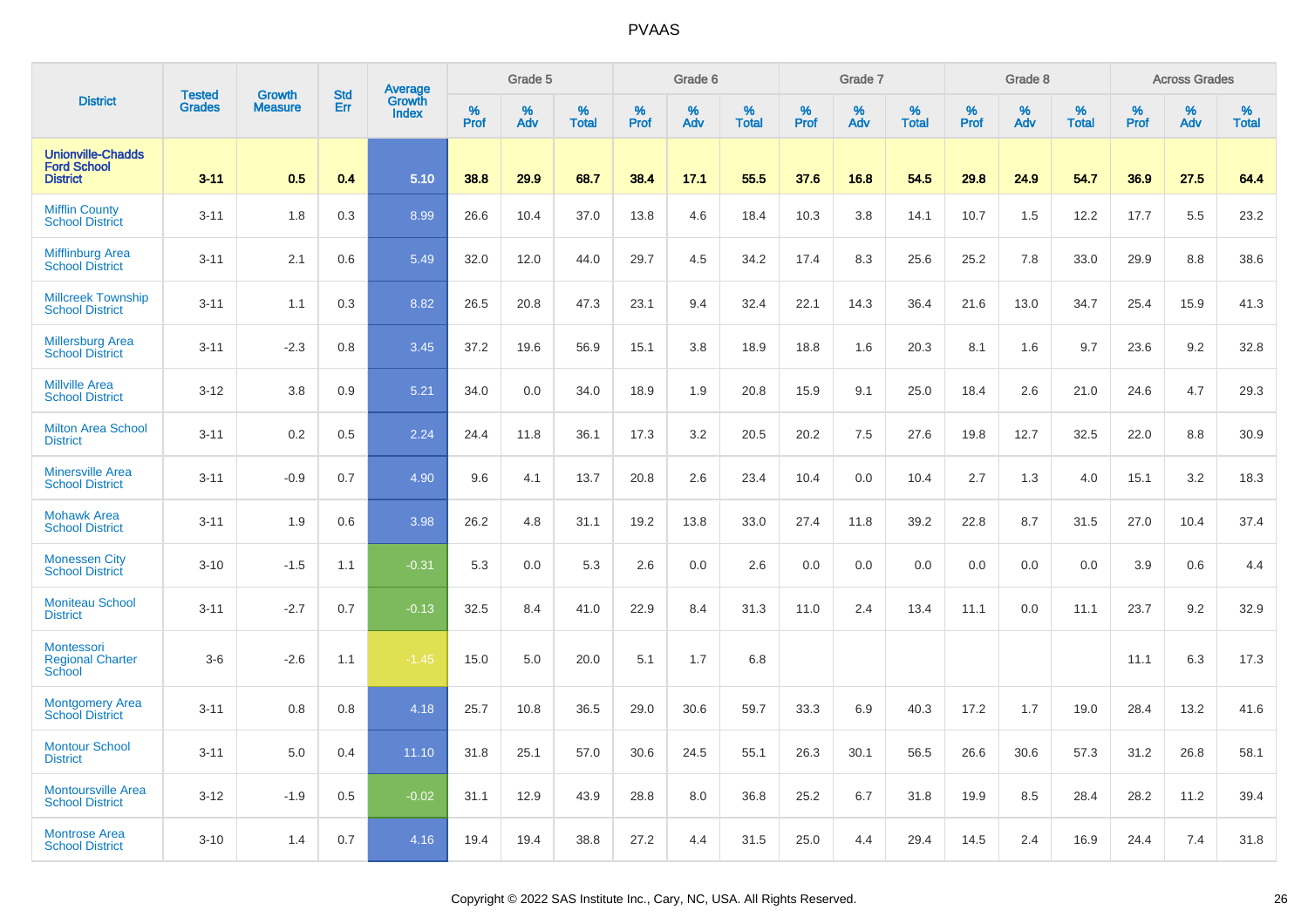|                                                                   |                                | <b>Growth</b>  | <b>Std</b> | Average                |              | Grade 5  |                   |           | Grade 6  |                   |           | Grade 7  |                   |           | Grade 8  |                   |           | <b>Across Grades</b> |                   |
|-------------------------------------------------------------------|--------------------------------|----------------|------------|------------------------|--------------|----------|-------------------|-----------|----------|-------------------|-----------|----------|-------------------|-----------|----------|-------------------|-----------|----------------------|-------------------|
| <b>District</b>                                                   | <b>Tested</b><br><b>Grades</b> | <b>Measure</b> | Err        | Growth<br><b>Index</b> | $\%$<br>Prof | %<br>Adv | %<br><b>Total</b> | %<br>Prof | %<br>Adv | %<br><b>Total</b> | %<br>Prof | %<br>Adv | %<br><b>Total</b> | %<br>Prof | %<br>Adv | %<br><b>Total</b> | %<br>Prof | %<br>Adv             | %<br><b>Total</b> |
| <b>Unionville-Chadds</b><br><b>Ford School</b><br><b>District</b> | $3 - 11$                       | 0.5            | 0.4        | 5.10                   | 38.8         | 29.9     | 68.7              | 38.4      | 17.1     | 55.5              | 37.6      | 16.8     | 54.5              | 29.8      | 24.9     | 54.7              | 36.9      | 27.5                 | 64.4              |
| <b>Moon Area School</b><br><b>District</b>                        | $3 - 11$                       | $-2.5$         | 0.4        | $-1.68$                | 32.1         | 15.8     | 48.0              | 26.9      | 9.1      | 36.0              | 28.0      | 11.5     | 39.4              | 20.6      | 10.9     | 31.5              | 29.3      | 16.9                 | 46.2              |
| <b>Morrisville Borough</b><br><b>School District</b>              | $3 - 11$                       | $-6.7$         | 0.9        | $-1.42$                | 9.8          | 0.0      | 9.8               | 1.9       | 0.0      | 1.9               | 3.9       | 0.0      | 3.9               | 0.0       | 0.0      | 0.0               | 5.1       | 0.6                  | 5.7               |
| <b>Moshannon Valley</b><br><b>School District</b>                 | $3 - 10$                       | 2.3            | 0.8        | 2.85                   | 19.6         | 13.0     | 32.6              | 14.8      | 18.5     | 33.3              | 21.0      | 4.8      | 25.8              | 16.9      | 6.2      | 23.1              | 19.9      | 8.5                  | 28.4              |
| <b>Mount Carmel</b><br><b>Area School</b><br><b>District</b>      | $3 - 11$                       | 0.2            | 0.6        | 3.89                   | 10.8         | 2.7      | 13.5              | 12.5      | 7.1      | 19.6              | 13.6      | 3.6      | 17.3              | 8.8       | 2.6      | 11.5              | 12.2      | 4.5                  | 16.7              |
| <b>Mount Pleasant</b><br><b>Area School</b><br><b>District</b>    | $3 - 11$                       | $-5.7$         | 0.5        | $-0.96$                | 18.0         | 1.6      | 19.7              | 12.8      | 2.4      | 15.2              | 12.7      | 2.8      | 15.5              | 7.4       | 0.8      | 8.3               | 18.3      | 4.3                  | 22.6              |
| <b>Mount Union Area</b><br><b>School District</b>                 | $3 - 10$                       | 3.0            | 0.7        | 5.20                   | 11.7         | 4.3      | 16.0              | 12.4      | 0.0      | 12.4              | 13.4      | 2.4      | 15.8              | 0.0       | 1.2      | 1.2               | 12.2      | 3.3                  | 15.5              |
| <b>Mountain View</b><br><b>School District</b>                    | $3 - 11$                       | 5.6            | 0.8        | 7.04                   | 28.3         | 1.7      | 30.0              | 16.3      | 2.0      | 18.4              | 25.9      | 7.4      | 33.3              | 27.1      | 8.5      | 35.6              | 21.4      | 4.2                  | 25.6              |
| Mt Lebanon<br><b>School District</b>                              | $3 - 11$                       | $-2.1$         | 0.4        | 4.72                   | 39.7         | 34.6     | 74.3              | 42.0      | 15.7     | 57.7              | 32.6      | 20.7     | 53.3              | 31.6      | 17.4     | 49.1              | 36.2      | 29.4                 | 65.5              |
| <b>Muhlenberg</b><br><b>School District</b>                       | $3 - 10$                       | $-7.3$         | 0.4        | $-6.59$                | 8.1          | 0.5      | 8.5               | 2.5       | 0.8      | 3.4               | 6.9       | 1.2      | 8.0               | 7.5       | 0.7      | 8.2               | 7.0       | 1.0                  | 8.0               |
| <b>Muncy School</b><br><b>District</b>                            | $3 - 11$                       | 2.4            | 0.7        | 5.81                   | 36.7         | 8.3      | 45.0              | 32.5      | 14.3     | 46.8              | 29.0      | 15.9     | 44.9              | 23.3      | 6.7      | 30.0              | 31.5      | 13.1                 | 44.6              |
| <b>Nazareth Area</b><br><b>School District</b>                    | $3 - 11$                       | $-2.2$         | 0.4        | 3.03                   | 30.3         | 13.0     | 43.3              | 27.3      | 13.5     | 40.8              | 27.8      | 6.8      | 34.6              | 17.3      | 3.5      | 20.9              | 28.9      | 10.3                 | 39.2              |
| <b>Neshaminy School</b><br><b>District</b>                        | $3 - 11$                       | $-0.6$         | 0.3        | 4.21                   | 26.6         | 8.4      | 35.0              | 18.4      | 3.5      | 21.9              | 21.1      | 6.5      | 27.6              | 17.0      | 5.4      | 22.4              | 24.8      | 10.8                 | 35.6              |
| <b>Neshannock</b><br><b>Township School</b><br><b>District</b>    | $3 - 10$                       | $-3.2$         | 0.7        | 0.96                   | 26.7         | 15.6     | 42.2              | 30.9      | 13.2     | 44.1              | 20.0      | 7.0      | 27.0              | 15.6      | 3.9      | 19.5              | 23.6      | 9.2                  | 32.8              |
| <b>New Brighton Area</b><br><b>School District</b>                | $3 - 11$                       | $-2.4$         | 0.6        | 1.31                   | 18.0         | 1.1      | 19.1              | 7.9       | 0.0      | 7.9               | 8.9       | 3.0      | 11.9              | 4.8       | 1.0      | 5.8               | 11.1      | 1.9                  | 13.0              |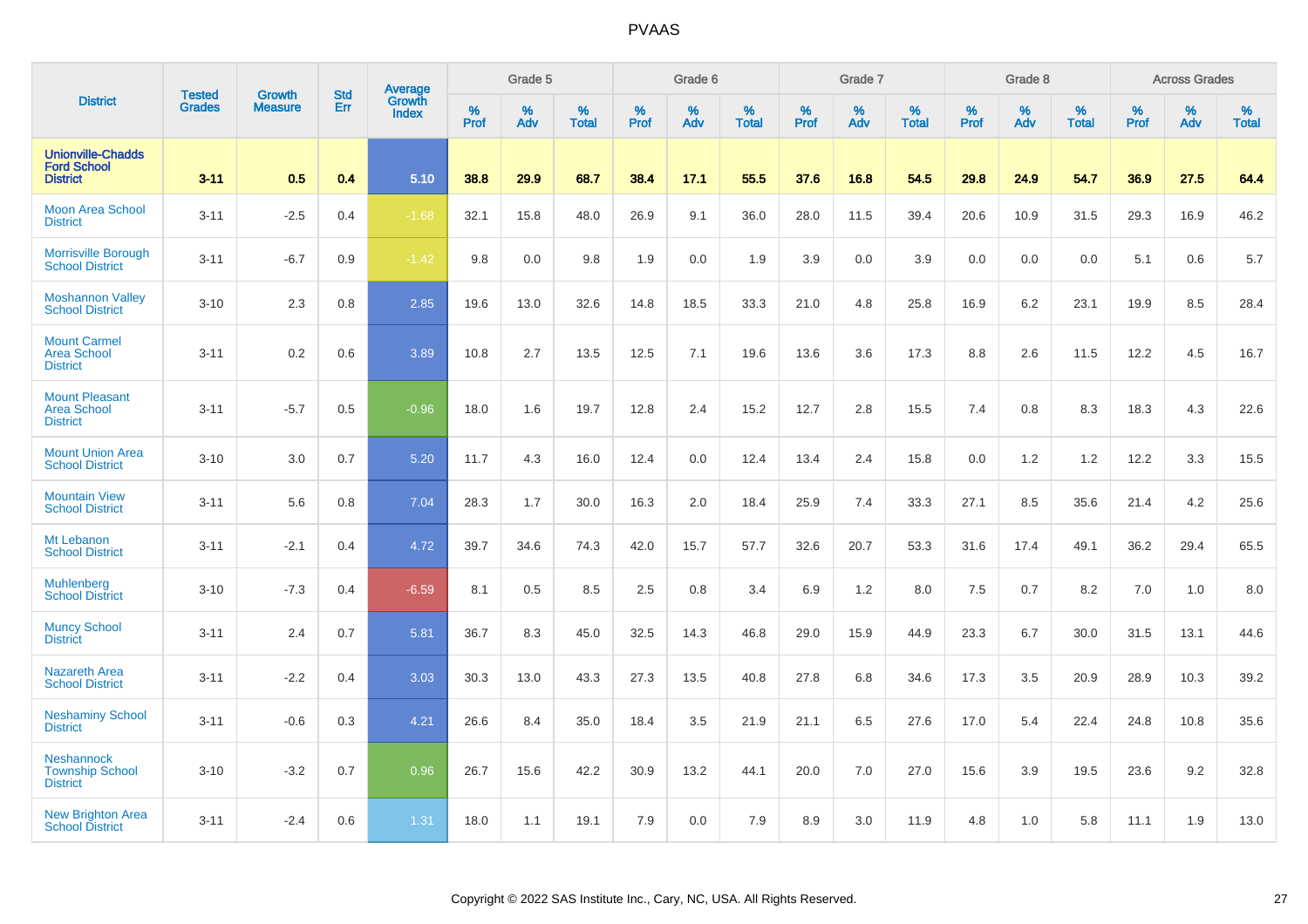|                                                                   |                                |                                 | <b>Std</b> | Average                |              | Grade 5  |                   |           | Grade 6  |                   |           | Grade 7  |                   |           | Grade 8  |                   |           | <b>Across Grades</b> |                   |
|-------------------------------------------------------------------|--------------------------------|---------------------------------|------------|------------------------|--------------|----------|-------------------|-----------|----------|-------------------|-----------|----------|-------------------|-----------|----------|-------------------|-----------|----------------------|-------------------|
| <b>District</b>                                                   | <b>Tested</b><br><b>Grades</b> | <b>Growth</b><br><b>Measure</b> | Err        | Growth<br><b>Index</b> | $\%$<br>Prof | %<br>Adv | %<br><b>Total</b> | %<br>Prof | %<br>Adv | %<br><b>Total</b> | %<br>Prof | %<br>Adv | %<br><b>Total</b> | %<br>Prof | %<br>Adv | %<br><b>Total</b> | %<br>Prof | %<br>Adv             | %<br><b>Total</b> |
| <b>Unionville-Chadds</b><br><b>Ford School</b><br><b>District</b> | $3 - 11$                       | 0.5                             | 0.4        | 5.10                   | 38.8         | 29.9     | 68.7              | 38.4      | 17.1     | 55.5              | 37.6      | 16.8     | 54.5              | 29.8      | 24.9     | 54.7              | 36.9      | 27.5                 | 64.4              |
| <b>New Castle Area</b><br><b>School District</b>                  | $3 - 12$                       | $-0.5$                          | 0.4        | 2.63                   | 4.3          | $0.5\,$  | 4.8               | 3.3       | 1.9      | 5.2               | 7.7       | 1.4      | 9.1               | 3.3       | 0.9      | 4.2               | 4.4       | 1.1                  | 5.5               |
| <b>New Day Charter</b><br><b>School</b>                           | $7 - 11$                       | 2.2                             | 3.1        | 0.71                   |              |          |                   |           |          |                   |           |          |                   | 0.0       | 0.0      | 0.0               | 0.0       | 0.0                  | 0.0               |
| <b>New Foundations</b><br><b>Charter School</b>                   | $3 - 11$                       | $-1.5$                          | 0.7        | 2.37                   | 18.5         | 5.6      | 24.1              | 6.4       | 0.0      | 6.4               | 21.3      | 3.3      | 24.6              | 13.1      | 2.4      | 15.5              | 17.1      | 2.9                  | 20.0              |
| New Hope-<br><b>Solebury School</b><br><b>District</b>            | $3 - 11$                       | 4.2                             | 0.6        | 6.75                   | 40.4         | 25.5     | 66.0              | 41.2      | 11.8     | 52.9              | 25.5      | 17.0     | 42.6              | 37.6      | 19.3     | 56.9              | 36.8      | 21.0                 | 57.8              |
| <b>New Kensington-</b><br><b>Arnold School</b><br><b>District</b> | $3 - 11$                       | $-1.9$                          | 0.6        | 6.23                   | 9.1          | 0.9      | 10.0              | 12.5      | 5.8      | 18.3              | 4.4       | 0.0      | 4.4               | 1.2       | 0.0      | 1.2               | 11.4      | 2.6                  | 14.0              |
| <b>Newport School</b><br><b>District</b>                          | $3 - 12$                       | 2.2                             | 0.8        | 4.70                   | 22.2         | 11.1     | 33.3              | 25.0      | 6.9      | 31.9              | 15.9      | 0.0      | 15.9              | 27.4      | 4.8      | 32.3              | 24.8      | 6.9                  | 31.7              |
| <b>Norristown Area</b><br><b>School District</b>                  | $3 - 12$                       | $-2.3$                          | 0.4        | 0.04                   | 10.2         | 0.6      | 10.8              | 9.0       | 1.1      | 10.0              | 9.3       | 1.3      | 10.7              | 7.4       | 3.0      | 10.4              | 11.0      | 1.9                  | 13.0              |
| <b>North Allegheny</b><br><b>School District</b>                  | $3 - 11$                       | 0.3                             | 0.3        | 4.51                   | 38.5         | 35.1     | 73.5              | 35.2      | 13.4     | 48.6              | 31.8      | 23.8     | 55.6              | 25.9      | 16.5     | 42.4              | 34.1      | 26.8                 | 60.9              |
| <b>North Clarion</b><br><b>County School</b><br><b>District</b>   | $3 - 12$                       | 5.1                             | 0.9        | 5.51                   | 34.1         | 6.8      | 40.9              | 31.7      | 12.2     | 43.9              | 21.4      | 7.1      | 28.6              | 15.9      | 11.4     | 27.3              | 26.5      | 10.6                 | 37.1              |
| <b>North East School</b><br><b>District</b>                       | $3 - 11$                       | 1.4                             | 0.5        | 2.92                   | 33.3         | 9.4      | 42.7              | 23.1      | 9.7      | 32.8              | 26.4      | 9.3      | 35.7              | 31.4      | 13.1     | 44.5              | 29.8      | 12.1                 | 41.8              |
| North Hills School<br><b>District</b>                             | $3 - 11$                       | $-3.1$                          | 0.4        | $-1.31$                | 34.1         | 14.0     | 48.1              | 30.1      | 11.4     | 41.5              | 28.1      | 11.5     | 39.6              | 21.9      | 9.6      | 31.5              | 30.4      | 13.8                 | 44.2              |
| <b>North Penn School</b><br><b>District</b>                       | $3 - 11$                       | 0.9                             | 0.2        | 9.59                   | 30.6         | 14.1     | 44.6              | 25.7      | 14.1     | 39.7              | 29.4      | 8.8      | 38.2              | 25.4      | 7.7      | 33.2              | 29.6      | 14.0                 | 43.7              |
| <b>North Pocono</b><br><b>School District</b>                     | $3 - 11$                       | $-3.6$                          | 0.6        | 0.08                   | 34.1         | 6.2      | 40.3              | 12.8      | 1.8      | 14.7              | 24.2      | 8.3      | 32.5              | 19.3      | 7.9      | 27.2              | 27.9      | 10.4                 | 38.3              |
| <b>North Schuylkill</b><br><b>School District</b>                 | $3 - 11$                       | 0.5                             | 0.5        | 4.31                   | 8.2          | 3.0      | 11.2              | 4.8       | 0.8      | 5.6               | 5.8       | 3.9      | 9.7               | 11.8      | 6.7      | 18.5              | 12.1      | 4.1                  | 16.1              |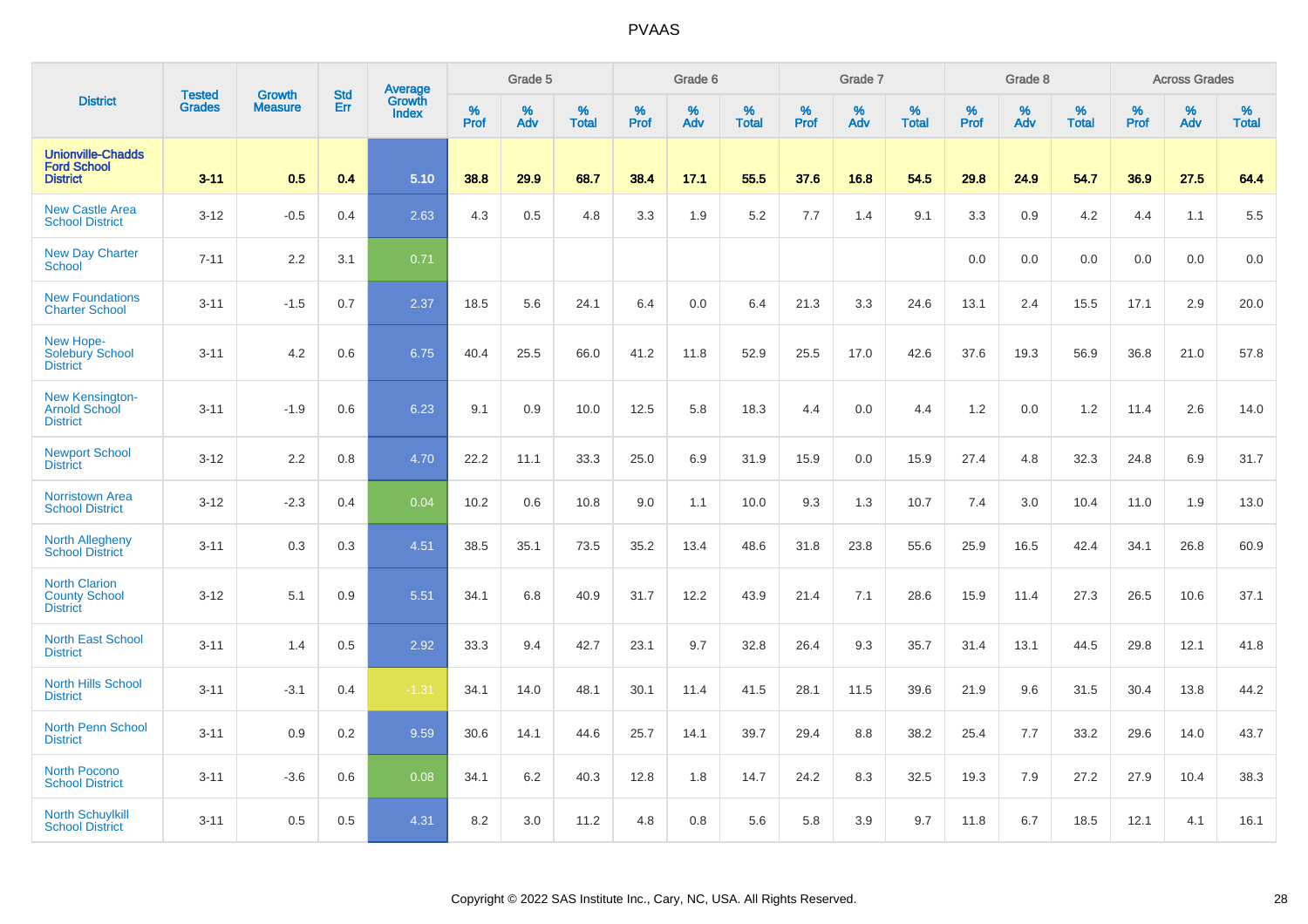|                                                                    | <b>Tested</b> | <b>Growth</b>  | <b>Std</b> | Average                |                     | Grade 5  |                   |           | Grade 6  |                   |           | Grade 7  |                   |           | Grade 8  |                   |           | <b>Across Grades</b> |                   |
|--------------------------------------------------------------------|---------------|----------------|------------|------------------------|---------------------|----------|-------------------|-----------|----------|-------------------|-----------|----------|-------------------|-----------|----------|-------------------|-----------|----------------------|-------------------|
| <b>District</b>                                                    | <b>Grades</b> | <b>Measure</b> | Err        | Growth<br><b>Index</b> | $\%$<br><b>Prof</b> | %<br>Adv | %<br><b>Total</b> | %<br>Prof | %<br>Adv | %<br><b>Total</b> | %<br>Prof | %<br>Adv | %<br><b>Total</b> | %<br>Prof | %<br>Adv | %<br><b>Total</b> | %<br>Prof | %<br>Adv             | %<br><b>Total</b> |
| <b>Unionville-Chadds</b><br><b>Ford School</b><br><b>District</b>  | $3 - 11$      | 0.5            | 0.4        | 5.10                   | 38.8                | 29.9     | 68.7              | 38.4      | 17.1     | 55.5              | 37.6      | 16.8     | 54.5              | 29.8      | 24.9     | 54.7              | 36.9      | 27.5                 | 64.4              |
| <b>North Star School</b><br><b>District</b>                        | $3 - 11$      | $-2.8$         | 0.7        | $-0.18$                | 12.5                | 12.5     | 25.0              | 23.4      | 4.7      | 28.1              | 11.1      | 1.4      | 12.5              | 14.1      | 2.2      | 16.3              | 22.6      | 10.0                 | 32.6              |
| <b>Northampton Area</b><br><b>School District</b>                  | $3 - 11$      | $-3.1$         | 0.7        | 0.02                   | 28.5                | 9.3      | 37.8              | 23.7      | 5.3      | 29.0              | 18.7      | 5.3      | 24.0              | 13.3      | 1.7      | 15.0              | 29.6      | 9.8                  | 39.4              |
| Northeast Bradford<br><b>School District</b>                       | $3 - 10$      | 1.9            | 0.9        | 4.85                   | 40.0                | 12.5     | 52.5              | 34.8      | 2.2      | 37.0              | 24.0      | 2.0      | 26.0              | 13.8      | 5.2      | 19.0              | 29.7      | 6.0                  | 35.7              |
| <b>Northeastern York</b><br><b>School District</b>                 | $3 - 11$      | 1.4            | 0.4        | 3.99                   | 32.1                | 13.8     | 46.0              | 21.2      | 8.1      | 29.3              | 21.9      | 6.0      | 27.9              | 29.2      | 15.0     | 44.1              | 27.8      | 13.2                 | 41.0              |
| <b>Northern Bedford</b><br><b>County School</b><br><b>District</b> | $3 - 11$      | $-1.5$         | 0.8        | 1.00                   | 24.5                | 8.2      | 32.6              | 30.5      | 1.7      | 32.2              | 19.0      | 1.7      | 20.7              | 9.4       | 3.1      | 12.5              | 24.6      | 5.2                  | 29.8              |
| <b>Northern Cambria</b><br><b>School District</b>                  | $3 - 11$      | $-0.4$         | 0.8        | 3.23                   | 16.4                | 3.6      | 20.0              | 3.8       | 0.0      | 3.8               | 19.6      | 1.8      | 21.4              | 18.2      | 1.5      | 19.7              | 17.9      | 3.6                  | 21.4              |
| <b>Northern Lebanon</b><br><b>School District</b>                  | $3 - 11$      | $-3.8$         | 0.5        | $-1.80$                | 30.5                | 8.6      | 39.1              | 12.8      | 0.8      | 13.6              | 8.1       | 2.7      | 10.8              | 7.2       | 0.6      | 7.8               | 19.9      | 7.9                  | 27.9              |
| <b>Northern Lehigh</b><br><b>School District</b>                   | $3 - 12$      | $-2.6$         | 0.7        | 0.19                   | 22.7                | 6.2      | 28.9              | 13.8      | 0.0      | 13.8              | 15.0      | 1.7      | 16.7              | 12.5      | 0.0      | 12.5              | 18.6      | 3.9                  | 22.5              |
| <b>Northern Potter</b><br><b>School District</b>                   | $3 - 12$      | 2.0            | 1.1        | 2.34                   | 26.7                | 3.3      | 30.0              | 9.3       | 2.3      | 11.6              | 29.0      | 12.9     | 41.9              | 11.1      | 0.0      | 11.1              | 18.7      | 7.4                  | 26.1              |
| <b>Northern Tioga</b><br><b>School District</b>                    | $3 - 12$      | 3.4            | 0.5        | 10.12                  | 22.7                | 5.2      | 27.9              | 32.2      | 4.2      | 36.4              | 16.8      | 2.6      | 19.4              | 23.8      | 6.2      | 30.0              | 25.9      | 7.0                  | 32.8              |
| <b>Northern York</b><br><b>County School</b><br><b>District</b>    | $3 - 11$      | 1.3            | 0.4        | 6.31                   | 26.3                | 11.1     | 37.4              | 24.5      | 8.2      | 32.7              | 20.4      | 5.3      | 25.7              | 10.9      | 0.9      | 11.8              | 23.2      | 8.9                  | 32.1              |
| <b>Northgate School</b><br><b>District</b>                         | $3 - 11$      | $-1.8$         | 0.8        | 1.33                   | 19.6                | 7.8      | 27.4              | 15.2      | 1.7      | 17.0              | 10.2      | 0.0      | 10.2              | 12.5      | 4.2      | 16.7              | 15.8      | 4.3                  | 20.1              |
| <b>Northwest Area</b><br><b>School District</b>                    | $3 - 10$      | 0.9            | 0.8        | 2.73                   | 17.3                | 1.9      | 19.2              | 19.3      | 3.5      | 22.8              | 7.3       | 1.8      | 9.1               | 5.4       | 0.0      | 5.4               | 13.2      | 1.5                  | 14.8              |
| <b>Northwestern</b><br><b>Lehigh School</b><br><b>District</b>     | $3 - 11$      | 0.6            | 0.5        | 3.03                   | 26.0                | 11.0     | 37.0              | 28.7      | 9.3      | 38.0              | 25.2      | 8.4      | 33.6              | 20.4      | 15.9     | 36.3              | 26.4      | 10.7                 | 37.2              |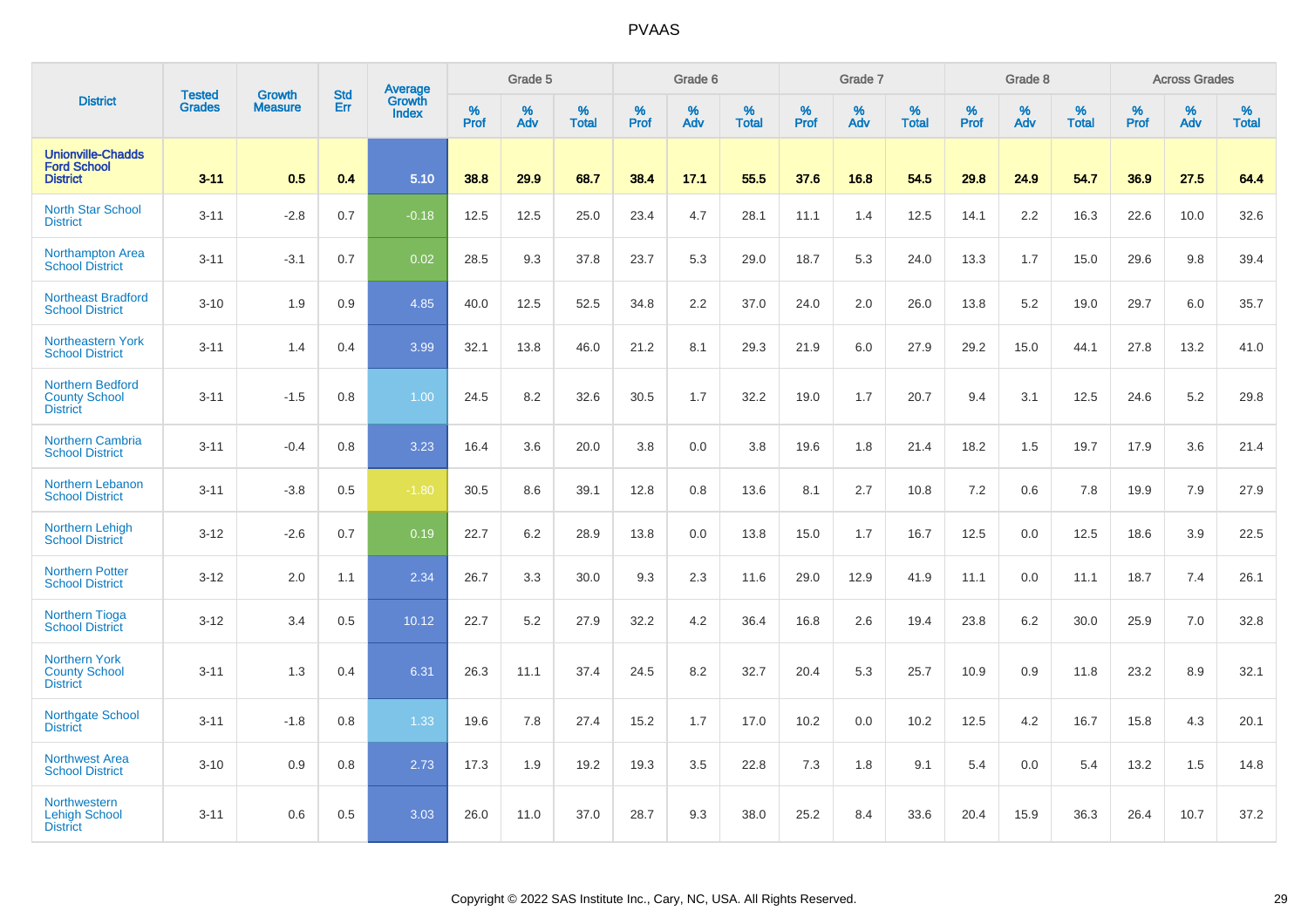|                                                                   | <b>Tested</b> | <b>Growth</b>  | <b>Std</b> | Average                       |           | Grade 5  |                   |           | Grade 6  |                   |           | Grade 7  |                   |           | Grade 8  |                   |           | <b>Across Grades</b> |                   |
|-------------------------------------------------------------------|---------------|----------------|------------|-------------------------------|-----------|----------|-------------------|-----------|----------|-------------------|-----------|----------|-------------------|-----------|----------|-------------------|-----------|----------------------|-------------------|
| <b>District</b>                                                   | <b>Grades</b> | <b>Measure</b> | Err        | <b>Growth</b><br><b>Index</b> | %<br>Prof | %<br>Adv | %<br><b>Total</b> | %<br>Prof | %<br>Adv | %<br><b>Total</b> | %<br>Prof | %<br>Adv | %<br><b>Total</b> | %<br>Prof | %<br>Adv | %<br><b>Total</b> | %<br>Prof | %<br>Adv             | %<br><b>Total</b> |
| <b>Unionville-Chadds</b><br><b>Ford School</b><br><b>District</b> | $3 - 11$      | 0.5            | 0.4        | 5.10                          | 38.8      | 29.9     | 68.7              | 38.4      | 17.1     | 55.5              | 37.6      | 16.8     | 54.5              | 29.8      | 24.9     | 54.7              | 36.9      | 27.5                 | 64.4              |
| Northwestern<br><b>School District</b>                            | $3 - 11$      | $-6.8$         | 0.6        | $-3.84$                       | 34.7      | 6.3      | 41.0              | 21.8      | 1.2      | 23.0              | 16.8      | 7.5      | 24.3              | 9.1       | 1.8      | 10.9              | 25.1      | 6.0                  | 31.1              |
| Northwood<br><b>Academy Charter</b><br><b>School</b>              | $3-8$         | $-3.7$         | 0.7        | $-0.69$                       | 6.6       | 1.3      | 7.9               | 5.2       | 0.0      | 5.2               | 8.7       | 1.4      | 10.1              | 10.7      | 1.8      | 12.5              | 6.3       | 0.9                  | $7.2\,$           |
| <b>Norwin School</b><br><b>District</b>                           | $3 - 11$      | $-0.5$         | 0.3        | 3.82                          | 31.7      | 25.2     | 56.9              | 37.2      | 20.7     | 58.0              | 42.6      | 14.9     | 57.4              | 32.4      | 5.4      | 37.7              | 36.5      | 21.0                 | 57.4              |
| <b>Octorara Area</b><br><b>School District</b>                    | $3 - 11$      | $-2.8$         | 0.6        | 1.31                          | 25.9      | 6.5      | 32.4              | 17.5      | 4.2      | 21.7              | 13.9      | 0.0      | 13.9              | 10.2      | 0.0      | 10.2              | 21.2      | 4.1                  | 25.4              |
| <b>Oil City Area</b><br><b>School District</b>                    | $3 - 11$      | $-3.7$         | 0.5        | 0.74                          | 15.5      | 2.8      | 18.3              | 7.9       | 0.8      | 8.7               | 10.2      | 2.4      | 12.6              | 3.8       | 0.0      | 3.8               | 13.2      | 2.5                  | 15.8              |
| <b>Old Forge School</b><br><b>District</b>                        | $3 - 12$      | $-2.1$         | 0.8        | 0.34                          | 11.8      | 2.9      | 14.7              | 11.3      | 0.0      | 11.3              | 19.0      | 4.8      | 23.8              | 5.9       | 0.0      | 5.9               | 14.0      | 2.9                  | 16.9              |
| <b>Oley Valley School</b><br><b>District</b>                      | $3 - 11$      | 0.7            | 0.6        | 2.38                          | 19.8      | 5.0      | 24.8              | 30.8      | 11.2     | 42.1              | 19.0      | 7.8      | 26.7              | 12.8      | 2.3      | 15.1              | 25.2      | 6.6                  | 31.8              |
| <b>Oswayo Valley</b><br><b>School District</b>                    | $3 - 12$      | 0.2            | 1.1        | 2.50                          | 27.6      | 20.7     | 48.3              | 25.9      | 7.4      | 33.3              | 25.9      | 11.1     | 37.0              | 25.8      | 16.1     | 41.9              | 30.6      | 20.6                 | 51.2              |
| <b>Otto-Eldred School</b><br><b>District</b>                      | $3 - 11$      | 7.8            | 0.9        | 8.33                          | 23.8      | 28.6     | 52.4              | 45.0      | 12.5     | 57.5              | 20.0      | 15.6     | 35.6              | 25.0      | 6.2      | 31.2              | 28.3      | 13.9                 | 42.2              |
| <b>Owen J Roberts</b><br><b>School District</b>                   | $3 - 11$      | $-3.2$         | 0.3        | $-0.55$                       | 35.7      | 21.9     | 57.7              | 29.6      | 17.3     | 46.9              | 28.3      | 12.5     | 40.8              | 22.8      | 5.5      | 28.4              | 31.9      | 16.7                 | 48.6              |
| <b>Oxford Area</b><br><b>School District</b>                      | $3 - 11$      | 2.0            | 0.4        | 10.25                         | 24.0      | 8.0      | 32.0              | 28.3      | 7.3      | 35.6              | 20.2      | 9.9      | 30.0              | 11.5      | 5.5      | 17.0              | 21.8      | 8.2                  | 30.0              |
| <b>Palisades School</b><br><b>District</b>                        | $3 - 11$      | 1.0            | 0.6        | 4.66                          | 33.3      | 16.7     | 50.0              | 27.6      | 4.1      | 31.6              | 32.4      | 6.9      | 39.2              | 19.3      | 1.1      | 20.4              | 31.4      | 13.6                 | 45.0              |
| <b>Palmerton Area</b><br><b>School District</b>                   | $3 - 11$      | 3.0            | 0.6        | 9.28                          | 27.7      | 15.7     | 43.4              | 30.6      | 9.3      | 39.8              | 20.8      | 6.2      | 26.9              | 17.9      | 4.7      | 22.6              | 24.8      | 8.0                  | 32.8              |
| <b>Palmyra Area</b><br><b>School District</b>                     | $3 - 11$      | 0.0            | 0.4        | 5.60                          | 36.2      | 17.5     | 53.8              | 27.2      | 8.3      | 35.4              | 25.5      | 12.2     | 37.6              | 29.8      | 12.2     | 42.0              | 31.5      | 15.7                 | 47.2              |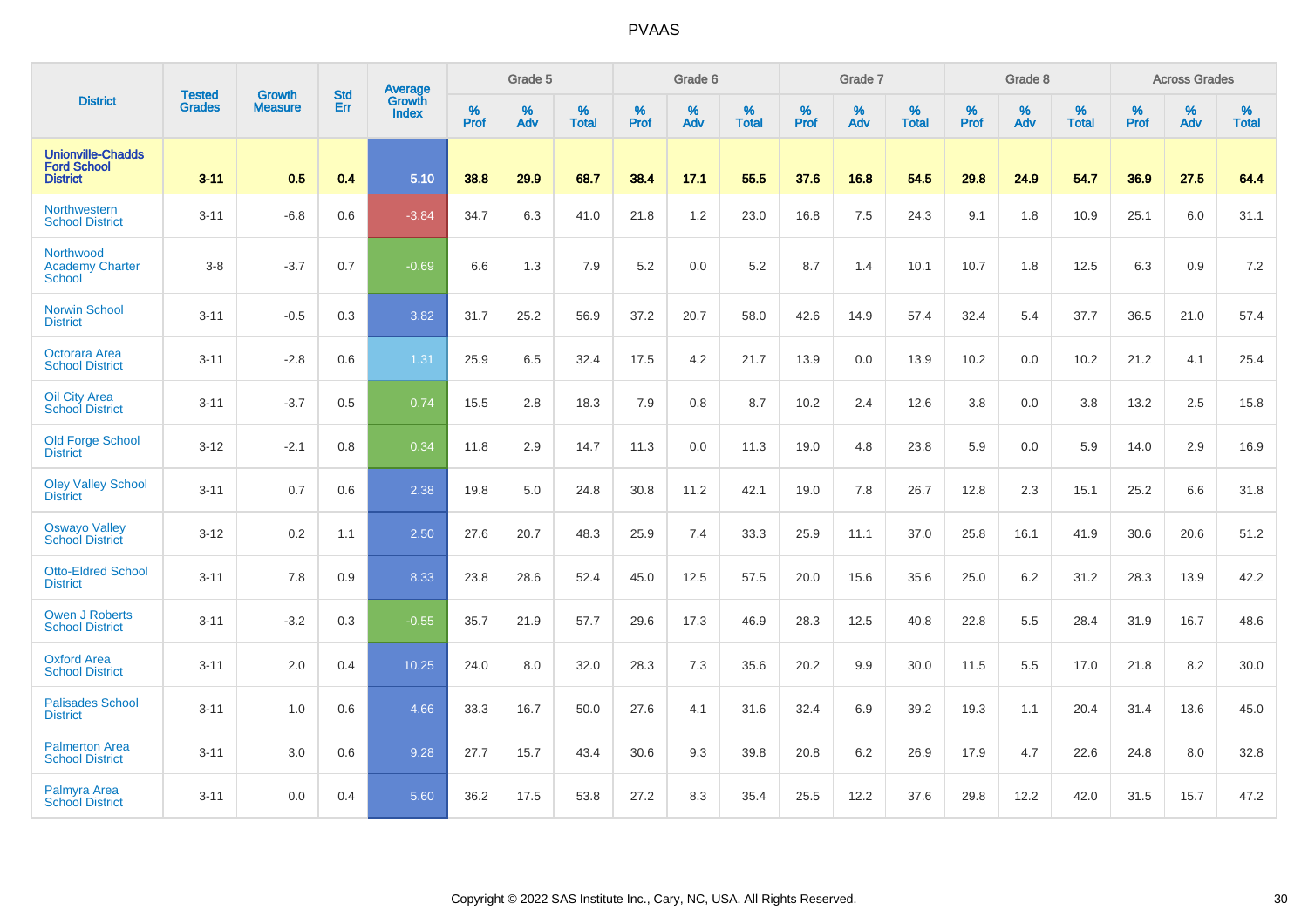|                                                                   |                                |                                 | <b>Std</b> | Average                |              | Grade 5  |                   |           | Grade 6  |                   |           | Grade 7  |                   |           | Grade 8  |                   |           | <b>Across Grades</b> |                   |
|-------------------------------------------------------------------|--------------------------------|---------------------------------|------------|------------------------|--------------|----------|-------------------|-----------|----------|-------------------|-----------|----------|-------------------|-----------|----------|-------------------|-----------|----------------------|-------------------|
| <b>District</b>                                                   | <b>Tested</b><br><b>Grades</b> | <b>Growth</b><br><b>Measure</b> | Err        | <b>Growth</b><br>Index | $\%$<br>Prof | %<br>Adv | %<br><b>Total</b> | %<br>Prof | %<br>Adv | %<br><b>Total</b> | %<br>Prof | %<br>Adv | %<br><b>Total</b> | %<br>Prof | %<br>Adv | %<br><b>Total</b> | %<br>Prof | %<br>Adv             | %<br><b>Total</b> |
| <b>Unionville-Chadds</b><br><b>Ford School</b><br><b>District</b> | $3 - 11$                       | 0.5                             | 0.4        | 5.10                   | 38.8         | 29.9     | 68.7              | 38.4      | 17.1     | 55.5              | 37.6      | 16.8     | 54.5              | 29.8      | 24.9     | 54.7              | 36.9      | 27.5                 | 64.4              |
| <b>Pan American</b><br><b>Academy Charter</b><br><b>School</b>    | $3 - 8$                        | 0.3                             | 0.8        | 2.25                   | 1.7          | 0.0      | 1.7               | 2.3       | 0.0      | 2.3               | 3.4       | 0.0      | 3.4               | 0.0       | 0.0      | 0.0               | 2.4       | 0.3                  | 2.7               |
| <b>Panther Valley</b><br><b>School District</b>                   | $3 - 12$                       | 0.8                             | 0.6        | 5.00                   | 11.5         | 1.9      | 13.5              | 10.2      | 1.7      | 11.9              | 11.1      | 1.8      | 13.0              | 4.7       | 0.0      | 4.7               | 12.1      | 1.6                  | 13.6              |
| <b>Parkland School</b><br><b>District</b>                         | $3 - 11$                       | $-3.5$                          | 0.3        | $-5.03$                | 33.6         | 26.4     | 60.0              | 33.4      | 15.9     | 49.3              | 27.1      | 18.6     | 45.7              | 23.1      | 11.8     | 34.9              | 30.8      | 24.1                 | 54.9              |
| Pen Argyl Area<br><b>School District</b>                          | $3 - 12$                       | 0.7                             | 0.6        | 1.46                   | 27.3         | 12.5     | 39.8              | 26.8      | 0.0      | 26.8              | 17.1      | 5.4      | 22.5              | 14.8      | 5.9      | 20.8              | 23.5      | 8.4                  | 32.0              |
| <b>Penn Cambria</b><br><b>School District</b>                     | $3 - 11$                       | $-1.7$                          | 0.6        | 3.05                   | 23.8         | 1.8      | 25.7              | 20.6      | 2.0      | 22.6              | 12.3      | 0.0      | 12.3              | 11.8      | 1.6      | 13.4              | 18.9      | 3.5                  | 22.5              |
| <b>Penn Hills Charter</b><br>School of<br>Entrepreneurship        | $3 - 8$                        | $-0.2$                          | 0.9        | 1.98                   | 11.6         | 2.3      | 14.0              | 13.5      | 10.8     | 24.3              | 15.4      | 2.6      | 18.0              | 5.3       | 0.0      | 5.3               | 17.0      | 3.8                  | 20.8              |
| <b>Penn Hills School</b><br><b>District</b>                       | $3 - 11$                       | $-4.0$                          | 0.5        | 1.96                   | 4.7          | 1.8      | 6.4               | 2.7       | 0.7      | 3.4               | 2.1       | 1.6      | 3.7               | 3.4       | 0.0      | 3.4               | 6.8       | 2.1                  | 8.9               |
| <b>Penn Manor</b><br><b>School District</b>                       | $3 - 11$                       | 3.2                             | 0.3        | 9.54                   | 33.8         | 14.9     | 48.6              | 28.7      | 15.2     | 43.9              | 25.5      | 13.2     | 38.7              | 30.2      | 11.0     | 41.2              | 31.4      | 16.9                 | 48.2              |
| <b>Penncrest School</b><br><b>District</b>                        | $3 - 11$                       | 1.8                             | 0.4        | 4.21                   | 19.7         | 6.2      | 25.8              | 21.6      | 1.8      | 23.4              | 17.5      | 5.0      | 22.5              | 17.1      | 3.5      | 20.6              | 22.0      | 5.3                  | 27.3              |
| Penn-Delco School<br><b>District</b>                              | $3 - 11$                       | $-4.5$                          | 0.4        | $-1.99$                | 31.7         | 11.9     | 43.6              | 20.2      | 6.6      | 26.8              | 22.0      | 6.8      | 28.8              | 10.9      | 1.6      | 12.5              | 25.2      | 8.0                  | 33.2              |
| <b>Pennridge School</b><br><b>District</b>                        | $3 - 10$                       | $-1.2$                          | 0.3        | 6.80                   | 35.5         | 15.4     | 50.9              | 19.1      | 2.9      | 22.0              | 21.4      | 13.9     | 35.3              | 21.6      | 3.4      | 25.1              | 28.5      | 12.0                 | 40.5              |
| <b>Penns Manor Area</b><br><b>School District</b>                 | $3 - 12$                       | 1.5                             | 0.8        | 4.02                   | 12.7         | 4.8      | 17.5              | 14.6      | 0.0      | 14.6              | 18.5      | 1.8      | 20.4              | 16.7      | 8.3      | 25.0              | 19.0      | 3.6                  | 22.6              |
| <b>Penns Valley Area</b><br><b>School District</b>                | $3 - 12$                       | 5.2                             | 0.6        | 10.29                  | 43.9         | 18.4     | 62.2              | 38.8      | 17.5     | 56.3              | 25.7      | 9.5      | 35.2              | 16.0      | 9.4      | 25.5              | 32.5      | 14.3                 | 46.8              |
| <b>Pennsbury School</b><br><b>District</b>                        | $3 - 11$                       | $-2.3$                          | 0.3        | 0.78                   | 32.1         | 19.0     | 51.1              | 23.0      | 10.9     | 34.0              | 19.4      | 7.0      | 26.4              | 15.8      | 9.8      | 25.6              | 26.7      | 15.5                 | 42.2              |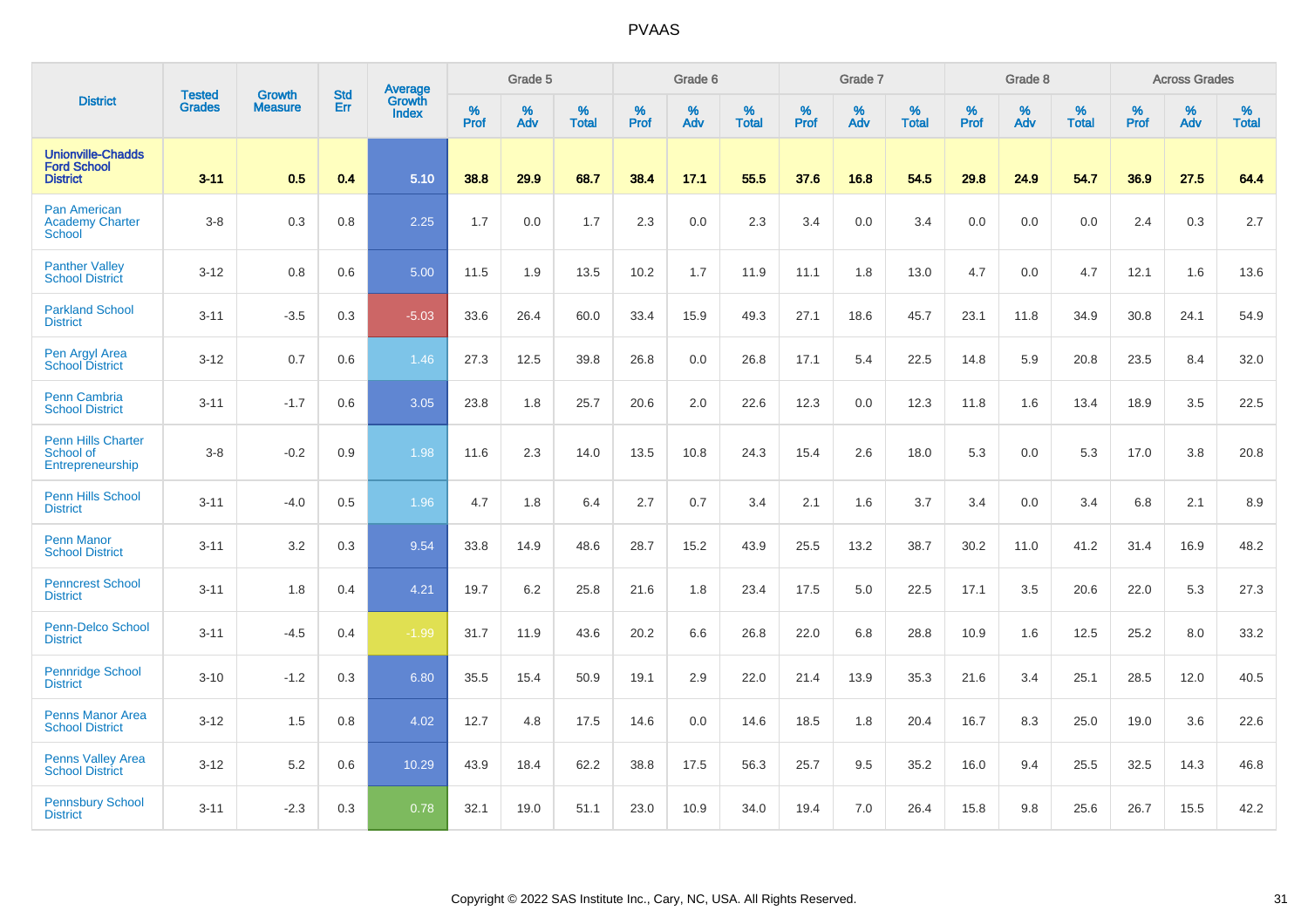|                                                                       |                                | <b>Growth</b>  | <b>Std</b> | Average                |                     | Grade 5     |                      |                  | Grade 6  |                   |                  | Grade 7  |                   |           | Grade 8  |                      |              | <b>Across Grades</b> |                   |
|-----------------------------------------------------------------------|--------------------------------|----------------|------------|------------------------|---------------------|-------------|----------------------|------------------|----------|-------------------|------------------|----------|-------------------|-----------|----------|----------------------|--------------|----------------------|-------------------|
| <b>District</b>                                                       | <b>Tested</b><br><b>Grades</b> | <b>Measure</b> | Err        | Growth<br><b>Index</b> | $\%$<br><b>Prof</b> | $\%$<br>Adv | $\%$<br><b>Total</b> | %<br><b>Prof</b> | %<br>Adv | %<br><b>Total</b> | %<br><b>Prof</b> | %<br>Adv | %<br><b>Total</b> | %<br>Prof | %<br>Adv | $\%$<br><b>Total</b> | $\%$<br>Prof | $\%$<br>Adv          | %<br><b>Total</b> |
| <b>Unionville-Chadds</b><br><b>Ford School</b><br><b>District</b>     | $3 - 11$                       | 0.5            | 0.4        | 5.10                   | 38.8                | 29.9        | 68.7                 | 38.4             | 17.1     | 55.5              | 37.6             | 16.8     | 54.5              | 29.8      | 24.9     | 54.7                 | 36.9         | 27.5                 | 64.4              |
| Pennsylvania<br><b>Cyber Charter</b><br>School                        | $3 - 11$                       | 1.9            | 0.5        | 4.83                   | 14.1                | 4.9         | 19.0                 | 10.8             | 3.4      | 14.2              | 11.7             | 3.5      | 15.2              | 6.5       | 1.6      | 8.1                  | 12.6         | 4.4                  | 17.1              |
| Pennsylvania<br><b>Distance Learning</b><br><b>Charter School</b>     | $3 - 12$                       | $-1.7$         | 0.7        | 0.39                   | 6.5                 | 0.0         | 6.5                  | 1.3              | 0.0      | 1.3               | 4.6              | 1.2      | 5.8               | 2.3       | 0.0      | 2.3                  | 5.4          | 0.4                  | 5.8               |
| Pennsylvania<br><b>Leadership Charter</b><br><b>School</b>            | $3 - 11$                       | $-1.4$         | 0.5        | 2.15                   | 24.7                | 11.5        | 36.2                 | 24.9             | 6.4      | 31.2              | 13.4             | 19.6     | 33.0              | 16.7      | 6.2      | 22.9                 | 23.9         | 12.4                 | 36.4              |
| Pennsylvania<br><b>Virtual Charter</b><br><b>School</b>               | $3 - 11$                       | 3.5            | 0.6        | 6.19                   | 20.8                | 3.8         | 24.5                 | 17.6             | 3.3      | 20.9              | 10.1             | 6.1      | 16.2              | 14.8      | 5.7      | 20.4                 | 18.4         | 5.2                  | 23.5              |
| Penn-Trafford<br><b>School District</b>                               | $3 - 11$                       | $-3.6$         | 0.4        | 3.72                   | 40.3                | 24.6        | 64.9                 | 36.1             | 20.9     | 57.0              | 33.3             | 18.7     | 52.0              | 19.3      | 3.7      | 23.0                 | 34.4         | 21.1                 | 55.5              |
| People For People<br><b>Charter School</b>                            | $3 - 12$                       | $-1.1$         | 1.0        | 3.27                   | 0.0                 | 0.0         | 0.0                  | 0.0              | 0.0      | 0.0               | 2.4              | 0.0      | 2.4               | 0.0       | 0.0      | 0.0                  | 1.3          | 0.0                  | 1.3               |
| <b>Pequea Valley</b><br><b>School District</b>                        | $3 - 11$                       | 2.4            | 0.6        | 6.27                   | 15.6                | 6.4         | 22.0                 | 14.0             | 2.2      | 16.1              | 11.7             | 2.3      | 14.1              | 13.1      | 2.0      | 15.2                 | 16.9         | 3.8                  | 20.7              |
| <b>Perkiomen Valley</b><br><b>School District</b>                     | $3 - 11$                       | $-0.2$         | 0.3        | 7.20                   | 35.2                | 22.4        | 57.5                 | 21.5             | 11.3     | 32.7              | 27.3             | 16.9     | 44.2              | 21.6      | 7.2      | 28.7                 | 30.6         | 16.6                 | 47.1              |
| <b>Perseus House</b><br><b>Charter School Of</b><br><b>Excellence</b> | $6 - 11$                       | $-4.8$         | 1.1        | $-1.31$                |                     |             |                      | 0.0              | 0.0      | 0.0               | 1.8              | 0.0      | 1.8               | 1.5       | 0.0      | 1.5                  | 1.4          | 0.0                  | 1.4               |
| <b>Peters Township</b><br><b>School District</b>                      | $3 - 11$                       | 0.5            | 0.4        | 5.86                   | 37.8                | 32.6        | 70.4                 | 35.7             | 24.9     | 60.6              | 33.1             | 29.1     | 62.2              | 35.1      | 13.0     | 48.2                 | 35.8         | 30.6                 | 66.3              |
| Philadelphia<br><b>Academy Charter</b><br><b>School</b>               | $3 - 11$                       | $-2.5$         | 0.7        | 0.18                   | 22.1                | 6.5         | 28.6                 | 25.0             | 7.9      | 32.9              | 13.2             | 19.1     | 32.4              | 22.2      | 16.7     | 38.9                 | 24.3         | 9.8                  | 34.2              |
| <b>Philadelphia City</b><br><b>School District</b>                    | $3 - 12$                       | $-0.5$         | 0.2        | 3.67                   | 8.4                 | 4.9         | 13.3                 | 9.6              | 3.1      | 12.7              | 10.6             | 4.5      | 15.1              | 5.0       | 4.4      | 9.4                  | 9.8          | 5.2                  | 15.0              |
| Philadelphia<br><b>Performing Arts</b><br><b>Charter School</b>       | $3-9$                          | $-0.4$         | 0.7        | 4.01                   | 19.2                | 9.0         | 28.2                 | 19.6             | 3.6      | 23.2              | 23.0             | 14.9     | 37.9              | 18.0      | 8.0      | 26.0                 | 25.2         | 9.7                  | 34.9              |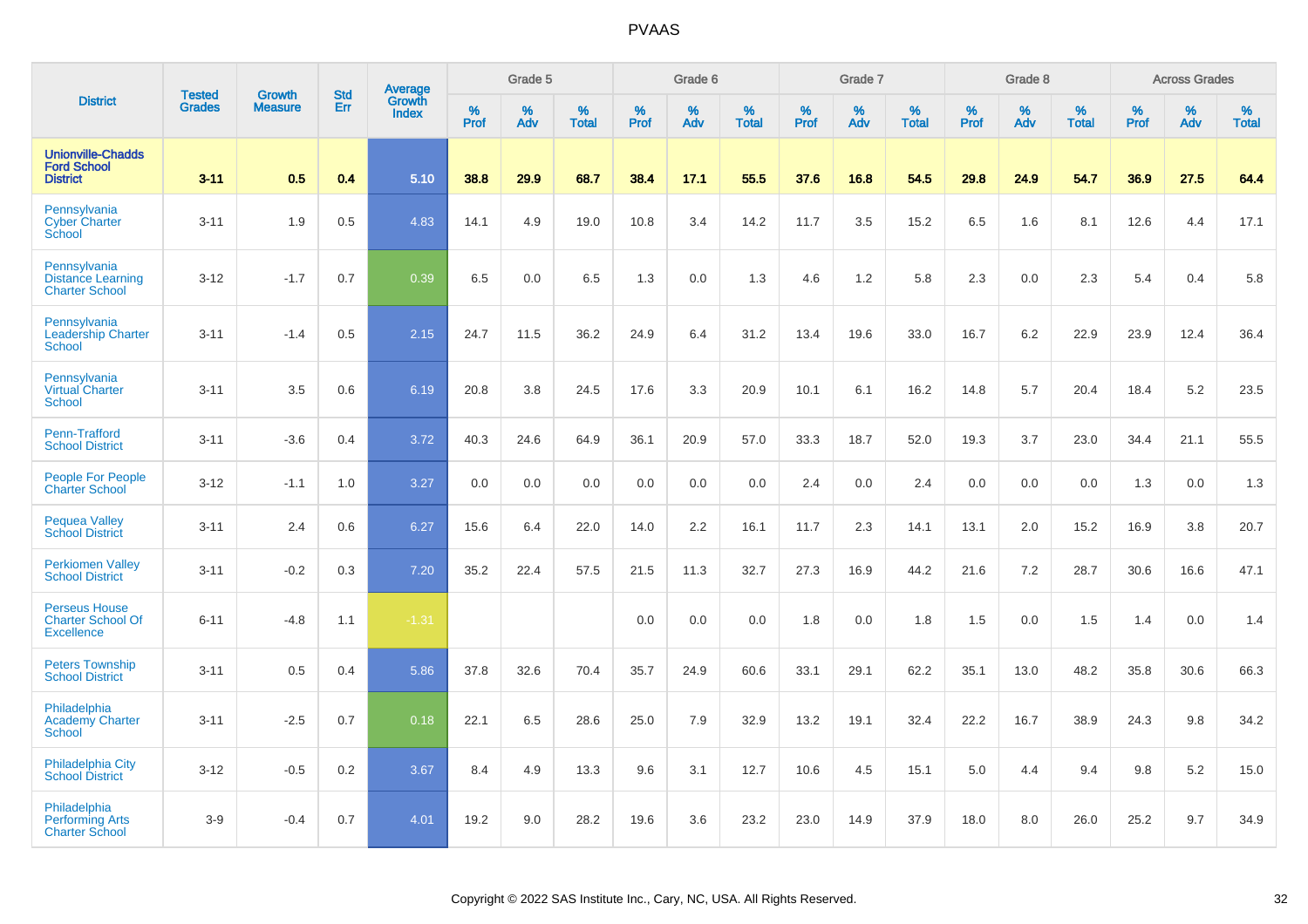|                                                                   |                                |                                 | <b>Std</b> | Average                |           | Grade 5  |                   |           | Grade 6  |                   |           | Grade 7  |                   |           | Grade 8  |                   |           | <b>Across Grades</b> |                   |
|-------------------------------------------------------------------|--------------------------------|---------------------------------|------------|------------------------|-----------|----------|-------------------|-----------|----------|-------------------|-----------|----------|-------------------|-----------|----------|-------------------|-----------|----------------------|-------------------|
| <b>District</b>                                                   | <b>Tested</b><br><b>Grades</b> | <b>Growth</b><br><b>Measure</b> | Err        | Growth<br><b>Index</b> | %<br>Prof | %<br>Adv | %<br><b>Total</b> | %<br>Prof | %<br>Adv | %<br><b>Total</b> | %<br>Prof | %<br>Adv | %<br><b>Total</b> | %<br>Prof | %<br>Adv | %<br><b>Total</b> | %<br>Prof | %<br>Adv             | %<br><b>Total</b> |
| <b>Unionville-Chadds</b><br><b>Ford School</b><br><b>District</b> | $3 - 11$                       | 0.5                             | 0.4        | 5.10                   | 38.8      | 29.9     | 68.7              | 38.4      | 17.1     | 55.5              | 37.6      | 16.8     | 54.5              | 29.8      | 24.9     | 54.7              | 36.9      | 27.5                 | 64.4              |
| Philipsburg-<br>Osceola Area<br><b>School District</b>            | $3 - 11$                       | $-4.9$                          | 0.6        | 0.04                   | 35.5      | 10.5     | 46.0              | 27.8      | 7.4      | 35.2              | 23.0      | 3.2      | 26.2              | 15.6      | 5.2      | 20.8              | 27.5      | 12.4                 | 40.0              |
| <b>Phoenixville Area</b><br><b>School District</b>                | $3 - 11$                       | $-3.6$                          | 0.4        | 4.13                   | 37.1      | 16.7     | 53.8              | 17.6      | 8.6      | 26.1              | 18.6      | 3.8      | 22.5              | 13.4      | 3.6      | 17.0              | 25.5      | 11.8                 | 37.3              |
| <b>Pine Grove Area</b><br><b>School District</b>                  | $3 - 11$                       | $-2.2$                          | 0.6        | 0.60                   | 23.2      | 4.2      | 27.4              | 19.7      | 3.4      | 23.1              | 17.1      | 0.8      | 17.9              | 20.9      | 0.8      | 21.7              | 24.6      | 7.8                  | 32.4              |
| Pine-Richland<br><b>School District</b>                           | $3 - 11$                       | $-1.8$                          | 0.3        | 0.90                   | 35.0      | 21.7     | 56.7              | 35.6      | 11.5     | 47.1              | 37.1      | 18.2     | 55.4              | 30.1      | 15.8     | 45.9              | 34.9      | 21.2                 | 56.1              |
| <b>Pittsburgh School</b><br><b>District</b>                       | $3 - 11$                       | $-4.7$                          | 0.2        | $-5.53$                | 9.1       | 3.8      | 13.0              | 9.4       | 2.2      | 11.5              | 9.3       | 3.4      | 12.7              | 6.4       | 2.4      | 8.8               | 10.0      | 3.5                  | 13.5              |
| <b>Pittston Area</b><br><b>School District</b>                    | $3 - 11$                       | $-8.4$                          | 0.8        | 0.10                   | 5.7       | 0.0      | 5.7               | 4.2       | 0.0      | 4.2               | 4.8       | 3.2      | 7.9               | 7.1       | 1.8      | 8.9               | 10.7      | 3.8                  | 14.4              |
| <b>Pleasant Valley</b><br><b>School District</b>                  | $3 - 11$                       | $-2.3$                          | 0.4        | 2.77                   | 20.4      | 6.2      | 26.6              | 17.4      | 2.3      | 19.7              | 23.2      | 3.5      | 26.8              | 8.3       | 3.2      | 11.5              | 20.4      | 5.0                  | 25.4              |
| <b>Plum Borough</b><br><b>School District</b>                     | $3 - 11$                       | $-3.1$                          | 0.4        | 3.08                   | 34.5      | 8.4      | 42.9              | 32.3      | 19.5     | 51.8              | 22.5      | 13.0     | 35.5              | 17.6      | 4.3      | 21.9              | 28.8      | 15.8                 | 44.6              |
| Pocono Mountain<br><b>School District</b>                         | $3 - 12$                       | $-3.0$                          | 0.6        | 0.33                   | 23.9      | 8.1      | 32.0              | 12.4      | 4.3      | 16.7              | 10.6      | 3.5      | 14.2              | 7.8       | 2.9      | 10.8              | 18.3      | 6.6                  | 24.9              |
| <b>Port Allegany</b><br><b>School District</b>                    | $3 - 11$                       | 1.7                             | 0.7        | 2.30                   | 20.0      | 5.7      | 25.7              | 7.4       | 1.5      | 8.8               | 17.4      | 2.9      | 20.3              | 13.1      | 9.8      | 23.0              | 16.8      | 5.7                  | 22.5              |
| <b>Portage Area</b><br><b>School District</b>                     | $3 - 10$                       | 0.3                             | 0.8        | 2.06                   | 28.6      | 7.1      | 35.7              | 30.0      | 10.0     | 40.0              | 25.4      | 9.5      | 34.9              | 17.0      | 7.6      | 24.5              | 29.8      | 12.9                 | 42.6              |
| <b>Pottsgrove School</b><br><b>District</b>                       | $3 - 11$                       | $-3.5$                          | 0.4        | $-0.89$                | 27.2      | 6.5      | 33.7              | 10.2      | 5.4      | 15.6              | 21.6      | 4.1      | 25.7              | 9.8       | 1.6      | 11.4              | 19.2      | 4.4                  | 23.5              |
| <b>Pottstown School</b><br><b>District</b>                        | $3 - 12$                       | $-5.0$                          | 0.5        | $-2.29$                | 6.0       | 3.6      | 9.5               | 2.1       | 0.0      | 2.1               | 5.3       | 0.7      | 5.9               | 5.6       | 0.0      | 5.6               | 6.5       | 1.2                  | 7.7               |
| <b>Pottsville Area</b><br><b>School District</b>                  | $3 - 12$                       | $-0.7$                          | 0.5        | 1.25                   | 21.4      | 12.2     | 33.6              | 17.6      | 4.7      | 22.3              | 14.2      | 4.3      | 18.5              | 16.1      | 2.4      | 18.4              | 18.0      | 6.0                  | 23.9              |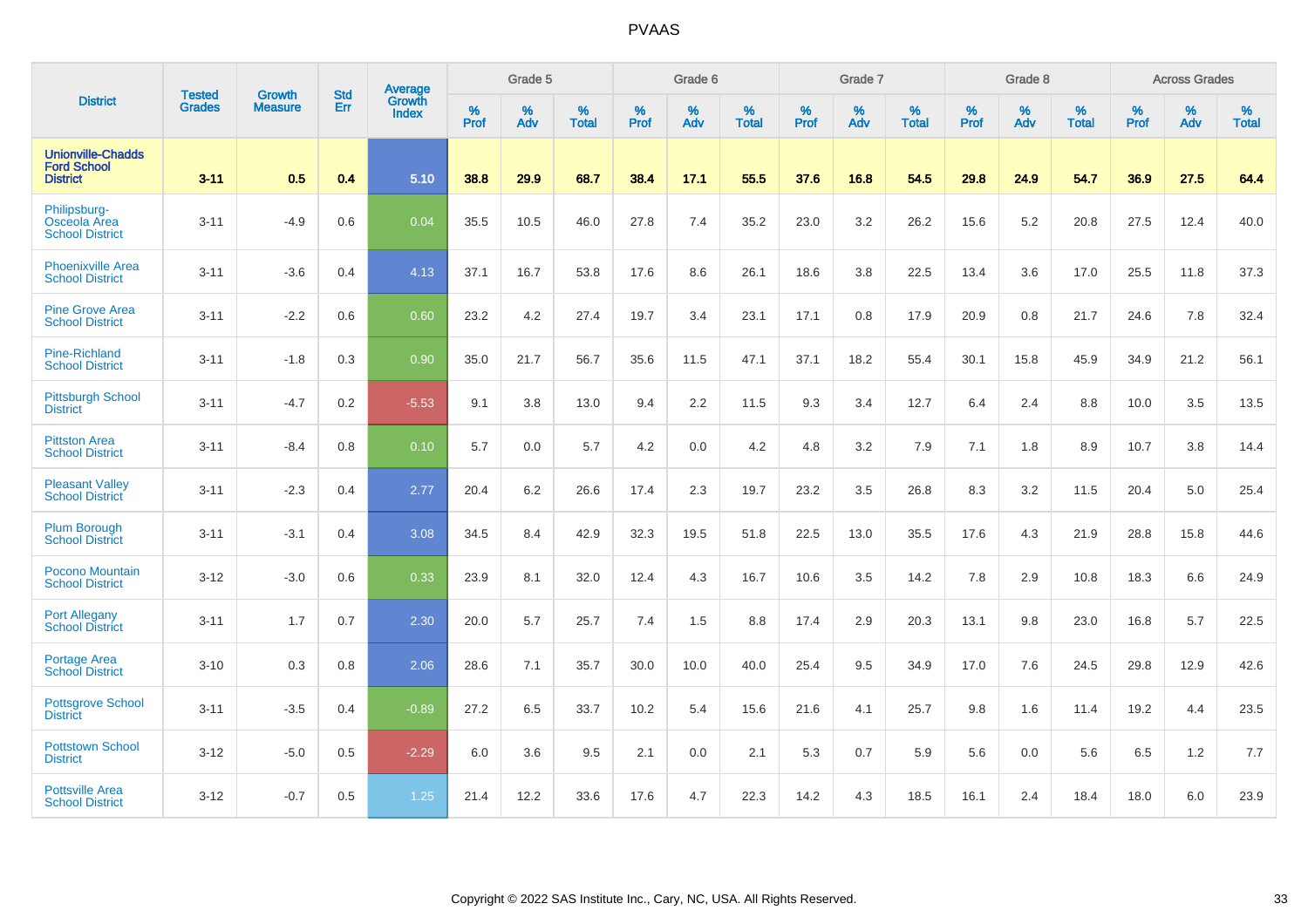|                                                                    | <b>Tested</b> | <b>Growth</b>  | <b>Std</b> | <b>Average</b><br>Growth |                     | Grade 5  |                   |           | Grade 6  |                   |           | Grade 7  |                   |                  | Grade 8  |                   |                  | <b>Across Grades</b> |                   |
|--------------------------------------------------------------------|---------------|----------------|------------|--------------------------|---------------------|----------|-------------------|-----------|----------|-------------------|-----------|----------|-------------------|------------------|----------|-------------------|------------------|----------------------|-------------------|
| <b>District</b>                                                    | <b>Grades</b> | <b>Measure</b> | Err        | Index                    | $\%$<br><b>Prof</b> | %<br>Adv | %<br><b>Total</b> | %<br>Prof | %<br>Adv | %<br><b>Total</b> | %<br>Prof | %<br>Adv | %<br><b>Total</b> | %<br><b>Prof</b> | %<br>Adv | %<br><b>Total</b> | %<br><b>Prof</b> | %<br>Adv             | %<br><b>Total</b> |
| <b>Unionville-Chadds</b><br><b>Ford School</b><br><b>District</b>  | $3 - 11$      | 0.5            | 0.4        | 5.10                     | 38.8                | 29.9     | 68.7              | 38.4      | 17.1     | 55.5              | 37.6      | 16.8     | 54.5              | 29.8             | 24.9     | 54.7              | 36.9             | 27.5                 | 64.4              |
| <b>Premier Arts And</b><br><b>Science Charter</b><br><b>School</b> | $3-5$         | $-0.1$         | 2.0        | $-0.05$                  | 0.0                 | 0.0      | 0.0               |           |          |                   |           |          |                   |                  |          |                   | 3.8              | 1.0                  | 4.8               |
| <b>Propel Charter</b><br>School - Braddock<br><b>Hills</b>         | $3 - 11$      | $-2.4$         | 0.8        | 3.05                     | 1.8                 | 1.8      | 3.5               | 1.7       | 0.0      | 1.7               | 0.0       | 0.0      | 0.0               | 2.9              | 0.0      | 2.9               | 1.9              | 0.6                  | 2.5               |
| <b>Propel Charter</b><br>School - East                             | $3-8$         | $-4.2$         | 1.0        | 1.61                     | 2.5                 | 0.0      | 2.5               | 11.4      | 0.0      | 11.4              | 9.4       | 3.1      | 12.5              | 0.0              | 0.0      | 0.0               | 9.4              | 0.5                  | 9.9               |
| <b>Propel Charter</b><br>School-Hazelwood                          | $3-8$         | $-1.6$         | 1.2        | 1.36                     | 3.4                 | 0.0      | 3.4               | $0.0\,$   | 0.0      | 0.0               | 0.0       | 4.8      | 4.8               | 0.0              | 0.0      | 0.0               | 0.6              | 0.6                  | 1.3               |
| <b>Propel Charter</b><br>School-Homestead                          | $3 - 11$      | $-2.7$         | 1.0        | $-0.17$                  | 2.7                 | 0.0      | 2.7               | 0.0       | 5.4      | 5.4               | 2.9       | 0.0      | 2.9               | 0.0              | 0.0      | 0.0               | 2.7              | 1.4                  | 4.1               |
| <b>Propel Charter</b><br><b>School-Mckeesport</b>                  | $3-8$         | $-3.2$         | $1.0$      | 1.02                     | 5.6                 | 0.0      | 5.6               | 2.7       | 0.0      | 2.7               | 5.3       | 7.9      | 13.2              | 2.7              | 2.7      | 5.4               | 5.4              | 2.3                  | 7.7               |
| <b>Propel Charter</b><br>School-Montour                            | $3 - 10$      | $-2.8$         | 0.7        | 1.07                     | 4.9                 | 1.6      | 6.6               | 4.6       | 0.0      | 4.6               | 3.1       | 0.0      | 3.1               | 3.2              | 0.0      | 3.2               | 4.8              | 1.6                  | 6.4               |
| <b>Propel Charter</b><br><b>School-Northside</b>                   | $3 - 8$       | $-1.6$         | 0.9        | 0.88                     | 0.0                 | 0.0      | 0.0               | 2.4       | 0.0      | 2.4               | 0.0       | 0.0      | 0.0               | 0.0              | 0.0      | 0.0               | 0.4              | 0.0                  | 0.4               |
| <b>Propel Charter</b><br>School-Pitcairn                           | $3 - 8$       | $-5.7$         | 1.1        | $-1.88$                  | 0.0                 | 0.0      | 0.0               | 7.4       | 0.0      | 7.4               | 0.0       | 0.0      | 0.0               | 0.0              | 0.0      | 0.0               | 5.5              | 0.0                  | 5.5               |
| <b>Provident Charter</b><br>School                                 | $3-8$         | 3.6            | 1.0        | 3.98                     | 4.4                 | 2.2      | 6.5               | 10.5      | 0.0      | 10.5              | 9.1       | 0.0      | 9.1               | 0.0              | 3.3      | 3.3               | 9.2              | 2.5                  | 11.7              |
| Punxsutawney<br><b>Area School</b><br><b>District</b>              | $3 - 11$      | 4.6            | 0.6        | 8.24                     | 37.0                | 6.5      | 43.5              | 36.3      | 10.6     | 46.9              | 22.4      | 4.8      | 27.2              | 20.5             | 7.1      | 27.6              | 27.8             | 11.1                 | 38.8              |
| <b>Purchase Line</b><br><b>School District</b>                     | $3 - 12$      | 1.0            | 0.8        | 4.29                     | 28.8                | 7.7      | 36.5              | 6.1       | 3.0      | 9.1               | 7.5       | 3.0      | 10.4              | 5.3              | 0.0      | 5.3               | 16.1             | 3.3                  | 19.4              |
| <b>Quaker Valley</b><br><b>School District</b>                     | $3 - 11$      | 0.6            | 0.5        | 4.37                     | 36.4                | 23.6     | 60.0              | 32.5      | 20.8     | 53.3              | 36.4      | 11.2     | 47.6              | 26.5             | 7.6      | 34.1              | 34.0             | 24.3                 | 58.3              |
| Quakertown<br><b>Community School</b><br><b>District</b>           | $3 - 12$      | $-0.7$         | 0.3        | 3.64                     | 31.8                | 16.7     | 48.5              | 31.0      | 7.5      | 38.4              | 17.8      | 8.4      | 26.2              | 21.0             | 9.1      | 30.1              | 26.2             | 12.7                 | 38.9              |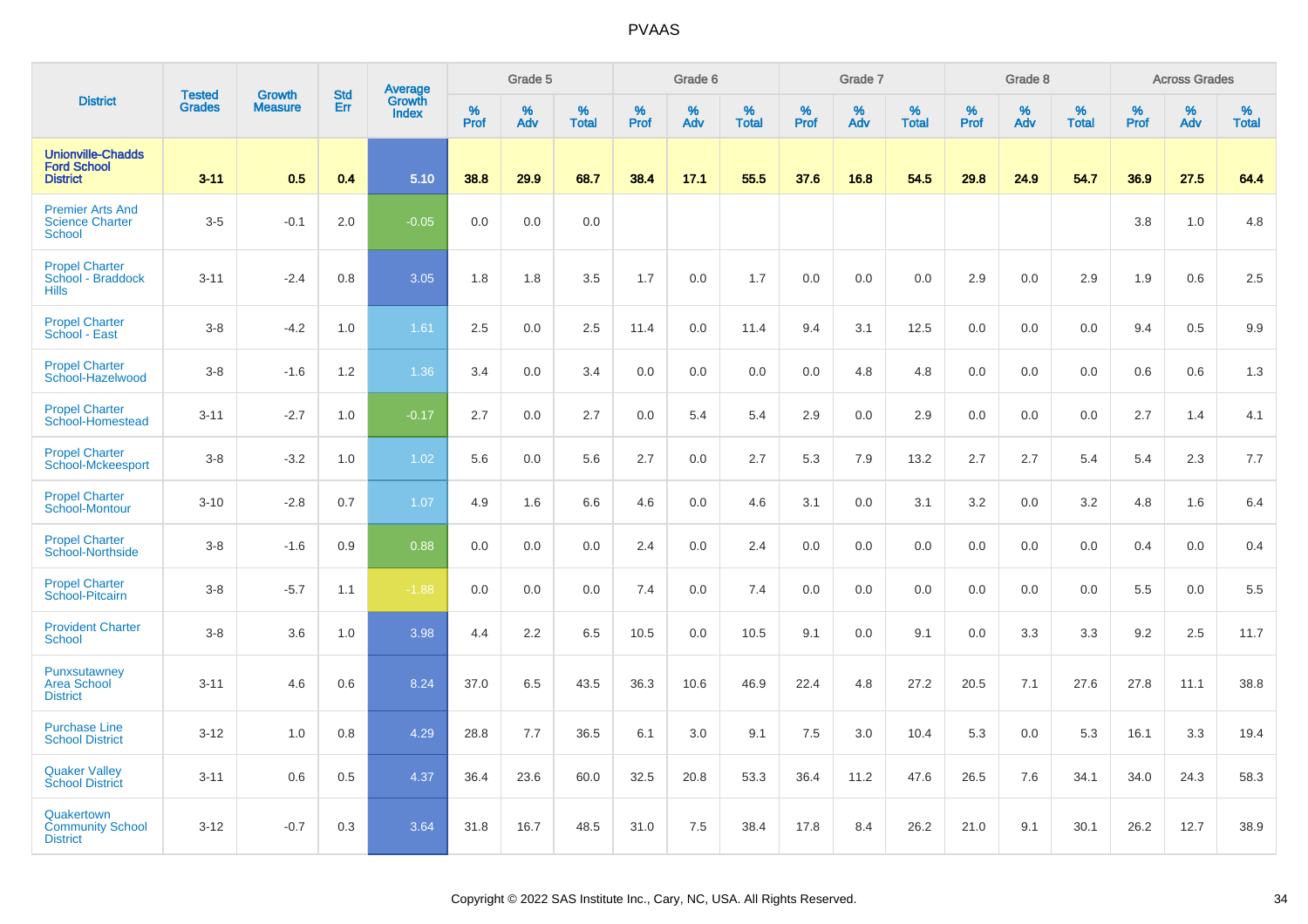|                                                                    |                                | <b>Growth</b>  | <b>Std</b> | Average         |              | Grade 5  |                   |           | Grade 6  |                   |           | Grade 7  |                   |           | Grade 8  |                   |           | <b>Across Grades</b> |                   |
|--------------------------------------------------------------------|--------------------------------|----------------|------------|-----------------|--------------|----------|-------------------|-----------|----------|-------------------|-----------|----------|-------------------|-----------|----------|-------------------|-----------|----------------------|-------------------|
| <b>District</b>                                                    | <b>Tested</b><br><b>Grades</b> | <b>Measure</b> | Err        | Growth<br>Index | $\%$<br>Prof | %<br>Adv | %<br><b>Total</b> | %<br>Prof | %<br>Adv | %<br><b>Total</b> | %<br>Prof | %<br>Adv | %<br><b>Total</b> | %<br>Prof | %<br>Adv | %<br><b>Total</b> | %<br>Prof | %<br>Adv             | %<br><b>Total</b> |
| <b>Unionville-Chadds</b><br><b>Ford School</b><br><b>District</b>  | $3 - 11$                       | 0.5            | 0.4        | 5.10            | 38.8         | 29.9     | 68.7              | 38.4      | 17.1     | 55.5              | 37.6      | 16.8     | 54.5              | 29.8      | 24.9     | 54.7              | 36.9      | 27.5                 | 64.4              |
| <b>Radnor Township</b><br><b>School District</b>                   | $3 - 12$                       | 4.4            | 0.4        | 11.22           | 34.0         | 41.4     | 75.4              | 41.7      | 25.4     | 67.1              | 34.3      | 31.8     | 66.2              | 35.0      | 21.5     | 56.5              | 36.8      | 31.8                 | 68.6              |
| <b>Reach Cyber</b><br><b>Charter School</b>                        | $3 - 11$                       | $-2.4$         | 0.9        | $-0.45$         | 19.4         | 9.7      | 29.0              | 9.1       | 0.0      | 9.1               | 17.0      | 3.8      | 20.8              | 17.5      | 5.3      | 22.8              | 21.3      | 4.7                  | 26.0              |
| <b>Reading School</b><br><b>District</b>                           | $3 - 11$                       | 0.0            | 0.4        | 4.14            | 3.8          | 1.2      | 5.0               | 1.5       | 0.2      | 1.8               | 1.9       | 0.0      | 1.9               | 1.5       | 0.4      | 1.9               | 3.6       | 1.1                  | 4.7               |
| <b>Red Lion Area</b><br><b>School District</b>                     | $3 - 11$                       | 1.0            | 0.4        | 5.19            | 24.8         | 8.9      | 33.7              | 20.6      | 5.3      | 25.9              | 16.7      | 9.1      | 25.8              | 14.5      | 6.6      | 21.0              | 23.3      | 8.6                  | 31.9              |
| <b>Redbank Valley</b><br><b>School District</b>                    | $3 - 11$                       | $-2.5$         | 0.7        | 1.94            | 34.3         | 20.0     | 54.3              | 12.7      | 0.0      | 12.7              | 19.5      | 9.2      | 28.7              | 9.5       | 0.0      | 9.5               | 21.8      | 10.1                 | 31.9              |
| Renaissance<br><b>Academy Charter</b><br><b>School</b>             | $3 - 11$                       | $-5.7$         | 0.7        | $-3.32$         | 16.7         | 11.1     | 27.8              | 19.2      | 4.1      | 23.3              | 20.0      | 1.3      | 21.3              | 10.1      | 7.2      | 17.4              | 18.7      | 5.7                  | 24.4              |
| <b>Reynolds School</b><br><b>District</b>                          | $3 - 10$                       | $-3.3$         | 0.8        | 0.34            | 13.0         | 1.4      | 14.5              | 18.2      | 1.3      | 19.5              | 14.0      | 10.0     | 24.0              | 11.8      | 1.5      | 13.2              | 15.2      | 2.8                  | 18.0              |
| <b>Richard Allen</b><br>Preparatory<br><b>Charter School</b>       | $5-8$                          | 0.8            | 0.7        | 3.33            | 0.0          | 0.0      | 0.0               | 1.0       | 0.0      | 1.0               | 1.8       | 0.9      | 2.7               | 0.9       | 0.0      | 0.9               | 1.1       | 0.3                  | 1.4               |
| <b>Richland School</b><br><b>District</b>                          | $3 - 11$                       | 3.8            | 0.6        | 6.45            | 40.8         | 21.4     | 62.1              | 40.4      | 10.6     | 51.1              | 39.8      | 10.9     | 50.8              | 25.5      | 13.2     | 38.7              | 36.6      | 16.5                 | 53.1              |
| <b>Ridgway Area</b><br><b>School District</b>                      | $3 - 11$                       | 4.4            | 0.8        | 5.42            | 36.7         | 20.0     | 56.7              | 42.6      | 18.0     | 60.7              | 25.0      | 13.3     | 38.3              | 28.3      | 5.0      | 33.3              | 30.2      | 18.4                 | 48.6              |
| <b>Ridley School</b><br><b>District</b>                            | $3 - 12$                       | $-1.6$         | 0.3        | 0.71            | 24.4         | 10.9     | 35.3              | 16.6      | 2.2      | 18.8              | 11.2      | 6.6      | 17.8              | 12.6      | 6.5      | 19.1              | 19.6      | 9.1                  | 28.7              |
| <b>Ringgold School</b><br><b>District</b>                          | $3 - 11$                       | $-4.9$         | 0.5        | $-3.96$         | 13.5         | 1.8      | 15.3              | 5.7       | 0.0      | 5.7               | 8.3       | 1.2      | 9.5               | 6.4       | 0.5      | 6.9               | 12.7      | 1.7                  | 14.4              |
| <b>Riverside Beaver</b><br><b>County School</b><br><b>District</b> | $3 - 11$                       | 1.0            | 0.6        | 4.05            | 21.9         | 12.5     | 34.4              | 23.8      | 4.0      | 27.7              | 22.8      | 10.1     | 32.9              | 25.5      | 3.2      | 28.7              | 28.3      | 10.4                 | 38.7              |
| <b>Riverside School</b><br><b>District</b>                         | $3 - 11$                       | 4.3            | 0.6        | 7.08            | 18.6         | 7.8      | 26.5              | 13.1      | 7.1      | 20.2              | 16.5      | 13.6     | 30.1              | 16.4      | 4.6      | 20.9              | 19.2      | 7.7                  | 27.0              |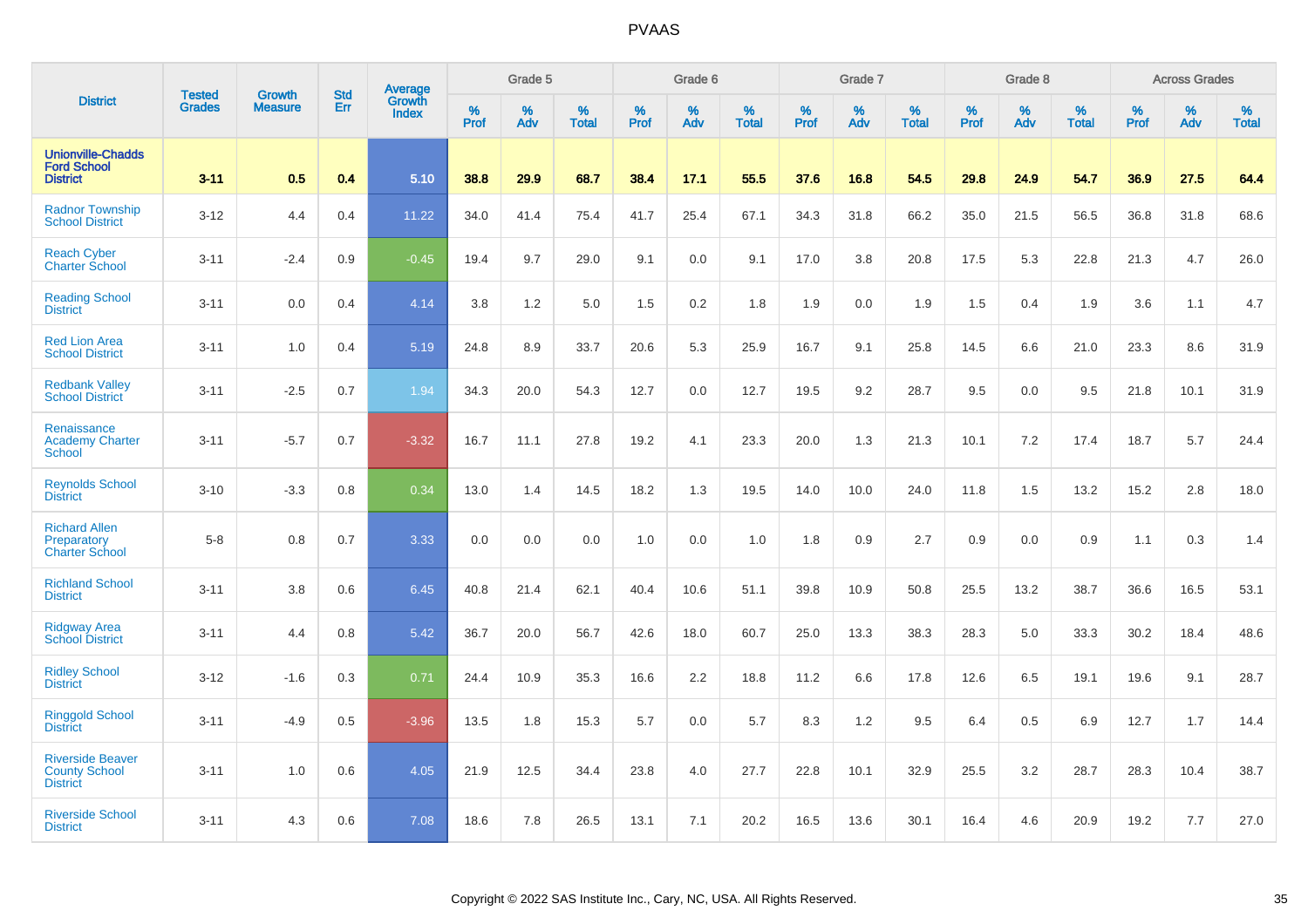|                                                                           |                                |                                 | <b>Std</b> | Average                       |              | Grade 5  |                   |           | Grade 6  |                   |           | Grade 7  |                   |           | Grade 8  |                   |           | <b>Across Grades</b> |                   |
|---------------------------------------------------------------------------|--------------------------------|---------------------------------|------------|-------------------------------|--------------|----------|-------------------|-----------|----------|-------------------|-----------|----------|-------------------|-----------|----------|-------------------|-----------|----------------------|-------------------|
| <b>District</b>                                                           | <b>Tested</b><br><b>Grades</b> | <b>Growth</b><br><b>Measure</b> | Err        | <b>Growth</b><br><b>Index</b> | $\%$<br>Prof | %<br>Adv | %<br><b>Total</b> | %<br>Prof | %<br>Adv | %<br><b>Total</b> | %<br>Prof | %<br>Adv | %<br><b>Total</b> | %<br>Prof | %<br>Adv | %<br><b>Total</b> | %<br>Prof | %<br>Adv             | %<br><b>Total</b> |
| <b>Unionville-Chadds</b><br><b>Ford School</b><br><b>District</b>         | $3 - 11$                       | 0.5                             | 0.4        | 5.10                          | 38.8         | 29.9     | 68.7              | 38.4      | 17.1     | 55.5              | 37.6      | 16.8     | 54.5              | 29.8      | 24.9     | 54.7              | 36.9      | 27.5                 | 64.4              |
| <b>Riverview School</b><br><b>District</b>                                | $3 - 11$                       | $-6.6$                          | 0.8        | $-0.07$                       | 28.8         | 5.8      | 34.6              | 29.9      | 9.1      | 39.0              | 21.7      | 3.3      | 25.0              | 12.7      | 5.1      | 17.7              | 25.8      | 15.0                 | 40.8              |
| <b>Robert Benjamin</b><br><b>Wiley Community</b><br><b>Charter School</b> | $3-8$                          | 2.8                             | 0.8        | 3.93                          | 7.0          | 2.3      | 9.3               | 0.0       | 0.0      | 0.0               | 7.3       | 0.0      | 7.3               | 4.4       | 0.0      | 4.4               | 5.7       | 1.7                  | 7.4               |
| <b>Roberto Clemente</b><br><b>Charter School</b>                          | $3 - 12$                       | $-4.0$                          | 0.9        | 1.79                          | 5.6          | 0.0      | 5.6               | 0.0       | 0.0      | 0.0               | 0.0       | 0.0      | 0.0               | 0.0       | 0.0      | 0.0               | 3.0       | 0.0                  | 3.0               |
| <b>Rochester Area</b><br><b>School District</b>                           | $3 - 11$                       | $-1.6$                          | 0.9        | 3.19                          | 27.1         | 6.2      | 33.3              | 24.5      | 3.8      | 28.3              | 2.0       | 0.0      | 2.0               | 15.4      | 0.0      | 15.4              | 20.6      | 7.5                  | 28.1              |
| <b>Rockwood Area</b><br><b>School District</b>                            | $3 - 11$                       | $-2.1$                          | 0.9        | 2.50                          | 34.2         | 12.2     | 46.3              | 16.7      | 21.4     | 38.1              | 15.6      | 2.2      | 17.8              | 12.7      | 7.9      | 20.6              | 19.1      | 9.4                  | 28.5              |
| <b>Rose Tree Media</b><br><b>School District</b>                          | $3 - 10$                       | $-1.7$                          | 0.4        | $-0.25$                       | 29.7         | 19.6     | 49.3              | 31.4      | 15.3     | 46.7              | 31.6      | 20.9     | 52.4              | 18.4      | 13.9     | 32.3              | 31.5      | 20.2                 | 51.8              |
| <b>Russell Byers</b><br><b>Charter School</b>                             | $3-8$                          | 1.5                             | 0.8        | 5.07                          | 3.6          | 0.0      | 3.6               | 0.0       | 0.0      | 0.0               | 0.0       | 0.0      | 0.0               | 0.0       | 0.0      | 0.0               | 3.2       | 1.9                  | 5.2               |
| <b>Saint Clair Area</b><br><b>School District</b>                         | $3-8$                          | 1.1                             | 0.9        | 4.46                          | 28.3         | 13.2     | 41.5              | 24.0      | 4.0      | 28.0              | 19.2      | 7.7      | 26.9              | 12.5      | 2.5      | 15.0              | 24.2      | 7.2                  | 31.4              |
| <b>Saint Marys Area</b><br><b>School District</b>                         | $3 - 11$                       | $-2.5$                          | 0.5        | $-0.36$                       | 35.6         | 8.7      | 44.4              | 21.8      | 1.6      | 23.4              | 10.0      | 5.4      | 15.4              | 13.3      | 1.3      | 14.7              | 24.9      | 7.3                  | 32.3              |
| <b>Salisbury</b><br><b>Township School</b><br><b>District</b>             | $3 - 11$                       | $-2.3$                          | 0.6        | 0.96                          | 14.9         | 8.5      | 23.4              | 14.3      | 2.2      | 16.5              | 13.0      | 1.1      | 14.1              | 17.2      | 3.4      | 20.7              | 18.4      | 6.3                  | 24.7              |
| Salisbury-Elk Lick<br><b>School District</b>                              | $3 - 11$                       | $-4.2$                          | 1.3        | 0.13                          | 29.2         | 12.5     | 41.7              | 37.5      | 0.0      | 37.5              | 15.8      | 0.0      | 15.8              | 14.3      | 4.8      | 19.0              | 28.9      | 5.8                  | 34.7              |
| <b>Saucon Valley</b><br><b>School District</b>                            | $3 - 11$                       | 6.7                             | 0.5        | 12.55                         | 32.0         | 25.4     | 57.4              | 33.6      | 11.0     | 44.5              | 31.1      | 12.1     | 43.2              | 32.8      | 16.0     | 48.8              | 31.2      | 18.8                 | 50.0              |
| <b>Sayre Area School</b><br><b>District</b>                               | $3 - 11$                       | 1.9                             | 0.7        | 6.31                          | 21.3         | 6.6      | 27.9              | 36.2      | 5.0      | 41.2              | 21.4      | 3.6      | 25.0              | 13.4      | 0.0      | 13.4              | 25.9      | 6.1                  | 32.0              |
| <b>School Lane</b><br><b>Charter School</b>                               | $3 - 11$                       | $-4.8$                          | 0.7        | 0.49                          | 26.9         | 7.5      | 34.3              | 11.9      | 1.7      | 13.6              | 7.0       | 2.8      | 9.9               | 18.8      | 3.1      | 21.9              | 21.0      | 6.5                  | 27.5              |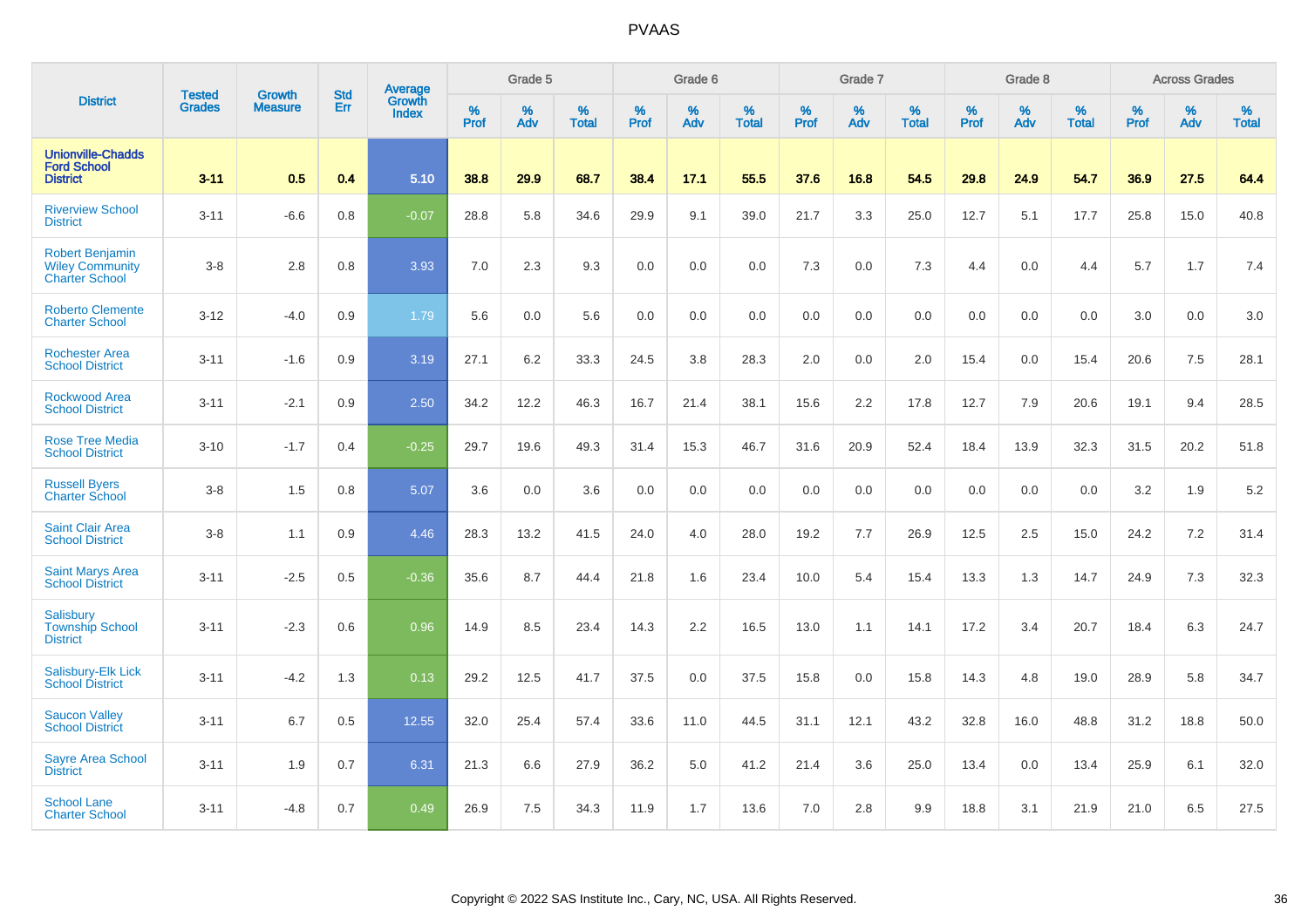|                                                                   | <b>Tested</b> | <b>Growth</b>  | <b>Std</b> | <b>Average</b><br>Growth |                     | Grade 5  |                   |           | Grade 6  |                   |                  | Grade 7  |                   |                  | Grade 8  |                   |                  | <b>Across Grades</b> |                   |
|-------------------------------------------------------------------|---------------|----------------|------------|--------------------------|---------------------|----------|-------------------|-----------|----------|-------------------|------------------|----------|-------------------|------------------|----------|-------------------|------------------|----------------------|-------------------|
| <b>District</b>                                                   | <b>Grades</b> | <b>Measure</b> | Err        | Index                    | $\%$<br><b>Prof</b> | %<br>Adv | %<br><b>Total</b> | %<br>Prof | %<br>Adv | %<br><b>Total</b> | %<br><b>Prof</b> | %<br>Adv | %<br><b>Total</b> | %<br><b>Prof</b> | %<br>Adv | %<br><b>Total</b> | %<br><b>Prof</b> | %<br>Adv             | %<br><b>Total</b> |
| <b>Unionville-Chadds</b><br><b>Ford School</b><br><b>District</b> | $3 - 11$      | 0.5            | 0.4        | 5.10                     | 38.8                | 29.9     | 68.7              | 38.4      | 17.1     | 55.5              | 37.6             | 16.8     | 54.5              | 29.8             | 24.9     | 54.7              | 36.9             | 27.5                 | 64.4              |
| <b>Schuylkill Haven</b><br>Area School<br><b>District</b>         | $3 - 11$      | $-3.0$         | 0.7        | 2.62                     | 11.9                | 1.2      | 13.1              | 4.9       | 1.2      | 6.2               | 20.0             | 4.2      | 24.2              | 5.8              | 0.0      | 5.8               | 17.6             | 5.5                  | 23.1              |
| <b>Schuylkill Valley</b><br><b>School District</b>                | $3 - 11$      | $-1.0$         | 0.5        | 3.23                     | 24.8                | 8.5      | 33.3              | 25.6      | 5.8      | 31.4              | 15.3             | 9.9      | 25.2              | 8.2              | 2.7      | 10.9              | 21.3             | 7.6                  | 29.0              |
| <b>Scranton School</b><br><b>District</b>                         | $3 - 12$      | $-3.3$         | 0.5        | $-1.47$                  | 10.4                | 0.8      | 11.2              | 2.1       | 1.3      | 3.4               | 3.7              | 1.1      | 4.8               | 3.4              | 2.3      | 5.7               | 7.0              | 1.7                  | 8.6               |
| <b>Selinsgrove Area</b><br><b>School District</b>                 | $3 - 12$      | 4.7            | 0.5        | 11.20                    | 26.0                | 6.1      | 32.0              | 32.0      | 17.0     | 49.0              | 26.4             | 18.7     | 45.2              | 25.6             | 10.5     | 36.1              | 25.8             | 14.6                 | 40.4              |
| <b>Seneca Valley</b><br><b>School District</b>                    | $3 - 11$      | $-2.1$         | 0.3        | 1.45                     | 28.8                | 15.8     | 44.6              | 33.8      | 9.8      | 43.6              | 26.6             | 12.0     | 38.5              | 18.6             | 6.0      | 24.6              | 30.0             | 14.4                 | 44.4              |
| <b>Seven Generations</b><br><b>Charter School</b>                 | $3-5$         | 2.5            | 2.0        | 1.26                     | 24.3                | 5.4      | 29.7              |           |          |                   |                  |          |                   |                  |          |                   | 25.6             | 5.6                  | 31.2              |
| <b>Shade-Central City</b><br><b>School District</b>               | $3 - 11$      | 1.4            | 1.4        | 2.94                     | 18.8                | 0.0      | 18.8              | 26.9      | 0.0      | 26.9              | 20.0             | 10.0     | 30.0              | 34.8             | 0.0      | 34.8              | 29.0             | 3.0                  | 32.1              |
| <b>Shaler Area</b><br><b>School District</b>                      | $3 - 11$      | $-6.1$         | 0.4        | 1.00                     | 26.2                | 5.8      | 32.0              | 12.6      | 1.9      | 14.5              | 22.1             | 5.5      | 27.7              | 19.6             | 5.2      | 24.8              | 23.3             | 7.8                  | 31.2              |
| <b>Shamokin Area</b><br><b>School District</b>                    | $3 - 11$      | $-2.1$         | 0.5        | 0.50                     | 17.1                | 4.3      | 21.4              | 8.8       | 2.9      | 11.8              | 10.3             | 0.7      | 11.0              | 8.4              | 3.9      | 12.3              | 12.1             | 4.8                  | 16.9              |
| Shanksville-<br><b>Stonycreek School</b><br><b>District</b>       | $3 - 10$      | 6.4            | 1.4        | 4.61                     | 28.6                | 0.0      | 28.6              | 25.0      | 4.2      | 29.2              | 20.0             | 5.0      | 25.0              | 22.2             | 0.0      | 22.2              | 26.3             | 1.7                  | 28.0              |
| <b>Sharon City School</b><br><b>District</b>                      | $3 - 11$      | $-0.3$         | 0.5        | 1.32                     | 14.1                | 2.1      | 16.2              | 13.9      | 4.1      | 18.0              | 6.0              | 1.7      | 7.8               | 5.9              | 1.5      | 7.4               | 12.0             | 2.8                  | 14.8              |
| <b>Sharpsville Area</b><br><b>School District</b>                 | $3 - 11$      | $-2.3$         | 0.8        | 2.39                     | 29.0                | 9.7      | 38.7              | 16.4      | 1.5      | 17.9              | 21.9             | 3.1      | 25.0              | 20.0             | 7.1      | 27.1              | 27.3             | 8.8                  | 36.1              |
| Shenandoah<br><b>Valley School</b><br><b>District</b>             | $3 - 11$      | $-5.1$         | 0.8        | 0.47                     | 11.9                | 3.0      | 14.9              | 19.6      | 2.0      | 21.6              | 1.7              | 3.4      | 5.1               | 3.6              | 0.0      | 3.6               | 12.0             | 3.5                  | 15.5              |
| Shenango Area<br><b>School District</b>                           | $3 - 11$      | 0.1            | 0.7        | 4.17                     | 25.0                | 7.1      | 32.1              | 40.4      | 8.8      | 49.1              | 16.5             | 1.0      | 17.5              | 14.4             | 1.1      | 15.6              | 22.5             | 7.6                  | 30.1              |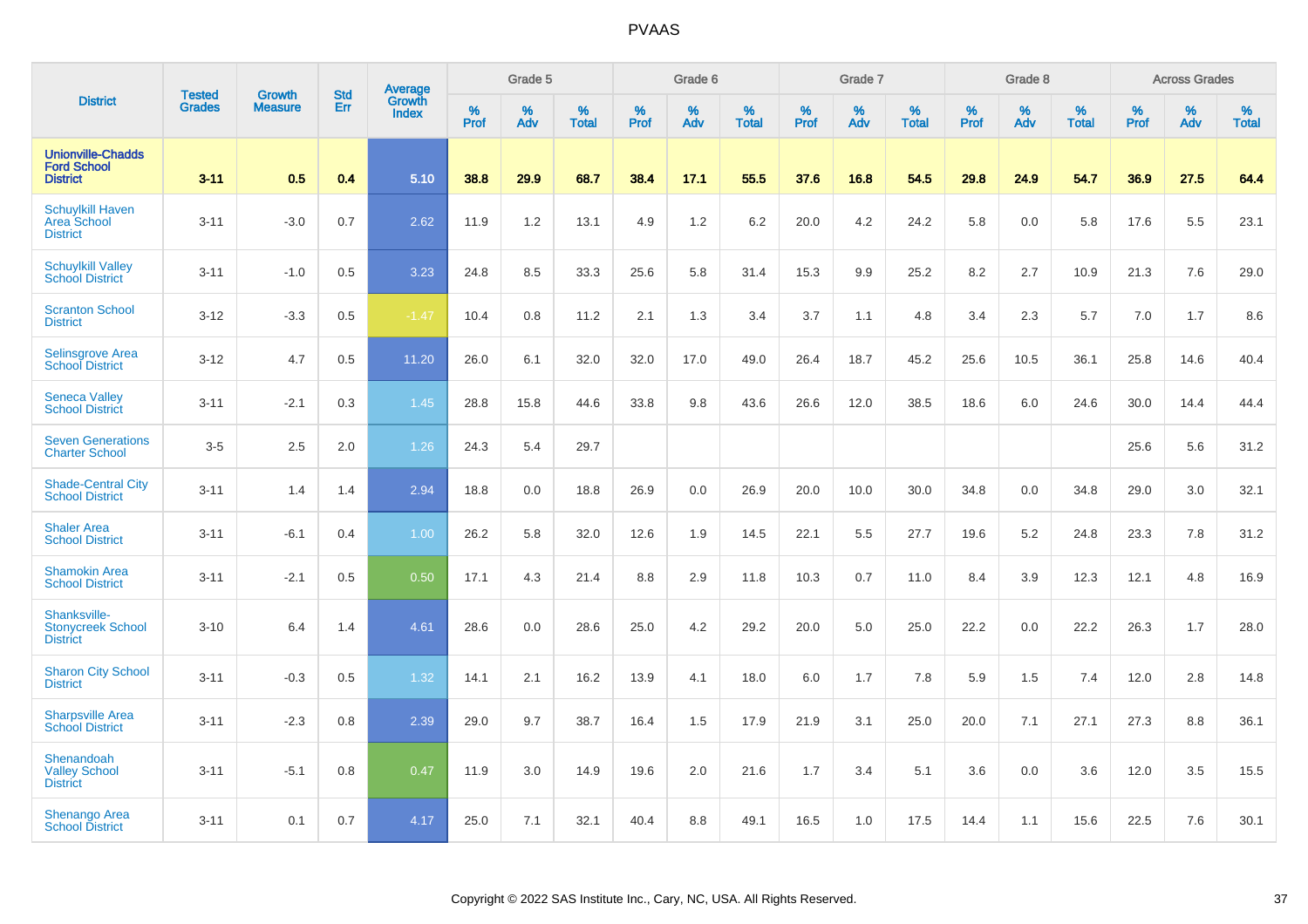|                                                                   |                                | <b>Growth</b>  | <b>Std</b> | Average         |              | Grade 5  |                   |           | Grade 6  |                   |           | Grade 7  |                   |           | Grade 8  |                   |           | <b>Across Grades</b> |                   |
|-------------------------------------------------------------------|--------------------------------|----------------|------------|-----------------|--------------|----------|-------------------|-----------|----------|-------------------|-----------|----------|-------------------|-----------|----------|-------------------|-----------|----------------------|-------------------|
| <b>District</b>                                                   | <b>Tested</b><br><b>Grades</b> | <b>Measure</b> | Err        | Growth<br>Index | $\%$<br>Prof | %<br>Adv | %<br><b>Total</b> | %<br>Prof | %<br>Adv | %<br><b>Total</b> | %<br>Prof | %<br>Adv | %<br><b>Total</b> | %<br>Prof | %<br>Adv | %<br><b>Total</b> | %<br>Prof | %<br>Adv             | %<br><b>Total</b> |
| <b>Unionville-Chadds</b><br><b>Ford School</b><br><b>District</b> | $3 - 11$                       | 0.5            | 0.4        | 5.10            | 38.8         | 29.9     | 68.7              | 38.4      | 17.1     | 55.5              | 37.6      | 16.8     | 54.5              | 29.8      | 24.9     | 54.7              | 36.9      | 27.5                 | 64.4              |
| <b>Shikellamy School</b><br><b>District</b>                       | $3 - 10$                       | 2.8            | 0.4        | 6.42            | 24.3         | 11.4     | 35.7              | 18.3      | 8.4      | 26.7              | 18.0      | 7.7      | 25.8              | 11.5      | 7.8      | 19.3              | 21.2      | 9.8                  | 31.0              |
| <b>Shippensburg Area</b><br><b>School District</b>                | $3 - 11$                       | $-3.6$         | 0.4        | 1.09            | 18.3         | 13.7     | 32.0              | 12.9      | 4.2      | 17.0              | 13.4      | 2.4      | 15.8              | 13.6      | 4.0      | 17.7              | 17.3      | 7.6                  | 24.9              |
| <b>Slippery Rock Area</b><br><b>School District</b>               | $3 - 11$                       | 1.4            | 0.5        | 3.52            | 37.0         | 20.5     | 57.5              | 28.6      | 26.3     | 54.9              | 26.4      | 13.2     | 39.7              | 26.2      | 10.3     | 36.5              | 32.4      | 20.5                 | 53.0              |
| <b>Smethport Area</b><br><b>School District</b>                   | $3 - 12$                       | 7.1            | 0.8        | 8.76            | 29.2         | 8.3      | 37.5              | 24.6      | 8.8      | 33.3              | 16.9      | $6.2\,$  | 23.1              | 22.6      | 4.8      | 27.4              | 22.1      | 9.4                  | 31.5              |
| <b>Solanco School</b><br><b>District</b>                          | $3 - 11$                       | 0.3            | 0.4        | 2.53            | 21.5         | 5.0      | 26.5              | 12.6      | 5.6      | 18.1              | 17.0      | 7.4      | 24.4              | 11.9      | 2.9      | 14.8              | 20.0      | 7.2                  | 27.1              |
| <b>Somerset Area</b><br><b>School District</b>                    | $3 - 11$                       | 0.0            | 0.5        | 4.78            | 27.4         | 11.1     | 38.5              | 28.2      | 9.2      | 37.4              | 20.4      | 9.5      | 29.9              | 24.5      | 4.9      | 29.4              | 26.3      | 10.2                 | 36.6              |
| <b>Souderton Area</b><br><b>School District</b>                   | $3 - 11$                       | 0.8            | 0.3        | 7.15            | 35.8         | 26.1     | 61.9              | 29.8      | 8.6      | 38.4              | 30.6      | 10.4     | 41.0              | 24.3      | 4.2      | 28.5              | 30.8      | 18.3                 | 49.1              |
| <b>Souderton Charter</b><br><b>School</b><br>Collaborative        | $3-8$                          | 4.0            | 1.3        | 4.28            | 51.8         | 22.2     | 74.1              | 44.0      | 24.0     | 68.0              | 28.6      | 38.1     | 66.7              | 41.2      | 11.8     | 52.9              | 40.1      | 26.8                 | 66.9              |
| <b>South Allegheny</b><br><b>School District</b>                  | $3 - 11$                       | $-5.4$         | 0.9        | $-1.61$         | 25.9         | 1.7      | 27.6              | 2.0       | 2.0      | 4.1               | 7.9       | 2.6      | 10.5              | 12.5      | 2.5      | 15.0              | 16.9      | 2.7                  | 19.6              |
| <b>South Butler</b><br><b>County School</b><br><b>District</b>    | $3 - 10$                       | 0.6            | 0.5        | 3.34            | 35.1         | 12.8     | 48.0              | 22.9      | 5.0      | 27.9              | 21.2      | 11.4     | 32.6              | 13.3      | 1.6      | 14.8              | 27.0      | 11.2                 | 38.3              |
| <b>South Eastern</b><br><b>School District</b>                    | $3 - 11$                       | 1.8            | 0.5        | 5.70            | 21.6         | 15.9     | 37.5              | 25.4      | 14.4     | 39.9              | 20.8      | 3.9      | 24.7              | 20.4      | 5.2      | 25.6              | 26.2      | 11.6                 | 37.7              |
| <b>South Fayette</b><br><b>Township School</b><br><b>District</b> | $3 - 11$                       | 0.2            | 0.4        | 6.88            | 37.5         | 23.5     | 61.0              | 40.8      | 18.4     | 59.2              | 35.5      | 24.3     | 59.8              | 30.9      | 20.9     | 51.8              | 35.4      | 28.3                 | 63.7              |
| <b>South Middleton</b><br><b>School District</b>                  | $3 - 11$                       | $-1.1$         | 0.5        | 2.74            | 28.8         | 22.7     | 51.5              | 23.8      | 4.0      | 27.8              | 20.7      | 7.1      | 27.8              | 16.8      | 9.2      | 26.0              | 25.9      | 15.1                 | 41.0              |
| South Park School<br><b>District</b>                              | $3 - 11$                       | 3.3            | 0.6        | 5.37            | 33.3         | 11.9     | 45.2              | 27.8      | 11.3     | 39.2              | 21.8      | 16.8     | 38.7              | 24.0      | 8.6      | 32.7              | 28.8      | 10.4                 | 39.2              |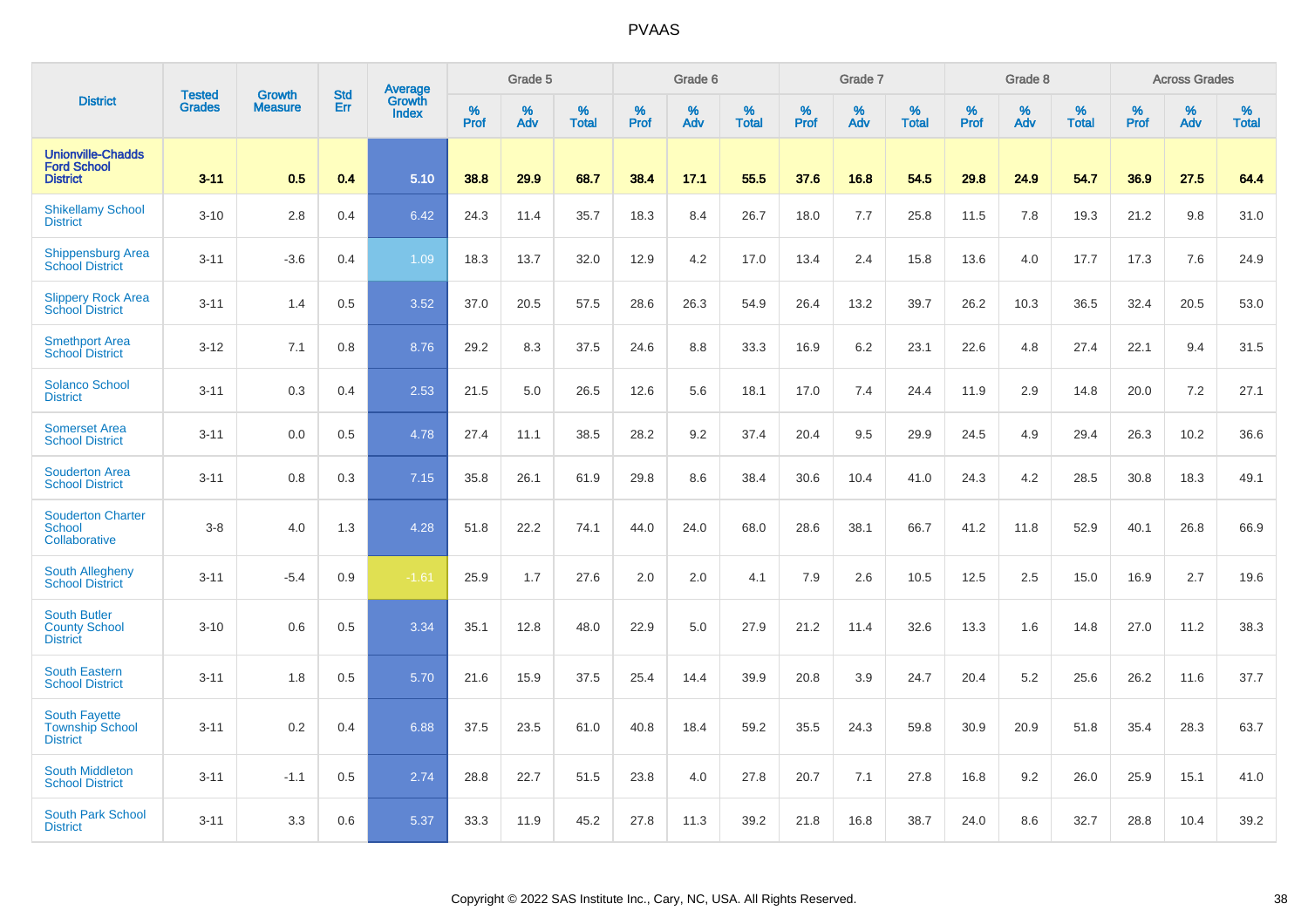|                                                                           | <b>Tested</b> | <b>Growth</b>  | <b>Std</b> | Average                |                     | Grade 5     |                   |           | Grade 6  |                   |           | Grade 7  |                   |              | Grade 8  |                   |              | <b>Across Grades</b> |                      |
|---------------------------------------------------------------------------|---------------|----------------|------------|------------------------|---------------------|-------------|-------------------|-----------|----------|-------------------|-----------|----------|-------------------|--------------|----------|-------------------|--------------|----------------------|----------------------|
| <b>District</b>                                                           | <b>Grades</b> | <b>Measure</b> | Err        | Growth<br><b>Index</b> | $\%$<br><b>Prof</b> | $\%$<br>Adv | %<br><b>Total</b> | %<br>Prof | %<br>Adv | %<br><b>Total</b> | %<br>Prof | %<br>Adv | %<br><b>Total</b> | $\%$<br>Prof | %<br>Adv | %<br><b>Total</b> | $\%$<br>Prof | $\%$<br>Adv          | $\%$<br><b>Total</b> |
| <b>Unionville-Chadds</b><br><b>Ford School</b><br><b>District</b>         | $3 - 11$      | 0.5            | 0.4        | 5.10                   | 38.8                | 29.9        | 68.7              | 38.4      | 17.1     | 55.5              | 37.6      | 16.8     | 54.5              | 29.8         | 24.9     | 54.7              | 36.9         | 27.5                 | 64.4                 |
| South Side Area<br><b>School District</b>                                 | $3 - 11$      | 1.2            | 0.8        | 4.65                   | 23.3                | 18.3        | 41.7              | 17.7      | 0.0      | 17.7              | 26.6      | 7.8      | 34.4              | 12.7         | 2.8      | 15.5              | 21.2         | 6.3                  | 27.6                 |
| <b>South Western</b><br><b>School District</b>                            | $3 - 12$      | 2.8            | 0.4        | 7.84                   | 23.7                | 5.4         | 29.2              | 15.7      | 11.7     | 27.4              | 17.8      | 6.0      | 23.8              | 19.1         | 10.1     | 29.2              | 21.6         | 8.9                  | 30.4                 |
| <b>South Williamsport</b><br><b>Area School</b><br><b>District</b>        | $3 - 10$      | $-0.6$         | 0.6        | 3.18                   | 20.4                | 1.1         | 21.5              | 25.8      | 4.5      | 30.3              | 15.5      | 2.4      | 17.9              | 15.1         | 0.0      | 15.1              | 20.2         | 2.8                  | 23.0                 |
| <b>Southeast Delco</b><br><b>School District</b>                          | $3 - 10$      | $-0.4$         | 0.6        | 4.21                   | 3.3                 | 1.7         | 5.0               | 1.8       | 0.0      | 1.8               | 3.0       | 0.8      | 3.8               | 6.9          | 0.8      | 7.7               | 5.7          | 0.7                  | 6.3                  |
| Southeastern<br><b>Greene School</b><br><b>District</b>                   | $3 - 10$      | $-11.8$        | 1.0        | $-3.05$                | 34.5                | 13.8        | 48.3              | 32.4      | 2.9      | 35.3              | 8.2       | 4.1      | 12.2              | 25.6         | 2.3      | 27.9              | 26.6         | 12.9                 | 39.5                 |
| Southern Columbia<br><b>Area School</b><br><b>District</b>                | $3 - 11$      | 1.8            | 0.7        | 7.30                   | 34.7                | 9.7         | 44.4              | 18.8      | 5.2      | 24.0              | 29.0      | 14.0     | 43.0              | 15.4         | 2.2      | 17.6              | 28.0         | 10.6                 | 38.6                 |
| <b>Southern Fulton</b><br><b>School District</b>                          | $3 - 11$      | $-2.2$         | 0.9        | 0.85                   | 21.3                | 6.4         | 27.7              | 15.2      | 10.2     | 25.4              | 12.3      | 1.8      | 14.0              | 5.9          | 3.9      | 9.8               | 18.9         | 4.4                  | 23.3                 |
| <b>Southern</b><br><b>Huntingdon County</b><br><b>School District</b>     | $3 - 11$      | $-2.5$         | 0.7        | $-0.14$                | 18.8                | 10.1        | 29.0              | 9.0       | 1.3      | 10.3              | 10.1      | 1.1      | 11.2              | 6.1          | 0.0      | 6.1               | 15.5         | 3.9                  | 19.4                 |
| <b>Southern Lehigh</b><br><b>School District</b>                          | $3 - 11$      | $-1.1$         | 0.4        | 2.10                   | 33.9                | 21.0        | 54.8              | 28.3      | 16.8     | 45.1              | 40.2      | 13.1     | 53.3              | 32.0         | 12.7     | 44.8              | 35.0         | 20.7                 | 55.8                 |
| <b>Southern Tioga</b><br><b>School District</b>                           | $3 - 11$      | 0.3            | 0.6        | 3.78                   | 23.7                | 1.0         | 24.7              | 17.9      | 1.9      | 19.8              | 8.0       | 2.2      | 10.2              | 10.8         | 2.5      | 13.3              | 18.0         | 4.1                  | 22.1                 |
| <b>Southern York</b><br><b>County School</b><br><b>District</b>           | $3 - 11$      | $-0.3$         | 0.5        | 7.16                   | 25.6                | 7.0         | 32.7              | 36.1      | 8.9      | 45.0              | 18.8      | 5.4      | 24.3              | 11.5         | 3.0      | 14.5              | 25.1         | 8.0                  | 33.0                 |
| Southmoreland<br><b>School District</b>                                   | $3 - 11$      | $-3.6$         | 0.6        | 3.41                   | 12.6                | 4.2         | 16.8              | 15.6      | 3.7      | 19.3              | 11.1      | 2.8      | 13.9              | 10.5         | 1.0      | 11.4              | 17.8         | 4.1                  | 21.9                 |
| <b>Southwest</b><br>Leadership<br><b>Academy Charter</b><br><b>School</b> | $3 - 8$       | 0.7            | 1.0        | 2.49                   | 2.2                 | 0.0         | 2.2               | 2.9       | 0.0      | 2.9               | 5.1       | 0.0      | 5.1               | 0.0          | 0.0      | 0.0               | 5.7          | 1.5                  | 7.2                  |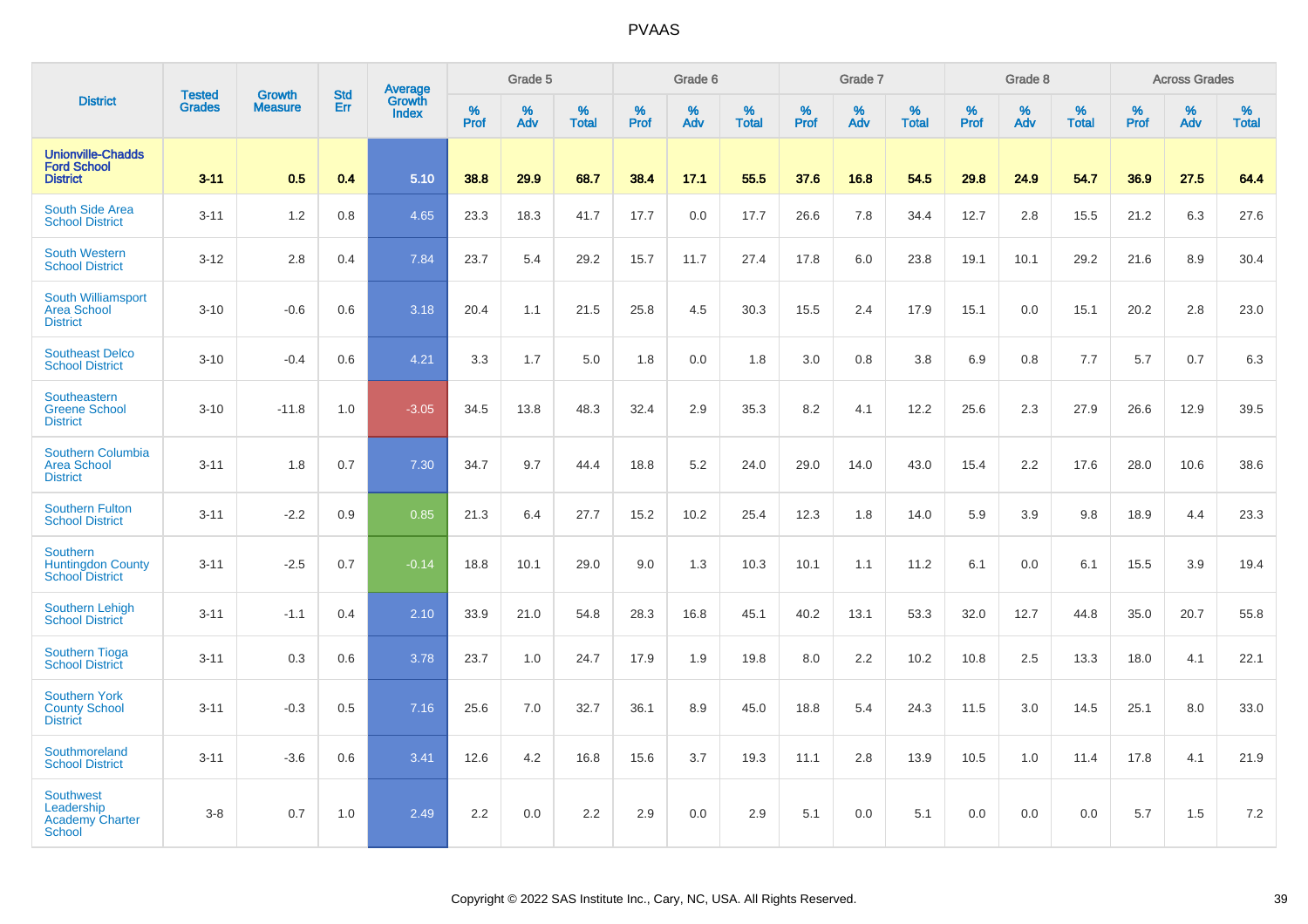|                                                                   |                                |                                 | <b>Std</b> | Average                |                     | Grade 5  |                   |                  | Grade 6  |                   |                  | Grade 7  |                   |           | Grade 8  |                   |           | <b>Across Grades</b> |                   |
|-------------------------------------------------------------------|--------------------------------|---------------------------------|------------|------------------------|---------------------|----------|-------------------|------------------|----------|-------------------|------------------|----------|-------------------|-----------|----------|-------------------|-----------|----------------------|-------------------|
| <b>District</b>                                                   | <b>Tested</b><br><b>Grades</b> | <b>Growth</b><br><b>Measure</b> | Err        | Growth<br><b>Index</b> | $\%$<br><b>Prof</b> | %<br>Adv | %<br><b>Total</b> | %<br><b>Prof</b> | %<br>Adv | %<br><b>Total</b> | %<br><b>Prof</b> | %<br>Adv | %<br><b>Total</b> | %<br>Prof | %<br>Adv | %<br><b>Total</b> | %<br>Prof | %<br>Adv             | %<br><b>Total</b> |
| <b>Unionville-Chadds</b><br><b>Ford School</b><br><b>District</b> | $3 - 11$                       | 0.5                             | 0.4        | 5.10                   | 38.8                | 29.9     | 68.7              | 38.4             | 17.1     | 55.5              | 37.6             | 16.8     | 54.5              | 29.8      | 24.9     | 54.7              | 36.9      | 27.5                 | 64.4              |
| <b>Spring Cove</b><br>School District                             | $3 - 11$                       | 0.9                             | 0.5        | 5.97                   | 18.5                | 8.4      | 26.9              | 15.1             | 4.8      | 19.8              | 11.0             | 3.9      | 15.0              | 12.7      | 4.0      | 16.7              | 20.0      | 7.4                  | 27.4              |
| <b>Spring Grove Area</b><br><b>School District</b>                | $3 - 11$                       | $-1.9$                          | 0.4        | 1.46                   | 30.9                | 11.5     | 42.4              | 31.2             | 15.8     | 47.0              | 23.2             | 11.2     | 34.4              | $5.2\,$   | 3.2      | 8.4               | 26.1      | 15.4                 | 41.5              |
| <b>Springfield School</b><br><b>District</b>                      | $3 - 11$                       | $-3.6$                          | 0.4        | $-2.60$                | 35.0                | 20.1     | 55.1              | 30.6             | 7.7      | 38.4              | 35.8             | 10.7     | 46.5              | 26.0      | 12.6     | 38.6              | 33.8      | 18.4                 | 52.2              |
| Springfield<br><b>Township School</b><br><b>District</b>          | $3 - 11$                       | 1.7                             | 0.5        | 5.78                   | 31.3                | 12.3     | 43.6              | 26.9             | 11.1     | 38.0              | 28.4             | 21.9     | 50.3              | 31.7      | 17.2     | 49.0              | 33.1      | 15.4                 | 48.5              |
| Spring-Ford Area<br><b>School District</b>                        | $3 - 11$                       | 1.6                             | 0.3        | 9.56                   | 36.6                | 13.0     | 49.6              | 33.2             | 16.5     | 49.7              | 34.3             | 16.3     | 50.6              | 23.1      | 9.8      | 32.9              | 34.2      | 19.2                 | 53.4              |
| <b>State College Area</b><br><b>School District</b>               | $3 - 11$                       | 0.6                             | 0.4        | 6.90                   | 29.6                | 33.7     | 63.3              | 27.4             | 15.3     | 42.7              | 28.9             | 16.3     | 45.2              | 20.8      | 8.9      | 29.7              | 29.0      | 27.0                 | 56.1              |
| <b>Steel Valley</b><br><b>School District</b>                     | $3 - 11$                       | $-2.8$                          | 0.7        | 4.51                   | 12.0                | 2.4      | 14.5              | 11.3             | 6.4      | 17.7              | 18.1             | 4.8      | 22.9              | 9.5       | 4.0      | 13.5              | 18.3      | 7.3                  | 25.6              |
| Steelton-Highspire<br><b>School District</b>                      | $3 - 11$                       | 2.5                             | 0.7        | 4.46                   | 2.9                 | 0.0      | 2.9               | 0.0              | 0.0      | 0.0               | 0.0              | 0.0      | 0.0               | 0.0       | 0.0      | 0.0               | 0.8       | 0.4                  | 1.3               |
| <b>Sto-Rox School</b><br><b>District</b>                          | $3 - 10$                       | $-0.5$                          | 0.9        | 2.11                   | 4.4                 | 1.1      | 5.4               | 1.2              | 0.0      | 1.2               | 0.0              | 0.0      | 0.0               | 0.0       | 0.0      | 0.0               | 2.8       | 0.5                  | 3.3               |
| <b>Stroudsburg Area</b><br><b>School District</b>                 | $3 - 11$                       | $-0.2$                          | 0.4        | 3.95                   | 17.5                | 9.2      | 26.8              | 18.8             | 4.9      | 23.8              | 21.6             | 2.7      | 24.3              | 15.4      | 1.8      | 17.1              | 20.2      | 6.4                  | 26.6              |
| <b>Sugar Valley Rural</b><br><b>Charter School</b>                | $3 - 11$                       | $-0.5$                          | 1.0        | 1.21                   | 26.3                | 5.3      | 31.6              | 8.3              | 0.0      | 8.3               | 5.1              | 2.6      | 7.7               | 2.8       | 0.0      | 2.8               | 16.0      | 2.8                  | 18.9              |
| <b>Sullivan County</b><br><b>School District</b>                  | $3 - 10$                       | $-2.9$                          | 1.0        | 0.92                   | 21.4                | 0.0      | 21.4              | 30.0             | 4.0      | 34.0              | 18.8             | 0.0      | 18.8              | 9.1       | 0.0      | 9.1               | 22.0      | 4.1                  | 26.0              |
| Susquehanna<br><b>Community School</b><br><b>District</b>         | $3 - 11$                       | $-2.8$                          | 0.9        | $-1.20$                | 19.6                | 9.8      | 29.4              | 15.5             | 1.7      | 17.2              | 13.3             | 11.1     | 24.4              | 2.0       | 2.0      | 4.1               | 19.6      | 6.3                  | 25.9              |
| Susquehanna<br><b>Township School</b><br><b>District</b>          | $3 - 12$                       | $-3.4$                          | 0.5        | 0.05                   | 13.7                | 3.7      | 17.4              | 3.0              | 0.5      | 3.5               | 6.2              | 2.3      | 8.5               | 9.8       | 0.5      | 10.3              | 11.5      | 3.0                  | 14.4              |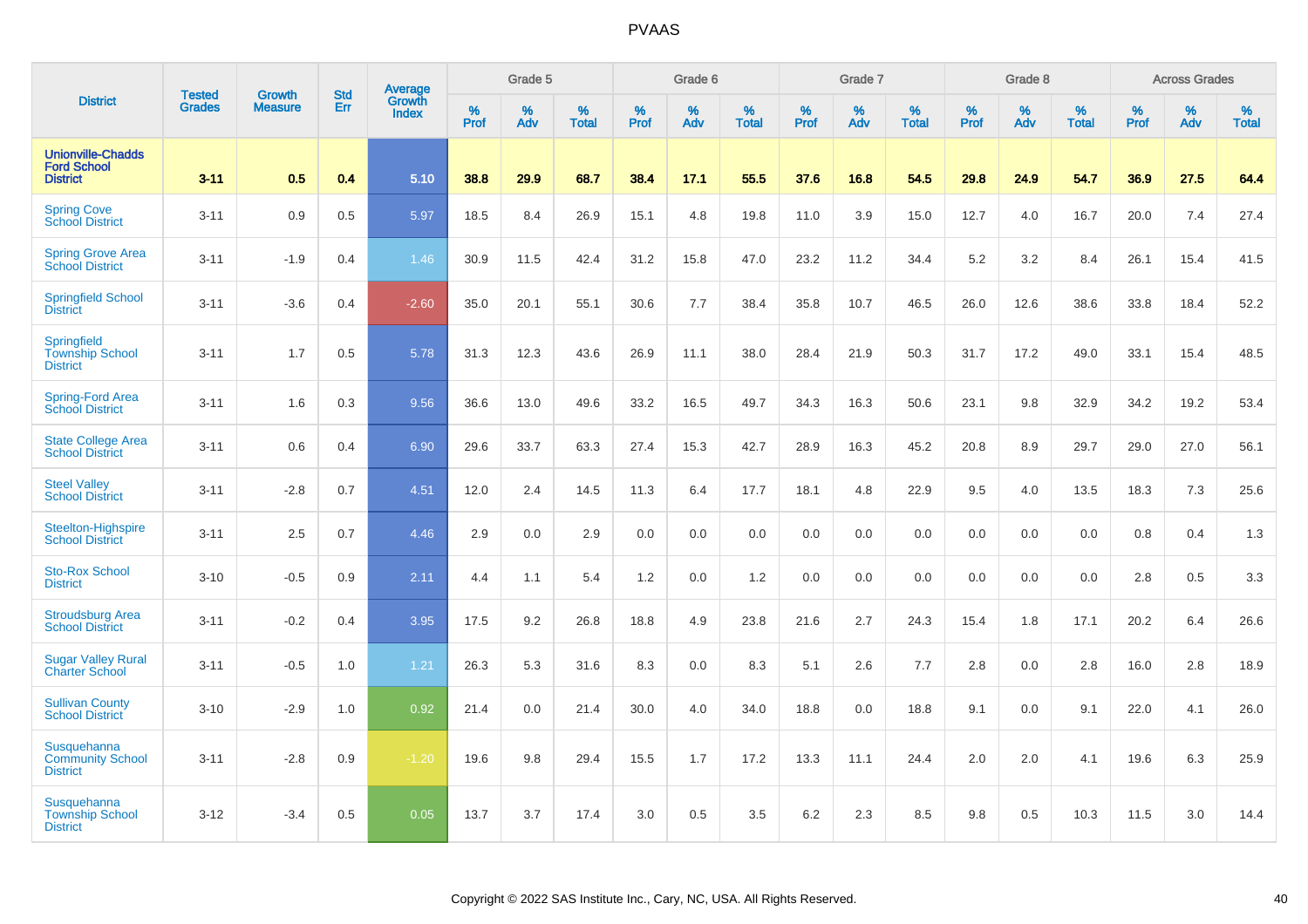|                                                                                            |                                |                                 | <b>Std</b> | Average                |                     | Grade 5  |                   |                     | Grade 6  |                   |                     | Grade 7     |                   |                     | Grade 8  |                   |                     | <b>Across Grades</b> |                   |
|--------------------------------------------------------------------------------------------|--------------------------------|---------------------------------|------------|------------------------|---------------------|----------|-------------------|---------------------|----------|-------------------|---------------------|-------------|-------------------|---------------------|----------|-------------------|---------------------|----------------------|-------------------|
| <b>District</b>                                                                            | <b>Tested</b><br><b>Grades</b> | <b>Growth</b><br><b>Measure</b> | Err        | Growth<br><b>Index</b> | $\%$<br><b>Prof</b> | %<br>Adv | %<br><b>Total</b> | $\%$<br><b>Prof</b> | %<br>Adv | %<br><b>Total</b> | $\%$<br><b>Prof</b> | $\%$<br>Adv | %<br><b>Total</b> | $\%$<br><b>Prof</b> | %<br>Adv | %<br><b>Total</b> | $\%$<br><b>Prof</b> | %<br>Adv             | %<br><b>Total</b> |
| <b>Unionville-Chadds</b><br><b>Ford School</b><br><b>District</b>                          | $3 - 11$                       | 0.5                             | 0.4        | 5.10                   | 38.8                | 29.9     | 68.7              | 38.4                | 17.1     | 55.5              | 37.6                | 16.8        | 54.5              | 29.8                | 24.9     | 54.7              | 36.9                | 27.5                 | 64.4              |
| <b>Susquenita School</b><br><b>District</b>                                                | $3 - 11$                       | 1.6                             | 0.6        | 3.26                   | 23.8                | 15.6     | 39.3              | 15.4                | 5.8      | 21.2              | 19.2                | 5.0         | 24.2              | 12.3                | 5.7      | 17.9              | 23.0                | 9.7                  | 32.7              |
| <b>Tacony Academy</b><br><b>Charter School</b>                                             | $3 - 11$                       | $-3.3$                          | 0.8        | 3.79                   | 4.1                 | 1.4      | 5.5               | 2.9                 | 0.0      | 2.9               | 6.8                 | 0.0         | 6.8               | 5.7                 | 2.9      | 8.6               | 5.0                 | 1.0                  | 6.0               |
| <b>Tamaqua Area</b><br><b>School District</b>                                              | $3 - 12$                       | 2.4                             | 0.5        | 6.23                   | 28.7                | 9.3      | 38.0              | 18.6                | 1.6      | 20.2              | 19.7                | 7.2         | 27.0              | 11.4                | 2.1      | 13.5              | 22.6                | 5.9                  | 28.4              |
| The Philadelphia<br><b>Charter School for</b><br><b>Arts and Sciences</b><br>at HR Edmunds | $3 - 8$                        | 1.7                             | 0.6        | 4.09                   | 6.4                 | 0.0      | 6.4               | 0.0                 | 0.0      | 0.0               | 2.1                 | 0.0         | 2.1               | 2.2                 | 0.0      | 2.2               | 2.1                 | 0.2                  | 2.3               |
| <b>Tidioute</b><br>Community<br><b>Charter School</b>                                      | $3 - 11$                       | $-0.3$                          | 1.4        | 2.22                   | 15.4                | 0.0      | 15.4              | 27.8                | 0.0      | 27.8              | 10.5                | 0.0         | 10.5              | 7.4                 | 0.0      | 7.4               | 16.0                | 1.6                  | 17.6              |
| <b>Titusville Area</b><br><b>School District</b>                                           | $3 - 11$                       | $-1.7$                          | 0.5        | 0.12                   | 28.5                | 13.8     | 42.3              | 18.9                | 4.2      | 23.1              | 18.0                | 3.9         | 21.9              | 8.0                 | 3.6      | 11.6              | 21.8                | 10.0                 | 31.8              |
| <b>Towanda Area</b><br><b>School District</b>                                              | $3 - 11$                       | 2.2                             | 0.6        | 7.65                   | 22.7                | 15.1     | 37.8              | 22.6                | 11.3     | 34.0              | 14.5                | 7.7         | 22.2              | 17.1                | 8.6      | 25.6              | 19.2                | 10.3                 | 29.5              |
| Tredyffrin-<br><b>Easttown School</b><br><b>District</b>                                   | $3 - 10$                       | 1.9                             | 0.4        | 4.37                   | 36.2                | 36.2     | 72.4              | 36.8                | 28.2     | 65.0              | 32.6                | 33.0        | 65.7              | 26.4                | 40.3     | 66.7              | 33.6                | 38.6                 | 72.2              |
| <b>Trinity Area School</b><br><b>District</b>                                              | $3 - 11$                       | $-4.0$                          | 0.4        | 3.77                   | 35.4                | 13.4     | 48.9              | 20.9                | 3.2      | 24.1              | 21.5                | 8.0         | 29.5              | 15.3                | 3.2      | 18.6              | 25.6                | 9.6                  | 35.2              |
| <b>Tri-Valley School</b><br><b>District</b>                                                | $3 - 10$                       | $-6.5$                          | 0.8        | $-1.14$                | 13.2                | 2.4      | 15.7              | 13.2                | 0.0      | 13.2              | 7.3                 | 0.0         | 7.3               | 2.4                 | 7.3      | 9.8               | 15.8                | 3.7                  | 19.4              |
| <b>Troy Area School</b><br><b>District</b>                                                 | $3 - 10$                       | $-1.8$                          | 0.6        | 0.45                   | 11.1                | 4.0      | 15.2              | 4.0                 | 4.0      | 8.0               | 14.1                | 0.0         | 14.1              | 6.8                 | 0.8      | 7.7               | 11.9                | 2.1                  | 14.0              |
| <b>Tulpehocken Area</b><br><b>School District</b>                                          | $3 - 12$                       | $-1.2$                          | 0.6        | 1.70                   | 29.9                | 18.4     | 48.3              | 15.7                | 11.8     | 27.4              | 18.4                | 5.8         | 24.3              | 14.3                | 2.7      | 17.0              | 21.6                | 11.0                 | 32.6              |
| <b>Tunkhannock Area</b><br><b>School District</b>                                          | $3 - 11$                       | 1.2                             | 0.5        | 3.18                   | 19.8                | 8.8      | 28.7              | 22.7                | 2.3      | 25.0              | 12.6                | 5.5         | 18.1              | 14.7                | 1.4      | 16.1              | 18.1                | 5.2                  | 23.3              |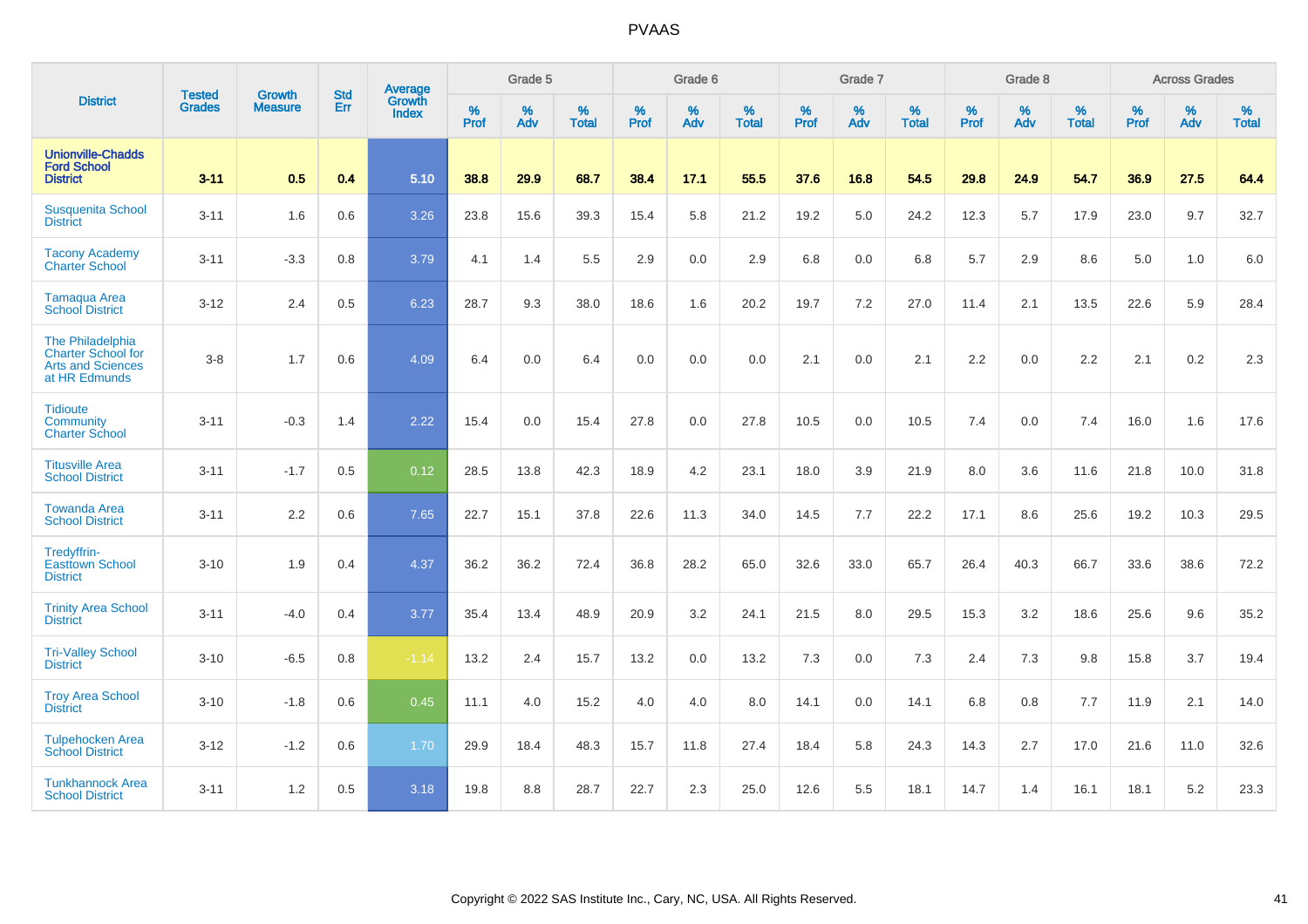|                                                                   |                                |                                 | <b>Std</b> | Average                |           | Grade 5  |                   |           | Grade 6  |                   |           | Grade 7  |                   |           | Grade 8  |                   |           | <b>Across Grades</b> |                   |
|-------------------------------------------------------------------|--------------------------------|---------------------------------|------------|------------------------|-----------|----------|-------------------|-----------|----------|-------------------|-----------|----------|-------------------|-----------|----------|-------------------|-----------|----------------------|-------------------|
| <b>District</b>                                                   | <b>Tested</b><br><b>Grades</b> | <b>Growth</b><br><b>Measure</b> | Err        | Growth<br><b>Index</b> | %<br>Prof | %<br>Adv | %<br><b>Total</b> | %<br>Prof | %<br>Adv | %<br><b>Total</b> | %<br>Prof | %<br>Adv | %<br><b>Total</b> | %<br>Prof | %<br>Adv | %<br><b>Total</b> | %<br>Prof | %<br>Adv             | %<br><b>Total</b> |
| <b>Unionville-Chadds</b><br><b>Ford School</b><br><b>District</b> | $3 - 11$                       | 0.5                             | 0.4        | 5.10                   | 38.8      | 29.9     | 68.7              | 38.4      | 17.1     | 55.5              | 37.6      | 16.8     | 54.5              | 29.8      | 24.9     | 54.7              | 36.9      | 27.5                 | 64.4              |
| <b>Turkeyfoot Valley</b><br>Area School<br><b>District</b>        | $3-12$                         | $-0.8$                          | 1.3        | 1.22                   | 18.2      | 0.0      | 18.2              | 14.3      | $0.0\,$  | 14.3              | 30.0      | 0.0      | 30.0              | 12.5      | 4.2      | 16.7              | 20.0      | 2.6                  | 22.6              |
| <b>Tuscarora School</b><br><b>District</b>                        | $3 - 11$                       | $-2.4$                          | 0.5        | 3.82                   | 16.5      | 7.4      | 23.9              | 11.3      | 2.7      | 14.0              | 13.4      | 4.5      | 17.9              | 11.0      | 2.1      | 13.1              | 17.7      | 6.0                  | 23.6              |
| <b>Tussey Mountain</b><br><b>School District</b>                  | $3 - 12$                       | 0.2                             | 0.7        | 2.41                   | 20.7      | 1.7      | 22.4              | 12.4      | 0.0      | 12.4              | 11.3      | 3.2      | 14.5              | 12.5      | 1.4      | 13.9              | 16.3      | 5.5                  | 21.8              |
| <b>Twin Valley School</b><br><b>District</b>                      | $3 - 12$                       | 1.9                             | 0.4        | 5.97                   | 37.8      | 14.0     | 51.9              | 28.6      | 8.2      | 36.9              | 29.5      | 15.0     | 44.5              | 24.9      | 11.2     | 36.1              | 32.2      | 17.8                 | 50.0              |
| <b>Tyrone Area</b><br><b>School District</b>                      | $3 - 12$                       | $-0.7$                          | 0.5        | 4.35                   | 18.0      | 3.8      | 21.8              | 12.4      | 4.6      | 17.0              | 18.0      | 2.5      | 20.5              | 12.4      | 5.3      | 17.7              | 20.5      | 8.1                  | 28.6              |
| <b>Union Area School</b><br><b>District</b>                       | $3 - 11$                       | $-0.6$                          | 0.9        | 1.34                   | 40.0      | 12.5     | 52.5              | 32.8      | 5.2      | 37.9              | 26.3      | 3.5      | 29.8              | 17.8      | 0.0      | 17.8              | 30.2      | 7.4                  | 37.6              |
| <b>Union City Area</b><br><b>School District</b>                  | $3 - 12$                       | 0.2                             | 0.7        | 1.91                   | 18.8      | 8.7      | 27.5              | 19.4      | 11.3     | 30.6              | 23.4      | 3.9      | 27.3              | 10.1      | 5.6      | 15.7              | 21.6      | 9.8                  | 31.4              |
| <b>Union School</b><br><b>District</b>                            | $3 - 12$                       | 3.8                             | 1.0        | 7.42                   | 18.2      | 0.0      | 18.2              | 22.0      | 14.6     | 36.6              | 10.5      | 0.0      | 10.5              | 18.2      | 11.4     | 29.6              | 18.6      | 7.7                  | 26.3              |
| <b>Uniontown Area</b><br><b>School District</b>                   | $3 - 11$                       | $-4.0$                          | 0.6        | $-0.51$                | 17.1      | 3.8      | 21.0              | 18.7      | 3.7      | 22.4              | 6.5       | 0.9      | 7.5               | 0.0       | 0.0      | 0.0               | 15.0      | 4.4                  | 19.3              |
| <b>Unionville-Chadds</b><br><b>Ford School</b><br><b>District</b> | $3 - 11$                       | 0.5                             | 0.4        | 5.10                   | 38.8      | 29.9     | 68.7              | 38.4      | 17.1     | 55.5              | 37.6      | 16.8     | 54.5              | 29.8      | 24.9     | 54.7              | 36.9      | 27.5                 | 64.4              |
| <b>United School</b><br><b>District</b>                           | $3 - 11$                       | 0.3                             | 0.8        | 3.96                   | 27.0      | 1.6      | 28.6              | 31.8      | 12.7     | 44.4              | 29.2      | 10.8     | 40.0              | 20.9      | 9.0      | 29.8              | 28.1      | 9.4                  | 37.5              |
| <b>Universal Alcorn</b><br><b>Charter School</b>                  | $3-8$                          | $-0.7$                          | 0.8        | 0.93                   | 7.7       | 1.9      | 9.6               | 3.9       | 0.0      | 3.9               | 8.8       | 0.0      | 8.8               | 5.1       | 0.0      | 5.1               | 6.4       | 1.7                  | 8.1               |
| <b>Universal Bluford</b><br><b>Charter School</b>                 | $3-6$                          | 4.8                             | 1.4        | 4.14                   | 4.4       | 0.0      | 4.4               | 2.7       | 0.0      | 2.7               |           |          |                   |           |          |                   | 4.3       | 0.0                  | $4.3$             |
| <b>Universal</b><br><b>Creighton Charter</b><br><b>School</b>     | $3-8$                          | 1.1                             | 0.7        | 2.15                   | 11.9      | 1.2      | 13.1              | 3.5       | 1.2      | 4.7               | 7.7       | 6.2      | 13.8              | 4.7       | 4.7      | 9.4               | 8.6       | 4.4                  | 13.1              |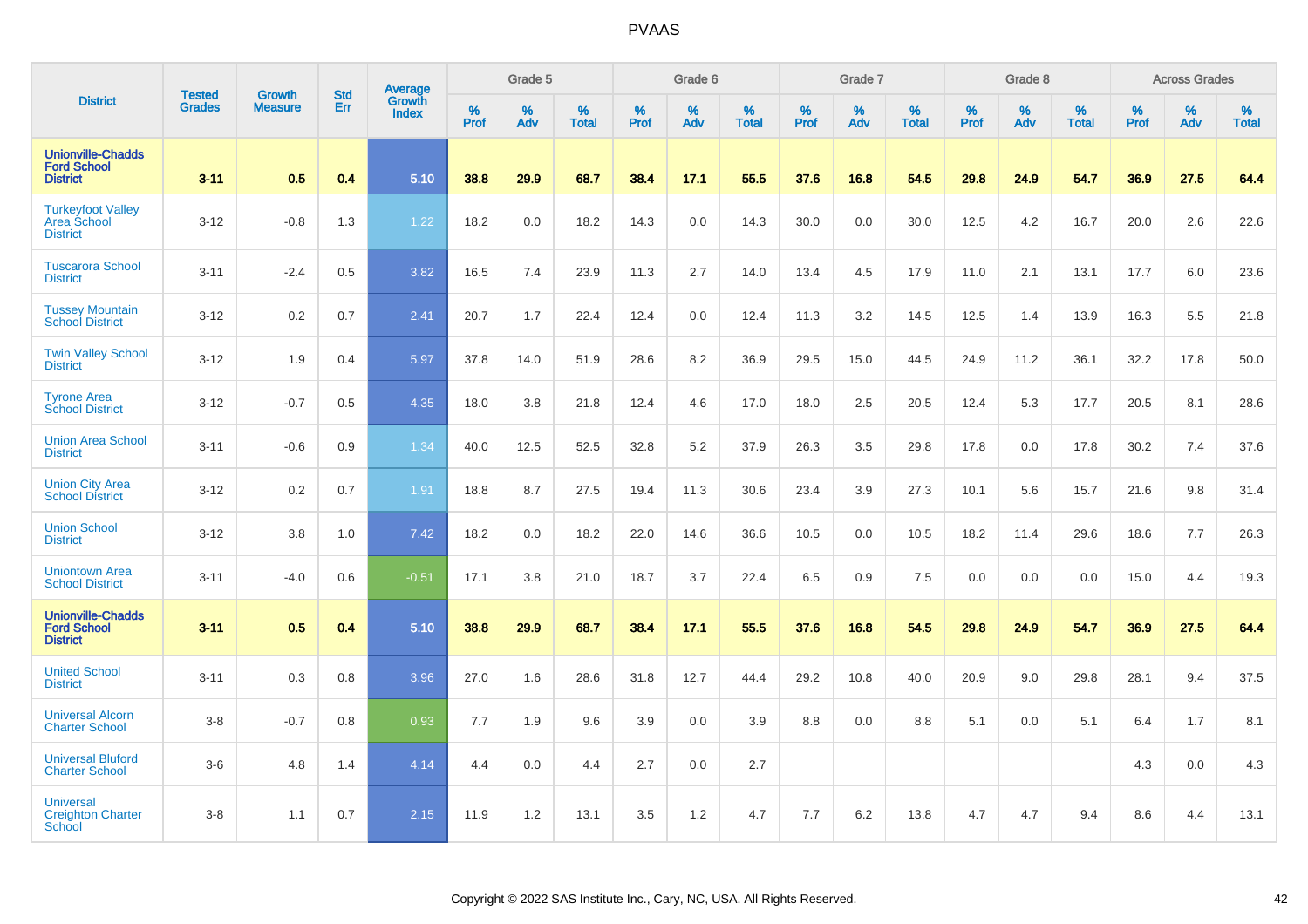|                                                                               |                                | <b>Growth</b>  | <b>Std</b> | Average                |              | Grade 5  |                   |           | Grade 6  |                   |              | Grade 7  |                   |           | Grade 8  |                   |           | <b>Across Grades</b> |                   |
|-------------------------------------------------------------------------------|--------------------------------|----------------|------------|------------------------|--------------|----------|-------------------|-----------|----------|-------------------|--------------|----------|-------------------|-----------|----------|-------------------|-----------|----------------------|-------------------|
| <b>District</b>                                                               | <b>Tested</b><br><b>Grades</b> | <b>Measure</b> | Err        | Growth<br><b>Index</b> | $\%$<br>Prof | %<br>Adv | %<br><b>Total</b> | %<br>Prof | %<br>Adv | %<br><b>Total</b> | $\%$<br>Prof | %<br>Adv | %<br><b>Total</b> | %<br>Prof | %<br>Adv | %<br><b>Total</b> | %<br>Prof | %<br>Adv             | %<br><b>Total</b> |
| <b>Unionville-Chadds</b><br><b>Ford School</b><br><b>District</b>             | $3 - 11$                       | 0.5            | 0.4        | 5.10                   | 38.8         | 29.9     | 68.7              | 38.4      | 17.1     | 55.5              | 37.6         | 16.8     | 54.5              | 29.8      | 24.9     | 54.7              | 36.9      | 27.5                 | 64.4              |
| <b>Universal Daroff</b><br><b>Charter School</b>                              | $3-8$                          | 6.1            | 0.8        | 7.55                   | 1.6          | 1.6      | 3.2               | 0.0       | 0.0      | 0.0               | 2.2          | 0.0      | 2.2               | 3.6       | 0.0      | 3.6               | 2.2       | 0.3                  | 2.5               |
| <b>Universal Institute</b><br><b>Charter School</b>                           | $3-8$                          | $-2.3$         | 0.7        | 0.12                   | 1.5          | 0.0      | 1.5               | 1.3       | 0.0      | 1.3               | 0.0          | 0.0      | 0.0               | 2.3       | 0.0      | 2.3               | 1.7       | 0.2                  | 2.0               |
| <b>Universal Vare</b><br><b>Charter School</b>                                | $6-8$                          | 1.8            | 1.3        | 3.30                   |              |          |                   | 0.0       | 6.2      | 6.2               | 3.6          | 0.0      | 3.6               | 6.4       | 0.0      | 6.4               | 4.7       | 0.9                  | 5.7               |
| <b>Upper Adams</b><br><b>School District</b>                                  | $3 - 11$                       | 1.7            | 0.6        | 5.68                   | 30.0         | 9.2      | 39.2              | 18.0      | 7.7      | 25.6              | 18.1         | 1.9      | 20.0              | 11.4      | 3.8      | 15.3              | 22.6      | 6.3                  | 28.9              |
| <b>Upper Darby</b><br><b>School District</b>                                  | $3 - 12$                       | $-0.4$         | 0.3        | 5.21                   | 12.6         | 3.0      | 15.6              | 6.9       | 0.7      | 7.6               | 5.4          | 2.9      | 8.3               | 7.5       | 1.4      | 8.8               | 10.5      | 2.2                  | 12.8              |
| <b>Upper Dauphin</b><br><b>Area School</b><br><b>District</b>                 | $3 - 11$                       | 1.0            | 0.7        | 6.60                   | 9.7          | 4.8      | 14.5              | 18.3      | 8.4      | 26.8              | 18.9         | 6.8      | 25.7              | 24.3      | 7.1      | 31.4              | 22.1      | 9.5                  | 31.6              |
| <b>Upper Dublin</b><br><b>School District</b>                                 | $3 - 12$                       | 0.6            | 0.4        | 2.59                   | 41.8         | 29.3     | 71.1              | 38.5      | 24.8     | 63.3              | 30.8         | 29.7     | 60.5              | 24.1      | 14.8     | 38.9              | 35.7      | 29.8                 | 65.5              |
| <b>Upper Merion Area</b><br><b>School District</b>                            | $3 - 11$                       | $-1.3$         | 0.4        | 3.72                   | 34.4         | 16.7     | 51.1              | 27.9      | 11.7     | 39.6              | 26.4         | 7.1      | 33.5              | 11.7      | 7.8      | 19.4              | 26.8      | 17.0                 | 43.8              |
| <b>Upper Moreland</b><br><b>Township School</b><br><b>District</b>            | $3 - 11$                       | $-0.1$         | 0.4        | 4.58                   | 28.5         | 10.6     | 39.1              | 16.1      | 10.8     | 26.9              | 21.7         | 10.6     | 32.3              | 18.9      | 12.1     | 31.1              | 23.9      | 11.6                 | 35.5              |
| <b>Upper Perkiomen</b><br><b>School District</b>                              | $3 - 11$                       | 2.0            | 0.4        | 6.80                   | 26.0         | 11.8     | 37.8              | 23.0      | 6.1      | 29.1              | 28.0         | 11.6     | 39.6              | 22.9      | 10.0     | 32.8              | 24.8      | 10.4                 | 35.1              |
| <b>Upper Saint Clair</b><br><b>School District</b>                            | $3 - 11$                       | 3.0            | 0.4        | 7.98                   | 36.3         | 35.5     | 71.8              | 40.8      | 27.3     | 68.1              | 33.3         | 35.5     | 68.8              | 31.1      | 30.4     | 61.5              | 36.7      | 35.6                 | 72.3              |
| <b>Urban Academy Of</b><br><b>Greater Pittsburgh</b><br><b>Charter School</b> | $3-5$                          | $-7.6$         | 1.9        | $-4.05$                | 2.7          | 0.0      | 2.7               |           |          |                   |              |          |                   |           |          |                   | 7.3       | 0.0                  | 7.3               |
| <b>Urban Pathways 6-</b><br>12 Charter School                                 | $6 - 11$                       | $-1.8$         | 1.6        | 0.00                   |              |          |                   | 0.0       | 0.0      | 0.0               | 0.0          | 0.0      | 0.0               | 0.0       | 0.0      | 0.0               | 0.0       | 0.0                  | 0.0               |
| <b>Valley Grove</b><br><b>School District</b>                                 | $3 - 10$                       | $-2.4$         | 0.8        | $-1.21$                | 35.4         | 8.3      | 43.8              | 27.6      | 1.7      | 29.3              | 18.5         | 5.6      | 24.1              | 14.3      | 1.8      | 16.1              | 25.5      | 6.8                  | 32.2              |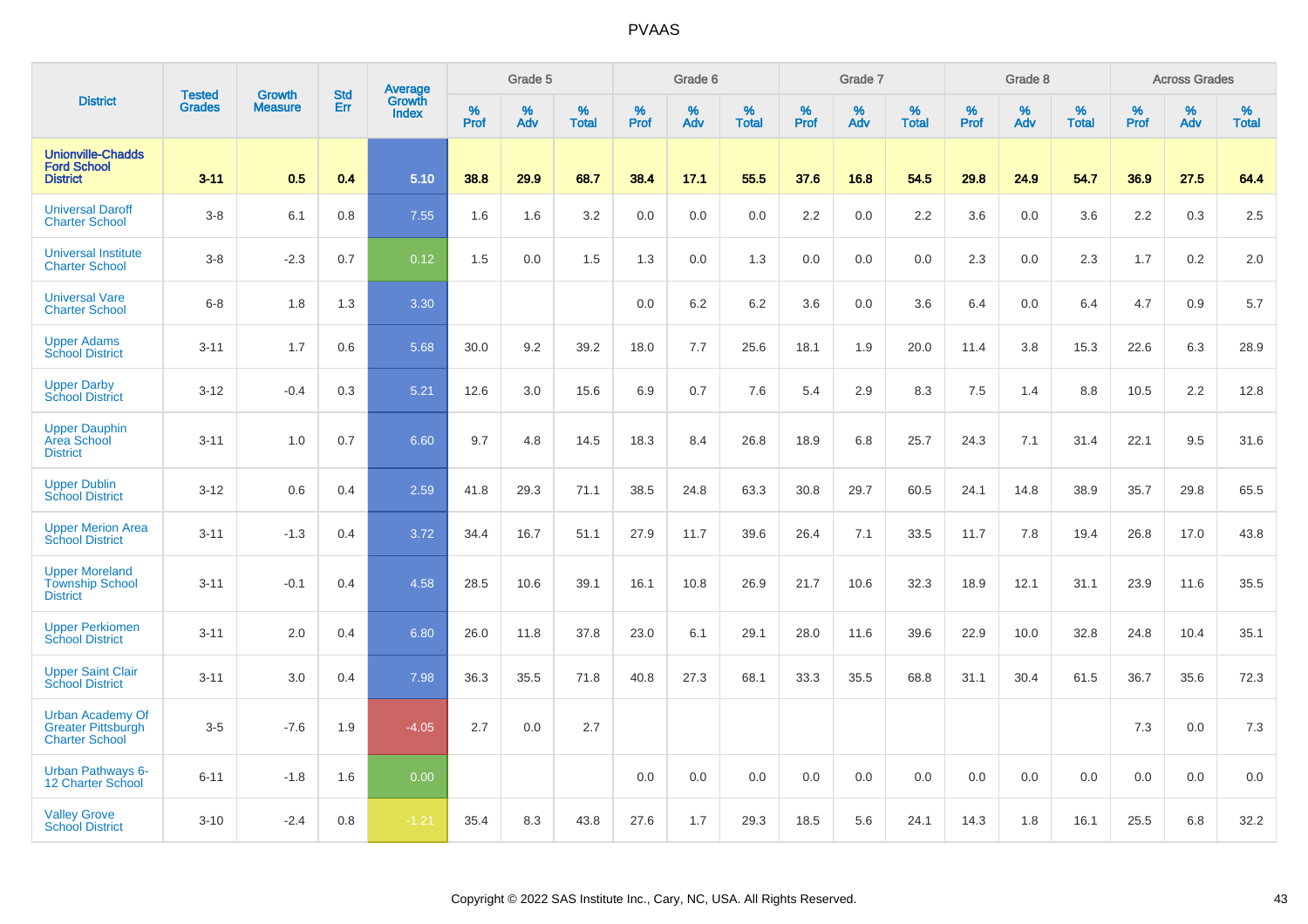|                                                                   | <b>Tested</b> | <b>Growth</b>  | <b>Std</b> | Average                       |              | Grade 5  |                   |           | Grade 6  |                   |           | Grade 7  |                   |           | Grade 8  |                   |           | <b>Across Grades</b> |                   |
|-------------------------------------------------------------------|---------------|----------------|------------|-------------------------------|--------------|----------|-------------------|-----------|----------|-------------------|-----------|----------|-------------------|-----------|----------|-------------------|-----------|----------------------|-------------------|
| <b>District</b>                                                   | <b>Grades</b> | <b>Measure</b> | Err        | <b>Growth</b><br><b>Index</b> | $\%$<br>Prof | %<br>Adv | %<br><b>Total</b> | %<br>Prof | %<br>Adv | %<br><b>Total</b> | %<br>Prof | %<br>Adv | %<br><b>Total</b> | %<br>Prof | %<br>Adv | %<br><b>Total</b> | %<br>Prof | %<br>Adv             | %<br><b>Total</b> |
| <b>Unionville-Chadds</b><br><b>Ford School</b><br><b>District</b> | $3 - 11$      | 0.5            | 0.4        | 5.10                          | 38.8         | 29.9     | 68.7              | 38.4      | 17.1     | 55.5              | 37.6      | 16.8     | 54.5              | 29.8      | 24.9     | 54.7              | 36.9      | 27.5                 | 64.4              |
| <b>Valley View School</b><br><b>District</b>                      | $3 - 11$      | $-2.3$         | 0.8        | 1.14                          | 26.2         | 0.9      | 27.1              | 5.8       | 1.2      | 6.9               | 9.8       | 2.4      | 12.2              | 7.9       | 0.0      | 7.9               | 18.2      | 2.7                  | 20.9              |
| <b>Vida Charter</b><br><b>School</b>                              | $3-6$         | 10.1           | 1.8        | 5.60                          | 23.1         | 19.2     | 42.3              | 16.7      | 11.1     | 27.8              |           |          |                   |           |          |                   | 20.4      | 7.8                  | 28.2              |
| <b>Vision Academy</b><br><b>Charter School</b>                    | $3-8$         | 1.7            | 1.1        | 3.72                          | 11.1         | 0.0      | 11.1              | 0.0       | 0.0      | 0.0               | 2.9       | 2.9      | 5.9               | 9.5       | 4.8      | 14.3              | 6.4       | 1.6                  | 8.0               |
| Wallenpaupack<br>Area School<br><b>District</b>                   | $3 - 11$      | 0.7            | 0.5        | 7.55                          | 27.0         | 6.1      | 33.1              | 11.1      | 3.7      | 14.8              | 30.6      | 8.2      | 38.8              | 13.2      | 3.5      | 16.7              | 24.0      | 7.0                  | 31.1              |
| <b>Wallingford-</b><br>Swarthmore<br><b>School District</b>       | $3 - 10$      | 0.4            | 0.4        | 8.13                          | 38.3         | 33.9     | 72.2              | 29.9      | 20.5     | 50.4              | 27.6      | 17.6     | 45.3              | 29.4      | 14.7     | 44.2              | 33.9      | 27.8                 | 61.7              |
| <b>Warren County</b><br><b>School District</b>                    | $3 - 11$      | 2.7            | 0.4        | 7.14                          | 21.0         | 7.4      | 28.4              | 15.7      | 3.7      | 19.3              | 12.0      | 0.7      | 12.6              | 13.8      | 2.9      | 16.7              | 17.7      | 4.3                  | 22.0              |
| <b>Warrior Run</b><br><b>School District</b>                      | $3 - 11$      | $-0.7$         | 0.6        | 1.21                          | 29.0         | 17.1     | 46.0              | 25.7      | 1.8      | 27.5              | 16.8      | 11.2     | 28.0              | 15.6      | 12.2     | 27.8              | 23.2      | 10.7                 | 34.0              |
| <b>Warwick School</b><br><b>District</b>                          | $3 - 11$      | 4.0            | 0.4        | 10.87                         | 35.6         | 9.6      | 45.2              | 30.7      | 6.4      | 37.0              | 22.5      | 7.2      | 29.7              | 13.2      | 3.6      | 16.8              | 25.6      | 9.8                  | 35.4              |
| Washington<br><b>School District</b>                              | $3 - 11$      | $-2.6$         | 0.7        | $-0.09$                       | 13.5         | 2.9      | 16.4              | 5.2       | 2.1      | 7.2               | 15.0      | 1.2      | 16.2              | 0.0       | 1.5      | 1.5               | 11.8      | 3.4                  | 15.2              |
| <b>Wattsburg Area</b><br><b>School District</b>                   | $3 - 11$      | 4.1            | 0.6        | 6.55                          | 25.0         | 18.2     | 43.2              | 27.2      | 17.4     | 44.6              | 19.6      | 7.6      | 27.2              | 31.7      | 12.9     | 44.6              | 26.7      | 12.5                 | 39.2              |
| <b>Wayne Highlands</b><br><b>School District</b>                  | $3 - 11$      | 2.2            | 0.5        | 4.54                          | 36.4         | 14.3     | 50.7              | 31.5      | 11.4     | 43.0              | 25.6      | 14.3     | 39.9              | 27.6      | 4.9      | 32.5              | 29.9      | 16.0                 | 46.0              |
| <b>Waynesboro Area</b><br><b>School District</b>                  | $3 - 12$      | $-0.5$         | 0.4        | 2.30                          | 25.0         | 9.2      | 34.2              | 20.4      | 10.5     | 31.0              | 19.2      | 6.0      | 25.2              | 20.1      | 4.8      | 24.8              | 22.3      | 9.3                  | 31.6              |
| <b>Weatherly Area</b><br><b>School District</b>                   | $3 - 11$      | $-6.9$         | 1.1        | $-1.18$                       | 26.9         | 7.7      | 34.6              | 12.1      | 0.0      | 12.1              | 6.9       | 0.0      | 6.9               | 5.6       | 0.0      | 5.6               | 15.1      | 4.0                  | 19.1              |
| <b>Wellsboro Area</b><br><b>School District</b>                   | $3 - 11$      | 3.0            | 0.6        | 6.61                          | 30.4         | 7.0      | 37.4              | 16.2      | 5.0      | 21.2              | 20.5      | 13.7     | 34.2              | 24.5      | 13.3     | 37.8              | 24.3      | 8.8                  | 33.1              |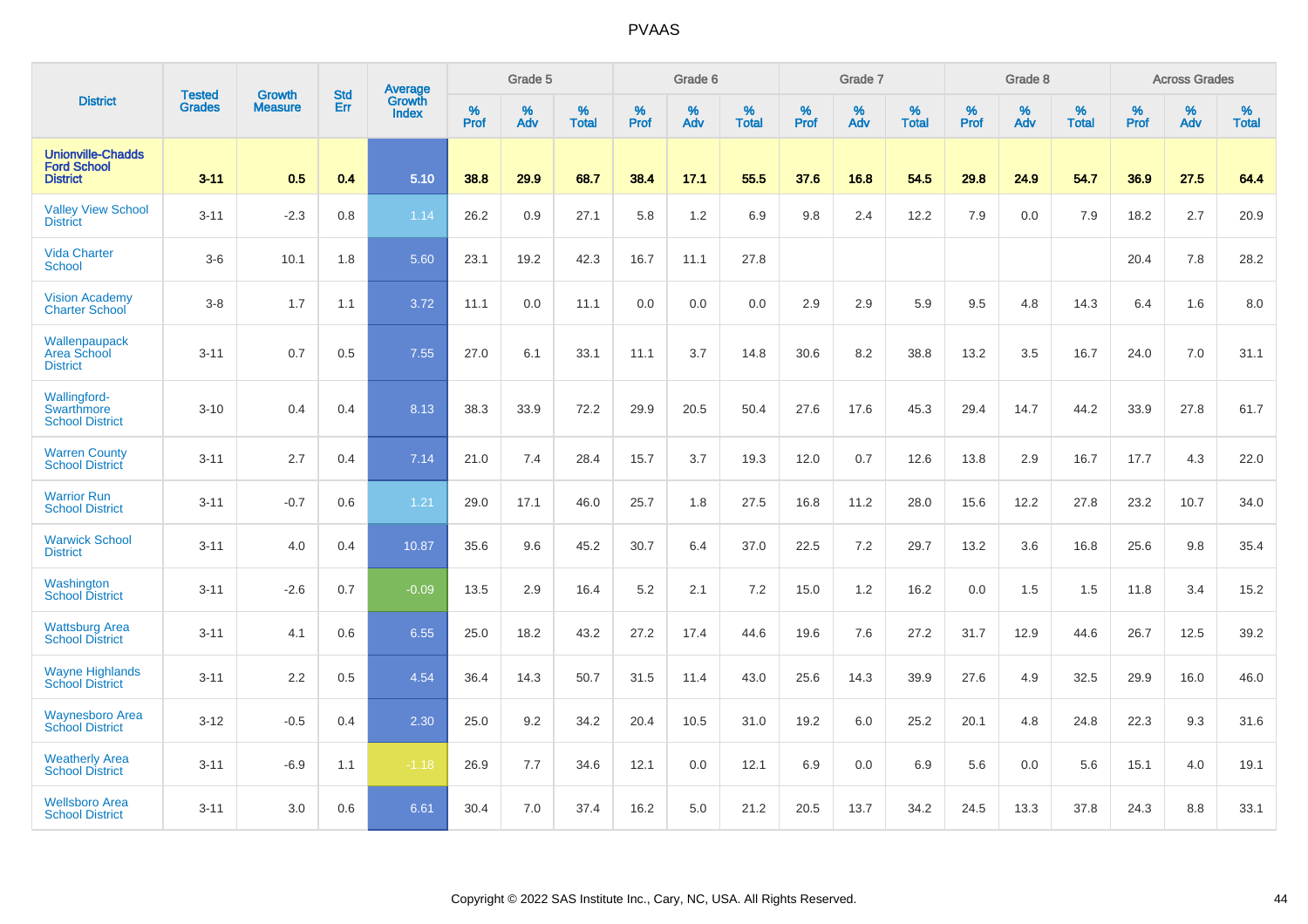|                                                                                | <b>Tested</b> | <b>Growth</b>  | <b>Std</b> |                                          |              | Grade 5  |                   |           | Grade 6  |                   |           | Grade 7  |                   |           | Grade 8  |                   |              | <b>Across Grades</b> |                   |
|--------------------------------------------------------------------------------|---------------|----------------|------------|------------------------------------------|--------------|----------|-------------------|-----------|----------|-------------------|-----------|----------|-------------------|-----------|----------|-------------------|--------------|----------------------|-------------------|
| <b>District</b>                                                                | <b>Grades</b> | <b>Measure</b> | Err        | <b>Average</b><br>Growth<br><b>Index</b> | $\%$<br>Prof | %<br>Adv | %<br><b>Total</b> | %<br>Prof | %<br>Adv | %<br><b>Total</b> | %<br>Prof | %<br>Adv | %<br><b>Total</b> | %<br>Prof | %<br>Adv | %<br><b>Total</b> | $\%$<br>Prof | %<br>Adv             | %<br><b>Total</b> |
| <b>Unionville-Chadds</b><br><b>Ford School</b><br><b>District</b>              | $3 - 11$      | 0.5            | 0.4        | 5.10                                     | 38.8         | 29.9     | 68.7              | 38.4      | 17.1     | 55.5              | 37.6      | 16.8     | 54.5              | 29.8      | 24.9     | 54.7              | 36.9         | 27.5                 | 64.4              |
| <b>West Allegheny</b><br><b>School District</b>                                | $3-12$        | 1.0            | 0.4        | 10.83                                    | 32.7         | 40.9     | 73.6              | 33.6      | 21.4     | 55.0              | 27.5      | 20.6     | 48.1              | 23.4      | 11.2     | 34.6              | 31.3         | 30.8                 | 62.1              |
| <b>West Branch Area</b><br><b>School District</b>                              | $3 - 11$      | 0.5            | 0.8        | 1.82                                     | 16.1         | 3.2      | 19.4              | 7.8       | 4.7      | 12.5              | 19.7      | 14.5     | 34.2              | 18.8      | 6.2      | 25.0              | 18.7         | 7.8                  | 26.5              |
| <b>West Chester Area</b><br><b>School District</b>                             | $3 - 11$      | $-1.3$         | 0.3        | 6.72                                     | 35.0         | 18.9     | 53.9              | 29.1      | 9.5      | 38.7              | 26.7      | 11.1     | 37.8              | 22.1      | 13.0     | 35.1              | 32.0         | 17.9                 | 49.8              |
| <b>West Greene</b><br><b>School District</b>                                   | $3 - 11$      | $-1.6$         | 0.9        | 2.26                                     | 20.5         | 7.7      | 28.2              | 7.7       | 7.7      | 15.4              | 9.3       | 11.1     | 20.4              | 11.8      | 0.0      | 11.8              | 19.6         | 10.7                 | 30.2              |
| <b>West Jefferson</b><br><b>Hills School District</b>                          | $3 - 11$      | $-1.1$         | 0.4        | 3.34                                     | 35.0         | 17.5     | 52.5              | 24.8      | 3.3      | 28.0              | 22.8      | 6.3      | 29.1              | 21.7      | 4.4      | 26.1              | 30.8         | 13.4                 | 44.3              |
| <b>West Middlesex</b><br><b>Area School</b><br><b>District</b>                 | $3 - 10$      | 0.9            | 0.9        | 4.10                                     | 21.7         | 21.7     | 43.5              | 39.3      | 4.9      | 44.3              | 30.0      | 2.0      | 32.0              | 7.1       | 0.0      | 7.1               | 30.3         | 7.4                  | 37.7              |
| <b>West Mifflin Area</b><br><b>School District</b>                             | $3 - 12$      | $-8.5$         | 0.5        | $-2.29$                                  | 18.4         | 5.7      | 24.1              | 6.8       | 0.7      | 7.4               | 6.7       | 0.0      | 6.7               | 5.5       | 0.0      | 5.5               | 11.1         | 2.8                  | 13.9              |
| <b>West Oak Lane</b><br><b>Charter School</b>                                  | $3 - 8$       | 0.7            | 0.7        | 1.55                                     | 2.6          | 1.3      | 3.8               | 6.1       | 0.0      | 6.1               | 6.9       | 1.4      | 8.3               | 0.0       | 1.9      | 1.9               | 6.1          | 0.7                  | 6.8               |
| <b>West Perry School</b><br><b>District</b>                                    | $3 - 11$      | 2.7            | 0.5        | 6.23                                     | 22.5         | 15.9     | 38.4              | 20.9      | 5.7      | 26.6              | 14.0      | 6.7      | 20.7              | 15.2      | 8.5      | 23.6              | 21.6         | 10.7                 | 32.3              |
| <b>West Philadelphia</b><br>Achievement<br>Charter<br><b>Elementary School</b> | $3-5$         | 4.2            | 1.6        | 2.63                                     | 6.7          | 0.0      | 6.7               |           |          |                   |           |          |                   |           |          |                   | 2.8          | 0.5                  | 3.2               |
| <b>West Shore School</b><br><b>District</b>                                    | $3 - 12$      | $-1.6$         | 0.3        | $-1.96$                                  | 26.7         | 11.3     | 38.1              | 24.5      | 4.3      | 28.8              | 13.5      | 7.4      | 20.9              | 16.1      | 7.2      | 23.3              | 22.8         | 10.8                 | 33.5              |
| <b>West York Area</b><br><b>School District</b>                                | $3 - 12$      | 2.3            | 0.4        | 5.18                                     | 19.9         | 5.6      | 25.5              | 14.8      | 4.8      | 19.6              | 15.0      | 5.8      | 20.9              | 16.3      | 4.2      | 20.5              | 19.8         | 5.9                  | 25.6              |
| <b>Western Beaver</b><br><b>County School</b><br><b>District</b>               | $3 - 11$      | 3.4            | 1.1        | 5.38                                     | 12.5         | 12.5     | 25.0              | 32.6      | 11.6     | 44.2              | 29.2      | 4.2      | 33.3              | 27.8      | 2.8      | 30.6              | 26.5         | 9.8                  | 36.3              |
| <b>Western Wayne</b><br><b>School District</b>                                 | $3 - 11$      | $-2.5$         | 0.6        | 0.99                                     | 28.3         | 9.4      | 37.7              | 18.7      | 0.9      | 19.6              | 21.6      | 2.9      | 24.5              | 14.1      | 5.4      | 19.6              | 23.6         | 9.6                  | 33.2              |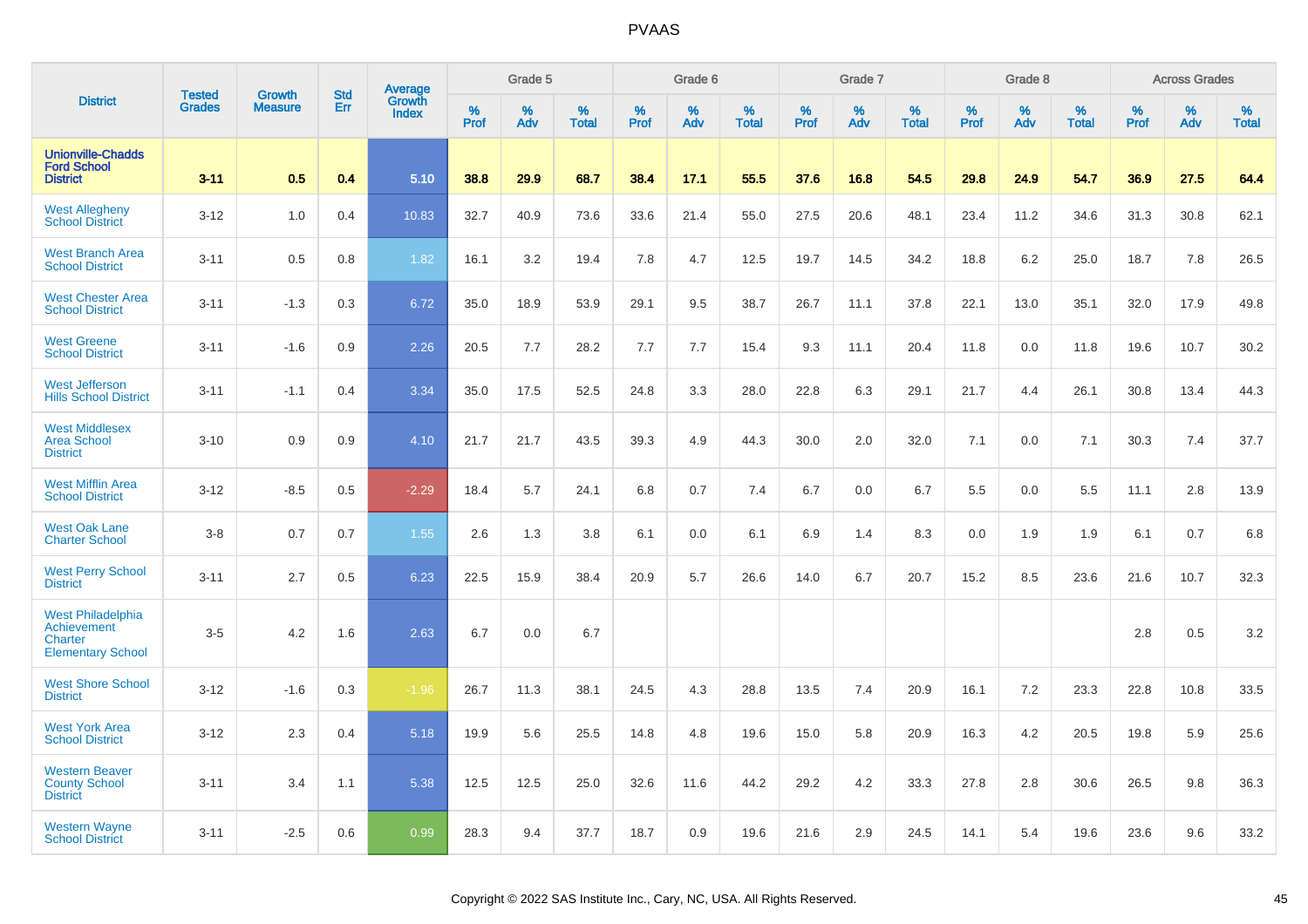|                                                                   | <b>Tested</b> | <b>Growth</b>  | <b>Std</b> | Average                |              | Grade 5  |                   |           | Grade 6  |                   |           | Grade 7  |                   |           | Grade 8  |                   |           | <b>Across Grades</b> |                   |
|-------------------------------------------------------------------|---------------|----------------|------------|------------------------|--------------|----------|-------------------|-----------|----------|-------------------|-----------|----------|-------------------|-----------|----------|-------------------|-----------|----------------------|-------------------|
| <b>District</b>                                                   | <b>Grades</b> | <b>Measure</b> | Err        | Growth<br><b>Index</b> | $\%$<br>Prof | %<br>Adv | %<br><b>Total</b> | %<br>Prof | %<br>Adv | %<br><b>Total</b> | %<br>Prof | %<br>Adv | %<br><b>Total</b> | %<br>Prof | %<br>Adv | %<br><b>Total</b> | %<br>Prof | %<br>Adv             | %<br><b>Total</b> |
| <b>Unionville-Chadds</b><br><b>Ford School</b><br><b>District</b> | $3 - 11$      | 0.5            | 0.4        | 5.10                   | 38.8         | 29.9     | 68.7              | 38.4      | 17.1     | 55.5              | 37.6      | 16.8     | 54.5              | 29.8      | 24.9     | 54.7              | 36.9      | 27.5                 | 64.4              |
| <b>Westmont Hilltop</b><br><b>School District</b>                 | $3 - 11$      | 2.7            | 0.6        | 6.24                   | 28.0         | 11.0     | 39.0              | 18.4      | 8.2      | 26.5              | 22.2      | $6.2\,$  | 28.4              | 26.1      | 8.7      | 34.8              | 24.1      | 11.7                 | 35.7              |
| <b>Whitehall-Coplay</b><br><b>School District</b>                 | $3 - 11$      | $-3.3$         | 0.4        | $-2.64$                | 23.4         | 6.6      | 30.0              | 12.7      | 1.9      | 14.7              | 11.1      | 2.5      | 13.6              | 10.5      | 3.2      | 13.7              | 18.5      | 4.9                  | 23.5              |
| Widener<br>Partnership<br><b>Charter School</b>                   | $3 - 7$       | 2.8            | 1.0        | 2.67                   | 0.0          | 0.0      | 0.0               | 2.5       | 0.0      | 2.5               | 0.0       | 2.3      | 2.3               |           |          |                   | 1.4       | 0.5                  | 1.9               |
| <b>Wilkes-Barre Area</b><br><b>School District</b>                | $3 - 11$      | $-0.9$         | 0.5        | 1.33                   | 8.1          | 1.7      | 9.8               | 10.1      | 4.4      | 14.5              | 6.0       | 1.8      | 7.8               | 3.1       | 1.3      | 4.4               | 9.8       | 3.0                  | 12.7              |
| Wilkinsburg<br><b>Borough School</b><br><b>District</b>           | $3-6$         | 3.5            | 1.4        | 5.04                   | 22.5         | 0.0      | 22.5              | 0.0       | 2.4      | 2.4               |           |          |                   |           |          |                   | 12.1      | 2.0                  | 14.1              |
| <b>William Penn</b><br><b>School District</b>                     | $3 - 12$      | 1.5            | 0.5        | 5.98                   | 7.8          | 1.9      | 9.7               | 2.2       | 0.0      | 2.2               | 3.0       | 0.6      | 3.6               | 5.6       | 1.2      | 6.9               | 6.3       | 1.6                  | 7.9               |
| <b>Williams Valley</b><br><b>School District</b>                  | $3 - 11$      | 0.1            | 0.8        | 3.83                   | 31.8         | 6.8      | 38.6              | 5.2       | 0.0      | 5.2               | 8.0       | 1.3      | 9.3               | 9.4       | 1.6      | 10.9              | 12.8      | 1.6                  | 14.4              |
| Williamsburg<br><b>Community School</b><br><b>District</b>        | $3 - 11$      | 4.8            | 1.0        | 6.37                   | 25.0         | 12.5     | 37.5              | 34.3      | 8.6      | 42.9              | 26.2      | 4.8      | 31.0              | 40.6      | 0.0      | 40.6              | 28.1      | 8.4                  | 36.4              |
| <b>Williamsport Area</b><br><b>School District</b>                | $3 - 11$      | 2.8            | 0.3        | 10.28                  | 24.6         | 10.7     | 35.3              | 20.4      | 12.0     | 32.4              | 21.5      | 8.3      | 29.8              | 16.1      | 5.1      | 21.2              | 22.0      | 11.0                 | 33.1              |
| Wilmington Area<br>School District                                | $3 - 11$      | $-0.8$         | 0.8        | 1.83                   | 36.8         | 10.5     | 47.4              | 12.7      | 1.6      | 14.3              | 29.4      | 3.9      | 33.3              | 13.6      | 3.4      | 17.0              | 26.8      | 7.9                  | 34.7              |
| <b>Wilson Area</b><br><b>School District</b>                      | $3 - 11$      | $-11.7$        | 0.5        | $-9.46$                | 17.1         | 5.9      | 23.0              | 16.4      | 5.7      | 22.1              | 14.4      | 3.8      | 18.1              | 6.7       | 3.0      | 9.7               | 17.4      | 6.4                  | 23.7              |
| <b>Wilson School</b><br><b>District</b>                           | $3 - 12$      | $-3.7$         | 0.5        | $-3.10$                | 27.9         | 12.6     | 40.5              | 24.6      | 4.2      | 28.8              | 19.9      | 7.0      | 26.9              | 13.0      | 9.8      | 22.8              | 28.3      | 14.3                 | 42.6              |
| <b>Windber Area</b><br><b>School District</b>                     | $3 - 11$      | $-1.8$         | 0.7        | 2.80                   | 28.8         | 20.0     | 48.8              | 20.9      | 9.0      | 29.8              | 14.7      | 9.3      | 24.0              | 28.6      | 13.1     | 41.7              | 24.4      | 15.1                 | 39.6              |
| Wissahickon<br><b>Charter School</b>                              | $3 - 8$       | $-0.8$         | 0.7        | 4.54                   | 0.0          | 0.0      | 0.0               | 2.4       | 0.0      | 2.4               | 3.7       | 0.0      | 3.7               | 1.5       | 0.0      | 1.5               | 4.0       | 0.2                  | 4.2               |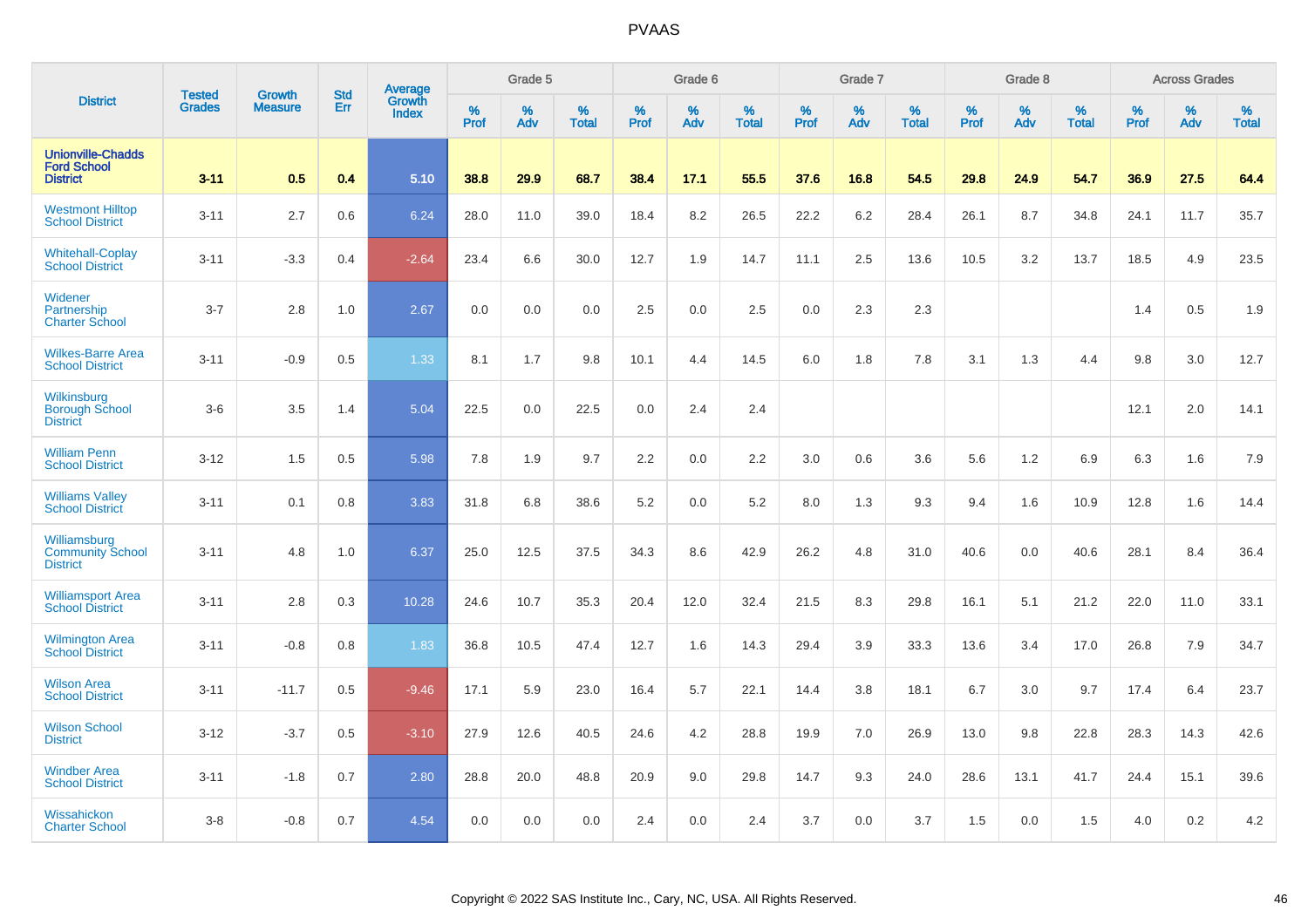|                                                                               |                                |                                 | <b>Std</b> | Average                       |                     | Grade 5  |                   |                  | Grade 6  |                   |                  | Grade 7  |                   |                  | Grade 8  |                   |                  | <b>Across Grades</b> |                   |
|-------------------------------------------------------------------------------|--------------------------------|---------------------------------|------------|-------------------------------|---------------------|----------|-------------------|------------------|----------|-------------------|------------------|----------|-------------------|------------------|----------|-------------------|------------------|----------------------|-------------------|
| <b>District</b>                                                               | <b>Tested</b><br><b>Grades</b> | <b>Growth</b><br><b>Measure</b> | Err        | <b>Growth</b><br><b>Index</b> | $\%$<br><b>Prof</b> | %<br>Adv | %<br><b>Total</b> | %<br><b>Prof</b> | %<br>Adv | %<br><b>Total</b> | %<br><b>Prof</b> | %<br>Adv | %<br><b>Total</b> | %<br><b>Prof</b> | %<br>Adv | %<br><b>Total</b> | %<br><b>Prof</b> | %<br>Adv             | %<br><b>Total</b> |
| <b>Unionville-Chadds</b><br><b>Ford School</b><br><b>District</b>             | $3 - 11$                       | 0.5                             | 0.4        | 5.10                          | 38.8                | 29.9     | 68.7              | 38.4             | 17.1     | 55.5              | 37.6             | 16.8     | 54.5              | 29.8             | 24.9     | 54.7              | 36.9             | 27.5                 | 64.4              |
| Wissahickon<br><b>School District</b>                                         | $3 - 10$                       | $-0.4$                          | 0.3        | 4.99                          | 32.3                | 30.1     | 62.4              | 34.5             | 16.2     | 50.7              | 31.3             | 19.5     | 50.8              | 20.0             | 17.9     | 37.9              | 30.3             | 27.2                 | 57.4              |
| <b>Woodland Hills</b><br><b>School District</b>                               | $3 - 12$                       | $-6.1$                          | 0.5        | $-2.24$                       | 5.7                 | 5.1      | 10.8              | 4.8              | 1.4      | 6.2               | 8.7              | 2.9      | 11.6              | 2.3              | 3.0      | 5.3               | 7.9              | 2.7                  | 10.6              |
| <b>Wyalusing Area</b><br><b>School District</b>                               | $3 - 12$                       | 1.6                             | 0.6        | 7.67                          | 12.0                | 4.8      | 16.9              | 17.8             | 4.0      | 21.8              | 14.6             | 7.9      | 22.5              | 9.6              | 1.0      | 10.6              | 16.5             | 5.1                  | 21.5              |
| <b>Wyoming Area</b><br><b>School District</b>                                 | $3 - 10$                       | $-7.7$                          | 0.6        | $-1.00$                       | 22.1                | 8.8      | 31.0              | 4.8              | 1.0      | 5.8               | 9.3              | 3.1      | 12.4              | 7.4              | 1.8      | 9.3               | 14.1             | 4.3                  | 18.4              |
| <b>Wyoming Valley</b><br>West School<br><b>District</b>                       | $3 - 11$                       | $-0.6$                          | 0.5        | 1.83                          | 9.2                 | 2.7      | 11.9              | 13.8             | 2.1      | 15.9              | 10.8             | 0.0      | 10.8              | 10.5             | 2.9      | 13.4              | 11.8             | 2.4                  | 14.3              |
| <b>Wyomissing Area</b><br><b>School District</b>                              | $3 - 12$                       | $-3.5$                          | 0.6        | 1.22                          | 32.2                | 13.6     | 45.8              | 30.0             | 7.3      | 37.3              | 12.3             | 6.6      | 18.8              | 13.6             | 6.4      | 20.0              | 25.7             | 12.9                 | 38.6              |
| <b>York Academy</b><br><b>Regional Charter</b><br>School                      | $3 - 11$                       | $-4.4$                          | 0.8        | 1.08                          | 10.0                | 11.7     | 21.7              | 13.6             | 6.8      | 20.3              | 7.3              | 5.4      | 12.7              | 19.3             | 0.0      | 19.3              | 18.4             | 9.5                  | 27.9              |
| <b>York City School</b><br><b>District</b>                                    | $3 - 12$                       | 1.6                             | 0.3        | 5.64                          | 2.5                 | 1.0      | 3.5               | 2.0              | 0.2      | 2.2               | 2.6              | 0.5      | 3.1               | 1.4              | 0.2      | 1.6               | 2.8              | 0.6                  | 3.4               |
| <b>York Suburban</b><br><b>School District</b>                                | $3 - 11$                       | $-1.0$                          | 0.5        | 6.95                          | 28.6                | 23.2     | 51.7              | 17.1             | 6.5      | 23.6              | 23.6             | 15.3     | 38.9              | 20.6             | 9.2      | 29.9              | 27.3             | 17.9                 | 45.3              |
| <b>Yough School</b><br><b>District</b>                                        | $3 - 10$                       | $-4.9$                          | 0.6        | $-3.11$                       | 19.1                | 5.3      | 24.4              | 17.8             | 5.2      | 23.0              | 16.5             | 1.0      | 17.5              | 6.6              | 0.8      | 7.4               | 19.1             | 4.3                  | 23.4              |
| <b>Young Scholars</b><br><b>Charter School</b>                                | $6-8$                          | 2.6                             | 0.8        | 3.60                          |                     |          |                   | 1.8              | 0.0      | 1.8               | 4.6              | 0.0      | 4.6               | 0.0              | 0.0      | 0.0               | 2.0              | 0.0                  | 2.0               |
| <b>Young Scholars Of</b><br><b>Central PA Charter</b><br>School               | $3-8$                          | 1.7                             | 1.2        | 2.40                          | 31.8                | 9.1      | 40.9              | 8.0              | 4.0      | 12.0              | 28.6             | 14.3     | 42.9              | 0.0              | 0.0      | 0.0               | 21.7             | 11.1                 | 32.8              |
| <b>Young Scholars of</b><br><b>Greater Allegheny</b><br><b>Charter School</b> | $3 - 8$                        | $-1.4$                          | 1.6        | 1.32                          | 10.0                | 0.0      | 10.0              | 6.2              | 0.0      | 6.2               | 10.0             | 0.0      | 10.0              |                  |          |                   | 6.6              | 0.0                  | 6.6               |